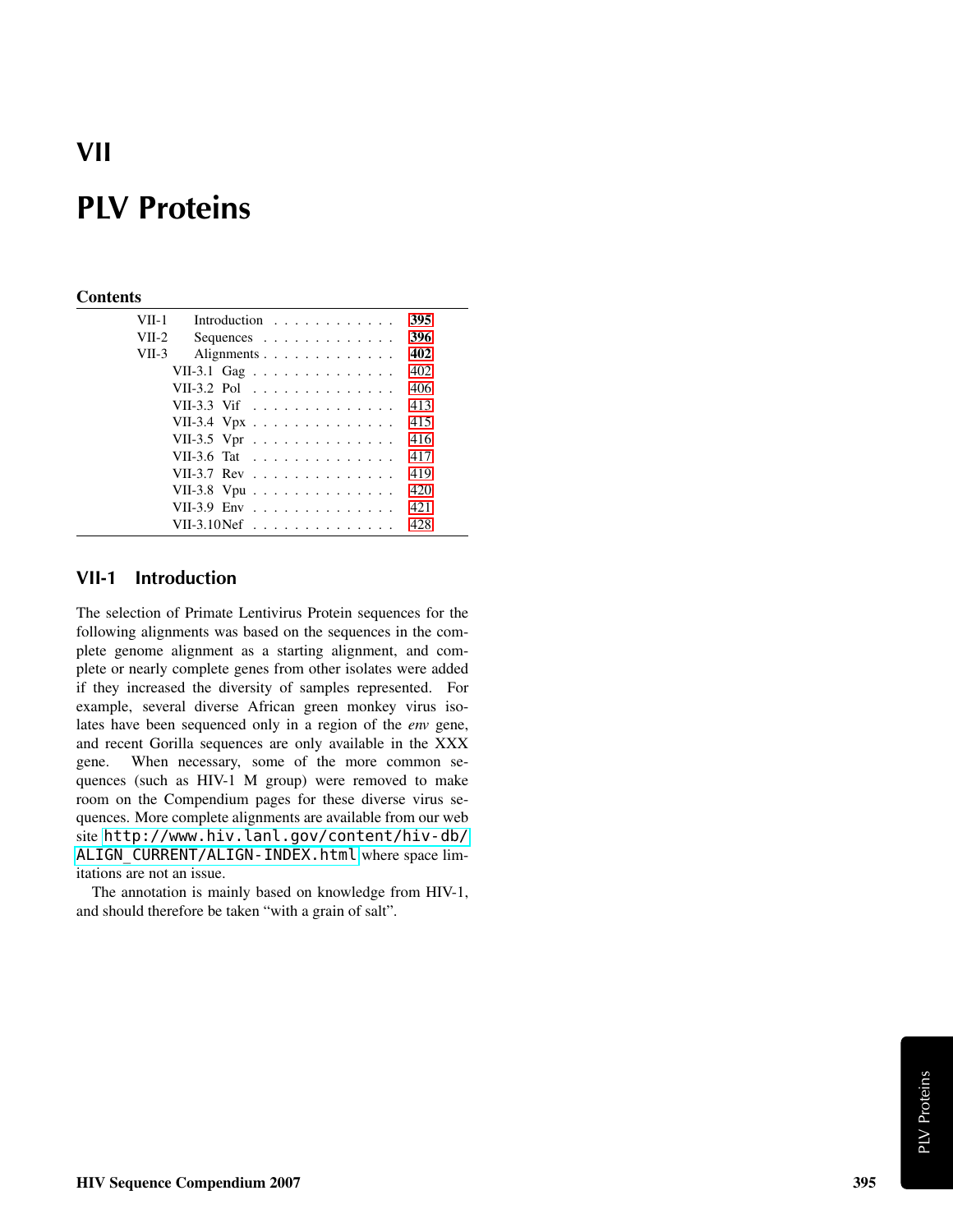### <span id="page-1-0"></span>VII-2 Sequences

Sequences included in the PLV protein alignments.

| <b>Name</b>                    | Accession            | <b>Proteins</b>                                      | <b>Author</b>                     | Reference                                                      |
|--------------------------------|----------------------|------------------------------------------------------|-----------------------------------|----------------------------------------------------------------|
| BLU.KE.x.KE31<br>COL.CM.x.CGU1 | DQ222474<br>AF301156 | Nef<br>Gag, Pol,<br>Vif, Vpr, Tat,<br>Rev, Env, Nef  | Bibollet-Ruche, F<br>Courgnaud, V | J Virol 78(14); 7748-62 (2004)<br>J Virol 75(2); 857-66 (2001) |
| CPZ.CD.90.ANT                  | U42720               | Gag, Pol,<br>Vif, Vpr, Tat,<br>Rev, Vpu,<br>Env, Nef | Vanden Haesevelde,<br>MM          | Virology 221(2); 346-50 (1996)                                 |
| CPZ.CM.01.SIVcpzCAM13          | AY169968             | Gag, Pol,<br>Vif, Vpr, Tat,<br>Rev, Vpu,<br>Env      | Nerrienet, E                      | J Virol 79(2); 1312-9 (2005)                                   |
| CPZ.CM.05.SIVcpzEK505          | DQ373065             | Gag, Pol,<br>Vif, Vpr, Tat,<br>Rev, Vpu,<br>Env, Nef | Keele, BF                         | Science 2006 May 25;                                           |
| CPZ.CM.05.SIVcpzLB7            | DQ373064             | Gag, Pol,<br>Vif, Vpr, Tat,<br>Rev, Vpu,<br>Env, Nef | Keele, BF                         | Science 2006 May 25;                                           |
| CPZ.CM.05.SIVcpzMB66           | DQ373063             | Gag, Pol,<br>Vif, Vpr, Tat,<br>Rev, Vpu,<br>Env, Nef | Keele, BF                         | Science 2006 May 25;                                           |
| CPZ.CM.05.SIVcpzMT145          | DQ373066             | Gag, Pol,<br>Vif, Vpr, Tat,<br>Rev, Vpu,<br>Env, Nef | Keele, BF                         | Science 2006 May 25;                                           |
| CPZ.CM.98.CAM3                 | AF115393             | Gag, Pol,<br>Vif, Vpr, Tat,<br>Rev, Vpu,<br>Env, Nef | Corbet, S                         | J Virol 74(1); 529-34 (2000)                                   |
| CPZ.CM.98.CAM5                 | AJ271369             | Gag, Pol,<br>Vif, Vpr, Tat,<br>Vpu, Env,<br>Nef      | Muller-Trutwin,<br>MC             | J Med Primatol 29(3-4); 166-72<br>(2000)                       |
| CPZ.GA.88.GAB1                 | X52154               | Gag, Pol,<br>Vif, Vpr, Tat,<br>Rev, Vpu,<br>Env, Nef | Huet, T                           | Nature 345(6273); 356-9 (1990)                                 |
| CPZ.GA.88.GAB2                 | AF382828             | Gag, Pol,<br>Vif, Vpr, Tat,<br>Rev, Vpu,<br>Env, Nef | Gao, F                            | ARHR 20(12); 1377-81 (2004)                                    |
| CPZ.TZ.01.TAN1                 | AF447763             | Gag, Pol,<br>Vif, Vpr, Tat,<br>Rev, Vpu,<br>Env, Nef | Santiago, ML                      | J Virol 77(3):2233-2242 (2003)                                 |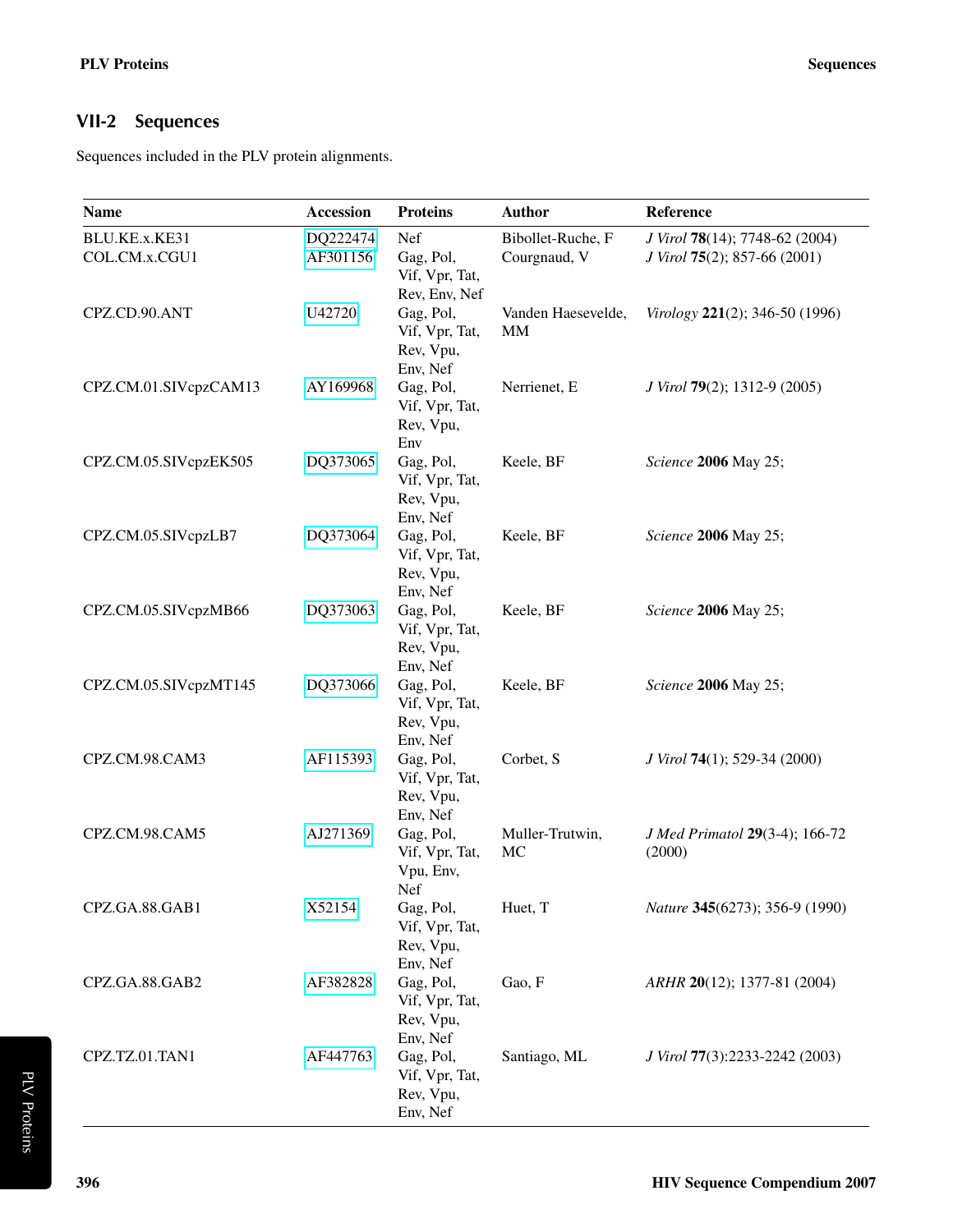| <b>Name</b>                                                       | <b>Accession</b>               | <b>Proteins</b>                                                  | <b>Author</b>                     | Reference                                                                                  |
|-------------------------------------------------------------------|--------------------------------|------------------------------------------------------------------|-----------------------------------|--------------------------------------------------------------------------------------------|
| CPZ.US.85.CPZUS                                                   | AF103818                       | Gag, Pol,<br>Vif, Vpr, Tat,<br>Rev, Vpu,<br>Env, Nef             | Gao, F                            | Nature 397(6718); 436-41 (1999)                                                            |
| DEB.CM.99.CM40                                                    | AY523865                       | Gag, Pol,<br>Vif, Vpr, Tat,<br>Rev, Vpu,                         | Bibollet-Ruche, F                 | J Virol 78(14); 7748-62 (2004)                                                             |
| DEB.CM.99.CM5                                                     | AY523866                       | Env, Nef<br>Gag, Pol,<br>Vif, Vpr, Tat,<br>Rev, Vpu,             | Bibollet-Ruche, F                 | J Virol 78(14); 7748-62 (2004)                                                             |
| DEN.CD.x.CD1                                                      | AJ580407                       | Env, Nef<br>Gag, Pol,<br>Vif, Vpr, Tat,<br>Rev, Env, Nef         | Dazza, MC                         | J Virol 79(13); 8560-71 (2005)                                                             |
| DRL.x.x.FAO                                                       | AY159321                       | Gag, Pol, Vif,<br>Vpx, Vpr,<br>Tat, Rev,<br>Env, Nef             | Hu, J                             | J Virol 77(8):4867-4880 (2003)                                                             |
| GRV.ET.x.GRI_677                                                  | M66437                         | Gag, Pol,<br>Vif, Vpr, Tat,<br>Rev, Env, Nef                     | Fomsgaard, A                      | Virology 182(1); 397-402 (1991)                                                            |
| GSN.CM.99.CN166                                                   | AF468659                       | Gag, Pol,<br>Vif, Vpr, Tat,<br>Rev, Vpu,<br>Env, Nef             | Courgnaud, V                      | J Virol 76(16); 8298-309 (2002)                                                            |
| GSN.CM.99.CN71                                                    | AF468658                       | Gag, Pol,<br>Vif, Vpr, Tat,<br>Rev, Vpu,<br>Env, Nef             | Courgnaud, V                      | J Virol 76(16); 8298-309 (2002)                                                            |
| H101_AE.TH.90.CM240                                               | U54771                         | Gag, Pol,<br>Vif, Vpr, Tat,<br>Vpu, Env,<br>Nef                  | Laukkanen, T                      | J Virol 70(9); 5935-43 (1996)                                                              |
| H102_AG.NG.x.IBNG                                                 | L39106                         | Gag, Pol,<br>Vif, Vpr, Tat,<br>Vpu, Env,<br>Nef                  | Howard, TM                        | ARHR 10(12); 1755-7 (1994)                                                                 |
| H103_AB.RU.97.KAL153_2<br>H104_cpx.CY.94.CY032<br>H1A1.UG.85.U455 | AF193276<br>AF049337<br>M62320 | Vpu<br>Vpu<br>Gag, Pol,<br>Vif, Vpr, Tat,<br>Rev, Vpu,           | Liitsola, K<br>Gao, F<br>Oram, JD | AIDS 12(14); 1907-19 (1998)<br>J Virol 72(12); 10234-41 (1998)<br>ARHR 6(9); 1073-8 (1990) |
| H1B.FR.83.HXB2                                                    | K03455                         | Env, Nef<br>Gag, Pol,<br>Vif, Vpr, Tat,<br>Rev, Vpu,<br>Env, Nef | Wong-Staal, F                     | Nature 313(6000); 277-84 (1985)                                                            |
| H1B.US.90.WEAU160<br>H1C.ET.86.ETH2220                            | U21135<br>U46016               | Vpu<br>Gag, Pol,<br>Vif, Vpr, Tat,<br>Rev, Vpu,<br>Env, Nef      | Tozser, J<br>Salminen, MO         | FEBS Lett 281(1-2); 77-80 (1991)<br>ARHR 12(14); 1329-39 (1996)                            |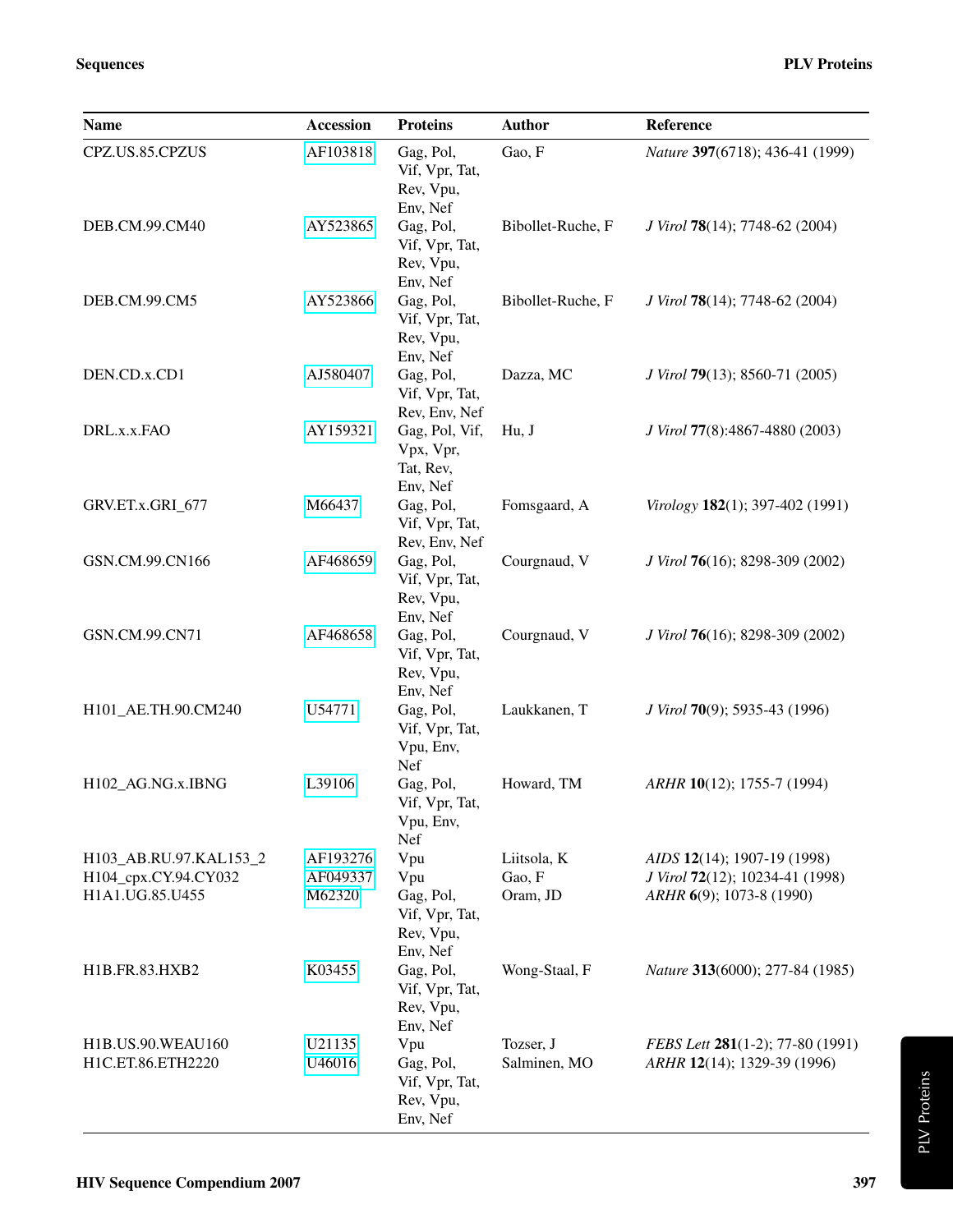| <b>Name</b>                               | <b>Accession</b>   | <b>Proteins</b>                                          | <b>Author</b>                          | Reference                                                         |
|-------------------------------------------|--------------------|----------------------------------------------------------|----------------------------------------|-------------------------------------------------------------------|
| H1D.CD.84.84ZR085                         | U88822             | Gag, Pol,<br>Vif, Vpr, Tat,<br>Rev, Vpu,<br>Env, Nef     | Gao, F                                 | J Virol 72(7); 5680-98 (1998)                                     |
| H1F1.BE.93.VI850                          | AF077336           | Gag, Pol,<br>Vif, Vpr, Tat,<br>Rev, Vpu,<br>Env, Nef     | Laukkanen, T                           | Virology 269(1); 95-104 (2000)                                    |
| H1G.SE.93.SE6165                          | AF061642           | Gag, Pol,<br>Vif, Vpr, Tat,<br>Rev, Vpu,<br>Env, Nef     | Laukkanen, T                           | Virology $247(1)$ ; 22-31 (1998)                                  |
| H1H.CF.90.056                             | AF005496           | Gag, Pol,<br>Vif, Vpr, Tat,<br>Rev, Vpu,<br>Env, Nef     | Murphy, E                              | ARHR 9(10); 997-1006 (1993)                                       |
| H1J.SE.93.SE7887                          | AF082394           | Gag, Pol,<br>Vif, Vpr, Tat,<br>Rev, Vpu,<br>Env, Nef     | Laukkanen, T                           | $ARHR$ 15(3); 293-7 (1999)                                        |
| H1K.CM.96.MP535                           | AJ249239           | Gag, Pol,<br>Vif, Vpr, Tat,<br>Rev, Vpu,<br>Env, Nef     | Peeters, M                             | ARHR 16(2); 139-51 (2000)                                         |
| H1N.CM.95.YBF30                           | AJ006022           | Gag, Pol,<br>Vif, Vpr, Tat,<br>Rev, Vpu,<br>Env, Nef     | Simon, F                               | Nat Med 4(9); 1032-7 (1998)                                       |
| H1O.BE.87.ANT70                           | L20587             | Gag, Pol,<br>Vif, Vpr, Tat,<br>Rev, Vpu,<br>Env, Nef     | Vanden Haesevelde,<br>M                | J Virol 68(3); 1586-96 (1994)                                     |
| H1O.CM.91.MVP5180                         | L20571             | Gag, Pol,<br>Vif, Vpr, Tat,<br>Rev, Vpu,<br>Env, Nef     | Gurtler, LG                            | J Virol 68(3); 1581-5 (1994)                                      |
| H <sub>2</sub> A.DE.x.BEN<br>H2A.GW.x.ALI | M30502<br>AF082339 | Pol, Vif, Vpx<br>Gag, Vpx,<br>Vpr, Tat,<br>Rev, Env, Nef | Kirchhoff, F<br>Azevedo-Pereira,<br>JM | Virology 177(1); 305-11 (1990)<br>Unpublished (1998)              |
| H2A.SN.x.ST<br>H2B.CI.x.EHO               | M31113<br>U27200   | Pol, Vpx<br>Pol, Vpx,<br>Vpr, Tat,<br>Rev, Nef           | Kumar, P<br>Rey-Cuille, MA             | J Virol 64(2); 890-901 (1990)<br>Virology $202(1)$ ; 471-6 (1994) |
| H2B.GH.86.D205                            | X61240             | Gag, Pol, Vif,<br>Vpx, Env                               | Kreutz, R                              | $ARHR$ 8(9); 1619-29 (1992)                                       |
| H2G.CI.x.ABT96                            | AF208027           | Gag, Pol, Vif,<br>Vpx, Vpr,<br>Tat, Rev,<br>Env, Nef     | Brennan, CA                            | ARHR 13(5); 401-4 (1997)                                          |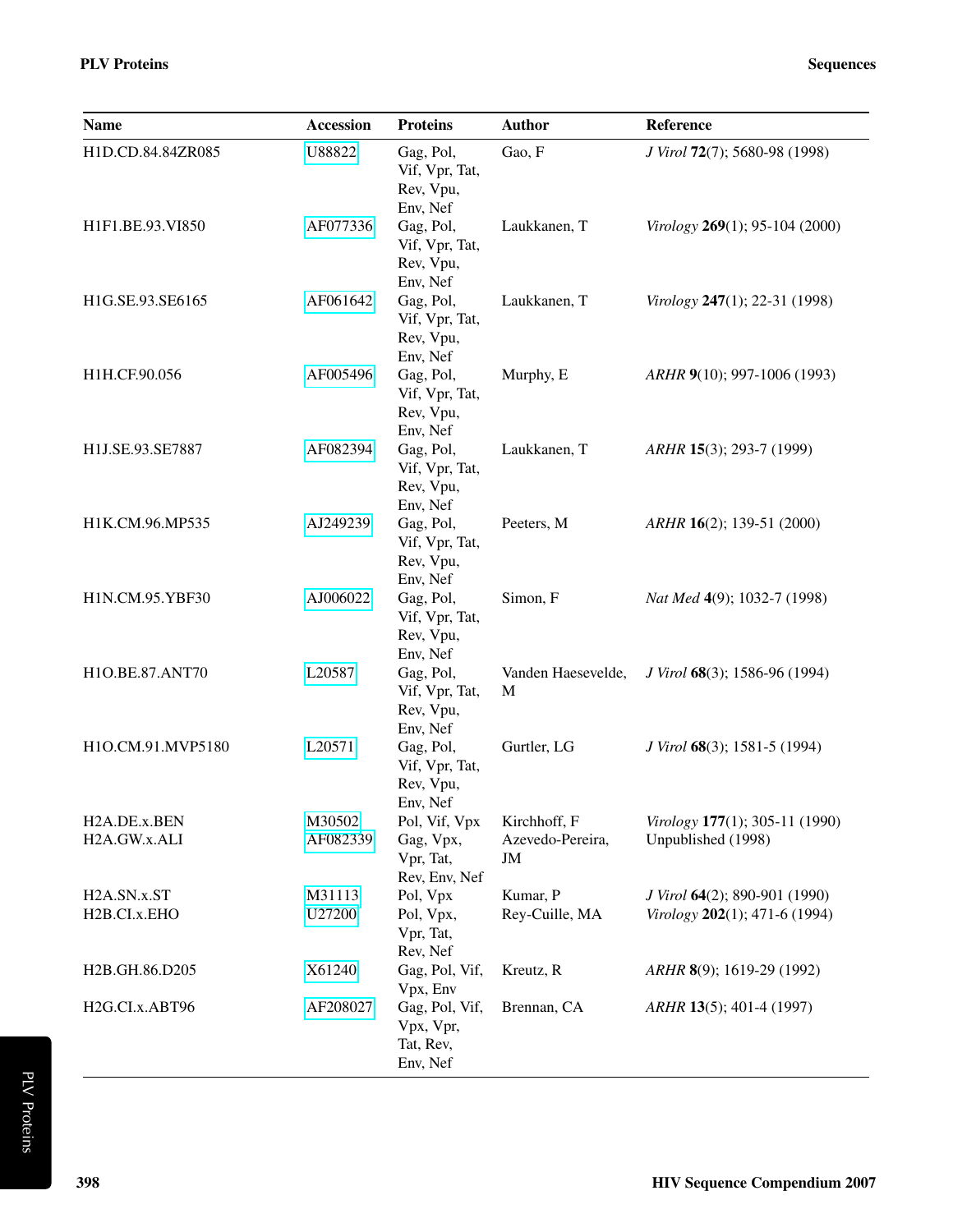| <b>Name</b>         | Accession | <b>Proteins</b>                                      | <b>Author</b> | Reference                         |
|---------------------|-----------|------------------------------------------------------|---------------|-----------------------------------|
| H2U.FR.96.12034     | AY530889  | Gag, Pol, Vif,<br>Vpx, Vpr,<br>Tat, Rev,<br>Env, Nef | Damond, F     | $ARHR$ 20(6); 666-72 (2004)       |
| LST.CD.88.447       | AF188114  | Gag, Pol,<br>Vif, Vpr, Tat,<br>Rev, Env, Nef         | Beer, BE      | J Virol 74(8); 3892-8 (2000)      |
| LST.CD.88.485       | AF188115  | Gag, Pol,<br>Vif, Vpr, Tat,<br>Rev, Env, Nef         | Beer, BE      | J Virol 74(8); 3892-8 (2000)      |
| LST.CD.88.524       | AF188116  | Gag, Pol,<br>Vif, Vpr, Tat,<br>Rev, Env, Nef         | Beer, BE      | J Virol 74(8); 3892-8 (2000)      |
| LST.KE.x.lho7       | AF075269  | Gag, Pol,<br>Vif, Vpr, Tat,<br>Rev, Env, Nef         | Hirsch, VM    | J Virol 73(2); 1036-45 (1999)     |
| <b>MAC.US.x.239</b> | M33262    | Gag, Pol, Vif,<br>Vpx, Vpr,<br>Tat, Rev,<br>Env, Nef | Kestler, H    | Science 248(4959); 1109-12 (1990) |
| MAC.US.x.251_1A11   | M76764    | Vpx, Rev                                             | Planelles, V  | ARHR 7(11); 889-98 (1991)         |
| MAC.US.x.251 BK28   | M19499    | Vpx, Rev                                             | Franchini, G  | Nature 328(6130); 539-43 (1987)   |
| MAC.US.x.EMBL_3     | Y00295    | Pol, Rev                                             | Franchini, G  | Nature 328(6130):539-543 (1987)   |
| MND_1.GA.x.MNDGB1   | M27470    | Gag, Pol,<br>Vif, Vpr, Tat,<br>Rev, Env, Nef         | Tsujimoto, H  | Nature 341(6242); 539-41 (1989)   |
| MND_2.CM.98.CM16    | AF367411  | Gag, Pol, Vif,<br>Vpx, Vpr,<br>Tat, Rev,<br>Env, Nef | Takehisa, J   | ARHR 17(12); 1143-54 (2001)       |
| MND_2.GA.x.M14      | AF328295  | Gag, Pol, Vif,<br>Vpx, Vpr,<br>Tat, Env, Nef         | Souquiere, S  | J Virol 75(15); 7086-96 (2001)    |
| MND_2.x.x.5440      | AY159322  | Gag, Pol, Vif,<br>Vpx, Vpr,<br>Tat, Env. Nef         | Hu, J         | J Virol 77(8):4867-4880 (2003)    |
| MNE.US.x.MNE027     | U79412    | Gag, Pol, Vif,<br>Vpx, Vpr,<br>Tat, Rev,<br>Env, Nef | Kimata, JT    | J Virol 72(1); 245-56 (1998)      |
| MON.CM.99.L1        | AY340701  | Gag, Pol,<br>Vif, Vpr, Tat,<br>Rev, Vpu,<br>Env, Nef | Courgnaud, V  | J Virol 77(23):12523-12534 (2003) |
| MON.NG.x.NG1        | AJ549283  | Gag, Pol,<br>Vif, Vpr, Tat,<br>Rev, Vpu,<br>Env, Nef | Barlow, KL    | J Virol 77(12); 6879-88 (2003)    |
| MUS_1.CM.01.1085    | AY340700  | Gag, Pol,<br>Vif, Vpr, Tat,<br>Rev, Vpu,<br>Env, Nef | Courgnaud, V  | J Virol 77(23):12523-12534 (2003) |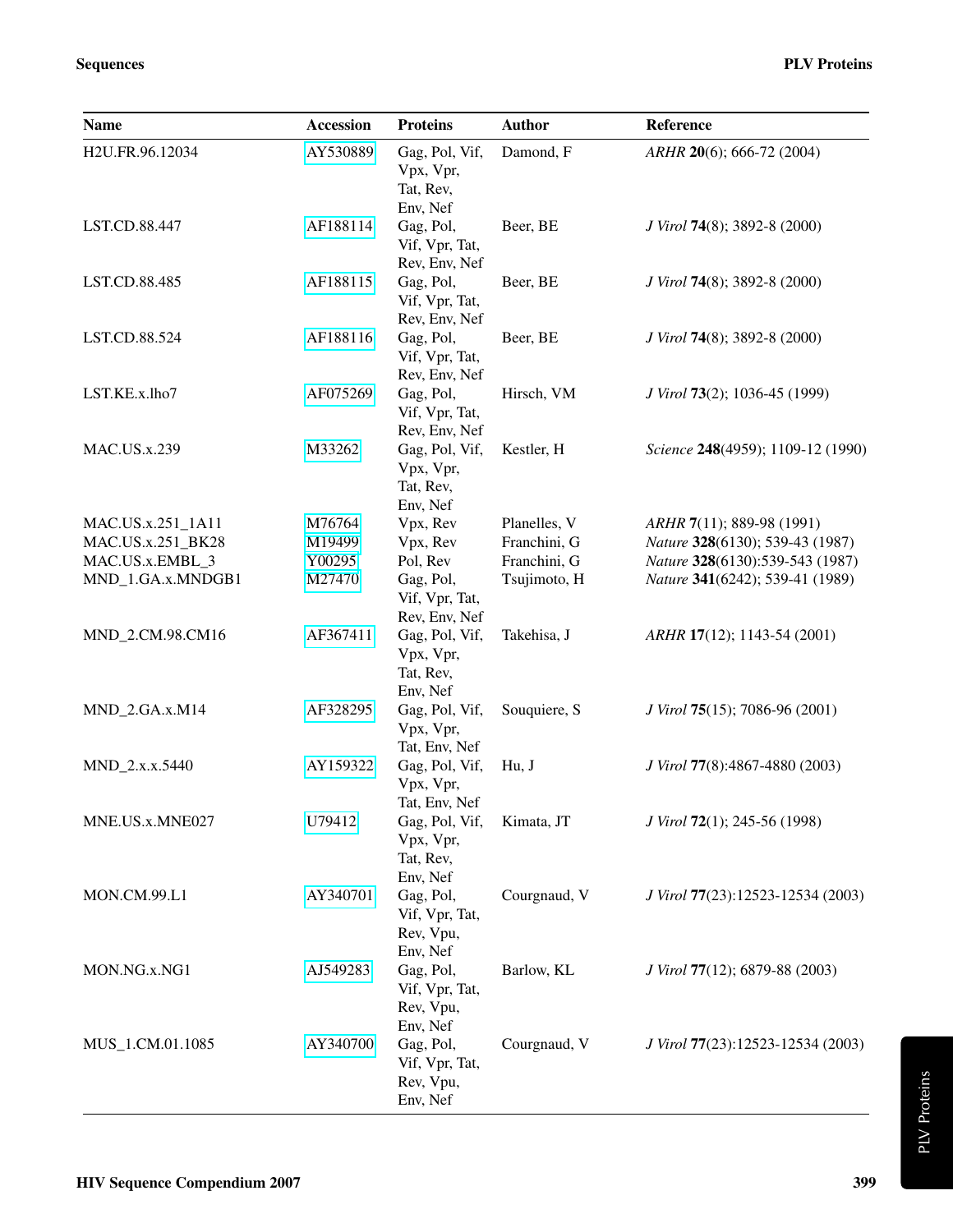| Name                   | <b>Accession</b> | <b>Proteins</b>                                      | <b>Author</b>     | Reference                                |
|------------------------|------------------|------------------------------------------------------|-------------------|------------------------------------------|
| MUS_1.CM.01.CM1239     | EF070330         | Gag, Pol,<br>Vif, Vpr, Tat,<br>Rev, Vpu,<br>Env, Nef | Aghokeng, AF      | $(er)$ Virology 360(2):407-418<br>(2007) |
| MUS_2.CM.01.CM1246     | EF070329         | Gag, Pol,<br>Vif, Vpr, Tat,<br>Rev, Vpu,<br>Env, Nef | Aghokeng, AF      | $(er)$ Virology 360(2):407-418<br>(2007) |
| MUS_2.CM.01.CM2500     | EF070331         | Gag, Pol,<br>Vif, Vpr, Tat,<br>Rev, Vpu,<br>Env, Nef | Aghokeng, AF      | $(er)$ Virology 360(2):407-418<br>(2007) |
| RCM.GA.x.GAB1          | AF382829         | Gag, Pol, Vif,<br>Vpx, Vpr,<br>Tat, Rev,<br>Env, Nef | Gao, F            | Science 300(5626); 1713 (2003)           |
| RCM.NG.x.NG411         | AF349680         | Gag, Pol, Vif,<br>Vpx, Vpr,<br>Tat, Rev,<br>Env, Nef | Beer, BE          | J Virol 75(24); 12014-27 (2001)          |
| SAB.SN.x.SAB1C         | U04005           | Gag, Pol,<br>Vif, Vpr, Tat,<br>Rev, Env, Nef         | Jin, MJ           | EMBO J 13(12); 2935-47 (1994)            |
| SMM.SL.92.SL92B        | AF334679         | Pol, Vpx,<br>Rev                                     | Chen, Z           | J Virol 70(6); 3617-27 (1996)            |
| SMM.US.x.H9            | M80194           | Gag, Vpx,<br>Rev, Env                                | Courgnaud, V      | J Virol 66(1); 414-9 (1992)              |
| SMM.US.x.PGM53         | AF077017         | Vif, Vpx,<br>Vpr, Tat,<br>Rev, Nef                   | Novembre, FJ      | J Virol 72(11); 8841-51 (1998)           |
| SMM.US.x.SIVsmH635FC   | DQ201174         | Vpx, Rev                                             | Kuwata, T         | J Virol 80(3); 1463-75 (2006)            |
| SMM.US.x.SIVsmH635F_L3 | DQ201172         | Vpx, Rev                                             | Kuwata, T         | J Virol 80(3); 1463-75 (2006)            |
| SMM.US.x.SIVsmH635SB10 | DQ201173         | Vpx, Rev                                             | Kuwata, T         | J Virol 80(3); 1463-75 (2006)            |
| STM.US.x.STM           | M83293           | Gag, Pol, Vif,<br>Vpx, Vpr,<br>Tat, Rev,<br>Env, Nef | Novembre, FJ      | Virology 186(2); 783-7 (1992)            |
| SUN.GA.98.L14          | AF131870         | Gag, Pol,<br>Vif, Vpr, Tat,<br>Rev, Env, Nef         | Beer, BE          | J Virol 73(9); 7734-44 (1999)            |
| SUN.GA.x.SOL_36        | DQ222476         | Nef                                                  | Schindler, M      | Cell 125(6); 1055-67 (2006)              |
| SYK.KE.x.KE44          | DQ222473         | Nef                                                  | Bibollet-Ruche, F | J Virol 78(14); 7748-62 (2004)           |
| SYK.KE.x.KE51          | AY523867         | Gag, Pol,<br>Vif, Vpr, Tat,<br>Rev, Env, Nef         | Bibollet-Ruche, F | J Virol 78(14); 7748-62 (2004)           |
| SYK.KE.x.SYK173        | L06042           | Gag, Pol,<br>Vif, Vpr, Tat,<br>Rev, Env, Nef         | Hirsch, VM        | J Virol 67(3); 1517-28 (1993)            |
| TAL.CM.00.266          | AY655744         | Gag, Pol,<br>Vif, Vpr, Tat,<br>Rev, Env, Nef         | Liegeois, F       | Virology $349(1)$ :55-65 (2006)          |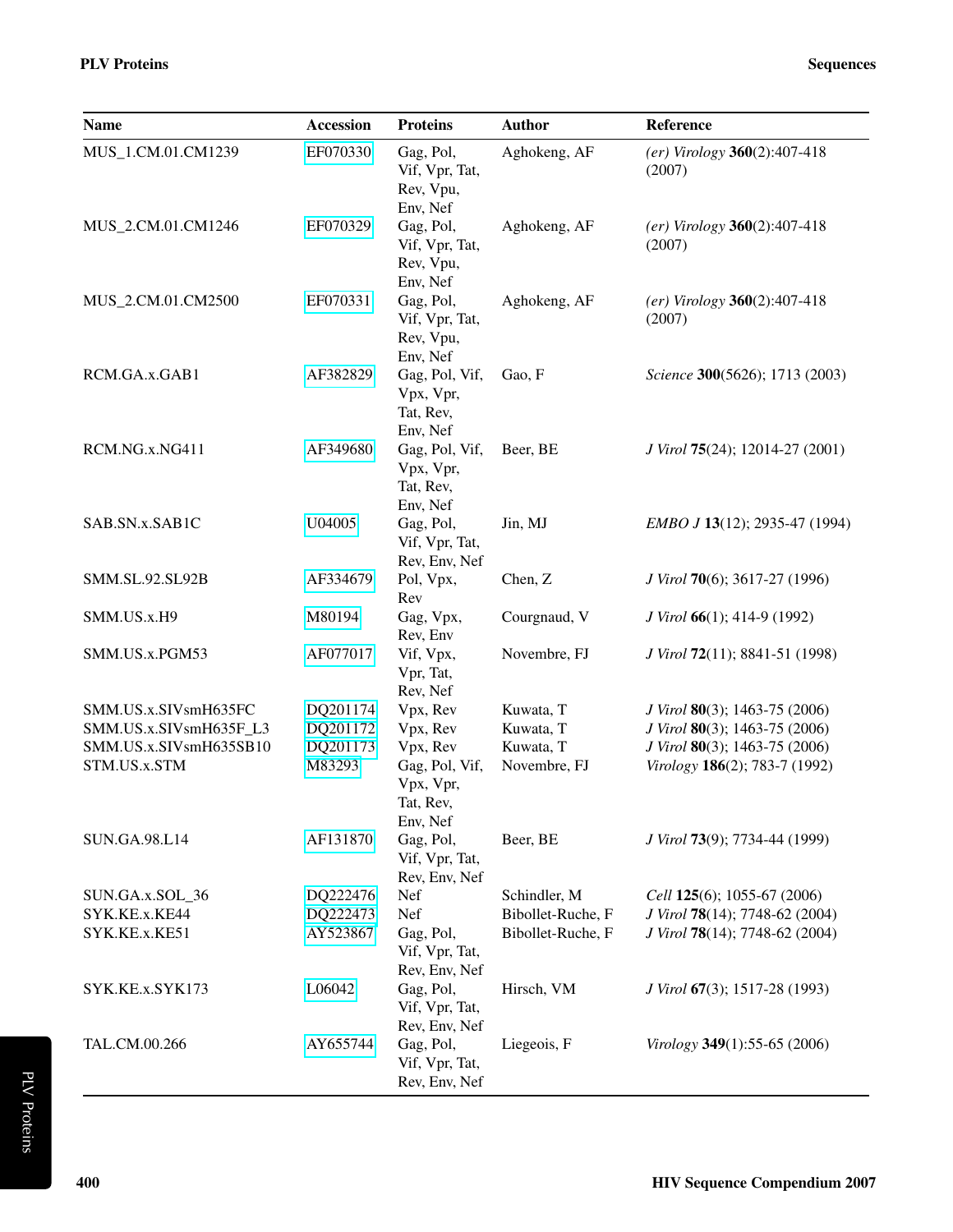| <b>Name</b>          | <b>Accession</b>   | <b>Proteins</b>                              | <b>Author</b> | Reference                                                               |
|----------------------|--------------------|----------------------------------------------|---------------|-------------------------------------------------------------------------|
| TAL.CM.01.8023       | AM182197           | Gag, Pol,<br>Vif, Vpr, Tat,<br>Rev, Env, Nef | Liegeois, F   | Virology 349(1); 55-65 (2006)                                           |
| TAN.FR.x.B87_14      | DQ222475           | Nef                                          | Schindler, M  | Cell $125(6)$ ; 1055-67 (2006)                                          |
| TAN.UG.x.TAN1        | U58991             | Gag, Pol,<br>Vif, Vpr, Tat,<br>Rev, Env, Nef | Stivahtis, GL | Virology 228(2); 394-9 (1997)                                           |
| VER.DE.x.AGM3        | M30931             | Gag, Pol,<br>Vif, Vpr, Tat,<br>Rev, Env, Nef | Baier, M      | Virology $176(1)$ ; 216-21 (1990)                                       |
| <b>VER.KE.x.9063</b> | L <sub>40990</sub> | Gag, Pol,<br>Vif, Vpr, Tat,<br>Rev, Env, Nef | Hirsch, VM    | <i>J Virol</i> $69(2)$ ; 955-67 (1995)                                  |
| VER.KE.x.AGM155      | M29975             | Gag, Pol,<br>Vif, Vpr, Tat,<br>Rev, Env, Nef | Johnson, PR   | <i>J Virol</i> <b>64</b> (3); 1086-92 (1990)                            |
| VER.KE.x.TYO1        | DJ048201           | Gag, Env                                     | Omori, T      | Patent: WO 2007049749-A 13<br>03-MAY-2007; DNAVEC<br><b>CORPORATION</b> |
| VER.KE.x.TYO1        | X07805             | Pol, Vif, Vpr,<br>Tat, Rev, Nef              | Fukasawa, M   | <i>Nature</i> 333(6172); 457-61 (1988)                                  |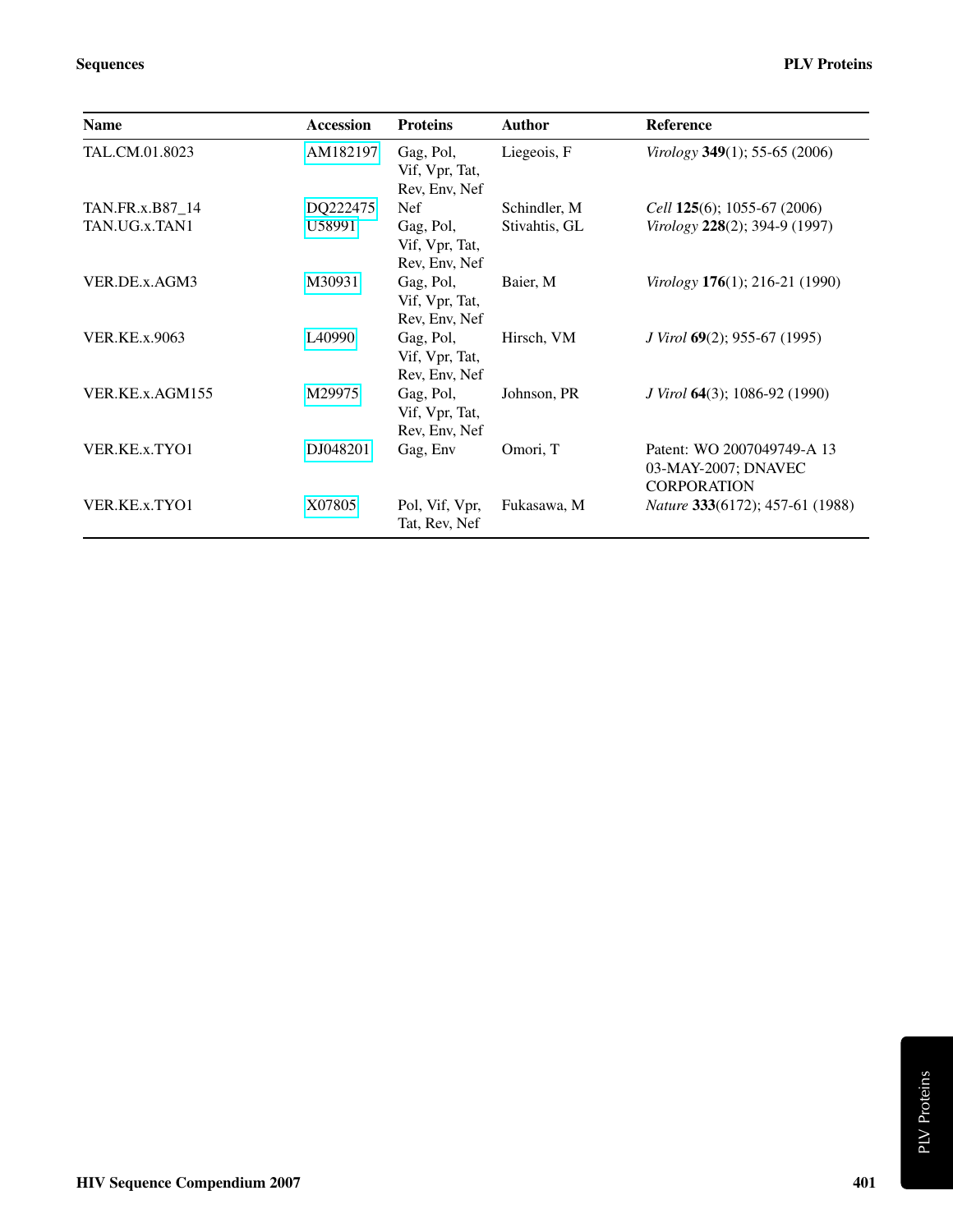<span id="page-7-1"></span><span id="page-7-0"></span>

| H1B.FR.83.HXB2<br>H1A1.UG.85.U455<br>H1C.ET.86.ETH2220<br>H1D.CD.84.84ZR085<br>H1F1.BE.93.VI850<br>H1G.SE.93.SE6165<br>H1H.CF.90.056<br>H1J.SE.93.SE7887<br>H1K.CM.96.MP535<br>H101_AE.TH.90.CM240<br>H102 AG.NG.x.IBNG<br>H1N.CM.95.YBF30 |                                                                                                                                                                                                                                                                                                                                                                                                                                                         | p17 end_p24 start |          |
|--------------------------------------------------------------------------------------------------------------------------------------------------------------------------------------------------------------------------------------------|---------------------------------------------------------------------------------------------------------------------------------------------------------------------------------------------------------------------------------------------------------------------------------------------------------------------------------------------------------------------------------------------------------------------------------------------------------|-------------------|----------|
|                                                                                                                                                                                                                                            |                                                                                                                                                                                                                                                                                                                                                                                                                                                         |                   |          |
|                                                                                                                                                                                                                                            |                                                                                                                                                                                                                                                                                                                                                                                                                                                         |                   |          |
|                                                                                                                                                                                                                                            |                                                                                                                                                                                                                                                                                                                                                                                                                                                         |                   |          |
|                                                                                                                                                                                                                                            |                                                                                                                                                                                                                                                                                                                                                                                                                                                         |                   |          |
|                                                                                                                                                                                                                                            |                                                                                                                                                                                                                                                                                                                                                                                                                                                         |                   |          |
|                                                                                                                                                                                                                                            |                                                                                                                                                                                                                                                                                                                                                                                                                                                         |                   |          |
|                                                                                                                                                                                                                                            |                                                                                                                                                                                                                                                                                                                                                                                                                                                         |                   |          |
|                                                                                                                                                                                                                                            | $\ldots \ldots \ldots \texttt{K-1} \ldots \texttt{R} \ldots \texttt{R} \ldots \texttt{R} \ldots \texttt{R} \ldots \texttt{R} \ldots \texttt{R} \ldots \texttt{R} \ldots \texttt{R} \ldots \texttt{S} \texttt{A} \texttt{K} \ldots \texttt{R} \ldots \texttt{R} \ldots \texttt{R} \ldots \texttt{R} \ldots \texttt{R} \ldots \texttt{R} \ldots \texttt{R} \ldots \texttt{R} \ldots \texttt{R} \ldots \texttt{R} \ldots \texttt{R} \ldots \texttt{R} \ld$ |                   |          |
|                                                                                                                                                                                                                                            |                                                                                                                                                                                                                                                                                                                                                                                                                                                         |                   |          |
|                                                                                                                                                                                                                                            |                                                                                                                                                                                                                                                                                                                                                                                                                                                         |                   |          |
|                                                                                                                                                                                                                                            | ------- .-T--K--Q--S-Y---------RM--L-----------C----MD-AD--AKL-N--E-A-K-----------AL-V----S--Q-HN-Q------K-K-EQHKPEP-NPEAG---A-DSNI-R---L--TA------ 146                                                                                                                                                                                                                                                                                                 |                   |          |
| H1O.BE.87.ANT70                                                                                                                                                                                                                            | ---S---.-T-SK--A--Q---K--S----R---L----------C--E----A--NEKL-Q--E-A-K---DS-Q--W-AIVV-W---N-YK-G--0Q-IQ-LK-VMG-R-S-DA-KE--SAR-AG------S-A------ 142                                                                                                                                                                                                                                                                                                      |                   |          |
| H1O.CM.91.MVP5180                                                                                                                                                                                                                          | ------- .-T-SK--A--R------S--A-R---L---------Y-C-------A--TE-L-Q--E-A-K----D-K--W-AI-V-W---N-FD-R--QQ-IQ-LK-VMA-R-S-EA-KEE-SPR-T--------T-A------ 142                                                                                                                                                                                                                                                                                                   |                   |          |
| CPZ.CM.05.SIVcpzEK505                                                                                                                                                                                                                      | ----------T--K--Q----Y-----------MM--L------------C----MD-A---A-L-R--E-A-K----G----F--L-V-----NN-KVQN-Q---E-LR-KMKAEQKEPEP.EQ-AG---APESSI-R---L---A------- 147                                                                                                                                                                                                                                                                                          |                   |          |
| CPZ.CM.05.SIVcpzLB7                                                                                                                                                                                                                        | ------I.-T--K--D---V------R-R-MM--L----------C----M--T---E-LIT--E-A-K----N-K--F--IVV-W------A-------TLTAVRQKQQ-E-EA-AA--RDNDSG-R-----T-A---P-- 144                                                                                                                                                                                                                                                                                                      |                   |          |
| CPZ.CM.01.SIVcpzCAM13                                                                                                                                                                                                                      | -------.-T--K------V------R---MM--L----------C----M-SA---LKL-Q--E-A-K----G----F--L-V-W---SN--VE--QK--EQLKKHHGEQVR-NENTENNESRQGASASGT-G-------A------ 149                                                                                                                                                                                                                                                                                                |                   |          |
| CPZ.CM.05.SIVcpzMB66                                                                                                                                                                                                                       | ------- .-T--K-------Y----------MM--L-----------C--S-M--T---K-L-Q--E-A-K----G----F--IVV-W----G-PV---------QLQEAQQ-GK-EV--A-ADGTST--R-F---A-A------ 142                                                                                                                                                                                                                                                                                                  |                   |          |
| CPZ.CM.05.SIVcpzMT145                                                                                                                                                                                                                      | ------I.-T--R--A--------------------------C-----F-NA---EKL-K--E-A-K----G----F--L-V-W---K---VE--QQ--Q-LKAAVNPEQGETPSA-A-F-V-R-A---LT- 134                                                                                                                                                                                                                                                                                                                |                   |          |
| CPZ.CD.90.ANT<br>CPZ.CM.98.CAM3                                                                                                                                                                                                            | ---G---.-R-EK--T--S-----------MI--L---RS--Q---LSSS--------EKAIH--S--IEIR-P-II--F--ICV-W---KGEK----EQ-VKTVKMKVMQTQAETGSSQTASRGMLLRLLLLNKQWCQR-LSGEGR----IVDAG-IAR- 160<br>-------.-T--R--A-----------------MM--L-------D---C----M--A---E-L-R--E-L-R--E-A-K----G----F--L-V-W---K--SVE--QQ--T-LK-AVTASREQEVA-PQQQQQDSA--R---V---A---L-- 144                                                                                                                |                   |          |
| CPZ.CM.98.CAM5                                                                                                                                                                                                                             | -------.-T--R--A------X-------MM--L----------C----M--A---ENL-K--E-A-R----G----F--L-V-W---K--QVE--QQ--S-LK-TVAAQEQEVA-PQQQQQSSSI-R-------A---I- 143                                                                                                                                                                                                                                                                                                      |                   |          |
| CPZ.US.85.CPZUS                                                                                                                                                                                                                            |                                                                                                                                                                                                                                                                                                                                                                                                                                                         |                   |          |
| CPZ.GA.88.GAB1                                                                                                                                                                                                                             | -------.-T--K------V------R-R-MM--L-----------CD---M-SK---TKL-Q--E-A-K----G----F--L-V-W-I-SD-TVE--QK--EQLKRHHGEQQSKTESNSGSREGGASQGASAAGI-G---L---A------ 152                                                                                                                                                                                                                                                                                            |                   |          |
| CPZ.TZ.01.TAN1                                                                                                                                                                                                                             | -------.R-DK--T--S---KSR-R---LI--L---GS--Q---M-----M-NV---WK-IL-----VDI--P-II--F--ICV----AGERVQ--E--VKIVKMKLTVQKNNSTATSSG-RQN-GEKEETVPPSGNTGNTGRATETPSG-RL--VITDA--VAR- 167                                                                                                                                                                                                                                                                             |                   |          |
| CPZ.GA.88.GAB2                                                                                                                                                                                                                             | ------I.-T--R--A----------R-R-MM--------------CD---M--K---Y-L-K--E-A-K----G----F--L-V-W---A---VE--QQ--Q-LK-FVQKETATAQEA-AKQSESNTTEI-R---V---A----I- 146                                                                                                                                                                                                                                                                                                 |                   |          |
| H2A.GW.x.ALI                                                                                                                                                                                                                               | ----N--.-R-RKA-EL-R----------Q-------AN--D--GLAES---SK---QR--KV-E-LVP----N-K--F---CVVW---AEEKV---EG-K.Q-IQRHLAAEIETAEKMPSTSRPTAPPSEQGG-F-VQ-VA.-NYT- 146                                                                                                                                                                                                                                                                                                |                   |          |
| H2B.GH.86.D205                                                                                                                                                                                                                             | ----G--.---KKT-EL--V-------------M---V---VN--D--GLAES---SK---QK--KV-A-LVP----N-K--F-I-CVIF-L-AEEKV---E--K.--AQRHLAADTEKMPATNKPTAPPSGG--VQ-LA.-NY-- 141                                                                                                                                                                                                                                                                                                  |                   |          |
| H2G.CI.x.ABT96                                                                                                                                                                                                                             | ----S--.---KKA-EL--V-----------M---V---AN--D--GLAES---SK---QK--SV-A-LVP----N-K------CVIW-L-AEQKV-H-E--K.QVVQRHLVVETGTTEKVPATSRPIAPPSGRGG---VQ-VG.-NY-- 146                                                                                                                                                                                                                                                                                              |                   |          |
| H2U.FR.96.12034                                                                                                                                                                                                                            | ----NX-.---KKV-EL--V----N----M---V---AN--D--GLAES---AK---QK--SV-A-LVP----N-K-----CVIW-L-AEEKV-H-E--K.Q-VQRHLAVETETAEKMPATSRPTXPPSGGRG---VQ-IG.-NYA- 146                                                                                                                                                                                                                                                                                                 |                   |          |
|                                                                                                                                                                                                                                            | Gag p15 start                                                                                                                                                                                                                                                                                                                                                                                                                                           | p15 p27           |          |
| <b>MAC.US.x.239</b>                                                                                                                                                                                                                        | --V-N--.---KKA-EL-------N----N---V---AN--D--GLAES---NK---QK--SV-A-LVP----N-K------CVIW-I-AEEKV-H-E--K.Q-VQRHLVVETGTTETMPKTSRPTAP-SGRGG---VQ-IG.-NY-- 146                                                                                                                                                                                                                                                                                                |                   |          |
| SMM.US.x.H9                                                                                                                                                                                                                                | --V-N--.---KKA-EL--------------M------AN--D--GLAES---NK---QK--SV-A-LVP----N-K------RV-W-I-AEEKV-H-E--K.Q-VQRHLVVETGTADKMPATSRPTAPPSGRGG---VQ-VG.-NYT- 146                                                                                                                                                                                                                                                                                               |                   |          |
| STM.US.x.STM                                                                                                                                                                                                                               | ----S--.---KKA-EL--V-------------M---V---AN--D--GLAES---SK---QK-ITV-E-LVP----N-K--F---CVIW-I-AEEKV-H-E--K.QVVKRHLVVETGTANKMPATSRPTAPPSGRGG---VQ-VG.-NY-- 146                                                                                                                                                                                                                                                                                            |                   |          |
| MNE.US.x.MNE027                                                                                                                                                                                                                            | ----N--.--KKA-EL--------------M---V---AN--D--GLADS---NK---QK--SA-A-LVP----N-K------CVIW-I-AEEKV-H-E--K.Q-VQRHLVVETGTAETMPKTSRPTAP-SGKRG---VQ-IG.-NYT- 146                                                                                                                                                                                                                                                                                               |                   |          |
| DRL.x.x.FAO                                                                                                                                                                                                                                | ---S--G.-R-EK--AF--V----S--------L--VAK--D--GLHER---SQ---QK---V-F-LVP----N-I--F--CCVVW---SKVKVT--E--VQ-VKQHCHLVDKNENAA--NENGETAT-SGR-R----QVVN.Q-A-- 147                                                                                                                                                                                                                                                                                                |                   |          |
| MND 1.GA.x.MNDGB1                                                                                                                                                                                                                          | --NGN-A.-L-TD--KF-----KR----C-R---LC-CKG--D--GLSDK----QQ--EK--SVCW-LYDQ--DN-KA-VG--CVVA-I-AG----S-QD--K-LKVITRKEEKQEDEK-F-VQRDAA--YQY 133                                                                                                                                                                                                                                                                                                               |                   |          |
| MND_2.GA.x.M14                                                                                                                                                                                                                             | ---S--G.-R-EK--EL-T-----S----Q----I-V-K--D--GLHEK----Q---EK--SV-F-LVP----N-LA----CCCIW---AKVKVT--E--KK-V-QCFHLAAKGESAA-E-EEKATATPSGR-K----QIIN.QTP-- 147                                                                                                                                                                                                                                                                                                |                   |          |
| MND_2.CM.98.CM16                                                                                                                                                                                                                           |                                                                                                                                                                                                                                                                                                                                                                                                                                                         |                   |          |
| MND_2.x.x.5440<br>TAL.CM.01.8023                                                                                                                                                                                                           | ---S--G.-R-EK--EL-------S----Q---VI-V-K--D--GLHEK---SQ---EK--SV-F-LVP----N-I-----CCCIW---AKVKVT--E--KE-VKQRYHLVVERENAA-EEEKGATATPAVR-K----QVIN.QTP-- 147                                                                                                                                                                                                                                                                                                |                   |          |
| TAL.CM.00.266                                                                                                                                                                                                                              |                                                                                                                                                                                                                                                                                                                                                                                                                                                         |                   | 149      |
| TAN.UG.x.TAN1                                                                                                                                                                                                                              | ---GH-A.---RN--TF-------N----Q---LI--GKKM---GLHEK----K---QK-IEV-S-LEP----G-K--F-LCCVIW-I-AEQKV---E--VVLVKQRCHLVEKEKTAAAPSGG--QNYNTAATPSGRHG---V--QN.N-W--                                                                                                                                                                                                                                                                                               |                   | 152      |
| VER.KE.x.TYO1                                                                                                                                                                                                                              | ---AT-A.-NRRQ--QF-------N-----QI--LI--GK-M---GLHER----E---KR-IEV-Y-LEP----G-K--F-L-CV---L-KEQKV---E--VATVRQHCHLVEKEKSATETSSGQKKNDKGIAAPPGG---F-AQ-QG.NAW-- 152                                                                                                                                                                                                                                                                                          |                   |          |
| VER.DE.x.AGM3                                                                                                                                                                                                                              | ---AT-A.-NRRQ--KF-H-----T-----QI--LI--GK-M---GLHER---SE---KK-IEV-Y-LEP----G-K--F-L-CV-F---KDK-V---E--VAIVRQCCHLVEKERNAERNTTETSSGQKKNDKGVTVPPGG---F-AQ-QG.NAWI- 156                                                                                                                                                                                                                                                                                      |                   |          |
| <b>VER.KE.x.9063</b>                                                                                                                                                                                                                       | ---AT-A.-K-RO--OF-------N-----QI--LI--GK-M---GLHDR----ED--KK-IEV-F-LEP----G-K--F-L-CV---I-REQKV---E--VATVRQCCHLVEKEKRATEPSSGEKKSNRETTAPPGG---F-AQ-QG.NAW-- 152                                                                                                                                                                                                                                                                                          |                   |          |
| VER.KE.x.AGM155                                                                                                                                                                                                                            | ---AT-A.-NRRQ--EF-H-----N-----QI--LI--GKKMD--GLHEK----E---KK-IEV-S-LEP----GMK----L-CV-L----EKKV---E---AIVRQCCHLVDKEKTAVTPP.GGQQKNNTGGTATPGG---F-AQ-QG.NAW-- 152                                                                                                                                                                                                                                                                                         |                   |          |
| GRV.ET.x.GRI 677                                                                                                                                                                                                                           | --GGH-A.---RS--TF-------N-----QI--LI--GK-M---GLHEK----K---QK-IEV-T-LEP----G-KA-F-LCCVIW-I-AEQKV---E--VVTVKQHYHLVDKNEKAAK--NETTAPPGGE-R---V-NQN.NAW-- 146                                                                                                                                                                                                                                                                                                |                   |          |
| SAB.SN.x.SAB1C                                                                                                                                                                                                                             | ---SN--.---RK--AF-SV----N-------R-L----K--D--SLSAN----K--VVK--SV-L-LVP----N-IA-F-LCCV-A-I-AE-KV---E--KA-VK--VPAEMTESATATSSGQTKELQAKKKNEPTVTPSGG-R-----SVN.N-W-- 157                                                                                                                                                                                                                                                                                     |                   |          |
| RCM.NG.x.NG411                                                                                                                                                                                                                             |                                                                                                                                                                                                                                                                                                                                                                                                                                                         |                   |          |
| RCM.GA.x.GAB1                                                                                                                                                                                                                              | ------L.---KK--A--SV-----------M---L---CKK-NK-GLSDH----AT--EK---V-L-LVP----G-K--F-LCCV-W---KEVKV---E--VA-VK-CCHLVEKAENTTE-E-GATAPPSGQRG----ITIN.Q-PE- 146                                                                                                                                                                                                                                                                                               |                   |          |
| SUN.GA.98.L14                                                                                                                                                                                                                              |                                                                                                                                                                                                                                                                                                                                                                                                                                                         |                   |          |
| MON.NG.x.NG1                                                                                                                                                                                                                               |                                                                                                                                                                                                                                                                                                                                                                                                                                                         |                   | $\Omega$ |
| MON.CM.99.L1                                                                                                                                                                                                                               | ----H-AM---TK--KY--V----R-----LI------AK--D--GLSDS----QD--KK--EVIL-LQP----SIK--FGIASV---I-AG---E--EQ-KQQVKIRCHLAGEQGEQ-AAAA-APPTGGVP-G---V-RTQG-GFQ- 148                                                                                                                                                                                                                                                                                                |                   |          |
| MUS_1.CM.01.CM1239<br>MUS_1.CM.01.1085                                                                                                                                                                                                     |                                                                                                                                                                                                                                                                                                                                                                                                                                                         |                   |          |
| MUS 2.CM.01.CM2500                                                                                                                                                                                                                         | ----H-AM-T-TK--KY--V----K---R-LI-------K--D--GLSDS----K---QR--EVIL-LEP----S-K--FGI-SV---I-AEVSVE--E--KKQ-RMRCHLGEKKEQQEQRDQSPSGAGAS-----VIRTA--TYQ- 146                                                                                                                                                                                                                                                                                                 |                   |          |
| MUS 2.CM.01.CM1246                                                                                                                                                                                                                         | ----H-AM-K-TK-NKY--V----K-----LI------------GLSDT---SKD--QR--EVIC-LEE----A-K--FGI-SV-W-I-ADVTV---E--KKQ-RIRCHLAEKKEDS-GDSGAKATTSG----VIRTA---YQ-                                                                                                                                                                                                                                                                                                        |                   | 145      |
| DEB.CM.99.CM40                                                                                                                                                                                                                             | ---GR-AP-T-AA---F--V----K-----MI--L---GK--D--GLAAA---NK---QE--TR---LEA----N-K---GI-CVIWAC-ANLSVD--E--KKAVYRRIKQVEQEEELEMALIQR-KEKEVEQKQQKQQEQRQQEPQAAPQTTP-V----LRQG-.-F-- 169                                                                                                                                                                                                                                                                          |                   |          |
| DEB.CM.99.CM5                                                                                                                                                                                                                              | ---GR-AP-T-AA---F-------K-----LI--L------D--GLAGA----K---QE--TR---LEAS---G-K---GI-CVVWAC-ANLSVE--E--KKAVARRIKQAEQEEELEMALIQKK-EKELEKKQKTQAAAADTQQKTNQPA-F--LRQG-.-Y-- 165                                                                                                                                                                                                                                                                               |                   |          |
| GSN.CM.99.CN166                                                                                                                                                                                                                            | ----H-AM-T-TK---Y--V----K-----MI--L----K----Y-LSDA---NQ----R--EIVF-LEP----A-K--FGI-SV---I-AD-QVE--EQ-KQQVRIRCHLEETKGKEKQNKDPPGAAGGQAV------VIR-A---YQ- 150                                                                                                                                                                                                                                                                                              |                   |          |
| GSN.CM.99.CN71                                                                                                                                                                                                                             | ----H-AM-T-TK---Y--VS---R-----AI--L----K----Y-LSGS---SK---Q-V-EVTS-LEPN---S-K---GI-SV---I-AD-WVE--EQ-KKQVQIRCHLVGTKEKETQNKDPPGAAGGQAV--------R-A---FQ- 150                                                                                                                                                                                                                                                                                              |                   |          |
| DEN.CD.x.CD1                                                                                                                                                                                                                               | --SGS--PMT-AA---F--V-----S----MI--LI-SKK-M---GLGEQ----Y---QT-IET-A-LEPQ---S-K--FR-CCVVW-C-RGL-VA--E---REVRKRIGAKKKNIVIGNADQGDDQPPQGAAGGGSSAEQGASAGGSSFRDPN--------RTA---YQ-                                                                                                                                                                                                                                                                             |                   | 170      |
| LST.CD.88.447                                                                                                                                                                                                                              |                                                                                                                                                                                                                                                                                                                                                                                                                                                         |                   |          |
| LST.CD.88.485                                                                                                                                                                                                                              | --SGN--.--RQIEGEFCS------S--T-QKR-----TK--D--GLGAH----AD--KR---VCW-LYS---KN-KA-VG--CV-C-C-LG-K-AN-A--MQ--KI-PTQEDRQ-K-G---LIREN.QRW-- 131                                                                                                                                                                                                                                                                                                               |                   |          |
| LST.KE.x.lho7                                                                                                                                                                                                                              |                                                                                                                                                                                                                                                                                                                                                                                                                                                         |                   |          |
| LST.CD.88.524                                                                                                                                                                                                                              | ---AG-AI-T-R----Y------K---R-LVR-L---KK--D--GLSDQ-M-SK---EK--TV-L-LEAN---N-K--FGIISVVWA--AKK-VE--EQ-KQ-VK-ACNWKDDPPATSGGQSENSSQNM.ASETSSGQKVVQQEKQKAATPPPRG---LLR-P-N-WI- 169                                                                                                                                                                                                                                                                           |                   |          |
| SYK.KE.x.SYK173<br>SYK.KE.x.KE51                                                                                                                                                                                                           | ---GG-AI-T-RK--KY-------K---R-LVR-L---GK--D--GLSDQ---SK---E--IKTIL-LEKH---N-K--FGIT-VVWA--AEKDVE--EQ-KQ-VK-ACNWEDEETVTS-GQ-ENSNDTATSSGREGKMQLPAAMP-SGG-G---LIR-P-N-WI- 166                                                                                                                                                                                                                                                                              |                   |          |
| COL.CM.x.CGU1                                                                                                                                                                                                                              | --NEQGL.-GKKT-EDLQ-V--KK-K-GC--I--VR-MCT-VS-CVLIFE--KSAT-VA---EKVT-LVD----V-----G.CSVC--L-RKWN-E--Q--EK-V--AYKKQAMIEMAS-EEEK-KKEAEKLDM---TGP-.GP-- 143                                                                                                                                                                                                                                                                                                  |                   |          |
|                                                                                                                                                                                                                                            |                                                                                                                                                                                                                                                                                                                                                                                                                                                         |                   |          |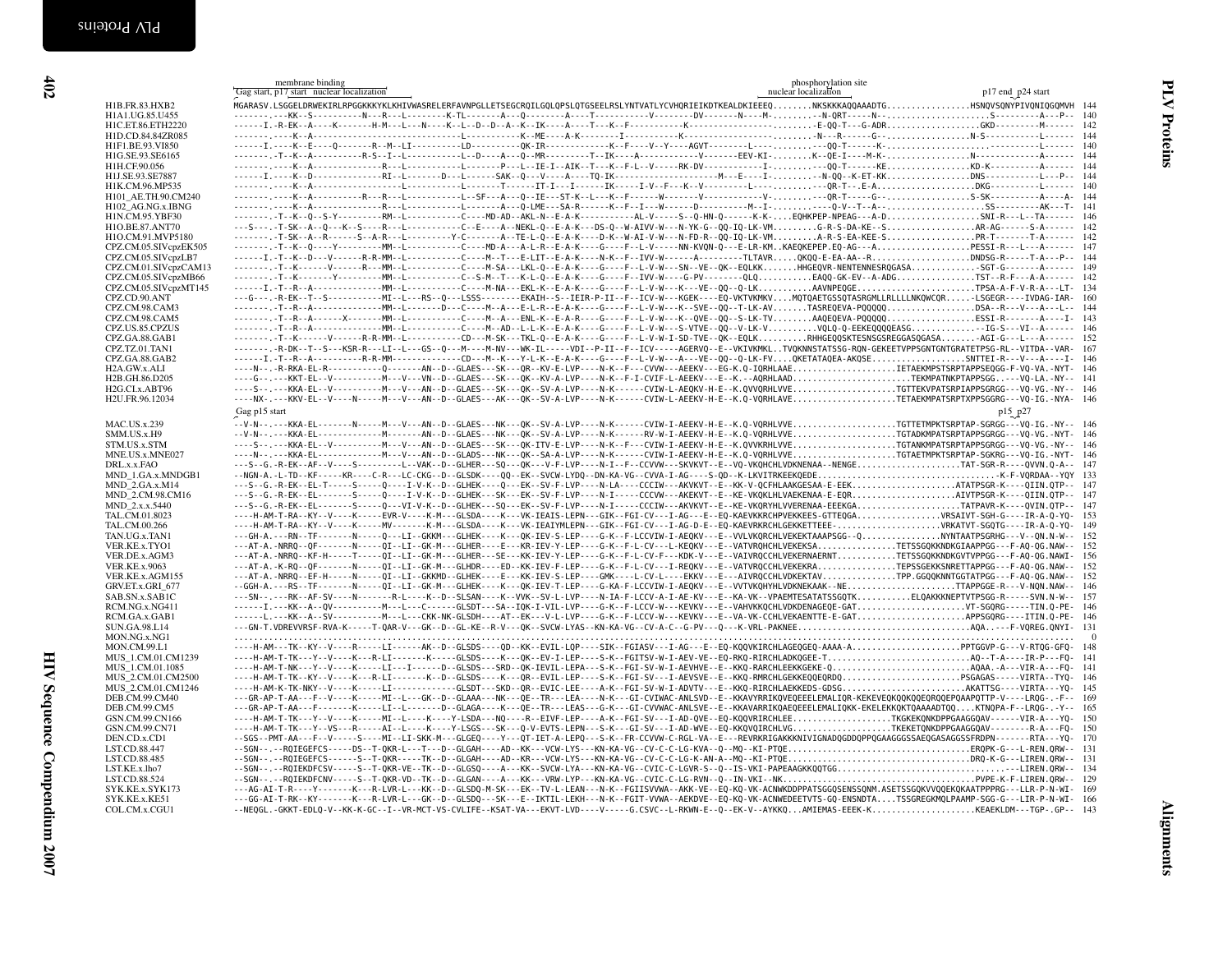|                                       | CyPA binding | major homology region                                                                                                                                                                                                                                                                                                                                         |
|---------------------------------------|--------------|---------------------------------------------------------------------------------------------------------------------------------------------------------------------------------------------------------------------------------------------------------------------------------------------------------------------------------------------------------------|
| H1B.FR.83.HXB2                        |              | QAISPRTLNAWVKVVEEKAFSPEVIPMFSALSEGATPQDLNTMLNTVGGHQAAMQMLKETINEEAAEWDRVHPVH.AGPIAPGQMREPRGSDIAGTTSTLQEQIGWMTNNPPIPVGEIYKRWIILGLNKIVRMYSPTSILDIRQGPKEPFRDYVDRFYKTLRAEQ 308                                                                                                                                                                                     |
| H1A1.UG.85.U455                       |              |                                                                                                                                                                                                                                                                                                                                                               |
| H1C.ET.86.ETH2220                     |              |                                                                                                                                                                                                                                                                                                                                                               |
| H1D.CD.84.84ZR085<br>H1F1.BE.93.VI850 |              |                                                                                                                                                                                                                                                                                                                                                               |
| H1G.SE.93.SE6165                      |              |                                                                                                                                                                                                                                                                                                                                                               |
| H1H.CF.90.056                         |              |                                                                                                                                                                                                                                                                                                                                                               |
| H1J.SE.93.SE7887                      |              |                                                                                                                                                                                                                                                                                                                                                               |
| H1K.CM.96.MP535                       |              |                                                                                                                                                                                                                                                                                                                                                               |
| H101 AE.TH.90.CM240                   |              |                                                                                                                                                                                                                                                                                                                                                               |
| H102_AG.NG.x.IBNG                     |              |                                                                                                                                                                                                                                                                                                                                                               |
| H1N.CM.95.YBF30<br>H1O.BE.87.ANT70    |              |                                                                                                                                                                                                                                                                                                                                                               |
| H1O.CM.91.MVP5180                     |              |                                                                                                                                                                                                                                                                                                                                                               |
| CPZ.CM.05.SIVcpzEK505                 |              |                                                                                                                                                                                                                                                                                                                                                               |
| CPZ.CM.05.SIVcpzLB7                   |              |                                                                                                                                                                                                                                                                                                                                                               |
| CPZ.CM.01.SIVcpzCAM13                 |              |                                                                                                                                                                                                                                                                                                                                                               |
| CPZ.CM.05.SIVcpzMB66                  |              |                                                                                                                                                                                                                                                                                                                                                               |
| CPZ.CM.05.SIVcpzMT145                 |              |                                                                                                                                                                                                                                                                                                                                                               |
| CPZ.CD.90.ANT<br>CPZ.CM.98.CAM3       |              |                                                                                                                                                                                                                                                                                                                                                               |
| CPZ.CM.98.CAM5                        |              |                                                                                                                                                                                                                                                                                                                                                               |
| CPZ.US.85.CPZUS                       |              |                                                                                                                                                                                                                                                                                                                                                               |
| CPZ.GA.88.GAB1                        |              |                                                                                                                                                                                                                                                                                                                                                               |
| CPZ.TZ.01.TAN1                        |              |                                                                                                                                                                                                                                                                                                                                                               |
| CPZ.GA.88.GAB2                        |              |                                                                                                                                                                                                                                                                                                                                                               |
| H2A.GW.x.ALI                          |              | VPL-----D----L----K-GA--V-G-Q-----C--Y-I-Q---C--D------IIR-I-----D--VA--IP--LPA--L----------------VE---Q--FRPRN-V---N--R---QI--Q-C----N--N---K--------QS------S----- 310                                                                                                                                                                                      |
| H2B.GH.86.D205                        |              | LPL-------------K-GA--V-G-Q-----C--Y-I-Q---C--E------IIR-I------D--QQ--SP--MPA--L-D-----------------VE---Q----RAQN-V---N--R---Q---Q-C----N--N----K--------QS------S----- 305                                                                                                                                                                                  |
| H <sub>2G</sub> .CI.x.ABT96           |              | LPL----------L----K-GA--V-G-Q-----CL-Y-I-Q---C--E------IIR-I------X--LQ--QQ--PPA--X---T----------IE---Q-THRQQN-----NX-R---X---Q-C---XN--N---VK-------QS-------SX---- 310                                                                                                                                                                                      |
| H2U.FR.96.12034                       |              | LPL----------L----K-GA--V-G-Q-----C--Y-I-Q---C--E------IIR-I--D---TQ--NQ-PPA--L-------------VE---Q--YRPQN-----N--R---Q-C---N--N----K---------QS------S----- 310                                                                                                                                                                                               |
| <b>MAC.US.x.239</b>                   |              | LPL----------LT---K-GA--V-G-Q-----C--Y-I-Q---C--D------IIRDI------D--LQ--QPA-.QQ--L---S--------SVD---Q--YRQQN-----N--R---Q-C----N--N---VK-------QS-------S----- 309                                                                                                                                                                                           |
| SMM.US.x.H9                           |              | LPL-------------K-GA--V-G-O-----C--X-I-O---C--E-------IIR-I------D--LO-XOP---PA--L---X---------XD---O--XROON-----N--X---O---O-C----N--VK-----S-OS------S----- 310                                                                                                                                                                                             |
| STM.US.x.STM                          |              | LPL----------L----K-GA--V-G-Q-----C--Y-I-QL--C--E------II--I-----D--MQ--QP.P--LPA--L---S--------SPE---Q--YRQQN-----N--R---Q-C----N-VN---VK-----T-QS-------S----- 311                                                                                                                                                                                          |
| MNE.US.x.MNE027                       |              | LPL----------LI---K-GA--V-G-0-----CI-Y-I-0---C--E------IIR-I------D--L0--00A-.00--L---S---------VD---0--YRO0N-----N--R---0---O-C-K--N--N------------------S------ 309<br>-----------------------K--A--V---L-----CISY-I-Q---AI-D--G-L-IV-DI------D---R--QV--LPQ-VL-N-S---------SIE---E-T-RAQDS-N--A--RQ-VV---QRC-T--N-VN---VK--------K-------A----H 311        |
| DRL.x.x.FAO<br>MND_1.GA.x.MNDGB1      |              | TP----IIQT---T----KWK-----L----T---ISH---I---A--D--G---V--DV---Q----LT--Q0.0PAQPG-GL-T-S----------VE--LA--NM0ONA-N--T--S-----M-RL-KSHC-I--T-V------A-K-------NVM---- 298                                                                                                                                                                                      |
| MND 2.GA.x.M14                        |              | -G-----------CI---K----IV---I-----CL-Y---G---AI-E--G-L-IV-DV------D--LR--QV--LPQ-VL-N-T--------SIE---E-T-RQQEQVN--A---Q--V---Q-C-S--N-VN----K--------K----------------R 311                                                                                                                                                                                   |
| MND 2.CM.98.CM16                      |              |                                                                                                                                                                                                                                                                                                                                                               |
| MND 2.x.x.5440                        |              | -G-----------CI---K----IV---I----CI-Y---G---AI-D--G-L-IV-DV------D--LR--PV--MPQ-VL-N-T-N-------SIE---E-T-RQQDQVN--G---Q--V---Q-C-S--N-VN----K-------K-------A-----A----R 311                                                                                                                                                                                  |
| TAL.CM.01.8023                        |              | --L---L-KT-IATI---K-A--TVAL----A--CI-Y-I-Q---A--E--G---II-DI---Q-----OM--QI--LPA--L---A----------PA--VE-T-RQON-VD--S-----V-I--ORC-K--N-VN---VK---R---KE-------RC----- 317                                                                                                                                                                                     |
| TAL.CM.00.266                         |              | --L---L-KT-IATI---K-A--TVAL----A--CI-Y-I-O---A--E--G---II-DI---O-S---OM--OI--LPA--L---A----------PA--VE-T-RAON-VD--A-----V-M--ORC-K--N-VN---VK---R---K--------RC----- 313                                                                                                                                                                                     |
| TAN.UG.x.TAN1                         |              | TPL----------T----R-GA-IV---Q-----CLSY-I-Q---VI-D--G---II--V--D---Q--IT--PP.---LPA--L-D---------SVA---E-TF-A--RVD--R--RG-V----Q-C-K--N-I-V------A----K------QA----- 0317                                                                                                                                                                                      |
| VER.KE.x.TYO1                         |              | VPL----------A----K-GA-IV---O-----C--Y-I-O---VL-D--G-L-IV--I------O--VT--LP.---LPA--L-D--------SV---LE-IYTA-RVD--A--R-------O-C-K--N-V-V-------------------AI---- 317                                                                                                                                                                                         |
| VER.DE.x.AGM3<br><b>VER.KE.x.9063</b> |              | VPL----------A----K-GA-IV---Q-----C--Y-I-Q---VL-D--G-L-IV--I------Q--VT--PP.---LP---L-D----------V---LE-IYTA--RVD--A--R-------Q-C-K--N-V-V-------------------AI---- 317                                                                                                                                                                                       |
| VER.KE.x.AGM155                       |              | VPL----------A----K-GA-IV---O-----C--Y-I-O---VL-D--G-L-IV--I-------O--VT--PP.---LPA--L-D-G---------V---LE-IYTA--RVD--A--R-------D-C-K--N-V-V---------------------AI----- 317                                                                                                                                                                                  |
| GRV.ET.x.GRI 677                      |              |                                                                                                                                                                                                                                                                                                                                                               |
| SAB.SN.x.SAB1C                        |              |                                                                                                                                                                                                                                                                                                                                                               |
| RCM.NG.x.NG411                        |              | -P---------------K-GA--V--------CI-Y-V-O---AI-E--G-L-IV--V--D---D--LR--NP.GP.LPA--L---T---------NIA---A-T-RA-N--A--N--RN--V---D-C-K--N-VN----K-------K--------A----- 310                                                                                                                                                                                      |
| RCM.GA.x.GAB1                         |              | NP--------------K--A--A--------CI-Y-I-Q---AI-E--G-L-IV--V------D--AR---P---PA--L---T--------SIA---A-T-RA-N--NL-RN---V--Q-W-K--N-VN----K-----S-K--------A----- 310                                                                                                                                                                                             |
| SUN.GA.98.L14                         |              | -PL----VOT---I----GWK--TVA--A--MT--I-E-I-V---AI-E--G----I-DH-V--S-----M--00.0PA0PG-GL-T-N-T----VE---0-IYGLNGATRVA-0D---G-V-E-MERV--LHOT--VVE-------------T---F-A----S 298                                                                                                                                                                                     |
| MON.NG.x.NG1<br>MON.CM.99.L1          |              | --VE--L-KT--Q-I---K-A---VAL-Q------MI-Y-I-QL--AI-D--G-L-II-DV------N--L---QP.PQ-QPNAGLGD-T-A----VS--P-Q--E-I-RA-N-VQ-SD--RK-V----QRC-K--N-VN----K-------K-------C----- 313                                                                                                                                                                                    |
| MUS 1.CM.01.CM1239                    |              | -SLNA-I-KT--SI----K-AA--VA--Q--A--TI-Y-M-QL--AI-D--G-I-II-DV---Q-----LL--QP.QQ-QPNAGL-S-S------V---PN---E-I-RQ-D--N-AD---K---M--QRC-K--N-V-----K-------K-------C----- 306                                                                                                                                                                                     |
| MUS 1.CM.01.1085                      |              | --LNA-I-KT--SI----K-AA--VA--Q--A---I-Y-I-QL--AI-E--G-I-II-DV---Q-----LLN-QP.QQ-QPNAGL-N-T-----VS--P----E-I-RA-N--N-A----K-V-M--QRC-K--N-VN----K------K------F-C----- 306                                                                                                                                                                                      |
| MUS 2.CM.01.CM2500                    |              | -SL---I-KT--STI---K-A---VAL-Q-----CI-Y-V-Q---A--D--G-V-LI-DVV--Q-----LL--QP.-Q-QPNAGL-Y-S-A----VS--PA---E---RQQD-VN--D--RK-----QRC-K--N-VN----K---R---K------F-C----- 311                                                                                                                                                                                     |
| MUS 2.CM.01.CM1246                    |              | -SL---L-KT--ST----K-A---VAL-O-----CI-Y-V-O---AI-D--G-I-LI-DVV--O--DR-VL--OP.TO-OPNAGL-Y-S-A-V--VS--PA---E---ROOD-VN--N--RK------ORC-K--N-VN----K-------K------F-C----- 310                                                                                                                                                                                    |
| DEB.CM.99.CM40                        |              | MPL---IVKT-INA----K----IV-L-QV-A--C--Y-I-GL--AI-DL-G---II-DV---------LQ--QQ.QPPQ--L---S-A-----N--VE---A---RPAGQGQG--D--Q--R--V----QRC-K--N--N---VK-------K------------- 336                                                                                                                                                                                   |
| DEB.CM.99.CM5                         |              | MPL---IVKT-INA----K----IV-L-QV-A--C--Y-I-GL--AI-DL-G---II-DV--------LQ--QQ.QPPQ--L---S-A----N--VE---A---RPAGQGAG--D--Q--R--V----QRC-K--N--N---VK-------K-------------- 332                                                                                                                                                                                    |
| GSN.CM.99.CN166                       |              | --LNS-I-KT--SI----K-A--TVAL-Q-----CI-Y-M-Q---AI-DY-G-V-II-DV---Q-----LL---P.-A-QPVAGL-D-S-A----V---PN---E-I-RQ-Q-VN-SD--RK------QRC-K--N-VN----K------KE-----F-C----- 315                                                                                                                                                                                     |
| GSN.CM.99.CN71                        |              | --LNS-V-KT--SI----K-A--TVAL-Q--T--CI-Y-M-Q---A--DY-G-V-II-DV---Q-----LL--QP.-A-QPVAGL-D-S-A----V---PN---E-I-RQ-N-VN-AD--RK------ORC-K--N-VN--G-K---------KE-----F-C----- 315                                                                                                                                                                                  |
| DEN.CD.x.CD1                          |              | --L-T-V-KT-I-E--DRK----IV-L--V-A--LI-Y-I-QL--AI-E--G---V--DV-----HD--LA--ANLQQ-LP-AAQ-D----------SIED--T---RQQG--N--D-----V-M--O-V-K--O-V-K--O-V-----K-----S-K--------A----- 336<br>TPL----IOT---I--DRGWK--TVA-----T-K-L-D---V---AI-D--G---II-DH-V--G-----K--OO.OPAOPG-GL-T-NAT-V--V---VE--LA-T-ADT-VD--K---E-V-OAME-V--IHO-V-VI--K--------KE-A---F-A---G 295 |
| LST.CD.88.447<br>LST.CD.88.485        |              | TPL----IQT---I--DRGWK--TVA-----T-K-L-D---V---AI-D--V---II-DH-V--G-----T--QQ.QPAQPG-GL-T-NAT-V--V---VE--LA-T-ADT-VD--K---E-V-QAME-V--IHQ-V-VM--K--------KE-A---F-A----G 295                                                                                                                                                                                    |
| LST.KE.x.lho7                         |              | TPL----IOT---I--DRGWK--TVA-----T-K-L-D---V---AI-D--G---II-DH-V--G-----0--00.0PA0PG-GL-T-NAT-V--V---VE--LA-T-ADT-VD--K---E-V-0AME-V--IHO-V-VM--K--------KE-A---F-A----G 298                                                                                                                                                                                    |
| LST.CD.88.524                         |              | TPL----IQT---I--DRGWK--TVA-----T-K-L-E---V---AI-D--G---II-DH-A--G-----Q--QQ.QPAQPG-GL-T-NAT-V--I---VE--QA-T-ADT--D--K--E-V-QAME-V--IHQ-V-VM--K-------K--A---F-A---G 293                                                                                                                                                                                       |
| SYK.KE.x.SYK173                       |              | TGVPV---KT--EA-NS-K-DASIV-L-Q--T--FI-Y---G---A--D--G---VI-DI----G-A--LE--QP.QQ-APQAGL-D-SA--------SIA---E-I-RQ-N-VQ-----R-------Q-C-QV-N-V-----K-----I-K------HC----- 334                                                                                                                                                                                     |
| SYK.KE.x.KE51                         |              | VGVNT---KT--EA-NS-K-DASLV-L-OI-T--FI-Y---D---AI-D--G---VI-DV----GS---LO--OP.0000PVAGL-D-SA---------I---E-I-RO-N--O--O--RO------O-C-OV-N-VN-----------T-K-------HC----- 331                                                                                                                                                                                    |
| COL.CM.x.CGU1                         |              | -PL-----G----C--.GGIA-SLA---L-Y-T--IAY-M-L---ILDT--GFP-V--DE--KK-E-Y-LL---QQ-QQQ-AL-Q-TA---T-N--SVA--VA-GE--AN--RG--VQS-E-VIQIAR-S-V------S--D-KS------SA----P 300                                                                                                                                                                                            |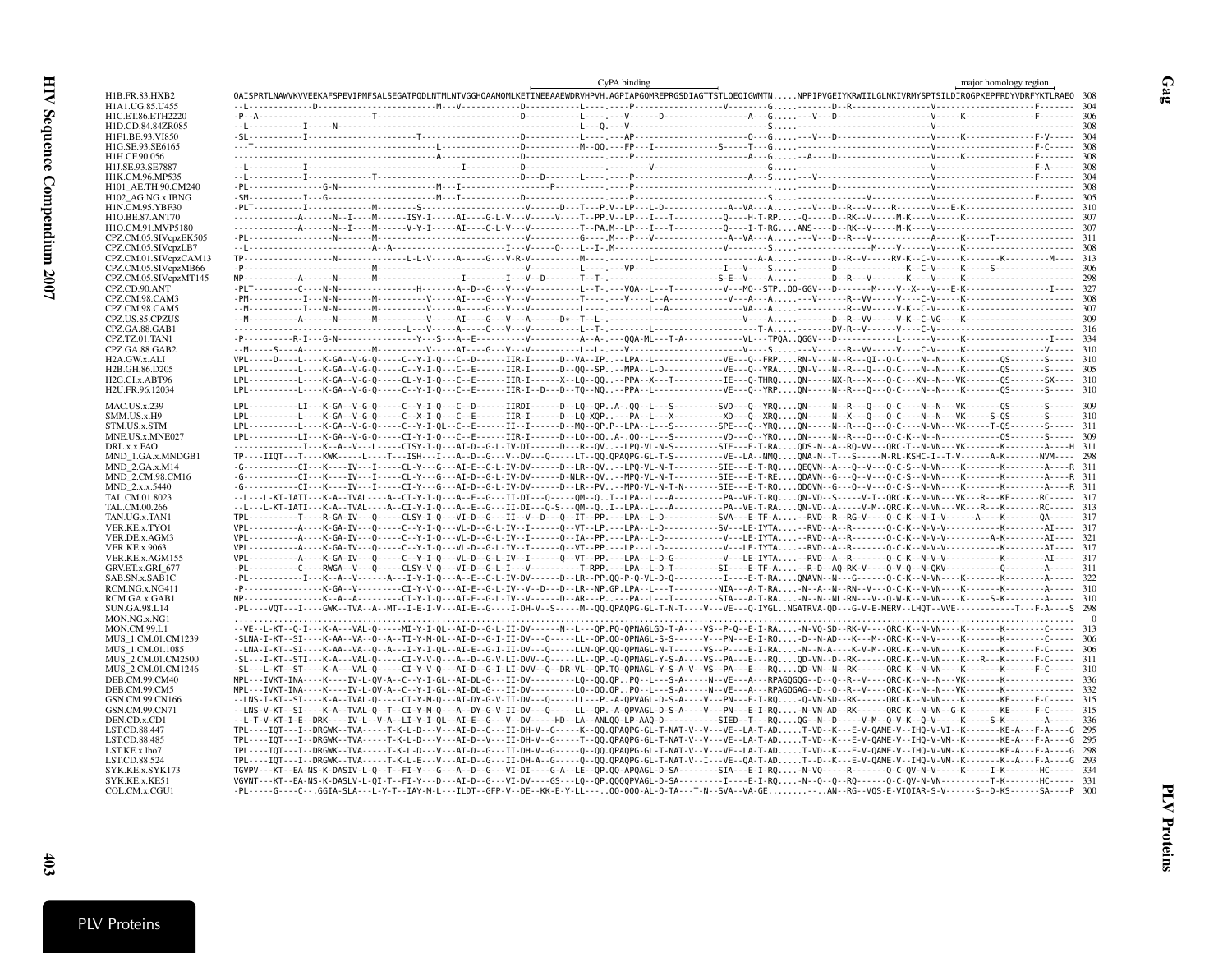| Zn motif | Zn motif                                        |
|----------|-------------------------------------------------|
|          | KIVKCFNCGKEGHTARNCRAPRKKGCWKCGKEGHOMKDCTERO 430 |
|          |                                                 |
|          |                                                 |
|          |                                                 |
|          |                                                 |
|          |                                                 |
|          |                                                 |
|          |                                                 |
|          |                                                 |
|          |                                                 |
|          |                                                 |
|          | -PI----------L----K---RG------Q--------KNEG--   |
|          |                                                 |
|          |                                                 |
|          |                                                 |
|          |                                                 |
|          |                                                 |
|          |                                                 |
|          |                                                 |
|          |                                                 |
|          |                                                 |
|          |                                                 |
|          |                                                 |
|          |                                                 |
|          |                                                 |
|          |                                                 |
|          |                                                 |
|          |                                                 |

|                                          |                                                                                                                                                                                                                                                                                              | p24 end p2 start<br>p2 end_p7 start | Zn motif | Zn motif |  |
|------------------------------------------|----------------------------------------------------------------------------------------------------------------------------------------------------------------------------------------------------------------------------------------------------------------------------------------------|-------------------------------------|----------|----------|--|
| H1B.FR.83.HXB2                           | ASQEVKNWMTETLLVQNANPDCKTILKALGPAATLEEMMTACQGVGGPGHKARVLAEAMSQVTNSATIMMQRGNFRNQRKIVKCFNCGKEGHTARNCRAPRKKCCWKCGKEGHQMKDCTERQ 430                                                                                                                                                               |                                     |          |          |  |
| H1A1.UG.85.U455                          |                                                                                                                                                                                                                                                                                              |                                     |          |          |  |
| H1C.ET.86.ETH2220                        |                                                                                                                                                                                                                                                                                              |                                     |          |          |  |
| H1D.CD.84.84ZR085<br>H1F1.BE.93.VI850    |                                                                                                                                                                                                                                                                                              |                                     |          |          |  |
| H1G.SE.93.SE6165                         |                                                                                                                                                                                                                                                                                              |                                     |          |          |  |
| H1H.CF.90.056                            |                                                                                                                                                                                                                                                                                              |                                     |          |          |  |
| H1J.SE.93.SE7887                         |                                                                                                                                                                                                                                                                                              |                                     |          |          |  |
| H1K.CM.96.MP535                          |                                                                                                                                                                                                                                                                                              |                                     |          |          |  |
| H101_AE.TH.90.CM240                      |                                                                                                                                                                                                                                                                                              |                                     |          |          |  |
| H102_AG.NG.x.IBNG                        |                                                                                                                                                                                                                                                                                              |                                     |          |          |  |
| H1N.CM.95.YBF30                          |                                                                                                                                                                                                                                                                                              |                                     |          |          |  |
| H1O.BE.87.ANT70                          |                                                                                                                                                                                                                                                                                              |                                     |          |          |  |
| H1O.CM.91.MVP5180                        |                                                                                                                                                                                                                                                                                              |                                     |          |          |  |
| CPZ.CM.05.SIVcpzEK505                    |                                                                                                                                                                                                                                                                                              |                                     |          |          |  |
| CPZ.CM.05.SIVcpzLB7                      |                                                                                                                                                                                                                                                                                              |                                     |          |          |  |
| CPZ.CM.01.SIVcpzCAM13                    |                                                                                                                                                                                                                                                                                              |                                     |          |          |  |
| CPZ.CM.05.SIVcpzMB66                     |                                                                                                                                                                                                                                                                                              |                                     |          |          |  |
| CPZ.CM.05.SIVcpzMT145                    |                                                                                                                                                                                                                                                                                              |                                     |          |          |  |
| CPZ.CD.90.ANT<br>CPZ.CM.98.CAM3          |                                                                                                                                                                                                                                                                                              |                                     |          |          |  |
| CPZ.CM.98.CAM5                           |                                                                                                                                                                                                                                                                                              |                                     |          |          |  |
| CPZ.US.85.CPZUS                          |                                                                                                                                                                                                                                                                                              |                                     |          |          |  |
| CPZ.GA.88.GAB1                           |                                                                                                                                                                                                                                                                                              |                                     |          |          |  |
| CPZ.TZ.01.TAN1                           |                                                                                                                                                                                                                                                                                              |                                     |          |          |  |
| CPZ.GA.88.GAB2                           |                                                                                                                                                                                                                                                                                              |                                     |          |          |  |
| H2A.GW.x.ALI                             |                                                                                                                                                                                                                                                                                              |                                     |          |          |  |
| H2B.GH.86.D205                           |                                                                                                                                                                                                                                                                                              |                                     |          |          |  |
| H2G.CI.x.ABT96                           |                                                                                                                                                                                                                                                                                              |                                     |          |          |  |
| H2U.FR.96.12034                          |                                                                                                                                                                                                                                                                                              |                                     |          |          |  |
|                                          |                                                                                                                                                                                                                                                                                              | p27 p2<br>$p_2^2$ $p_8$             |          |          |  |
| <b>MAC.US.x.239</b>                      |                                                                                                                                                                                                                                                                                              |                                     |          |          |  |
| SMM.US.x.H9                              |                                                                                                                                                                                                                                                                                              |                                     |          |          |  |
| STM.US.x.STM                             | -DPS------R---I--------LV--G--MNP-----L------------Q---LM---LKE-FQPDPLPFAAA-QQGRRT---W----AV---AC--KQQQ----AK-P--- 432                                                                                                                                                                       |                                     |          |          |  |
| MNE.US.x.MNE027                          |                                                                                                                                                                                                                                                                                              |                                     |          |          |  |
| DRL.x.x.FAO                              | TDAA------Q---I--------V---G--MNPS----LL------------------REQQAA-----ONPP-GPPRGPRGPPP-NPR-P---QF---L-Q-TK----FR--ALD-MLRN-PK- 438                                                                                                                                                            |                                     |          |          |  |
| MND_1.GA.x.MNDGB1                        | --G---M--QQH--IE----E--Q--RS--KG------LE--------Q----LM--M-RT-VGQSQNFVQQRGPQRGPVRQPTGRKPI----N----V--FF.KAPRRK--N--AMD--KAQ-PKPAQQQR 430                                                                                                                                                     |                                     |          |          |  |
| MND 2.GA.x.M14                           |                                                                                                                                                                                                                                                                                              |                                     |          |          |  |
| MND 2.CM.98.CM16                         |                                                                                                                                                                                                                                                                                              |                                     |          |          |  |
| MND_2.x.x.5440                           | TDPQ--T---Q---I--------AT--G--MNP-----LL--------KY--QMM----Q-AQAAV---NSGGPPRGPRQPPRNPR-P----F--VL-D------RFF---DP--L-RN-PKM 436                                                                                                                                                              |                                     |          |          |  |
| TAL.CM.01.8023                           | TD-A------Q---------E--A----M--Q-------LQ-------Q--S-LM----AEALKQN-QQ.VIA-V-.-QGGPKGRGGPRRTPPGQIR-Y----F--I-K--P--Q-PRGPPGS-F---QM--RAAQ-RQP- 456                                                                                                                                            |                                     |          |          |  |
| TAL.CM.00.266<br>TAN.UG.x.TAN1           | TD-A------Q---------E--A----M--G------LQ-------Q--S-LM----AEALKQN-QQ.VIA-V-Q-QGGPRGRGGPRRNPPGQIR-Y----F--I-K--P--PRQKVPPGT-Y----P--IA-Q-SSA- 453<br>TP-D-----------I--------LV--G--IHP-----L------------KLMV---Q-MQGVN-V-GAPRGGRGRGRGPPR--K--QI--IQKD-PRAGPNK-L----P--LA---RSG- 440          |                                     |          |          |  |
| VER.KE.x.TYO1                            | --G---Q----S--I---------V---G--MHP-----L---------SY--K-M--M-QTMQ-QN-V-Q-GPKR-RPPLR-Y----F--MQ-Q-PE---TK-L----L--LA---RG- 436                                                                                                                                                                 |                                     |          |          |  |
| VER.DE.x.AGM3                            | --G---Q----S--I--------V---G--MHP-----L---------SY--K-M--M-QNMQSQN---Q-GQ-GRPRPP---Y----F--MQ-Q-PE---MR-L----P--LA---R-G- 441                                                                                                                                                                |                                     |          |          |  |
| VER.KE.x.9063                            | --G---Q----S--I--------V---G--MHP-----L---------SY-----M--M-QNMQTQN-V-Q-AAGGV-RQRPPL--Y----F--MQ-Q-TE---IK-L---L-L-L-LA---R6- 439                                                                                                                                                            |                                     |          |          |  |
| VER.KE.x.AGM155                          |                                                                                                                                                                                                                                                                                              |                                     |          |          |  |
| GRV.ET.x.GRI 677                         | -P-D------Q---I--------L--G--MNP-----LI--------Q---KLMV-M--NGQN-V-V-PQKKGPRGPL------F--MQ-E-K---QIK.F----I--MA---KNG- 430                                                                                                                                                                    |                                     |          |          |  |
| SAB.SN.x.SAB1C                           |                                                                                                                                                                                                                                                                                              |                                     |          |          |  |
| RCM.NG.x.NG411                           |                                                                                                                                                                                                                                                                                              |                                     |          |          |  |
| RCM.GA.x.GAB1                            |                                                                                                                                                                                                                                                                                              |                                     |          |          |  |
| SUN.GA.98.L14                            | G-E---E--K-KM----------LVI----ETPS-----R-------S--GKI-----ASAFRQQVGRQA-V-QNLPPRNSQGRFVRIGGGGPR-PMT------P--L-NQ--E-K-GPPGS------M--KQAQ-PQGK- 440                                                                                                                                            |                                     |          |          |  |
| MON.NG.x.NG1                             | ----L----M.-G-S----LQ--------A--S-L-----ATAI--NMP.MN-V-GRGGXQPRRQGXQIR-Y----F--V-K--T----TFR------XS-N-PNGGQNQPRNR 115                                                                                                                                                                       |                                     |          |          |  |
| MON.CM.99.L1                             | TD-A------Q------------L----M.-G-S--D-LQ--------M--S-I-----AGAI.ANMPMNMVQARGPPQRKG-P------F--M-K--K--QRRK-YN--QP--LA---PQPPKQNKG 440                                                                                                                                                         |                                     |          |          |  |
| MUS 1.CM.01.CM1239                       | SD-A------S---------E--L---SM.-G------LQ-------A--S-LM----ASALRQNSQLN-V-GARGKGSQGGPRGNPR-Y---QF--M--S-PK-KTRK-F---R---LA-Q-RSEGAKS 436                                                                                                                                                       |                                     |          |          |  |
| MUS 1.CM.01.1085                         | SD-A------S---------E--L---SM.-G------LQ--------T--S-LM---LASAFKQ-GTLN-V-GAKGARGRGNGSQGNRGNPR-Y---QY--V--D-PK-.RNKK-F---R---LARQ-RSDNTKA 440                                                                                                                                                 |                                     |          |          |  |
| MUS 2.CM.01.CM2500<br>MUS 2.CM.01.CM1246 | -D-A------QS--------E--LV---M.-G------LQ--------I--SKLM----ASALRQN-IE.TIN-V-GQGPRGGAGGGPRRTPR-----QF--I-KD-PK--VRK-F---R---LA-Q-RTNSDKGA 445<br>-D-A------QS--------E--LV---M.-G---K--LQ----IE--M--S-LM----TNALRQN-IN.TIN-V--QSPRGVMGKKRENSTR-Y---QF--L--D-PK-KSTR-F-------LARQ-RTDTGKSA 444 |                                     |          |          |  |
| DEB.CM.99.CM40                           | -D-A-------T--MI--------RI---G--QNP-----LH---------QQ---LM----ASALKE-GSLG-V-QRRGPPGSRRQIR-----QKD-KR---TK-F---Q---IA-N-GQTPR 462                                                                                                                                                             |                                     |          |          |  |
| DEB.CM.99.CM5                            | -D-A------T--MI-------RI---G--QNP-----LH--------QQ---LM----ASALKE-GSLG-V-QRGGQGGGPRRQLR-----QI--VQ-D-KK---VK-F-------IA-N-GQVPR 459                                                                                                                                                          |                                     |          |          |  |
| GSN.CM.99.CN166                          | -D-A------QS--------E--L----MPG.-N----L---------T--S-L-----ATALKGTSSYN-V-K-PPGR-G-TP--Y---QF--L--D-PK-KERK-F---RA--FS-P-RTGTPIKE 442                                                                                                                                                         |                                     |          |          |  |
| GSN.CM.99.CN71                           | -D-A------QL--------E--L----MPG.-S----L---------T--S-L-----ATALKG.SSYN-V---PPGR-G-TP--Y----F--I--D-PK-KERK-F----A--LARQ-KTGTPAKE 441                                                                                                                                                         |                                     |          |          |  |
| DEN.CD.x.CD1                             | -D-S--L---TS-----------Q--E----NP-----LQ---------Q---PT---LASAFQKQGLCHGSRKGAQPPVERRGLR----QI--L-KD-.RKP-RVTQPGA-F----L---A-N-R.SNTNDQG- 470                                                                                                                                                  |                                     |          |          |  |
| LST.CD.88.447                            | G-H---E--K-KM----------RMVI----EG-------R-------A--G-I-----ATAMQ-QMRQN-V-VTPP--AQ.GRFVRTGGGGPR-PLT------P----M--QC--QENGK 433                                                                                                                                                                |                                     |          |          |  |
| LST.CD.88.485                            | G-H---E--K-KM---------RMVI----EG-S--D--K-------A--GKI-----ATAMQ-QMRQN-V-VTPP--EQ.GRFVRTGGGGPR-PLT------P----M--Q--QE-N--SKE-RFAQ-PKPKGK 433                                                                                                                                                  |                                     |          |          |  |
| LST.KE.x.lho7                            | G-H---E--K-KM---------RLVI----EG-S-----K-------A--GKI-----ASAIQQQVRQN-V-VTPL--AQ.GRFVRTGGGGPR-PLT------P----M--Q--QE-N--SKE-RFAQ-PKPKGK 436                                                                                                                                                  |                                     |          |          |  |
| LST.CD.88.524                            | G-H---E--K-KM-----------MVI----EG-------K-------A--RKI-----ATAMOGOMKHL-V-QTPP--AQ.GRFVRTGGGGPRRPLT------P--S-KM--Q--QE---N--AKD-R-AQ-PKPKGK 431                                                                                                                                              |                                     |          |          |  |
| SYK.KE.x.SYK173                          | -DPS--G-L-Q---I-----E-RQ----MVK.P-----LQ--------L---KLM----VMAQQ-VN-V-GPSKGRSMI--Y---QI--MQKD-KK-L-AK-FN---T--LARA-RQPKRNQGPPVA- 461                                                                                                                                                         |                                     |          |          |  |
| SYK.KE.x.KE51                            | -DPA----L-QS--I-----E-RS----MVK.P-----LQ--------QY--KL-----VMTQH-LG-I-GPRQGSNPRRGPTR-----QL--LQKD-PR-K-LK-FN--GT--IARQ-RQPRKGQGNPPP- 462                                                                                                                                                     |                                     |          |          |  |
| COL.CM.x.CGU1                            |                                                                                                                                                                                                                                                                                              |                                     |          |          |  |
|                                          |                                                                                                                                                                                                                                                                                              |                                     |          |          |  |
|                                          |                                                                                                                                                                                                                                                                                              |                                     |          |          |  |
|                                          |                                                                                                                                                                                                                                                                                              |                                     |          |          |  |
|                                          |                                                                                                                                                                                                                                                                                              |                                     |          |          |  |
|                                          |                                                                                                                                                                                                                                                                                              |                                     |          |          |  |
|                                          |                                                                                                                                                                                                                                                                                              |                                     |          |          |  |
|                                          |                                                                                                                                                                                                                                                                                              |                                     |          |          |  |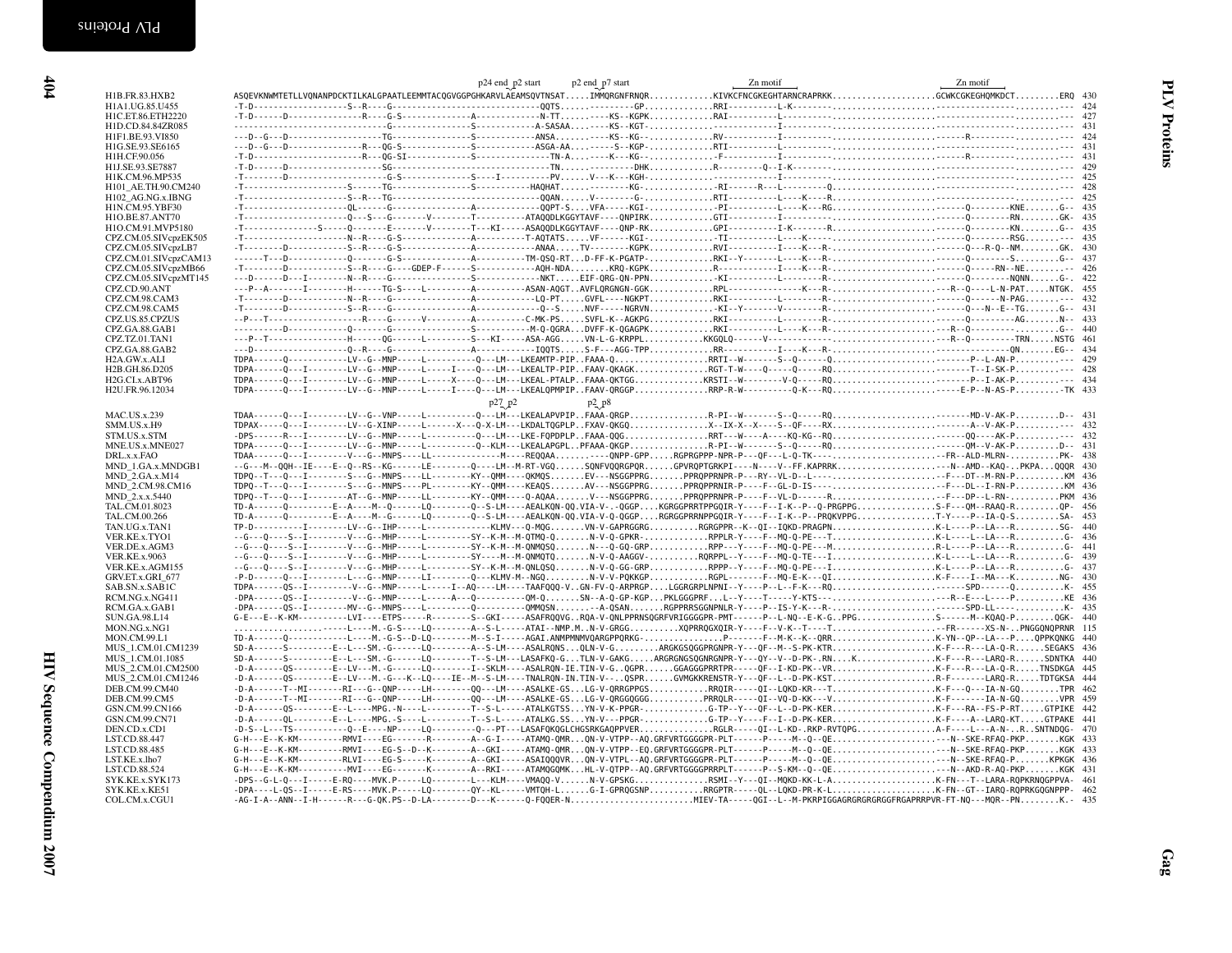|                                               |                 |                 |             |                    | Vpr binding                                                                                                                                                                         |            |
|-----------------------------------------------|-----------------|-----------------|-------------|--------------------|-------------------------------------------------------------------------------------------------------------------------------------------------------------------------------------|------------|
|                                               | p7 end p1 start | p1 end p6 start | Vpr binding |                    | p6 end, Gag end                                                                                                                                                                     |            |
| H1B.FR.83.HXB2<br>H1A1.UG.85.U455             |                 |                 |             |                    | ANFLGKIWPSYKGRPGNFLQSRPEPTAPPEESFRSGVETTTPPQKQEPIDKELY.PLTSLRSLFGNDPSSQ*                                                                                                            | 500<br>494 |
| H1C.ET.86.ETH2220                             |                 |                 |             |                    |                                                                                                                                                                                     | 505        |
| H1D.CD.84.84ZR085                             |                 |                 |             |                    | --------XFPQ-KA-ELSSE-T-ANSPTSR-GF-E-I--S----QKDK------.-A--K------L---                                                                                                             | 503        |
| H1F1.BE.93.VI850                              |                 |                 |             |                    |                                                                                                                                                                                     | 492        |
| H1G.SE.93.SE6165                              |                 |                 |             |                    | --------,-N--------N-T------A-LGF-E-IA-SP---MKE----,--K----S--                                                                                                                      | 496        |
| H1H.CF.90.056                                 |                 |                 |             |                    |                                                                                                                                                                                     | 501        |
| H1J.SE.93.SE7887                              |                 |                 |             |                    |                                                                                                                                                                                     | 498        |
| H1K.CM.96.MP535                               |                 |                 |             |                    |                                                                                                                                                                                     | 496<br>504 |
| H101_AE.TH.90.CM240<br>H102 AG.NG.x.IBNG      |                 |                 |             |                    |                                                                                                                                                                                     | 493        |
| H1N.CM.95.YBF30                               |                 |                 |             |                    | ------S-SPF-------PQTTT-K------L-YGFQE-KSTQGKEMQEN--RTENS--P----------------                                                                                                        | 513        |
| H1O.BE.87.ANT70                               |                 |                 |             |                    | ------Y-PGGT----YV-RPAH-S---M-EEVKGQENQE--GGPN-----FA--K----T---                                                                                                                    | 499        |
| H1O.CM.91.MVP5180                             |                 |                 |             |                    | ------Y-PGGT----YV-KQVS-S---M-EAVKEQENOS--GDQE---.-FA--K----T--                                                                                                                     | 499        |
| CPZ.CM.05.SIVcpzEK505                         |                 |                 |             |                    | ------V-LS-------PQTTT-K------I-YGYQE-K--QGTERE-KEKTESS--P-----K----S---L--                                                                                                         | 512        |
| CPZ.CM.05.SIVcpzLB7                           |                 |                 |             |                    |                                                                                                                                                                                     | 504        |
| CPZ.CM.01.SIVcpzCAM13                         |                 |                 |             |                    | V-----G-RS------V-N-T------A-YGYQEKEKN.QEE--EGNR--P-----K----S------<br>------L--S--------K-------I---GFREEEPAQKEEVKSEETENK--PQ----K-------L-                                       | 507<br>500 |
| CPZ.CM.05.SIVcpzMB66<br>CPZ.CM.05.SIVcpzMT145 |                 |                 |             |                    | I-----N-PWG-----YV-G-K------M---GFQEEKKVKEEVREESKPPS-----K-----------                                                                                                               | 492        |
| CPZ.CD.90.ANT                                 |                 |                 |             |                    |                                                                                                                                                                                     | 523        |
| CPZ.CM.98.CAM3                                |                 |                 |             |                    | ------G-SPWSGGSK-------G-K------L-YGYQEATGKRQEEEREKEKEP--P-----K----S----E-                                                                                                         | 508        |
| CPZ.CM.98.CAM5                                |                 |                 |             |                    | ------D-SPWSGRSK-----P-GGK------M-YGFQE-MEK-KEEKEP--PQ----K----S---LE-                                                                                                              | 503        |
| CPZ.US.85.CPZUS                               |                 |                 |             |                    | ------H-SPSWSGGSK------EN-K------I-D-GYQEE-VTQE--GKE--PF.Q----K----S----E-                                                                                                          | 506        |
| CPZ.GA.88.GAB1                                |                 |                 |             |                    | V-----G--RS------VN-T------I-YGYQEEEKSQE-KEGESS--.-P---K----S------                                                                                                                 | 509        |
| CPZ.TZ.01.TAN1                                |                 |                 |             |                    |                                                                                                                                                                                     | 525        |
| CPZ.GA.88.GAB2<br>H2A.GW.x.ALI                |                 |                 |             |                    | V----GG--RS------PRKV------PT-GYAEQTQ-GKS--G-ESTTE--.SPLYP--K----S------<br>-G---LGPWG.KK-R--PVTRVPQGLT-----A-PAADLL.EQYMQQGRKQREQRERPYKEVTEDLLHLEQGETPH--VTED-LH-N----K---         | 508<br>522 |
| H2B.GH.86.D205                                |                 |                 |             |                    | -G---LGPWG.KK-R--PMT-VPQGVT-S---MNPAEGMTPRGATPSAPPADPAVEMLKSYMQMGRQQRESRERPY--VTED-LH-N----E--                                                                                      | 522        |
| H2G.CI.x.ABT96                                |                 |                 |             |                    | -G---FGPWG.KK-R--PMT-VPQGLT-S---MDPAVDLL.KNYMXLGRKQKEQRNKPYKEVTXXLLH-S----D--                                                                                                       | 510        |
| H2U.FR.96.12034                               |                 |                 |             |                    | VG---LGPWE.KK-R--PMA-VPQGLT-----A-PAVDLL.TPTAPPADPAVDLLKSYMQQGKKQKENRERPY--VTED-LH-N-------                                                                                         | 523        |
|                                               |                 |                 |             |                    | p6 end                                                                                                                                                                              |            |
|                                               | p8 p1           | p1 p6           | PTAP motif  | PSAP in HIV-2 B, U | Gag end                                                                                                                                                                             |            |
| <b>MAC.US.x.239</b>                           |                 |                 |             |                    | -G---LGPWG.KK-R--PMA-VHQGLM------DPAVDLL.KNYMQLGKQQREKQRESREKPY--VTED-LH-N----G---                                                                                                  | 511        |
| SMM.US.x.H9                                   |                 |                 |             |                    | -G---LGPWG.KK-R--PMA-MPQGLT---X--DPAVDLL.KNYMKVGRRQRENRERPY--VTED-LH-N----E---                                                                                                      | 508        |
| STM.US.x.STM                                  |                 |                 |             |                    | VG---FGPWG.KK-H--PMA-IPQGLT------DPAADLL.RSYMQLGKKQRESRKTPY--VTED-LH-N----E--                                                                                                       | 508<br>507 |
| MNE.US.x.MNE027<br>DRL.x.x.FAO                |                 |                 |             |                    | -G---FGPWG.KK-R--PMA-MHQGLT------DPAVDLL.KNYMQLGKQQRESKRKPY--VAED-LH-N----E---<br>V----NTPWGS-K-R--PQASLT-S---LPGYLQEDPAER.MLQKYMEQGAQQKRQQRQQQQKRGPYEEAYN--S----S-QL.--            | 522        |
| MND_1.GA.x.MNDGB1                             |                 |                 |             |                    | V----YGPWGPSK---YPAQEVT-----L-EKPLQKTLST.YQKLGRGLRQKMKEEKREEDFH--ST--QE---                                                                                                          | 503        |
| MND_2.GA.x.M14                                |                 |                 |             |                    | V----NAPWGS-K-R--PAMPLTS---MPG.M.EDPAEK.MLLDYMRKGQQQRAA.KETKQEKDKGPYEAAYN--S----T-QL.--                                                                                             | 519        |
| MND_2.CM.98.CM16                              |                 |                 |             |                    | V----NTPWGS-K-R--PAMPLT-----MPG.M.EDPAER.MLLDYMKKGQQQKAESKQEKKERGPYEAAYN--S----T-QL.--                                                                                              | 518        |
| MND_2.x.x.5440                                |                 |                 |             |                    | V----NTPWGS-K-R--PAMPLTS---MPG.L.EDPAEK.MLLDYMKKGQQQRAAA.GAQKEEKKGPYEAAYN--S----T-QL.--                                                                                             | 519        |
| TAL.CM.01.8023                                |                 |                 |             |                    | ------AFLGKIPPVKG-R--PVV------I-PLTASWQE.GTTTWTPPTKDAAAPKQQTRESLYP--A----D--                                                                                                        | 532        |
| TAL.CM.00.266<br>TAN.UG.x.TAN1                |                 |                 |             |                    | ------SFLGKIPPVRG-R--PVV-S---I-PLTASWQE.GTTTWTPPAKKPQETTTTRESLYP--A----D--<br>-----RMPTWGTK-R---EQGGAV-----M.PAHGFPTGSPAAGAYDPARKLLEQYAKKGDQLRKQKEKELEDY.--S----GD--                | 528<br>524 |
| VER.KE.x.TYO1                                 |                 |                 |             |                    | V----YGRWMGAK-R--PAATLGAE-S---.PPSGTTPYDPAKKLLQQYAEKGKQLREQKRNPPAMNPDWTEG.Y.--N----E---                                                                                             | 520        |
| VER.DE.x.AGM3                                 |                 |                 |             |                    | V----YGRWMGAK-R--PAATLGVE-----PPSPYDPAKKLLQQYADKGKQLREQRKKPPAVNPDWTEG.Y.--N----E---                                                                                                 | 522        |
| <b>VER.KE.x.9063</b>                          |                 |                 |             |                    | V----YGRWTGTK-R---AATHGVE-S---PPTPYDPAKKLLQQYAEKGKQLREQGKRTPPTNPDWAEG.Y.--N----E---                                                                                                 | 520        |
| VER.KE.x.AGM155                               |                 |                 |             |                    | V----YGRWMGTK-R--PAATLGAES---.PPNNSTPYDPAKKLLQQYAEKGKQMRNQNRNPPANNPDWNEG.Y.--N----E--                                                                                               | 521        |
| GRV.ET.x.GRI 677                              |                 |                 |             |                    | -----YGHWGGAK-R--VQYRGDTVGLE.-----M-TAYDPAKKLLQQYAEKGQRLREEREQTRKQKE--VED.V.--S----G---                                                                                             | 514        |
| SAB.SN.x.SAB1C                                |                 |                 |             |                    | V----FGPWGR-K-R--PLTSIR----M-RDYSRPEENWYAD-PPTRGPGPDDPATALLKQYAVQGKRQKQQWQNHSPQQSPYEEA.YS-------E--                                                                                 | 555<br>522 |
| RCM.NG.x.NG411<br>RCM.GA.x.GAB1               |                 |                 |             |                    | V----NAPWK.Q-K-R-LPLTSLR----GR-EGWNPQYDPA.EEMLRKYLALGRQHKQEQRKENKEKVGRAYEDA-S--N----S-L-<br>I----RLPWG.Q-K-R--PLTSLT-S--GM-SNYDPAEEML.KNYLRRAGEQKRQ-RQEESKKREGAYQEA----N----S-QL.-- | 519        |
| <b>SUN.GA.98.L14</b>                          |                 |                 |             |                    | V----YGPWNR-P----PVMS---L-D.LTLGNRMTPPQSKAERALETYRLLGQGLRAQQKRKERG-CQ.EPCLN.M--PE-P-                                                                                                | 522        |
| MON.NG.x.NG1                                  |                 |                 |             |                    | V----NPFGPG-RG-R--PVTSLQ----A-PTXGXYKVNF.SPPVGPP-TPAP-A-KETRKDLYP--A----D-Q-E--                                                                                                     | 193        |
| <b>MON.CM.99.L1</b>                           |                 |                 |             |                    | V----NPFGP-KG-R--PLTSVQS--TLPAGT.AEPVNLNQEIGSPK-G--KETRRDLYP--A----E--                                                                                                              | 511        |
| MUS 1.CM.01.CM1239                            |                 |                 |             |                    | -----DPLGLQRR--R--PQTSLL-----QEGDLVNLSPPVGPKDGASDRKSLYP--S---QD--LEK-                                                                                                               | 506        |
| MUS 1.CM.01.1085                              |                 |                 |             |                    | V----DPFGLQ-R--R--PQTSLL------QEGELVNLSPAVGP-EGKQDRKSLYP--S---QD-Q-D--                                                                                                              | 510        |
| MUS 2.CM.01.CM2500<br>MUS 2.CM.01.CM1246      |                 |                 |             |                    | V-----GFGFH.RK-R--PVTSLM-S---DTAEIVNFS.PEVGPRK-NQTPQAPPDRKNLYP--S----D---E--<br>V-----DLGFRSRK-R--PVTSLM----DTAEPVNFS.PLVGPKE-PPKDRKDRKTLYP--S----D-Q-K--                           | 519<br>517 |
| DEB.CM.99.CM40                                |                 |                 |             |                    | -----NTPWASR--R---EGIGKYI--S--DQVYST.TRVPVQGQENNPQREETTRRGK-PD-MG-K----E---                                                                                                         | 536        |
| DEB.CM.99.CM5                                 |                 |                 |             |                    | -----NAPWASR--R---EGIGKYI--S--DQVYST.TRVPVQGERNAPQEDTTTRRGK-PD-MG-K----E--                                                                                                          | 533        |
| GSN.CM.99.CN166                               |                 |                 |             |                    | LY--DLGRGR.RRA-R--PVTFLL----A--EEPQQLNLST.PVGEPQSKGQKEESRNTLYP--S----E--                                                                                                            | 513        |
| GSN.CM.99.CN71                                |                 |                 |             |                    | L---DLGRGRRA-R--PVTSLL-S--A--VEPQQLNLSP.PVGEPQNKEQKAEKRNTLYP--S----E---                                                                                                             | 511        |
| DEN.CD.x.CD1                                  |                 |                 |             |                    | V----NGLGRK.NP-R--VQYYPQMNQDL-WSPVRVQQQPQY.PQNFQEGGNRQSCQEDKRQNKQSHQEDEETTRESLYP--K----D--                                                                                          | 559        |
| LST.CD.88.447                                 |                 |                 |             |                    | V----YGPWRS-P----PLMGGNAGVV-S---M-RS.PTQ.AERALETYRNLGQQLRR-Q-PQKCVDEPCLSFFF-PD--                                                                                                    | 513        |
| LST.CD.88.485<br>LST.KE.x.lho7                |                 |                 |             |                    | V----YGPWRN-P----PLMGGNAGVV-S---M-RN.STK.AERALETYRNLGQQLRK-Q-VPQKCVDEPCLSFFF-PD--<br>V----YGPWSSKP---YPLLGGAAGRI-S---M-SA.PTK.AERALETYRTLGQQLKR-Q-QVPQKCVDEPCLN.---PD---            | 513<br>516 |
| LST.CD.88.524                                 |                 |                 |             |                    | V----YGPWRN-PS---PIMGGAAGVI-S---M-KVPPTR.AERAIETYRNLGQQLRK-Q-VPQKCVDEPCLNFFF-PD--                                                                                                   | 512        |
| SYK.KE.x.SYK173                               |                 |                 |             |                    | ------G-GVSRRP-A--PVRSES---L-DIEDGPWLTW.-AQMSQQAQA.KAQNSPSKKPPTNREVLSPKESSGKE-TKSLYP--S----E---                                                                                     | 555        |
| SYK.KE.x.KE51                                 |                 |                 |             |                    | ------G-GNRKP-A--PVMRET-----A-DWPWQQQTWG.NYA-PQQKHIAMATPLQPQSSP-TVKDLLVPGKPSEKKEEM--KGPLYP--Q----D---                                                                               | 562        |
| COL.CM.x.CGU1                                 |                 |                 |             |                    |                                                                                                                                                                                     | 483        |

Gag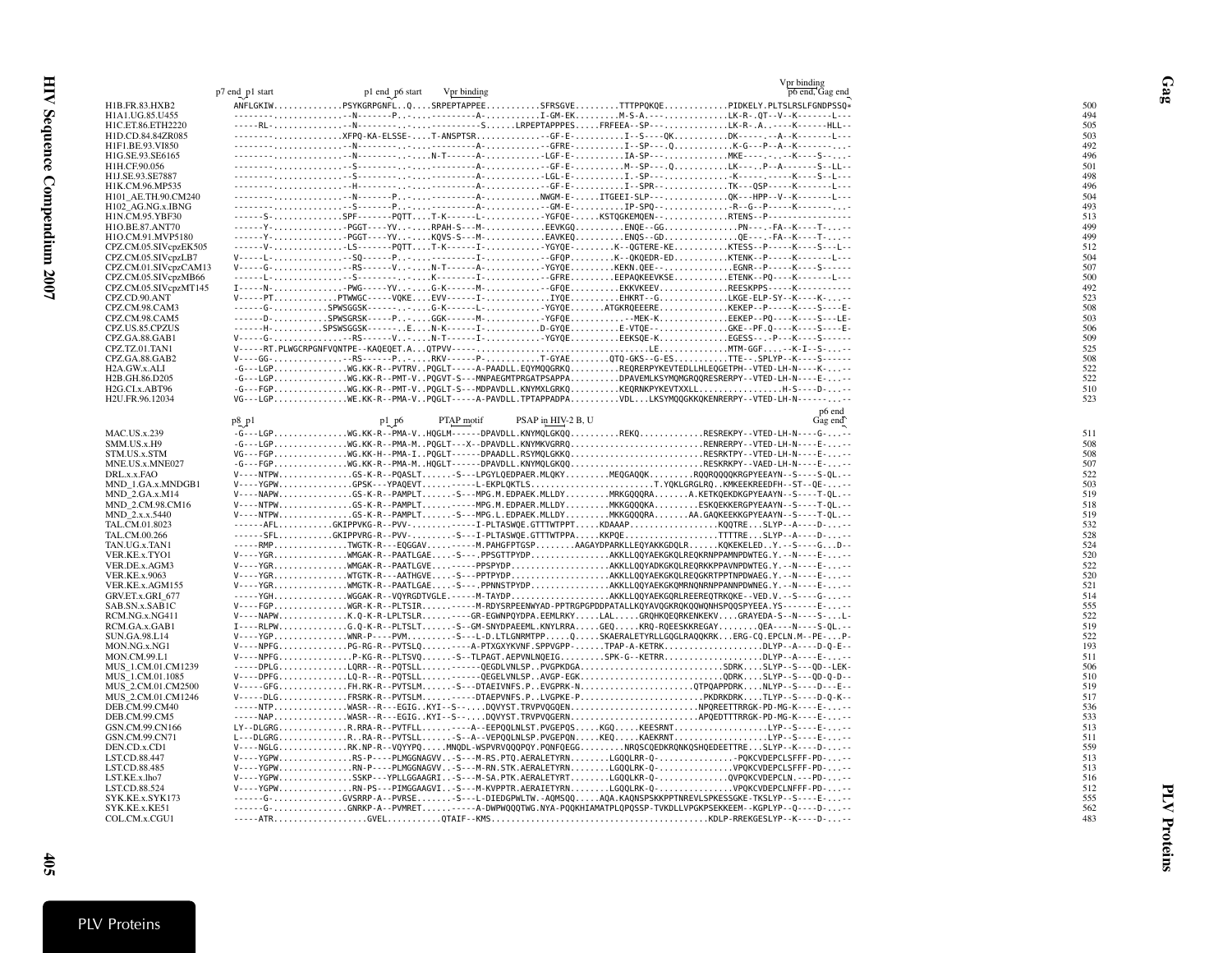<span id="page-11-0"></span>HIV Sequence Compendium 2007 HIV Sequence Compendium 2007

| H1B.FR.83.HXB2                               | Gag-Pol TF start<br>FREDLAFLQGKAREFSSEQTRANSPTRRELQVWGRDNNSPSEAGADRQGTVSFNFPQVTLWQRPLVTIKIGGQLKEALLDTGADDTVLEEMSLPGRWKPKMIGGIGGFIKVRQYDQIL 118                                                                                                                                                                                                                                                        | Gag-Pol TF end_protease start |  |  |
|----------------------------------------------|-------------------------------------------------------------------------------------------------------------------------------------------------------------------------------------------------------------------------------------------------------------------------------------------------------------------------------------------------------------------------------------------------------|-------------------------------|--|--|
| H1A1.UG.85.U455                              |                                                                                                                                                                                                                                                                                                                                                                                                       |                               |  |  |
| H1C.ET.86.ETH2220                            |                                                                                                                                                                                                                                                                                                                                                                                                       |                               |  |  |
| H1D.CD.84.84ZR085                            |                                                                                                                                                                                                                                                                                                                                                                                                       |                               |  |  |
| H1F1.BE.93.VI850                             |                                                                                                                                                                                                                                                                                                                                                                                                       |                               |  |  |
| H1G.SE.93.SE6165                             |                                                                                                                                                                                                                                                                                                                                                                                                       |                               |  |  |
| H1H.CF.90.056<br>H1J.SE.93.SE7887            |                                                                                                                                                                                                                                                                                                                                                                                                       |                               |  |  |
| H1K.CM.96.MP535                              | $P = \frac{P}{P} = \frac{P}{P} = \frac{P}{P} = \frac{P}{P} = \frac{P}{P} = \frac{P}{P} = \frac{P}{P} = \frac{P}{P} = \frac{P}{P} = \frac{P}{P} = \frac{P}{P} = \frac{P}{P} = \frac{P}{P} = \frac{P}{P} = \frac{P}{P} = \frac{P}{P} = \frac{P}{P} = \frac{P}{P} = \frac{P}{P} = \frac{P}{P} = \frac{P}{P} = \frac{P}{P} = \frac{P}{P} = \frac{P}{P} = \frac{P}{P} = \frac{P}{P} = \frac{P}{P} = \frac$ |                               |  |  |
| H101 AE.TH.90.CM240                          |                                                                                                                                                                                                                                                                                                                                                                                                       |                               |  |  |
| H102_AG.NG.x.IBNG                            | ---N---Q--E--K------GT--S-S---WDG---TSL-T--TEG--.AIS-----I-----------VR-E--I-------------DIN--K---------------------- 118                                                                                                                                                                                                                                                                             |                               |  |  |
| H1N.CM.95.YBF30                              | ---E-VS--RET-KLPPDNNKE--H--AT---W-S-GEEHTGEGDAG-P-E--EL.SVPT-----I------VI-V---KEVR-------------------[--LQ-E-K--------------------N-T 125                                                                                                                                                                                                                                                            |                               |  |  |
| H1O.BE.87.ANT70                              |                                                                                                                                                                                                                                                                                                                                                                                                       |                               |  |  |
| H1O.CM.91.MVP5180                            |                                                                                                                                                                                                                                                                                                                                                                                                       |                               |  |  |
| CPZ.CD.90.ANT                                |                                                                                                                                                                                                                                                                                                                                                                                                       |                               |  |  |
| CPZ.CM.98.CAM3<br>CPZ.CM.01.SIVcpzCAM13      |                                                                                                                                                                                                                                                                                                                                                                                                       |                               |  |  |
| CPZ.CM.05.SIVcpzEK505                        |                                                                                                                                                                                                                                                                                                                                                                                                       |                               |  |  |
| CPZ.CM.05.SIVcpzLB7                          |                                                                                                                                                                                                                                                                                                                                                                                                       |                               |  |  |
| CPZ.CM.05.SIVcpzMB66                         |                                                                                                                                                                                                                                                                                                                                                                                                       |                               |  |  |
| CPZ.CM.98.CAM5                               |                                                                                                                                                                                                                                                                                                                                                                                                       |                               |  |  |
| CPZ.GA.88.GAB2                               | --GG---PERE---L-PKEGGT--S-S-D-R-CRA-TDRKE--G-GEYNRKGEP-LS---I-------LPVRVA---C---------------DNIQ-E-K-R--L------------K---NVE 121                                                                                                                                                                                                                                                                     |                               |  |  |
| CPZ.GA.88.GAB1                               | ---R---P-RE--QLCA--N-T-G--D---W-P-GREEPGEERGRE.QSI-T-L--I---------PV-VE---C--------------I-RIQ-Q-L---------------K-F-NVH 116                                                                                                                                                                                                                                                                          |                               |  |  |
| CPZ.CM.05.SIVcpzMT145                        |                                                                                                                                                                                                                                                                                                                                                                                                       |                               |  |  |
| CPZ.TZ.01.TAN1                               | ---T-VP.IVERGIKET--LPGK-EG-H-S-RGFRVSRRDSDTGETGKGK-AL-A----I------LR--VA--IV----------DNIQIE-T-R---M---------K---HVN 120                                                                                                                                                                                                                                                                              |                               |  |  |
| CPZ.US.85.CPZUS<br>H <sub>2</sub> A.DE.x.BEN | --VGPTGKE-SQLPRDPSPSGADT--TSGRSSSGTVGEIYAAREKAEGAEGETIQRGDGGLAAPR-ER-TSQRGDRGLAA--FS--K--V--AY-ED-PV-V--------SIVAGIE-GDNYT--IV-------NTKE-KNVE 143                                                                                                                                                                                                                                                   |                               |  |  |
| H <sub>2</sub> A.SN.x.ST                     | --VGPMGKE-PQ-PCGPNPAGADT--TPDRPSRGPTREVHAAREKAERAEREAIQRSDRGLPAARETR-TMQRDDRGLAA--FS--K--V--AHVE--PV-V-------SIVAGVE-GSNYS--IV-------NTKE-KNVE 143                                                                                                                                                                                                                                                    |                               |  |  |
| H2B.GH.86.D205                               | --VRTLGKE-SQLPHDPSASGSDTICTPDEPSRGHDTSGGDTICAPCRSSSGDAEKLHADGETTEREPRETLQGGDRG-AA--FS--R--V-KAC-E--SV-V-----V--SIVAGIE-GSNYT--IV-------NTKE-KDVE 144                                                                                                                                                                                                                                                  |                               |  |  |
| H2B.CI.x.EHO                                 | --VRPLGKE-SQ-PRPG-P.GDS-ICAPDEPSI-HDTSGCDSICTPCRSSRGDAKELHATREEAEGEQRETLQGGDRG-AA--FS--R--V-KAT-E--SV-V-------SIVAGIE-GSNYT--IV-------NTNE-KNVE 143                                                                                                                                                                                                                                                   |                               |  |  |
| H2G.CI.x.ABT96                               | --WWTLGKE-SQLPHDPSPSGSDSI-T-D-PSSRPTEELHAXGEEAKGAEKQTLQGGDRXXAA--LS--R--V--AY-ES-PV-V--------SIVAGIE-GSNYS--IV-------NTKE-KNVE 126                                                                                                                                                                                                                                                                    |                               |  |  |
| H2U.FR.96.12034                              | --AWPLGK--SQLPHGPSPAGTDP---SSRTSSGSADPDSPSSGPSSGSAKELHATGQETKGEQRETIQGGDGG-AA--FS--K--I--AY-E--PVKV--N-----SIVAGIK-EPYYT--TV-E-E---NTKKFHNVN 140                                                                                                                                                                                                                                                      |                               |  |  |
|                                              | Pol p15 start (-1 from Gag)                                                                                                                                                                                                                                                                                                                                                                           | p15 protease                  |  |  |
| MAC.US.x.239                                 | .<br>--PWSMGKE-PQ-PHGSSASGAD--CSPRGPSCGSAKELHAVGQAAERKAERKQREALQGGDRG-AA--FS--R--V--AH-E--PV-V--------SIVTGIE-GPHYT--IV-------NTKE-KNVE 130                                                                                                                                                                                                                                                           |                               |  |  |
| MAC.US.x.EMBL 3                              | --PWSMGKE-PQ-PHGSSASGAD--CSPRGPSCGSAKELHAVGQAAERKQREALQGGDRG-AA--FS--R--V--AH-E--PV-V-------SIVTGIE-GPHYT--IV-------NTKE-KNVE 126                                                                                                                                                                                                                                                                     |                               |  |  |
| SMM.SL.92.SL92B                              | --PWPMGKE-SQLPHADNIIDTV-TPSSSPDSQGVSRESTEGKDKEEQALQGGDGG-AA--FS-RR--V-RAL-E--PL-V-------SIVAGIE-GPGYT-RIV-------NTKE-RTVK 123                                                                                                                                                                                                                                                                         |                               |  |  |
| STM.US.x.STM                                 | --LWPMGKE-PQLPHGPNTSGAD--C-SRRPSCGSAEKLHAAGQEAEREQE-TLQGGDRG-AA--FS--R--V--AH-E--PV-V-------SIVAGIE-GLQYT--VV-------NTKEFKNVN 126                                                                                                                                                                                                                                                                     |                               |  |  |
| MNE.US.x.MNE027                              | --LWPMGKE-PQ-PHGPNASGADT-CSPRGPSCGSAKKLHAVGQTAERKQKEALQGGGRG-AA--FS--R--V--AH-E--PA-V-------SIVAGIE-GPHYT--IV-------NTKE-KNVE 126                                                                                                                                                                                                                                                                     |                               |  |  |
| DRL.x.x.FAO                                  | ---YSLGQRETQ----GLADPI-SSIARIPPGG-GREDAPKVHGAGSSAEETT-TTTAEE-PLRGGLQL--FS-RL--TTIVEVE--KV-------------IQGLE-T-K---QI------T-N----FNCE 132                                                                                                                                                                                                                                                             |                               |  |  |
| MND 1.GA.x.MNDGB1<br><b>MND 2.GA.x.M14</b>   | --WPLGSLQTG-L-GTRGDS--S-IRGETSAENSEHLSEIRERAQAE-EG-EERGG-S--EYS-SR--IEEVSVD-VTIR----------IFN-RNIKLK-N-Q--I------NLR-K---NVY 125<br>---CSLGQWQ-Q-L-CHATDPI-TPDA--GG-SREDVIRLYEKGATTEGSKGDQAGEG--SLRG-LQL--FS--N--TTVVE-E--KV--------------IKDVD-T-N---QI------A-R-K--FNCK 131                                                                                                                         |                               |  |  |
| MND 2.x.x.5440                               | ---YPLGQWQ-Q-LPCHAIDPI-TPDA-VGRPGRKDAVRLYEERATTEGSSRSPERGKE-SLRG-LQL--FS--N--TTVVE-E--KV--------------IKDLE-T-N---RI-----A-R----FNCK 131                                                                                                                                                                                                                                                              |                               |  |  |
| MND 2.CM.98.CM16                             |                                                                                                                                                                                                                                                                                                                                                                                                       |                               |  |  |
| TAL.CM.00.266                                | ---VFFRENPTGQRTE-FSSGA-IGTANRASHSIMAGGDYHVDPTSQ-.APRNNHNKGE-LSLFGQS--R--I-KVL-E--EV-V----------IIQVGEIELE-VPHQ-TV--LA-Y-Q-QS-SA-E 127                                                                                                                                                                                                                                                                 |                               |  |  |
| TAL.CM.01.8023                               | ---GFFREDPPGQGTE-LPSGA-HRTADRASHSIMAGGDYHMDPSDQGCRSTQATDEGE-LSLVSQS--R--I-KVL-E-REV-V----------IIQ-GDIELE-VPHQ-TV--LA-Y-Q-QS-TGVE 128                                                                                                                                                                                                                                                                 |                               |  |  |
| TAN.UG.x.TAN1                                | ---NANLGNKA-QF-RARRSRSDGSPDACARIPHRFASCGSIRPSQETAGAVCQKG.RSIEKAEGEGTGGL-LEFP--R--MSK-Y-Q--PVQV--------IIK-EDIHLE---R--VV-----G-S-K---N-- 136                                                                                                                                                                                                                                                          |                               |  |  |
| VER.DE.x.AGM3                                | --VWPVDGSETQK--RRYSWGGANCAPS-ESIRPCKEAPAAICRQGEAVEGTK-KTTSSESRLDRGIF-EL.P--R--IK-VY-E-VPIR----------IIK-AD-QLS-T----I-----GLN-KE-SDRE 133                                                                                                                                                                                                                                                             |                               |  |  |
| <b>VER.KE.x.9063</b>                         | --WWTVDGD-TEKL-RCHSWSGTERAPS-DTIRPSKEAPAAVCREGKTVEGTR-ENTTNKSRLGGRIF-EL.P--R--IK-VI-E-VPVKV---------IIK-TDIQLT-P-R--V------GLN-KE-SNVE 133                                                                                                                                                                                                                                                            |                               |  |  |
| VER.KE.x.AGM155                              | -- VWPVDGD-TKK--RSHSWGGTKCAPS-EQLYTLRPSKEAPAAVCRERETNEKSEQKPPSE-SRLERGIF-EL.P--R--IR-CI---TAVK-----------IIKDTD-QLR-S-R--IV-----GLN-KE--NVE 136<br>--WTVDG--TEK--RRYSWSGTECA-S-ERHHPIRPSKEAPAAICRERETTEGAK-ESTGNESGLDRGIF-EL.P--R--IK-VY-E-VPIK----------IIK-ND-QLS-P-R--I-----GLN-KE-NDRE 136                                                                                                        |                               |  |  |
| VER.KE.x.TYO1<br>GRV.ET.x.GRI 677            | --VWPLGRSETKK-CAI-RRHSWSGTNSPPNGNSLR-SKEAPPAVC.REGTAPERG-RTDKETEGERSGGC-LELP--R--MKRVI-E-TPVQ----------IIQ-KD-HFPPHKP-RS-VV-----G-H-KE-QGVQ 138                                                                                                                                                                                                                                                       |                               |  |  |
| SAB.SN.x.SAB1C                               | -- WPLG-RETQ--P-DLHQTNSSP-GTGLQQAGG.KLVC-QTSDQRT-ARR-SNSPVKAVCCSGETAETAVAKPLATTEPLRGGLQL---S--R--MK-VY-E--KVT---------S-IQGIE-GDN---RI------C-N-KA-HNQE 150                                                                                                                                                                                                                                           |                               |  |  |
| RCM.NG.x.NG411                               | ---CSLEA-ETE-P-LDFLETYCSRERGRMESPV-SSRRDAQEIPSIGETAQTGAEEREQGESGESLRGCVVL--FS--K--VTWVE-E--KV--------G--IQNLD-GEN----I-----Y-N-K-FNHCK 136                                                                                                                                                                                                                                                            |                               |  |  |
| RCM.GA.x.GAB1                                | ---TPLGS-E-E-L-FDFLDSLCSRD-EQLRPCRRDAKELSEEGRGTKETTEAGREQEER-SISG-L-L--FA--K--TTIAQ-E--KV-V------------I-GIE-GND-T--I------Y-N-K--KNCE 132                                                                                                                                                                                                                                                            |                               |  |  |
| SUN.GA.98.L14                                | --VWPLE-A---L--HAFCSASRGSDIGEQNDTTPVKGRESSGDLQTVRTGPQST-EEE-KGGM-GAMLEYA-SR---EKVF-N--PVT----------IVS-D-VSIE-H---RVV-----Q-R-KE-ADVF 134                                                                                                                                                                                                                                                             |                               |  |  |
| <b>MON.CM.99.L1</b>                          | ---SFRS-EG-K-LP-HLCAAQRTDSASRDCGASQSQ.PRDWFPEDG-PK-DEAG-LSLLSIS--G--IRSVL----KVSM--------IIQDQHVNLGEN-T--VV-----M-E-K--KA-Q 123                                                                                                                                                                                                                                                                       |                               |  |  |
| MON.NG.x.NG1                                 | ---SFWPR-EG-K-L--NLLAANSPSGT-PXGXQGELLTSSGTTRDPSADSPE-DEEG-LSLLSIP--G--VR-VE-A--SVSM----X----IVQXQDINLGEN-T---V-----L-Q-K-FKGVT 127                                                                                                                                                                                                                                                                   |                               |  |  |
| MUS 1.CM.01.CM1239                           | --GSSWPPEKE-K-LPPDLAFTNGPARAGGRP.GQSLPASGSQGWSERQEE-LS--VIS-SG--IREVM-E--VVHM---------IVQDSNIQIDKP-N--LV-----N-S--E-RGVQ 119                                                                                                                                                                                                                                                                          |                               |  |  |
| MUS_1.CM.01.1085                             | ---RFRPQE-E-LPCYIAHAISSPRYSRDSQLLPRGGSTEGEPNPPSPTGQEE-LS--VIP--G--IR-VMVH--PVSM----------IIQ-SEIEIDKE-T--VV--L--L-N-K--KAVK 123                                                                                                                                                                                                                                                                       |                               |  |  |
| MUS_2.CM.01.CM2500<br>MUS 2.CM.01.CM1246     | ---GSRLPVSE-E-LP-YIAHAYGTPRYSRAGELLPTS.RAQGRATQG-ERQKD-LS--VIS--G--IK-VD-N--PVSM----------IIQDSDIKIS-ELT--VV--L--L-N-K--KGVI 122                                                                                                                                                                                                                                                                      |                               |  |  |
| DEB.CM.99.CM40                               | ---YSLGLQETQ-L-RRNWEVHPGEHSRSGILDYQGTSTGAGEQPPEGNNEEREVPG--GAEIS--R--MT-VH-E-RKVQV-I-------IIS-KDIDLEAP-T--TV--L----N-KC-PG-E 126                                                                                                                                                                                                                                                                     |                               |  |  |
| DEB.CM.99.CM5                                | ---CSLGLPETQ--FGRDWEIPREHSRSGLFNNQGTCARGKECSPGHND-EREVPR--GAEIS--R--MTAVYVE-KRVQV-I-------IIS-KD-DLDAP-T--TV--L----N-KC-PG-E 126                                                                                                                                                                                                                                                                      |                               |  |  |
| GSN.CM.99.CN166                              |                                                                                                                                                                                                                                                                                                                                                                                                       |                               |  |  |
| GSN.CM.99.CN71                               | --PWPGATSPQ-L--NFPAAISPGGGGGTPAAQPVSAGGGAPEQGAEGRKEEH-LSL-VIS--G--MREVSM----VVSM---------IVQ-SAIELDTP-T--TV-----L-Q-KEHRHVE 122                                                                                                                                                                                                                                                                       |                               |  |  |
| DEN.CD.x.CD1                                 | ---WSWEEESSQ-LCTVLPSDESGFAMEPSE-PAATTVPTKFSRGGKQTILSGRQEAEQAVPSGG-GDNEGE-LS-VE-S--R--IGQ-WVQ--RV-V-I-------IIA-QDI.NLGTEG-I--TV-----Y-N-QA-PG-E 142                                                                                                                                                                                                                                                   |                               |  |  |
| LST.CD.88.447                                | --LWTLEEWSS-KL-FDGGECRSSTSSPNGEE-NTSRESLRNIOEPRTTAEEAT-DPTEMCGRAMPEFLL-SR--IEN-LVN--PVS-----------IFS-N-VRIE-PYT-RVV-----0-R-KE-KDVF 132                                                                                                                                                                                                                                                              |                               |  |  |
| LST.CD.88.485                                | --LWTLEEWSS-KL-FDGGECRSSTSSPNGKELNKSRESLRNIQEPRTTTEEAT-GSTEMCGRAMPEFLL-SR--IEN-LVNR-PVS-----R----IFS-N-VKIE-PYT-RVV-----Q-R-KE-KDVF 132                                                                                                                                                                                                                                                               |                               |  |  |
| LST.CD.88.524                                | --VWSLEEWTF-QL-NHGRGCRSDSFSATHGESASNKSREGNRDIQEPRTTTEEATTSSTEVCGRALPEFLL-SR--IEKVLVN--EVT----------IFS-N-VRIE-PYT-RVV-----Q---KEFRDVF 133                                                                                                                                                                                                                                                             |                               |  |  |
| LST.KE.x.lho7                                | --IWSLEQTS-QL--TGRSCRENSISSPNGECSNKSRESTGDLQDFRTTAEKAA-ASPTEMCGRALPEFTL.SR--IES-LVN--PVS----------IFS-N-VRIE-PYT-RVV-----Q-R-KE-RDVF 132<br>---RMGG--EAPSQLP--ERAICSPSGGHR-WAMAHMVSTDEPTSTSEGTELSLEETPHQQGSALAE-EQWE-GDQE-LSLS-LS--R--MIEVDVE-D-VQM-V-------IIR-EDIQLHQP-S--IV--L--N-T----RN-R 146                                                                                                    |                               |  |  |
| SYK.KE.x.SYK173<br>SYK.KE.x.KE51             | ---RVGE-ETPSK--CDEGDTNSPTSGGLAMAATDMGKLCFTPTEAHSNGHPATATVLSKDSQGPLGPWETFREER-DEGEGT-LSL-SIS--R--MME-NVE-TKVTM---------IIR-QDIQLHQP-T--IV--L--N-R----N--R 152                                                                                                                                                                                                                                          |                               |  |  |
|                                              |                                                                                                                                                                                                                                                                                                                                                                                                       |                               |  |  |
| COL.CM.x.CGU1                                |                                                                                                                                                                                                                                                                                                                                                                                                       |                               |  |  |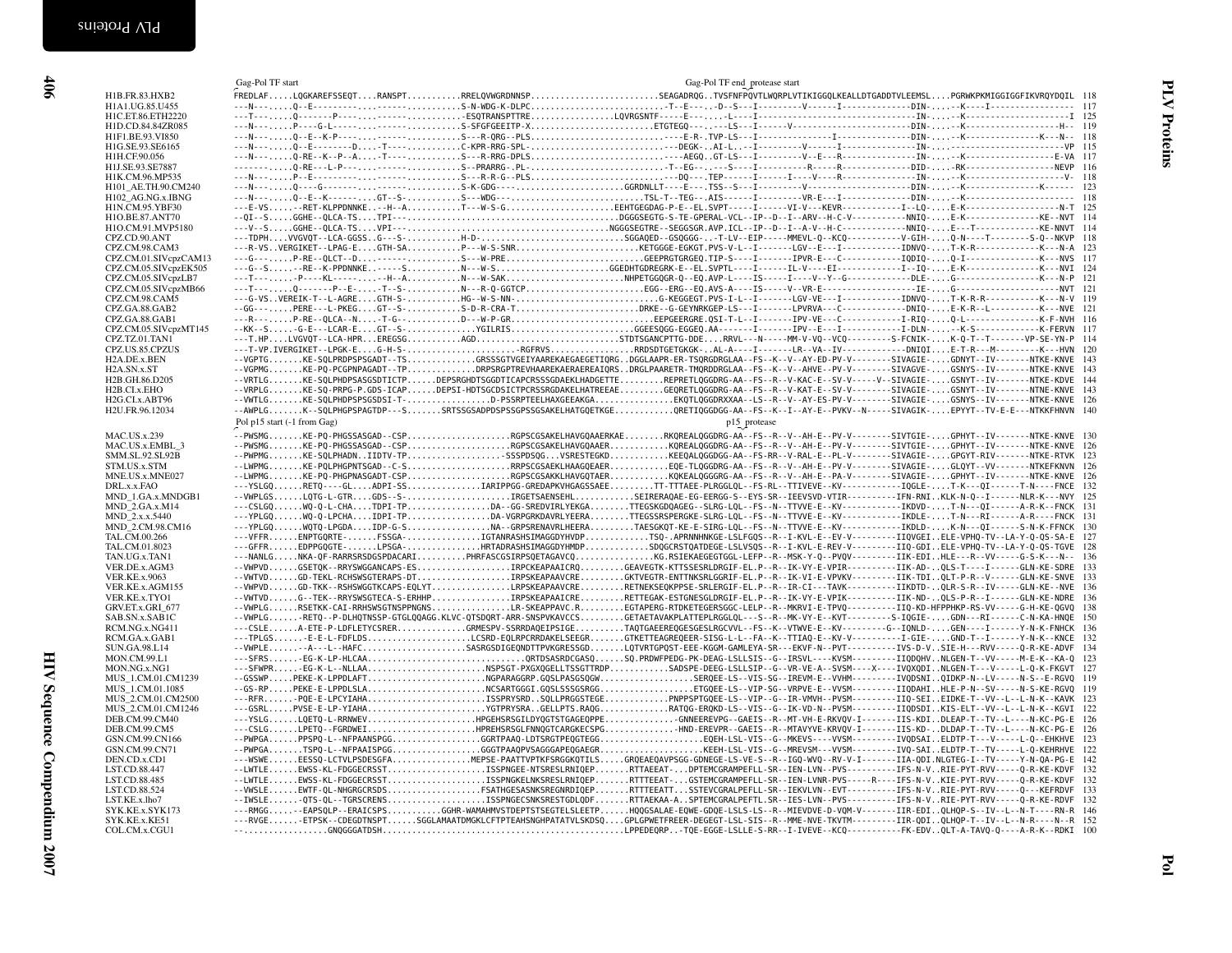|                                          | protease end p66, p51 RT start | M41L | K70R<br>D67N                                                                                                                                                                                                                                                                                                                                  | D110 catalytic site |
|------------------------------------------|--------------------------------|------|-----------------------------------------------------------------------------------------------------------------------------------------------------------------------------------------------------------------------------------------------------------------------------------------------------------------------------------------------|---------------------|
| H1B.FR.83.HXB2                           |                                |      | IEICGHKAIGTVLVGPTPVNIIGRNLLTQIGCTLNFPISPIETVPVKLKPGMDGPKVKQWPLTEEKIKALVEICTEMEKEGKISKIGPENPYNTPVFAIKKKDSTKWRKLVDFRELNKRTQDFWEVQLGIPHPAGLKKKKSVTVLDVGDAYFSVPL_274                                                                                                                                                                              |                     |
| H1A1.UG.85.U455                          |                                |      |                                                                                                                                                                                                                                                                                                                                               |                     |
| H1C.ET.86.ETH2220                        |                                |      |                                                                                                                                                                                                                                                                                                                                               |                     |
| H1D.CD.84.84ZR085<br>H1F1.BE.93.VI850    |                                |      |                                                                                                                                                                                                                                                                                                                                               |                     |
| H1G.SE.93.SE6165                         |                                |      |                                                                                                                                                                                                                                                                                                                                               |                     |
| H1H.CF.90.056                            |                                |      |                                                                                                                                                                                                                                                                                                                                               |                     |
| H1J.SE.93.SE7887                         |                                |      |                                                                                                                                                                                                                                                                                                                                               |                     |
| H1K.CM.96.MP535                          |                                |      |                                                                                                                                                                                                                                                                                                                                               |                     |
| H101_AE.TH.90.CM240<br>H102_AG.NG.x.IBNG |                                |      |                                                                                                                                                                                                                                                                                                                                               |                     |
| H1N.CM.95.YBF30                          |                                |      |                                                                                                                                                                                                                                                                                                                                               |                     |
| H1O.BE.87.ANT70                          |                                |      |                                                                                                                                                                                                                                                                                                                                               |                     |
| H1O.CM.91.MVP5180                        |                                |      |                                                                                                                                                                                                                                                                                                                                               |                     |
| CPZ.CD.90.ANT                            |                                |      |                                                                                                                                                                                                                                                                                                                                               |                     |
| CPZ.CM.98.CAM3<br>CPZ.CM.01.SIVcpzCAM13  |                                |      |                                                                                                                                                                                                                                                                                                                                               |                     |
| CPZ.CM.05.SIVcpzEK505                    |                                |      |                                                                                                                                                                                                                                                                                                                                               |                     |
| CPZ.CM.05.SIVcpzLB7                      |                                |      |                                                                                                                                                                                                                                                                                                                                               |                     |
| CPZ.CM.05.SIVcpzMB66                     |                                |      |                                                                                                                                                                                                                                                                                                                                               |                     |
| CPZ.CM.98.CAM5<br>CPZ.GA.88.GAB2         |                                |      |                                                                                                                                                                                                                                                                                                                                               |                     |
| CPZ.GA.88.GAB1                           |                                |      |                                                                                                                                                                                                                                                                                                                                               |                     |
| CPZ.CM.05.SIVcpzMT145                    |                                |      |                                                                                                                                                                                                                                                                                                                                               |                     |
| CPZ.TZ.01.TAN1                           |                                |      |                                                                                                                                                                                                                                                                                                                                               |                     |
| CPZ.US.85.CPZUS                          |                                |      | -KVLNKRVRA-IMT-D--I--F---I--AL-MS--L-VAK--PIK-T----K---RL------K---E--K---EK----QLEEAP-T------T-------KN---M-I------V----T-I-------------A---RISI------------1-- 299                                                                                                                                                                          |                     |
| H2A.DE.x.BEN<br>H2A.SN.x.ST              |                                |      | -RVLNKRVRA-IMT-D--I--F---I--AL-MS--L-VAK--PIKIM----K----LR-----K---E--K---EK--R--QLEEAP-T------T------KN---M-I-----V----T-I----------A---RI-------------I-- 299                                                                                                                                                                               |                     |
| H2B.GH.86.D205                           |                                |      | --VV-KRVRA-IMT-D--I--F---I-NTL-M-----VAKV-P-K-E----K----IR----SR---L--K---EK-----QLEEAP-T------T----KN---M-I-----V----T--NX-------XAE-RRI--I---------I-- 300                                                                                                                                                                                  |                     |
| H2B.CI.x.EHO                             |                                |      | --VV-KRVRA--MT-D--I--F---I-NSL-M------VAR--P-K-Q---EK----IR----SK---L--K---EK-----QLEEAP-T----S-T--------KN---M-I-------V--E-T-------------AS--RI-------------- 299                                                                                                                                                                           |                     |
| H <sub>2G.CL</sub> x.ABT96               |                                |      |                                                                                                                                                                                                                                                                                                                                               |                     |
| H2U.FR.96.12034                          |                                |      | -KVL-KTIR--IMT-D--I--F------EL-MS-----GKEAL-IGG----K----LR----SK--LE--K---EK-----QLEEAP-T------T-------KN---M-I------RV----S---------------AE--RI---------------I-- 296                                                                                                                                                                       |                     |
|                                          | protease p51 RT start          |      |                                                                                                                                                                                                                                                                                                                                               | D catalytic site    |
| <b>MAC.US.x.239</b><br>MAC.US.x.EMBL_3   |                                |      | --VL-KRIK--IMT-D--I--F------AL-MS-----AKV-P-K-A----K----L-----SK---V--R---EK---D-QLEEAP-T------T--------KN----M-I-----RV----T-------------A-R-RI----I-------12- 286<br>--VL-KRIKR-IMT-D--I--F------AL-MS--L--AKV-P-K-A----KV---L----SK---V--R---EK---D-OLEEAP-T------T-------KN---M-IH-----RV--ELYRSPIR-------A-R-RI----I------I-- 282        |                     |
| SMM.SL.92.SL92B                          |                                |      | --VL-KVIRE-LMT-D--I--F---I-AAL-VS--Y-VAKV-YTK----E-----RL-----SK---Q--T---EK-----QLERAP-T------T------NKD---M-I------------F--E-T------------EMERI----I--------- 279                                                                                                                                                                          |                     |
| STM.US.x.STM                             |                                |      |                                                                                                                                                                                                                                                                                                                                               |                     |
| MNE.US.x.MNE027                          |                                |      |                                                                                                                                                                                                                                                                                                                                               |                     |
| DRL.x.x.FAO<br>MND_1.GA.x.MNDGB1         |                                |      |                                                                                                                                                                                                                                                                                                                                               |                     |
| MND_2.GA.x.M14                           |                                |      | -TVA-KSTHAS---------------V-KKL---------K----K-T--------RI-----SK---L--QT--D--------R---------C----C----G-S--------Q--RV----F----------G---QCEQI-I--I------C-- 287                                                                                                                                                                            |                     |
| MND_2.x.x.5440                           |                                |      | V--A-KITHAA---------------V-KKL---------K-----K-T----T---RI-----SK---L--Q---NQ--------RV---------C---C----G-S------Q---V----F------T--G---QCEQI----I------C-- 287                                                                                                                                                                             |                     |
| MND 2.CM.98.CM16                         |                                |      | VT-A-KTTHAS----------V--V-KKL-------V-KV----K-T----T----I-----SK---L--Q---SQ-----Q-----------C----C---C----Q----Q---V----F--------G---QCEQI----I------C-- 286                                                                                                                                                                                 |                     |
| TAL.CM.00.266                            |                                |      | -QWENKR-RD---I----I--L---F-AKFSV---MVS-D-PITK----E-KEP--I------R---EG-QI-IDD-V-A-QLEEV------S-----R---K-Q--M-I--A--QA----A--Q-----S---PQM-QI----MK---Y-I-- 283<br>--WEHKR-RD---I----I---E--F-AKF-V---MVSTE-PVIK----E-KEP--I------K---EG-QA-IDD-V-A-QLEE--------S-----R---{Q-----A---QA----A--Q-----S--PQ--QI-----MK---Y-I-- 284               |                     |
| TAL.CM.01.8023<br>TAN.UG.x.TAN1          |                                |      | VN-D-KETR-N--I----I--V---I-APL-AR-IMGQLNEKIP.ITK-Q-----S---L-----S------T--TQAL--------V-G--------C-R---K-Q--M-I---A---A---A---F-------------R--QI----I----Y-I-- 294                                                                                                                                                                          |                     |
| VER.DE.x.AGM3                            |                                |      | VRLEDKILR-I-I-S--I------I-APA-AK-VMGQLSEQIP.IT-----E-AR--FL-----SK------Q---DQL---------G--A-----C-----KSQ--M---------A----F-------S-FE-MTEI---I----Y-I-- 291                                                                                                                                                                                 |                     |
| <b>VER.KE.x.9063</b>                     |                                |      | VK-EDKILR----L-A--I--------APA-AR-VMGQLSEQIP.IT-----D-AR--HI-----SK------T---EQL---------G--A----I-C-R---K-Q--M-------------V---F----------Q-M-QI----I----Y-I-- 291                                                                                                                                                                           |                     |
| VER.KE.x.AGM155                          |                                |      | VQLEDKILR----I-A--I------F-A-AF-VMGQLSQTIP.IT--R--E-AR--RL-----SK---I--Q---KTL-E---L-RV-GD-A------C-R---KSQ--M---------A----F-----------------M-QI-II------Y-I-- 294<br>VK-EDKILR-I-L-A--I--------APAVPR-VMGQLSEKIP.VT----E-AR--C-R----SK---E--Q---SQL-Q-----RV-G--A----I-C-----KSQ--M---------A---F----------------R-MRQI---------Y-I-- 294  |                     |
| VER.KE.x.TYO1<br>GRV.ET.x.GRI_677        |                                |      |                                                                                                                                                                                                                                                                                                                                               |                     |
| SAB.SN.x.SAB1C                           |                                |      |                                                                                                                                                                                                                                                                                                                                               |                     |
| RCM.NG.x.NG411                           |                                |      |                                                                                                                                                                                                                                                                                                                                               |                     |
| RCM.GA.x.GAB1                            |                                |      |                                                                                                                                                                                                                                                                                                                                               |                     |
| SUN.GA.98.L14<br>MON.CM.99.L1            |                                |      | V--RDKT-T----------D-----I-SAL-GR-VLATLSEKIP.ITK----E-AA---------SR---EG-QK--DRL-A-----RAD-G------I------KNE----I---V--GM----H-L------------C-QI-V---------I-- 292<br>VIFEDREVWA--------I--L---V-AKM-V---MAAGGDLOPPSLE-T--A-KE---L-----SR---E--TO-TO--L-L-OLEPTE-N---S-C-------KS---M-I------A----F------F---------E-MDH--IV-MK--FY-I-- 282   |                     |
| MON.NG.x.NG1                             |                                |      | VSFQ-KTVRX---L-X--I--L---V-SRM-I---MXQGIAQSP.SLT-T----K----L-----SK---E--TT-XR--IEL-QLEEAE-T----S-C---R---K----M-I------A----F------------------QNMANI-IV-MK--FY-I-- 285                                                                                                                                                                      |                     |
| MUS_1.CM.01.CM1239                       |                                |      | VSFNEKTIKA--------I--M---C-SKF-I---MIQEK--PIK-A--E-AK--M-------Q------EG-VQQ-L-LDQ-EE---D----S-C---R---KS---M-I---Q--EA--E-T---------------AEHEH--IV-IK--FY---- 275                                                                                                                                                                           |                     |
| MUS_1.CM.01.1085                         |                                |      | VCFN-KTIRA---------I--M---C-SKF-I---MIQGKL-PIK-T--E-AK--M-------Q---R--ED-TQQ-L-V-Q-EE--------S-C---R---KS---M-I---Q--EA--ELA--------------IEHEH--IV-IK--FY---- 275                                                                                                                                                                           |                     |
| MUS_2.CM.01.CM2500<br>MUS_2.CM.01.CM1246 |                                |      | V-FNDKRI-A---------I--L---C-SKL-I---MVGGQL-PTK-G--A-KE--M------SK---E--TQR-L-L-QLEET--Q----S-A---R---KS---M-I---K--EA---S--S--T-----S--S--AH--IV-MQ--FY-I-- 275<br>VKFNEKRIVA----S---I--L---C-SKLEI---MVMAGQQLK.PTK-S--ERKK--M------SK---E--K--TQK-I-L-QLEEA--N---S-----K----K----M-I---K--EV--E-A---T-----S--AQ-AH--IV-MQ--FY---- 280        |                     |
| DEB.CM.99.CM40                           |                                |      | -AMANKV-VSDL---D--I--L---Y-AKM-VSI---VLDYTP-KL-E-A----I-----SR---E--KD-LKP-IEA-Q-VPAA-T----S---V-----KS---M-I-L-A---A--EV----T-----SA-PQMEQI---LA---Y-IA- 280                                                                                                                                                                                 |                     |
| DEB.CM.99.CM5                            |                                |      | -KMADKV-VSD----D--I--L---Y-AKM-VSI---VLDFTP-KL-E-A---RI-----SR---E--K--IRP-VEA-Q-VPTE-T---SS---V----KN---M-I-L-A---A---V----T----S--PQMEQI----LA---Y-I-- 280                                                                                                                                                                                  |                     |
| GSN.CM.99.CN166                          |                                |      | VIFNEKRIKA----------L---C-SKL-V---MVQQK--PIE-H--A-KE---I-----SR---E--TQ-TQ--LRL-QLE--------S--------------KSQ--M-I---K--EA---LA------------IPHPAGLEQKEHVTII-MK---Y-I-- 285                                                                                                                                                                    |                     |
| GSN.CM.99.CN71                           |                                |      | VIFNEKRIKA----------L---C-SKL-V---MVQQKL-P-E-H--S-KE---I-----SK---E--TQ-TQ--L-L-QLE---------S-----------------KSQ--M-I---K--EA---LA------------LEQKEHVTII-MK---Y---- 278                                                                                                                                                                      |                     |
| DEN.CD.x.CD1<br>LST.CD.88.447            |                                |      | -KLMDKV-VD--------I--L---Y-SKL-V---MAVQQMRPQ.VT-------F---RI------T--L---QQ-V-Q-----RLE-AP-T--------V-P---K-QY-M-I---K--EA-----------------QQ-EHI----LK---Y---- 300<br>---A-KTTV---L-----D-V---I--NV-AR-VLSQLSDKIP.ITK------C---R------SK---EG-QA--DRL--------ADAG------I-----KNE----I---Q--AL----H-------------I--C-Q---V-I-------I-- 290    |                     |
| LST.CD.88.485                            |                                |      |                                                                                                                                                                                                                                                                                                                                               |                     |
| LST.CD.88.524                            |                                |      |                                                                                                                                                                                                                                                                                                                                               |                     |
| LST.KE.x.lho7                            |                                |      | ---A-KTTV----L----D-V---I--AM-AK-ILAQLSDKIP.ITK-S----C---R------SK---EG-QA--DRL-------PVD-G------I--------KNE----I--K-EL----H-L----------I--C-QI--V-I-------I-- 290                                                                                                                                                                           |                     |
| SYK.KE.x.SYK173<br>SYK.KE.x.KE51         |                                |      | FTVVKPSGKRKQVE--L--------L---I--KL-VK-VMVQTAL-P-K-S---DKEL-RL-----SV--LE--KA-VED-L-A-QLE-AS-T--------V-R---KK---M-I---K--EA---F---------G---RQ-.L-II-LK---Y---- 306<br>FQ-ERPDGRIKEVE-SL--------L--I-SKL-AK-VMIAQKL-PMK-Q----KEL--L------R--LE--RA-VSD-LEK-QLE-AS-T-------V-Q---KL---MPM---K--EA------------------G--ST-R.M----LK---YT--- 312 |                     |
| COL.CM.x.CGU1                            |                                |      | LKMG-KEYR-DI-I-H--I--V---M-KEGKLVVAQLSDR-PVTK-T--E-----------SK---EG-QK--ERL-A----E-AELG------I-C-R---KNE----I---------------------------G--IE-THI----I-------1-- 256                                                                                                                                                                         |                     |
|                                          |                                |      |                                                                                                                                                                                                                                                                                                                                               |                     |

Pol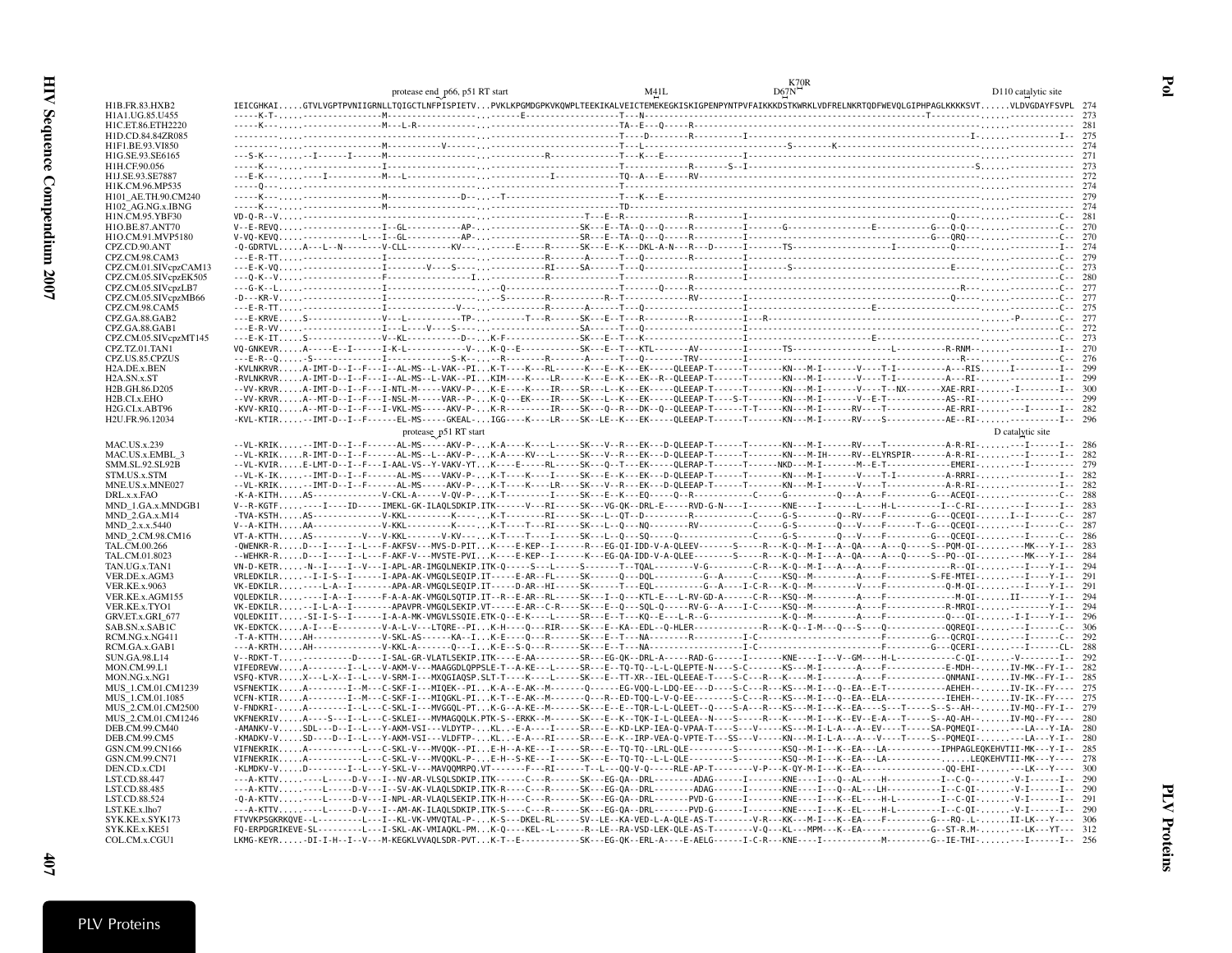|                                             | $K2L9Q$<br>T2L5Y<br>polymerase motif                                                                                                                                                                                                                                                                                                                                |
|---------------------------------------------|---------------------------------------------------------------------------------------------------------------------------------------------------------------------------------------------------------------------------------------------------------------------------------------------------------------------------------------------------------------------|
| H1B.FR.83.HXB2                              | DEDFRKYTAFTIPSINNETPGIRYQYNVLPQGWKGSPAIFQSSMTKILEPFRKQNPDIVIYQYMDDLYVGSDLEIGQHRTKIEELRQHLLRWGLTTPDKKHQKEPPFLWMGYELHPDKWTVQPIVLPEKDSWTVNDIQKLVGKLNWASQIYPGIKVRQLCKLLRG.TK 441                                                                                                                                                                                        |
| H1A1.UG.85.U455<br>H1C.ET.86.ETH2220        |                                                                                                                                                                                                                                                                                                                                                                     |
| H1D.CD.84.84ZR085                           |                                                                                                                                                                                                                                                                                                                                                                     |
| H1F1.BE.93.VI850                            |                                                                                                                                                                                                                                                                                                                                                                     |
| H1G.SE.93.SE6165                            |                                                                                                                                                                                                                                                                                                                                                                     |
| H1H.CF.90.056                               |                                                                                                                                                                                                                                                                                                                                                                     |
| H1J.SE.93.SE7887                            |                                                                                                                                                                                                                                                                                                                                                                     |
| H1K.CM.96.MP535                             |                                                                                                                                                                                                                                                                                                                                                                     |
| H101 AE.TH.90.CM240<br>H102 AG.NG.x.IBNG    |                                                                                                                                                                                                                                                                                                                                                                     |
| H1N.CM.95.YBF30                             |                                                                                                                                                                                                                                                                                                                                                                     |
| H1O.BE.87.ANT70                             |                                                                                                                                                                                                                                                                                                                                                                     |
| H1O.CM.91.MVP5180                           |                                                                                                                                                                                                                                                                                                                                                                     |
| CPZ.CD.90.ANT                               |                                                                                                                                                                                                                                                                                                                                                                     |
| CPZ.CM.98.CAM3                              |                                                                                                                                                                                                                                                                                                                                                                     |
| CPZ.CM.01.SIVcpzCAM13                       |                                                                                                                                                                                                                                                                                                                                                                     |
| CPZ.CM.05.SIVcpzEK505                       |                                                                                                                                                                                                                                                                                                                                                                     |
| CPZ.CM.05.SIVcpzLB7<br>CPZ.CM.05.SIVcpzMB66 |                                                                                                                                                                                                                                                                                                                                                                     |
| CPZ.CM.98.CAM5                              |                                                                                                                                                                                                                                                                                                                                                                     |
| CPZ.GA.88.GAB2                              |                                                                                                                                                                                                                                                                                                                                                                     |
| CPZ.GA.88.GAB1                              |                                                                                                                                                                                                                                                                                                                                                                     |
| CPZ.CM.05.SIVcpzMT145                       |                                                                                                                                                                                                                                                                                                                                                                     |
| CPZ.TZ.01.TAN1                              |                                                                                                                                                                                                                                                                                                                                                                     |
| CPZ.US.85.CPZUS                             |                                                                                                                                                                                                                                                                                                                                                                     |
| H2A.DE.x.BEN                                | H----Q-----L-AV--ME--K--I-K------------YT-RQV------A---VILI-----ILIA--RTGLE-DKVVLQ-KEL-NGL-FS---E-F--D---Q---C--W-T--KL-KLQ--Q--I--------------V----A---S---TKH--R-I--.KM 466                                                                                                                                                                                       |
| H <sub>2</sub> A.SN.x.ST<br>H2B.GH.86.D205  | H----Q-----L-----AE--K--I-K-S-----------YT-RQV------A----ILI-----ILIA--RTDLE-DRVVLQ-KEL-NGL-FS---E-F--D--YQ-----W-T--KL-R-Q--Q-EV---------------------T-N--R-I--.KM 466<br>-PN--0-----L--V--AE--K--I-K---------0S-C-Y--R-V-D----A-S-VI-I-----ILIA--RSDLE-DRVVSQ-KEL-NDM-FS--EE-F--D---K------V-K--KL-K-Q----EV---A-----V----A-LF----T-HI---I--.KM 467               |
| H2B.CI.x.EHO                                | -P---Q-----L-AV--AE--K--L-K------------YT-A-V-D----A-N-VT-I-----IL-A--RSDLE-DRVVSQ-KEL-NNM-FS--EE-F--D---K------W-K--KL-K-Q----EV--------------V----A-LF----T-HI---I--.KM 466                                                                                                                                                                                       |
| H2G.CI.x.ABT96                              | -V---Q-----L--V--AE--K--I-K--------------HT-R-V-D----A-E-XIXI-----IL-A--RTDLE-DQVVLQ-KEL-NKX-FS---E-F--D--YQ-----XW-K--KL-K-N-X--ET---------------V-X--A-L------TKN-X--I--.XM 449                                                                                                                                                                                   |
| H2U.FR.96.12034                             | C----Q-----L-----AE--K--I-K---------T---YT-RNL------A-E-A--I-----ILIA--RNDLE-DQLVSQ-KEL-NKT-FS---E-F--D--HK------W-K--KL-K-E---R-V,--------------V----A-V-----TKH----IK-.KM 463                                                                                                                                                                                     |
|                                             | DD catalytic site                                                                                                                                                                                                                                                                                                                                                   |
| <b>MAC.US.x.239</b>                         |                                                                                                                                                                                                                                                                                                                                                                     |
| MAC.US.x.EMBL 3                             | --E--Q-----L--V--AE--K--I-K-------------YT-RHV------A---VTLV-----ILIA--RTDLE-DRVVLQ-KEL-NSI-FS--EE-F--D---Q------W-T--KL-K-E--QRET-------------V----A------TKH--R-I--.KM 449                                                                                                                                                                                        |
| SMM.SL.92.SL92B                             | -PE--Q---------V--QE--K--I-K-------------AT-RQV------A---VLLV------LI--NRGLTE-DKMVTQ--DM-NNL-FS--ED-F--N--LQ----L-Y-K--KL-K-E----ER---------------V---A-------TKN---MI--.KM 446                                                                                                                                                                                     |
| STM.US.x.STM                                | --G--Q-----L--V--AE--K--I-K------------YT-RN------RA---VTLI-----ILIA--RTDLE-DRVVLQ-KEL-NNL-FS--EE-F--D---Q------W-T--KL-K-E--QR-V------------V----A------TKH----I--.KM 449                                                                                                                                                                                          |
| MNE.US.x.MNE027                             | --E--Q-----L--V--AE--K--I-K-------------HT-RNV------A---VTLV-----IL-A--RTDLE-DRVVLQ-KEL-NSI-FS--EE-F--D---Q------W-T--KL-K-E--Q-ET--------------------TKH--R-I--.KM 449                                                                                                                                                                                             |
| DRL.x.x.FAO                                 | -P------------V--0G-------------------ATAD---O---EK---VI--------F---RPKHL-EOM-K---T--KF---E----F-DN--YE----O---K----E-R--D-EI---------------V-----------S---TKE----I--.A- 455                                                                                                                                                                                       |
| MND 1.GA.x.MNDGB1                           | -P-Y-P-----V--QA--K--M-----------C--GTVASL--V---NH-TVQL-------F----YTAEE-EKA-V---AL-MT-N-E--E--Y-----H--------KIEKVQ---LAEQ.P---E----------------A-L------TK-----I--.GL 451                                                                                                                                                                                         |
| MND 2.GA.x.M14                              |                                                                                                                                                                                                                                                                                                                                                                     |
| MND_2.x.x.5440<br>MND_2.CM.98.CM16          |                                                                                                                                                                                                                                                                                                                                                                     |
| TAL.CM.00.266                               | -P--SQ--------L--DR--R---FK---------T---HTSDQL-RK--DKY-QVALF-----L---NESLEE--RIVG---AL-NKV-IQ--EA-Y-DK--IK-L----Y---Y----K----EL---I-----C---S---TKA--RY--- V- 450                                                                                                                                                                                                  |
| TAL.CM.01.8023                              | -P--AR--------L--DR--R---FK---------T---YTSDQL-RK--EKY-QVALF------LI---ESLE---RIVG---AL-NKV-IQ--EA-F-DK--IK-L----Y-E--K--N-E----QT----L--------------S---TKA---C---.V- 451                                                                                                                                                                                          |
| TAN.UG.x.TAN1                               | -PE--P-------QV--VG------F-C--------T---HTAQRV-KEIG-KVQ-LE-I-----MWI----PEKE-DE-V--V-KL--LR-FE-----V-R--YD----K-Y-SH-SLNK-EI--QEH----------------V------LFAA------- AQ 461                                                                                                                                                                                          |
| VER.DE.x.AGM3                               | -PE------------V--QG--T---F-C---------T---NTAAS---EIK-ELKPLT-V------W---QEDEYT-DRLV-Q--MK-SA---E--------K--YE----K-W-H--QISS-E-ED-EE----------R-------A-L---LRTKN----I--.K- 458                                                                                                                                                                                     |
| <b>VER.KE.x.9063</b>                        | -PE------------V--OG--V---F-C---------T---NTAA----KIKEELKPLT-V------W---OEDEYT-DKLV-O--VK-KT---E-----V--K--YE----K-W-O--OLNS-N-E--EO--------------------A-L---LRTK-I-R-I--.K- 458                                                                                                                                                                                   |
| VER.KE.x.AGM155                             | -PE----------TV---G------F-C--------T---NTAS----EIK-ELKQLT-V------W---QE-GPK-DQLVQT--NR-QE---E--E--V-R---E----K-W-H--KL-S-E-EK-EQ----L------------------------- K- 461                                                                                                                                                                                              |
| VER.KE.x.TYO1                               | -PN----------TV--QG------F-C--------T---NTAAS---EIKRNL-ALT-V------W---QENEHT-DKLV-Q--TK-QA---E--E--M-----YE----K-W-H--ELSR-Q-E---E-----------------------A-L---L-T-.I---IT-GK- 461                                                                                                                                                                                  |
| GRV.ET.x.GRI 677<br>SAB.SN.x.SAB1C          | CKE-----------V--TG------F-C---------T---NTAAN---EIKRHT-GLE-V------WLA--HDETR-NQQVDIV-KM--EK--E-----VR----WR----K---N---INK-E--PLEG.E----K---V--V---------------TKHT-AM---.K- 464<br>-P--Q---------V--RE-------K---------T---TTAN---QE--QK---VD--------MLIA--RPKAE-LVMVQQ--DY-ET--FK--E--F-D--Y--------Y-K--QL-E-T---REE----------------------T---TKH--R-I--.AR 473 |
| RCM.NG.x.NG411                              | Y-P---------LA---0G--------------------TTAN--------E---V---------F---RTAHE-SOM-KR--E---T--FE-----F-DK---E----V-------E-K-L--EE,.----------------------S---TKE----I--.V- 459                                                                                                                                                                                         |
| RCM.GA.x.GAB1                               |                                                                                                                                                                                                                                                                                                                                                                     |
| SUN.GA.98.L14                               | -P-Y-----------V-QA--K--V-----------C--GTVASL--K--R-Y-EVQL-------LI---Y-KKK-EEIVKQ---L-ME-N-E--E--Y-G---YK----I--E-EEIEK-K--PLEEE.P--------I--VI----L-E-LRTKE----I--.N- 460                                                                                                                                                                                         |
| <b>MON.CM.99.L1</b>                         | W-P-------S---L--AE-AK---FK----------TV--HTAAELPQEI--KY-EVTLI------LI--NHSLPE--KIVGVI-AT---K-IQ--PE-F-DDY-VQ-L------SH-KIAK-E--DQEQ----E----I------A---S---TKN---SI--.AR 449                                                                                                                                                                                        |
| MON.NG.x.NG1                                | --N-------S---V--AE-AV---FR----X-----T---Y-ASELXKXI-RKY-EVTLI------LI---HSLPE--KIVTAI-TX-SEK-IQ--IE-Y-DKY-LQ-L-----TH----K-E---Q-Q---G----------------TKH--XCIX-.X- 452                                                                                                                                                                                             |
| MUS 1.CM.01.CM1239                          | -PA-------SL-QV--QG-AR---FK----------T---YTAA-L-QEI-EA----TLI------LI--NR--SG--RVVAQI-NM--KL-IQ--ED-Y--DY-VQ-L------RG-KI--VT--QQEN------------------A-A---V-TK----CI--.V- 442                                                                                                                                                                                      |
| MUS 1.CM.01.1085                            | -P--------SL-OV--LG-AR---FK----------T---FTAA-L--EIK-A---VTLI-------LI--NR-LSS--KVVAOI-NM--KL-IO--OE-F-EDY-VO-L------RG-KI--VA--0OEV-----V-------------A-A-----TK----CI--.V- 442                                                                                                                                                                                    |
| MUS 2.CM.01.CM2500                          | Y-E--P----SV--V--LG-AK---FK---------T---ATTA-L--QI--E-Q-AL-V------LI---R---E--RLVKRV-DL-TSK-IQ--EE---QDY-VE-L------GG-RIR-VE--DQET----E---------------A--S---TKH---CI--.V- 446                                                                                                                                                                                      |
| MUS_2.CM.01.CM1246<br>DEB.CM.99.CM40        | -KE--P----SV-AV--MG-AK-F-FK---------T---ATTA-L--QV--D-Q-AL-V------LI---R---E--RLVKKI-DL-SSK-IQ--ED---PDY-VE-L------KG-RIK-VE--DQ-T----E--------------A-V-S---TKH--RCI--.I- 447<br>-PT-A------V--V--IQ--E--EFR------SA------A-VGRQ-QI--EK--ELI-V------L-----RKD--LK-VAQ---F--ER--R--PE-Y-ED---H-------K--RLM-VT--DEEE---HK------Q--------S---TKH--RAI--.VP 447       |
| DEB.CM.99.CM5                               | -PQ-AR--------V--TQ--E--EFR------SA------ATVGRQ-KL-KEKY--LI-V------L---N-DKVS-LEQVKQ--KF--EK--R--PE-Y-ED--YH------K--HLL--E---EEE---HK------Q--------S---TKH---AI--.VP 447                                                                                                                                                                                          |
| GSN.CM.99.CN166                             | Y--------SV--V--QA-AE---FK-------A--T---NIVASL-RQI-D-E--V-LI------LI---RKL-E--QVVHKI-NL-TSYNIQ--EA---PDY-VK-L------KG-RL--VE--DQ-T--------------------V---H---RTK----CI--.A- 452                                                                                                                                                                                    |
| GSN.CM.99.CN71                              | Y-E-------SV--V--Q--AE---FK-------A--T---ATVASL-YQI-D-E--V--I------LI---RKLAE--QVVHKI-NL-TSYNIQ--EA---QDY-VR-L------KG-RL--DQ-I-----------------V---H---RTK---RCI--.A- 445                                                                                                                                                                                          |
| DEN.CD.x.CD1                                | -P--AQ-----V-----G--Q--IFK------V---T---ATAD-M-SQ---AH--VILI------L-A--RSLE---KMVK---DF-AV--FE---A-F-ET--IQ--------KH-QI-K-D--LPEDGQ----A------V-----L-S---TKE---SI--.V- 469                                                                                                                                                                                        |
| <b>LST.CD.88.447</b>                        | -P-Y-O-----V-----OE--R-------------C---ATVAGL-SE---L----IL------FI---RDKKG-DOAVK---DL-VT-N-K--E--F-A---YH----V----R-EIEKTK--DI-LOKT---N------V----A-L-E--RTKE----I--.V- 459                                                                                                                                                                                         |
| LST.CD.88.485                               | -P-Y-Q-----V----QE--R------------C---ATVAGL-SE---L----IL-------LT---RDKKG-DQAVK---EL-MT-N-E--E--F-A---YH----V----V---E-EEKVK--DI-LQKT---N-----V----A-L-E--RTKE----I--.V- 459                                                                                                                                                                                        |
| LST.CD.88.524                               | -P-Y-Q--------L--QE--K-------------C---ETVSGL-AE---L----LL-------FI---R-KEG-SQAVK---EL-IT-N-E--E--F-DK--YH----V----R-EIERVK---I-TRKT---E-----V----A-L-D--RTKE----I--.V- 460                                                                                                                                                                                         |
| LST.KE.x.lho7                               | -PNY----------L--QE--K--------------C---GTVAGL-SE---L---MI--------FI---R-RKG-DQAVK---EL-MT-N-E--E--F-A---YH----V-------V----R-EIEK-K---M-LTKT---Q------V----A-L-D--RTKE----I--.V- 459                                                                                                                                                                               |
|                                             | -KE--P-----V-----AS--E---FT----------T---TINQ--Q----KYS-LTLI------LI-T-RSEKA-QEIVQQIVTA--KV-FKV-KE-W-DQY-MQ-L--T------QL-K-E--NI-DE.I---QL---I-V-------S---TKE---CI--.-- 474                                                                                                                                                                                        |
| SYK.KE.x.SYK173                             |                                                                                                                                                                                                                                                                                                                                                                     |
| SYK.KE.x.KE51<br>COL.CM.x.CGU1              | --E--Q-----V-----SS--E---FK---------T---ATVNQ--Q-I-EK-S--I-V-----L---NRSEKE-GQIVS-IVKS--AV-FSI-PE-W-DKF-LQ-L--T-----SL-KVQ---ITES.P---EL--II-V-------------CKA-S-CI--.A- 480<br>-P-YQ---------V--LA--T--V-K---------T---GTVAR-------RGQL.Q-A-------L----PLEE--RAVQ---DA--YY--E--E--Y-AD--YK--------KQ-KL-KVKI--Q-K------------A---L--L----RTKEIS-CTK-.K- 422        |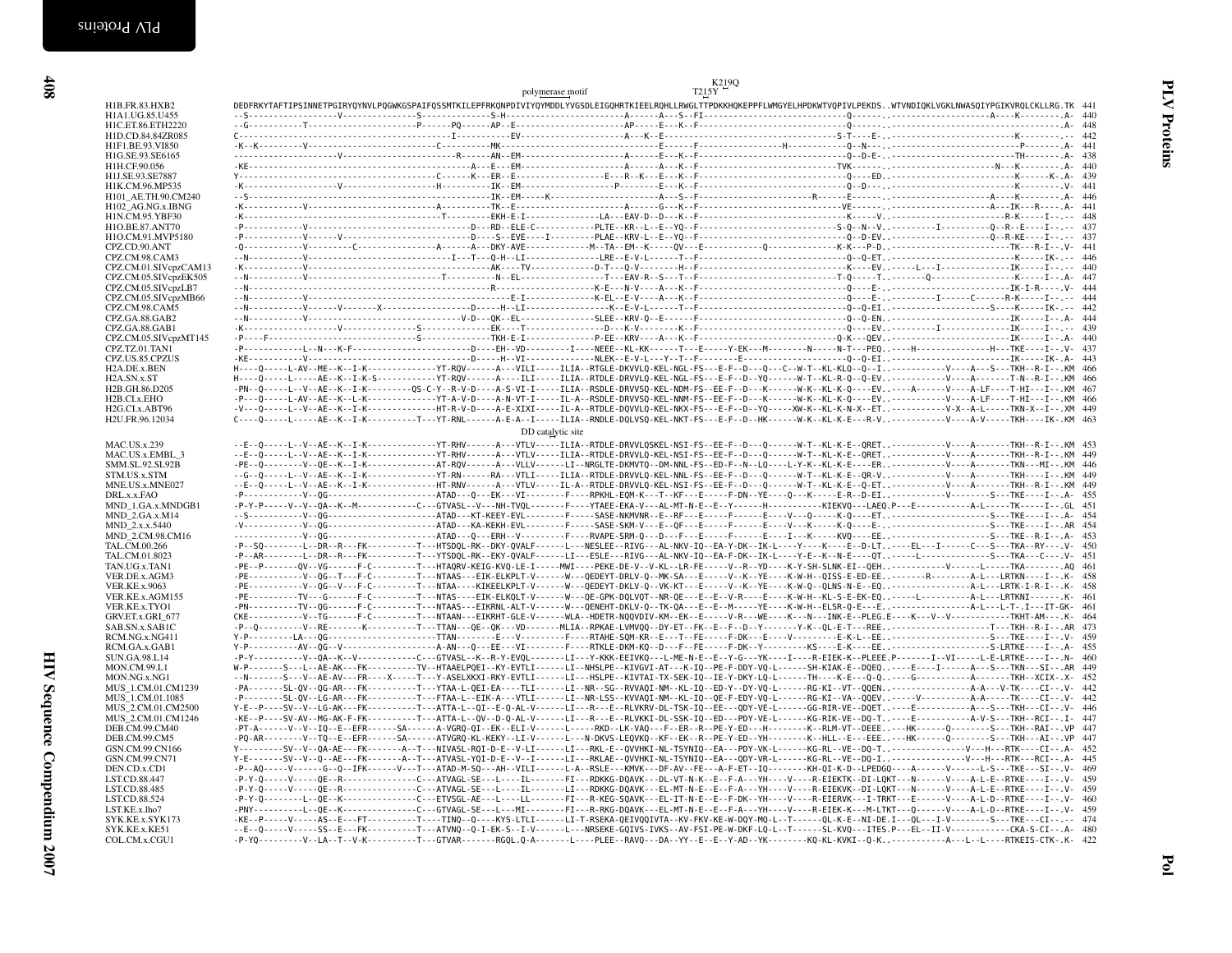| H1B.FR.83.HXB2                               |  |  |  |  | ALTEVIPLTEEAELELAENREILKEPVHGVYYDPSKDLIAEIQKQGQGQWTYQIYQEP.FKNLKTGKYARMRGAHTNDVKQLTEAVQKITTESIVIWGKT.PKFKLPIQKETWETWWTEYWQATWIPEWEFVNTPPLVKLWYQLEKEPIVGAETFYVDGAANRETKLGKA 609                                                                                                                                                                                    |                              |  |
|----------------------------------------------|--|--|--|--|-------------------------------------------------------------------------------------------------------------------------------------------------------------------------------------------------------------------------------------------------------------------------------------------------------------------------------------------------------------------|------------------------------|--|
| H1A1.UG.85.U455<br>H1C.ET.86.ETH2220         |  |  |  |  |                                                                                                                                                                                                                                                                                                                                                                   |                              |  |
| H1D.CD.84.84ZR085                            |  |  |  |  |                                                                                                                                                                                                                                                                                                                                                                   |                              |  |
| H1F1.BE.93.VI850                             |  |  |  |  |                                                                                                                                                                                                                                                                                                                                                                   |                              |  |
| H1G.SE.93.SE6165                             |  |  |  |  |                                                                                                                                                                                                                                                                                                                                                                   |                              |  |
| H1H.CF.90.056                                |  |  |  |  |                                                                                                                                                                                                                                                                                                                                                                   |                              |  |
| H1J.SE.93.SE7887                             |  |  |  |  |                                                                                                                                                                                                                                                                                                                                                                   |                              |  |
| H1K.CM.96.MP535                              |  |  |  |  |                                                                                                                                                                                                                                                                                                                                                                   |                              |  |
| H101_AE.TH.90.CM240                          |  |  |  |  |                                                                                                                                                                                                                                                                                                                                                                   |                              |  |
| H102_AG.NG.x.IBNG<br>H1N.CM.95.YBF30         |  |  |  |  |                                                                                                                                                                                                                                                                                                                                                                   |                              |  |
| H1O.BE.87.ANT70                              |  |  |  |  |                                                                                                                                                                                                                                                                                                                                                                   |                              |  |
| H1O.CM.91.MVP5180                            |  |  |  |  |                                                                                                                                                                                                                                                                                                                                                                   |                              |  |
| CPZ.CD.90.ANT                                |  |  |  |  |                                                                                                                                                                                                                                                                                                                                                                   |                              |  |
| CPZ.CM.98.CAM3                               |  |  |  |  |                                                                                                                                                                                                                                                                                                                                                                   |                              |  |
| CPZ.CM.01.SIVcpzCAM13                        |  |  |  |  |                                                                                                                                                                                                                                                                                                                                                                   |                              |  |
| CPZ.CM.05.SIVcpzEK505<br>CPZ.CM.05.SIVcpzLB7 |  |  |  |  |                                                                                                                                                                                                                                                                                                                                                                   |                              |  |
| CPZ.CM.05.SIVcpzMB66                         |  |  |  |  |                                                                                                                                                                                                                                                                                                                                                                   |                              |  |
| CPZ.CM.98.CAM5                               |  |  |  |  |                                                                                                                                                                                                                                                                                                                                                                   |                              |  |
| CPZ.GA.88.GAB2                               |  |  |  |  |                                                                                                                                                                                                                                                                                                                                                                   |                              |  |
| CPZ.GA.88.GAB1                               |  |  |  |  |                                                                                                                                                                                                                                                                                                                                                                   |                              |  |
| CPZ.CM.05.SIVcpzMT145                        |  |  |  |  |                                                                                                                                                                                                                                                                                                                                                                   |                              |  |
| CPZ.TZ.01.TAN1                               |  |  |  |  | G---PVEM-R------E--KQ----K-Q-A----KLP-Q-A-------------E.G---------KSP-T---EIR--AGLI---GN---I---IV.---L--VS----SQ----D---V--V-----IR----IR---N-LSD--PE-------------DS-K-R- 603                                                                                                                                                                                     |                              |  |
| CPZ.US.85.CPZUS<br>H2A.DE.x.BEN              |  |  |  |  | T---EVOW--L--A--E--KI--SOEOE-Y--OEE-E-E-T---SOGH----K-H--E-I--V----KIKNT---G-RL-AOV----GK-AL----RI.---H--VER---O--DN---V-----D--S-----R-TFN-VGD--P------T--SC--OS-E--- 633                                                                                                                                                                                        |                              |  |
| H2A.SN.x.ST                                  |  |  |  |  | T---EVOW--L--A--E--KI--SOEQE-C--QEE-E-E-TV--DODN----K-H-GG-I--V----KVKNT---G-RL-AQV----GK-AL----RI.---H--VERD---Q--DN---V----D-IS-----R-VFN-V-D--L------T--SC-KQSRE--- 633                                                                                                                                                                                        |                              |  |
| H2B.GH.86.D205                               |  |  |  |  | T---EVQW--L--A--Q--KI--EQEQE-S--KERVP-E-TV--NLAN----K-H-GN-V--V----KVKNT---G-RL-AHV----GK-AL----EI.-V-H--VER---D0---D---V-----D--S----IR-A-N-V-D-LE-R--Y-T--SC--TS-E--- 634                                                                                                                                                                                       |                              |  |
| H2B.CI.x.EHO                                 |  |  |  |  | T---EVOW--L--A-FO--KI--EOEOE-S--KEGVP-E-TV--NLAN----K-H-GD-I--V----KVKNT---G-RL-AHV----GK-AL----EI.-M-H--VER---DO---D---V-----D--S----IR-A-N-V-D-LE-V--Y-T--SC-KAS-E--- 633                                                                                                                                                                                       |                              |  |
| H2G.CI.x.ABT96                               |  |  |  |  | T---EVOW--L--A--O--KI--XOXOE-A--KEXEPXE-TV--NLDN----KVH-GNRI--V----KIKNT---G-RL-AHV--X-GK-AL-----L.-F-H--VERD---O---D---V----D-D--S--H--R-V-N-V---LEQT--Y-T--SC-KTS-X--- 616                                                                                                                                                                                      |                              |  |
| H2U.FR.96.12034                              |  |  |  |  | T---EVOW--M--A-F---KI--SOEOE-A--REEEN-E-TVL-NODN----K-H-GDRT--V--F-KVKNT---G-RL-AHV----GK-A------I.-M-H--VER-V--Q---D---V--VLD-D--S-----R-A-N-V---LL.E--Y-T--SC--AS-Q--- 629                                                                                                                                                                                      |                              |  |
|                                              |  |  |  |  |                                                                                                                                                                                                                                                                                                                                                                   | p51 RT end p15 RNase H start |  |
| MAC.US.x.239                                 |  |  |  |  | T---EVOW--M--A-YE--KI--SOEOE-C--OEG-P-E-TVI-SODN--S-K-H--D-I--V--F-KIKNT---G-RL-AHVI---GK-A-----QV.---H--VE-DV--Q---D---V-----D-IS----R-VFN-V-D--E-E--Y-T--SC-KQS-E--- 620                                                                                                                                                                                        |                              |  |
| MAC.US.x.EMBL 3                              |  |  |  |  | T---AVOW--M--A-YE--NI--SOEOE-C--OEG-P-E-TVI-SODN----K-H--D-I--VR-F-KIKNT---G-RL-AHVI---GK-A---V-OV.---H--VERDV--Q---D---V------D-IS-----R-VFN-V-D--EVE--Y-T--SC-KQS-E--- 616<br>T---EVOW--L--A------I--NOEOE-R--REDEP-E-TVL-NODN--S-K-H-GDRI--V--F-KIKNT---GIRL-ANV----GK--L-----F-H--VER-V-DO---D-----------D-IS----IR-VFN-V-D--EKE-VY-I--SC--NS-E--- 613        |                              |  |
| SMM.SL.92.SL92B<br>STM.US.x.STM              |  |  |  |  | ----EVOW--M--A-Y---KI--SOEOE-O--RED-P-E-TVV-DODN--S-K-H--D-I--V--F-KIKNT---G-RL-AHVI---GK-A-----OI.---H--VER-V--O--AD---V------D--S------P--S-----R-VFN-V---LE-T-------SC--OS-E--- 616                                                                                                                                                                            |                              |  |
| MNE.US.x.MNE027                              |  |  |  |  | T---EVOW--M--A-YE--KI--SOEOE-C--OEG-P-E-TVI-NODN--S-K-H--D-I--V--F-KIKNT---G-RL-AHVI---GK-A-----QV.---H--VE-DV--Q---D---V-----D-IS----R-VFN-V-D--E-E--Y----SC-KQS-E--- 616                                                                                                                                                                                        |                              |  |
| DRL.x.x.FAO                                  |  |  |  |  | P-D-EVEW-R-----YE--KL-I--OM-----O-E-P-K-K---L-N---S---E-DD.N-P-------KVKNS----MRM-AGL----AK-AL----RL.-I-Y--VER-V--0--Q----V---D---IS--H-I---N-LSD--P-E-VY---------VS-E--- 623                                                                                                                                                                                     |                              |  |
| MND 1.GA.x.MNDGB1                            |  |  |  |  | NI--KVTM----R--YEQ-K---A-EQE-S----N-E-YVRF--TTG-DISF-WK-GN-V-RA---GKQKT--S--LMK-AG-T--VGR------FV.--MQI-TTR-I--D--H----C-----V--IS--M-ERE--S-SP--LE-V--Y--------DS-M--- 618                                                                                                                                                                                       |                              |  |
| MND_2.GA.x.M14                               |  |  |  |  |                                                                                                                                                                                                                                                                                                                                                                   |                              |  |
| MND 2.x.x.5440                               |  |  |  |  | P-DKIVEW-R-----YE--KL-VQ-E------Q-E-P-M-KV--LT----S---E--D.N-P--V-----TKN----ELRV-AGL---VAK-CL-----L.---Y--LER-V-DQ--HD---V------D-IS----IR---N-L-D--P-EDVY--------NS-E--- 622                                                                                                                                                                                    |                              |  |
| MND 2.CM.98.CM16<br>TAL.CM.00.266            |  |  |  |  | P-D-KVEW-R-----YE--KL-VQ-E------Q-E-P-M-KV--LT----S---E--D.N-P--V-----TKN----ELRV-AGL----AK-AL-----L.---Y---ER-V-DQ--P---------------S--H-IG---N-LR--VP-EDVY--------NS-E--- 621<br>G-L-EVQ-S----A---------A-ET--T--QEGEP-E--LT-LAE---G-M-K-GKRL-----F-KQ-T--S-PYQ--IG-M---GK----F--QV.-V-RI-VV--E--Q----H--CS---TIVPIH-----R---N-VQ---E--D-Y------H--S-E--- 617   |                              |  |
| TAL.CM.01.8023                               |  |  |  |  | G-L-EVT------A------A--A-ET--S--KEGEP-E--LT-LAE---G-MVK-GKRL-----F-KQ-T--S-PYQ--VG-M---GK-A--F--QV.-I-RV-VV--E--Q-S---CS-L-TIVPIH-----R---N-VS---E---Y------H--S-E--- 618                                                                                                                                                                                         |                              |  |
| TAN.UG.x.TAN1                                |  |  |  |  | D--A-VQW--Q--V-FRQ-Q-----EQQ-A------S-R-T-T-LDD---G--FK--G-V------TKSKNT---EFRV-AGM--RVCK-A-TF---L.-IMEV-VER-V--Q--SD---V--L--I--IS----I----N-V-D--PK-KVY-C---C--NS----- 628                                                                                                                                                                                      |                              |  |
| VER.DE.x.AGM3                                |  |  |  |  | N-L-TVTW-----A-Y---K----TEQE-T--K-GRPIR-AV--LEG---S--FK--GQV--V---TKQKNT---EFRV-AGL---LCK--L----EL.-VLE---ER-V--Q--AD---VS---D---S-------T-T----PKEDVY-----C--NSRE--- 625                                                                                                                                                                                         |                              |  |
| VER.KE.x.9063                                |  |  |  |  | N-L-EVOW-----A-Y---K----TEOE-T--A-G-P-R-AV--LED---S--FK--G-I--V----KOKNT---ELRT-AGL----CK-AL----EL.-I-E--VER-V--Q--AD---VS------SV---------T-T----P-EDVY-----C--NS-E--- 625                                                                                                                                                                                       |                              |  |
| VER.KE.x.AGM155                              |  |  |  |  | N-LD-VEW-P---A-YE--K----TEQE-T--A-E-P-R-AV--L-D---S--FK--G-I--V--F-KQKAT---ELRV-AGV----GK-AL----QL.-T-E--VERD---Q--AD---VS----D--SV----T---T-T----P-EDVY-----C--QS-E--- 628                                                                                                                                                                                       |                              |  |
| VER.KE.x.TYO1<br>GRV.ET.x.GRI_677            |  |  |  |  | N-L-LVAW-P---A-Y---A----TEOE-T--K-GIPIR-AV--LEG---S--FK--GOV--V---TKOKNT---ELRT-AGL----CK-AL----IL.-VLE---ER-V--O--AD---VS-----D--S----L----T-T----PKEDVY--.--C--NS-E--- 627<br>N-L-E-VW-----A-YKN-QG-VQ-TQE-T----L-E---TV----E-----FT--GAV--V-R--KQ-ET----LRT-AHL----CK-ALT---RL.-RVQ--VD-K--DM--QD---VS------S--L------S-V----K-EDVY------SKV------ 631         |                              |  |
| SAB.SN.x.SAB1C                               |  |  |  |  | P---IVOW-------E---Q--ROKOQ-Q----ALP-R-KVL-L-D---G-----PE.N-I--V----KIKT----ELRM-AGL----GK-------QI.-IME--VER-L--Q--SD---V------M-S--Q-IR---K-V-D--P-EAVY---------NS-E--- 641                                                                                                                                                                                     |                              |  |
| RCM.NG.x.NG411                               |  |  |  |  | --DDKVEF-R-----YE--KAV---KI-----N-E-P---KV--LEG---S---E-GD.S-P-------KOKT----EIRM-AGL----CK-A------L.---E---ER-V--0--SD---VS-------S----IR---N-V-D--P-E-VY--------NS----- 027                                                                                                                                                                                     |                              |  |
| RCM.GA.x.GAB1                                |  |  |  |  | --D-KVEM-K---I-YE--KM----KL------EK-P-V-N---LEG---S---E--S.G-P-------KQKT----EERM-AGL----AK-A-----RL.-T-R---ER-V-D-*-RSQ---V----D----S----IR-G-N-V-D--P-E-VY---------NS-I--- 622                                                                                                                                                                                  |                              |  |
| SUN.GA.98.L14                                |  |  |  |  | P-A-KVKM----RE-YQS-Q-V-Q-S-S-S--E-D-E--CRV--VK--IL-F-WL-GKQV-RV-R-QKRGA--E-PCQ--AA-L---GR------FV.--IQV---R-I-SQ--AD---C-----L---S--K-EQE--T-AT--VP-.D-Y------EKLE-R--- 626                                                                                                                                                                                       |                              |  |
| MON.CM.99.L1                                 |  |  |  |  | S--DTVV-SDL-QA-----------EST-G----NEP-KV-LTSLAEN--G-RFF--KSV-----F-KI-ST-S-TYQ--AD-LA-LGK-A--T--RL.-I-R--VV--Q-DA--ADN--IN-V-DI-A-YS-H-LRQ--T-VQD--E--P-Y---------TS-E--- 616<br>---DIVE-SDL-QA---------SQQST-G----QL--KV--TSLXE---G-XYF--XRV-----F-KIKN--S-TYQ--AD--T-LGK-AL-----L.-I-R--VN--Q-D---ADN--V-----I-P-HS-H-LRQ--T-VQX--EH-P-Y----------AS-E--- 619   |                              |  |
| MON.NG.x.NG1<br>MUS_1.CM.01.CM1239           |  |  |  |  | S---EVQ-----Q-----Q----QA-Q-A-F--EQP-V---VSL-DS--G-NFL-NKGI--S--F-KV-SV--SDQ-IAR-GR--L-----PPE-VRI-VI--Q-DQ----H--VS---DI-A-H-TH-LRQ-FT-VP--LSE-P-Y------HKVS----- 610                                                                                                                                                                                            |                              |  |
| MUS 1.CM.01.1085                             |  |  |  |  | S ---EVQ -----QA ----Q---QOT-Q-A ----EQP-V---VSL-DS--G-NFT-SKGV-R---F-KV-SV---SYQ--AD-MA--GR--L-----PPD-VRI-VI--Q-DQ--IAH--VS---TI-A-H-TH-L-Q-FT-VP--LKE-P-Y---------VS----- 610                                                                                                                                                                                  |                              |  |
| MUS 2.CM.01.CM2500                           |  |  |  |  | ----TVE---Q-Q----------M-QE-K-A----E-P--L--VSL-EQ--G-TFT--KNM-----F-KV-T--I-TYQ--A--LA-AAR--L-C----PD-CRI-VV--Q-DH--A-S--T--V--I-A-H--H-LRQ-FT-VP--LEA-P-Y---------NS---R- 614                                                                                                                                                                                    |                              |  |
| MUS 2.CM.01.CM1246                           |  |  |  |  | G---LVE-S-0-0-----------OEAG-A----E-P-VL--VSL-EO--G-TFT-DRNM-R---F-KI-T--S-PYO--A--LSRASK-AL-C----PD-CRI-VV--0-DN--ADS--T----DI-A-H--Y-LRO-FT-VP---ET-P-Y---------NS---R- 615                                                                                                                                                                                     |                              |  |
| DEB.CM.99.CM40                               |  |  |  |  | G--DPVT-S---QA--R--K----OE-S----KEOEP----LS-L-K---G-V-R-PKGI-----FS-DK---Y--FH--AK-MY--G-----F--RI.-0-R--VV--E-DN--HNH---A---D--AIH--H------E-VS---PD-D-Y----------S----- 614                                                                                                                                                                                     |                              |  |
| DEB.CM.99.CM5                                |  |  |  |  | G--DKVS-S---OA--R--K-TP-OE-S----KEDEP--S--S-I-R---G-V-R-TKGL-----FSKDK-T-Y--FH--AK-MY--G-----Y.---R--VV--E-DN--HNH-------D--A-H--O--R---E-VS---PD-D-Y---------S-M--- 614<br>G--DQVE-----QI----------QSSE-G---AE-P-VV--TSL-EQ--G-MFS--G-M--SA-F-KT-N--I-SYQ-FAD-LT-VGR--Q-T---VPD--RI-VV--Q-DA--MN--------TI-AIH--H-LRO--T-VS--LED-V-Y--------TS----- 620          |                              |  |
| GSN.CM.99.CN166<br>GSN.CM.99.CN71            |  |  |  |  | G---QVE-----QI----------QSSE-S---AE-P-VV--TSL-EQ--G-MFS-DS-M-RS--F-KT-T--I-SYQ--AD-MT-VGR--Q-T---VPD--RI-VV--Q-D---MN--------TI-A-H--H-LRQ--T-VS--LEN-V-Y--------TS----- 613                                                                                                                                                                                      |                              |  |
| DEN.CD.x.CD1                                 |  |  |  |  | D-G-T-S---G--A--K-AQ-----SIS-S--R-E-P-----S-L-EN--G-T-K--KHL------HKDK-S-Y-PYQ--AKVMA--GR-AL----RL.-T-R--VS-VD-DA--S----VN--D--M-S----LRNF-N-VS---DK-P-Y-T------Q--Q-R- 636                                                                                                                                                                                       |                              |  |
| LST.CD.88.447                                |  |  |  |  | --D--VTW-DA-LE-YEQ-QQ----KLQ-A----T-E-VVRV-QSKK-II-F-WR-GNSI-RA-R-Q-QKS----PLQK-A------GK-------HV.--IQV-VTR-V-DQ--SDH--V-----L--IS--Q-EQE--S--A---E-VD-Y------EKVG-T--- 626                                                                                                                                                                                      |                              |  |
| LST.CD.88.485                                |  |  |  |  | --E--VTW-DA-LE-YEQ-QQ----KLQ-A----T-E-VVRV-QNKK-VI-F-WR-GNSI-RA-R-Q-QKA-----PLQK-A------GK-------HV.--IQV-VTR-V-DQ--SDH--V-----L--IS--Q-EQE--S--A---E-VD-Y------EKVG-T--- 626                                                                                                                                                                                     |                              |  |
| LST.CD.88.524                                |  |  |  |  | P-EQLVTW----LE-YET-KT----K-Q-A------E-VVRV-QNKK-VI-F-WR-GNAI-RA-R-Q-QKS--M-PLQ--A------GK-------FV.--IQV-VTR----N--INF--V---DL--IS--Q-EQE--S--A---E-TD-Y------E-VG-T--- 627                                                                                                                                                                                       |                              |  |
| LST.KE.x.lho7                                |  |  |  |  | P-E-I-NW----LE-YGQ-K-V---KMQ-A----E-E--VRV-QNKK-II-F-WR-GNNI-RA-R-Q-QKA----PLQK-V--I---GK------FV.--IQV-VTR-V--H--SDH--V----DL--IS--Q-EQE--IW-A---I-VD-Y------EKVG-T--- 626                                                                                                                                                                                       |                              |  |
| SYK.KE.x.SYK173<br>SYK.KE.x.KE51             |  |  |  |  | Q----LT---A--A--E---Q----EQA-S----K-P-E-H-T-L-SQ--G-M-K--QKGPP-I---T-KTFA--S--YQS-AQLLN--GIQ-LWY---V.-T-H--VKR-E--K---D------V--VK-IS-----RWY-N-VP---PE-V----------DS-T-N- 643<br>---DIVE------A-M--------VEQT-S--Q-E-P-E-H-S-L--Q--G-I-K-G-QE-P-I---TGKAYAT-H--YQA-AQLMN--GIQALW----I.-E-H--VKR-E--K---DH-----L--VKC-H--I--RWY-N-VS--V.E-------------NS-E-Q- 648 |                              |  |
| COL.CM.x.CGU1                                |  |  |  |  | H-L-EVQ-SA---E--QD-KQ-I--E-Q----I-HE-IWVD-FRL-K---G-AVC-KHGT-RR--HNTGKNQ-F-SMQE-ASVI---GR-A--T---V.--M-V-AKR-D--Q--SD---SA----I---SSSYV---VWN-VL--LKE-P-YWT--GCS-KLGA--- 589                                                                                                                                                                                      |                              |  |
|                                              |  |  |  |  |                                                                                                                                                                                                                                                                                                                                                                   |                              |  |

Pol

p51 RT end <sup>p</sup><sup>15</sup> RNase <sup>H</sup> start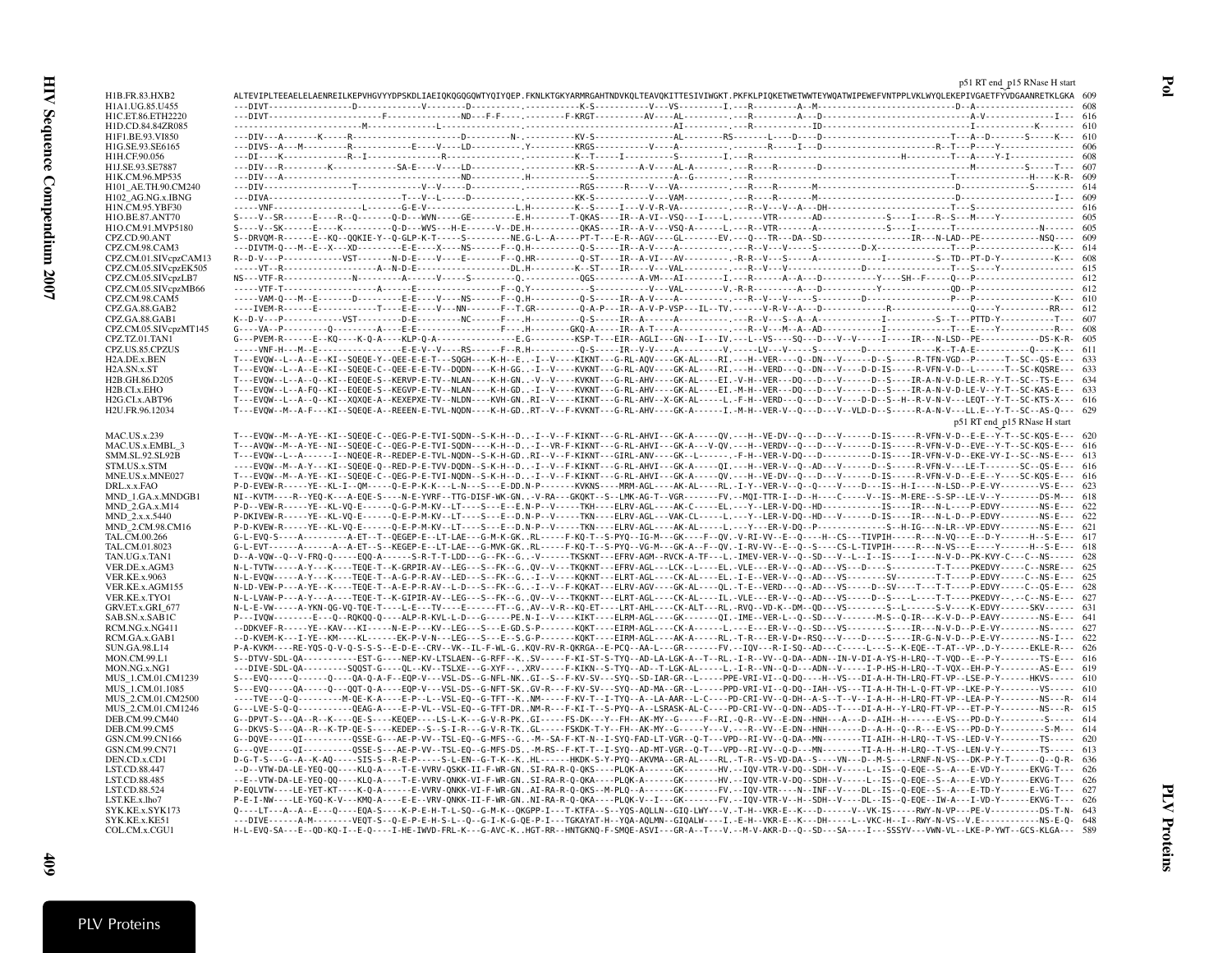| <b>KEIVASCDKCQLKGEAMHGQVDCSPGI</b>                 | 774 |
|----------------------------------------------------|-----|
|                                                    | 773 |
|                                                    | 781 |
|                                                    | 775 |
|                                                    | 775 |
|                                                    | 771 |
|                                                    | 773 |
|                                                    | 772 |
|                                                    | 774 |
|                                                    | 779 |
|                                                    | 774 |
|                                                    | 781 |
| I P HI I EV                                        | 770 |
| TPHTT-YF.                                          | 770 |
| . - I - Q - - - - HV - - - - R - - - - - - - - - - | 774 |
|                                                    | 782 |
| . - N - - - V - - L - - - - - - - - - T            | 773 |
| . I IN - - V                                       | 780 |
|                                                    |     |

| H1A1.UG.85.U455                                                                                                                                                                                              |  |                                                                                                                                                                                                                                                                                                                                                             |  |
|--------------------------------------------------------------------------------------------------------------------------------------------------------------------------------------------------------------|--|-------------------------------------------------------------------------------------------------------------------------------------------------------------------------------------------------------------------------------------------------------------------------------------------------------------------------------------------------------------|--|
| H1C.ET.86.ETH2220                                                                                                                                                                                            |  |                                                                                                                                                                                                                                                                                                                                                             |  |
| H1D.CD.84.84ZR085                                                                                                                                                                                            |  |                                                                                                                                                                                                                                                                                                                                                             |  |
| H1F1.BE.93.VI850<br>H1G.SE.93.SE6165                                                                                                                                                                         |  |                                                                                                                                                                                                                                                                                                                                                             |  |
| H1H.CF.90.056                                                                                                                                                                                                |  |                                                                                                                                                                                                                                                                                                                                                             |  |
| H1J.SE.93.SE7887                                                                                                                                                                                             |  |                                                                                                                                                                                                                                                                                                                                                             |  |
| H1K.CM.96.MP535                                                                                                                                                                                              |  |                                                                                                                                                                                                                                                                                                                                                             |  |
| H101_AE.TH.90.CM240                                                                                                                                                                                          |  |                                                                                                                                                                                                                                                                                                                                                             |  |
| H102_AG.NG.x.IBNG                                                                                                                                                                                            |  |                                                                                                                                                                                                                                                                                                                                                             |  |
| H1N.CM.95.YBF30                                                                                                                                                                                              |  |                                                                                                                                                                                                                                                                                                                                                             |  |
| H1O.BE.87.ANT70                                                                                                                                                                                              |  | ----EQ-K--IIK-DE-----A--M--L------KET-------------V-SS--T----PI-Q----E-T---Q---T----------KI-----KD.--R----E---.Q--ED---,------K-L--E-G--------------EJ---P--HI----I-------EV 770                                                                                                                                                                           |  |
| H1O.CM.91.MVP5180                                                                                                                                                                                            |  | ----EQ-K-NIIK-EE-----A--M-VLI-----KEQ----------V---SS--T--D-PI-Q----E-T---R---T---------KI----KL---- (0--E----Q--E---Q--ED--- .------L----G---I----F----I---P--HI----T-----Y--E- 770                                                                                                                                                                        |  |
| CPZ.CD.90.ANT                                                                                                                                                                                                |  |                                                                                                                                                                                                                                                                                                                                                             |  |
| CPZ.CM.98.CAM3                                                                                                                                                                                               |  |                                                                                                                                                                                                                                                                                                                                                             |  |
| CPZ.CM.01.SIVcpzCAM13                                                                                                                                                                                        |  |                                                                                                                                                                                                                                                                                                                                                             |  |
| CPZ.CM.05.SIVcpzEK505                                                                                                                                                                                        |  |                                                                                                                                                                                                                                                                                                                                                             |  |
| CPZ.CM.05.SIVcpzLB7                                                                                                                                                                                          |  |                                                                                                                                                                                                                                                                                                                                                             |  |
| CPZ.CM.05.SIVcpzMB66                                                                                                                                                                                         |  |                                                                                                                                                                                                                                                                                                                                                             |  |
| CPZ.CM.98.CAM5                                                                                                                                                                                               |  |                                                                                                                                                                                                                                                                                                                                                             |  |
| CPZ.GA.88.GAB2                                                                                                                                                                                               |  |                                                                                                                                                                                                                                                                                                                                                             |  |
| CPZ.GA.88.GAB1<br>CPZ.CM.05.SIVcpzMT145                                                                                                                                                                      |  |                                                                                                                                                                                                                                                                                                                                                             |  |
| CPZ.TZ.01.TAN1                                                                                                                                                                                               |  |                                                                                                                                                                                                                                                                                                                                                             |  |
| CPZ.US.85.CPZUS                                                                                                                                                                                              |  |                                                                                                                                                                                                                                                                                                                                                             |  |
| H2A.DE.x.BEN                                                                                                                                                                                                 |  | ----D--KD--KV-EQ----QA--EVFRM--A---PK---IV----VM--VAG--TE--NRI------EM----A--V------------QE--H---Q-.-. .Q---EK-E.P--E--------IKEELTHK-GI-LL--RQ--N--AQ--Q----I----NAEI-V 798                                                                                                                                                                               |  |
| H2A.SN.x.ST                                                                                                                                                                                                  |  | --I-D---D--RL-EQ----QA--E-FAM-VT---PKA--IV----VM--VAG--TE---KI------EM----AI-V-----------QE--H---Q----Q----EK-E.P--E---.-----VKELSHK-G--KL--RQ--NT-TQ--Q----I----NAEL-T 798                                                                                                                                                                                 |  |
| H2B.GH.86.D205                                                                                                                                                                                               |  | ----D--KD--KV-EQ----QA--E-FA---T--EPQ---IV----VM---A---TET--PI-AK---EM----A--VG-----------QE--H---Q-.--Q----EK-E.P--E-------G-VKELVHK-GI-QL---Q---N-----Q----I----NADL-T 799                                                                                                                                                                                |  |
| H2B.CI.x.EHO                                                                                                                                                                                                 |  | ----D--KD--KP-EQ----QA--E-FA-------PQ---IV----VM--VA---TET--PI-RE---EM-----I-VG-------L---QE--H---Q-.--.QI---EK-E.P--E----.-N-VKELVHK-GI-QL--RQ--N------Q----I----NSEL-T 798                                                                                                                                                                                |  |
| H2G.CI.x.ABT96                                                                                                                                                                                               |  | ----D--KD--XV-EQ----QX--E-FAM------PK---IX----VMX--AX--TET--P---K---EX----XL-VG----------QE--X--Q-.---XK-E.P--E---X.F---VKELTHK-GI-QL---Q----Q----I----NAEL-T 781                                                                                                                                                                                           |  |
| H2U.FR.96.12034                                                                                                                                                                                              |  |                                                                                                                                                                                                                                                                                                                                                             |  |
|                                                                                                                                                                                                              |  | p15 RNase H end p31 Integrase start                                                                                                                                                                                                                                                                                                                         |  |
|                                                                                                                                                                                                              |  | --I-D--KD--KV-EQ----QA--E-FLM--T---PKA--IV----VM---TGC-TE---R-------EM---SEI-V-----------OEI-H---Q-.--. .Q----EK-E.P--E--D-.----VKELVFK-G--RI--RQ--DT----HQ---I---ANSDL-T 785                                                                                                                                                                               |  |
| <b>MAC.US.x.239</b>                                                                                                                                                                                          |  | --I-D--KDI-KV-.T----QA--E---HGIE---PKR--IVEL-VCY-NNNRF-TE---R-------EM--.VR--V-----LE-----QEIGP---Q-.F-Q----EK-E.P--E--D-.-----VKELVFK-G--RI--RQ--DT----HQ----I----NSDL-T 779                                                                                                                                                                               |  |
| MAC.US.x.EMBL 3                                                                                                                                                                                              |  |                                                                                                                                                                                                                                                                                                                                                             |  |
| SMM.SL.92.SL92B                                                                                                                                                                                              |  |                                                                                                                                                                                                                                                                                                                                                             |  |
| STM.US.x.STM<br>MNE.US.x.MNE027                                                                                                                                                                              |  | --I-D--KN--KA-EQ----QA--E-FAM--A---PKA---V----VM---TG--TE---K-------EM----AI-V------------QE--H---Q-----EK-E.P--E--------VKELVFK-GI-RL---Q--DT----HQ----I----NAEL-T 781                                                                                                                                                                                     |  |
| DRL.x.x.FAO                                                                                                                                                                                                  |  | --I-D--KD--RV-EQ----QA--E-FLM--T---PKA--IV----VM---TGC-TE---R------EM---TEI-V-----------QEI-H---Q-.--.CP----EK-E.P--E--D-.----VKELVFK-G--RL---Q--DT----HQ----I----NSDL-T 781<br>----S--KE--IAIEE-----A-----L---K---PK----------M---SSS-EI-DNPI-------M-S--A---N----------EE-----R-.--,Q-----NME.---E--DL.--N---SL-QE-G--GI-------Q-P---IH--PI-----A---T 788 |  |
|                                                                                                                                                                                                              |  |                                                                                                                                                                                                                                                                                                                                                             |  |
| MND_1.GA.x.MNDGB1<br>MND_2.GA.x.M14                                                                                                                                                                          |  | --Y-A--KS--IA-EN-----A--E--L---K---PRA----------LS-T--R-DNPI-RE--N-M-A--A---------------I-----K-.--,Q----E--D-.--N---SLSQE-SI--I------Q-P---V---PI-----AA--T 787                                                                                                                                                                                            |  |
| MND_2.x.x.5440                                                                                                                                                                                               |  | $-$ -Y-S--KS---A-EE-----A--T--KM------PR------------LS-A----DNPI-RE---LM-G--EI--S------------I-----K-.--0---E--D-.---P----N----LSQ------I------Q-P---T---PV----NAD--T 787                                                                                                                                                                                   |  |
| MND_2.CM.98.CM16                                                                                                                                                                                             |  | ----A-NKSR-IA-EN-----A--E--KM------PK----------M--LS-A----DNPI-RE---LM-H--A------------------R-.V-Q---E---.---E--D-D---N---L-Q--CI-NI-------Q-P---T---PI-----T---T 786                                                                                                                                                                                      |  |
| TAL.CM.00.266                                                                                                                                                                                                |  | ----AT-KEH-IK-EK-----A--E-VL---K---PK---------VY--LAGS-TETDNKIIED--OL-LS--A-----L----------------O-.--.-I--VD-P.E--E---R.--N---DLKAR-K--TI---A-IEA-P---VO--PKT--NNAAV-T 782                                                                                                                                                                                 |  |
| TAL.CM.01.8023                                                                                                                                                                                               |  | ----TS-KEH--G-SN-----A--E-VL---KH--PK---------VY--LVGN-TETDNKI-ED--Q--LG--A---T-L---------------Q-.--RI--VEQ-P.E--E---R.--N--KDLKAR-K--TI---A-IEA-P---VQ--PKT--TNAAV-T 783                                                                                                                                                                                  |  |
| TAN.UG.x.TAN1                                                                                                                                                                                                |  | -FL--T-ESQ-IE-E-----QA----VL---KH-KSK---------VM--LT---T--D-V-------ÈM-N-DAI--T------------QEI-----Q.-----QP----RME.E--ES-D-.--T--QFIRDA-GI-AL--------A-P---IR--PI-----A-V-V 793                                                                                                                                                                            |  |
| VER.DE.x.AGM3                                                                                                                                                                                                |  | --I-QY-K-R-EK-EN----QA--M--KM--E---PN----------M--LT---T--D-P-IE---ALMVQ-HQI--Q----D------EI----Q-.M--I--EK-E.E--E---R.--N---NL-DTYG--QI---------M-P---I---PV-----A---V 790                                                                                                                                                                                 |  |
| <b>VER.KE.x.9063</b>                                                                                                                                                                                         |  | --I-QY-K-R-EK-EQ----QA--V--KM--E---EK----------M--LT---T--D-P--E---ALMV--RAI--Q------------EI-----Q-.--. R---IGR-E.E--E--DR.------NNL-DT-G--QI-------M-PNAKI---PI-----A---V 790                                                                                                                                                                             |  |
| VER.KE.x.AGM155                                                                                                                                                                                              |  | --I-QQ-K-R-QQ-EN----QA--T--KM--E---PK----------M--LT---T--D-P--E---A-MVQ--AI--Q------------EI-----K-.V-RI--IGR-E.E--E--DR.------NL-DT-G--QI--------M-P---V---PI-----A---V 793                                                                                                                                                                               |  |
| VER.KE.x.TYO1                                                                                                                                                                                                |  | --ISQY-K-R-E--EN----QAK-T--KM--E---PN----------M--LT---T--D-P--E---ALM-Q-QQI--Q------------EI----K-.--R----EK-E.E--EK--R.--N--KML-DTYG--QI---------M-P---I---PV-----A---T 792                                                                                                                                                                               |  |
| GRV.ET.x.GRI_677                                                                                                                                                                                             |  | --LSE--KSRIRE-EN----QA--T-VKM--E---EN---------VMN-LT-C-QE-N-P--E---QA-M--RQ---Q----------TEI----K-.--.,QI----R-E.E---D-A-.--N---S-VQE-G--NI--------A-P---IR--PK-----A-IET 796                                                                                                                                                                               |  |
| SAB.SN.x.SAB1C                                                                                                                                                                                               |  | --L-D--D----A-EN-----A--E--L---R---SK---I------M---AGE-TE-DNNI-Q----E-----A--I--------V----EI----Q-.----R-E.E--E--D-.--A---S-QQE-G--AI--------A-P---I---SV-----A---V 806                                                                                                                                                                                    |  |
| RCM.NG.x.NG411                                                                                                                                                                                               |  | ----D--KE--KE-EN-----A--G-VL---K----KR-------RHVF--LAGS--T---P--Q-----M-G--E--S---------------Q-----Q-----G.---E--Q--------EE-QI-QI-------Q-P---V----V-----A---T 792                                                                                                                                                                                        |  |
| RCM.GA.x.GAB1                                                                                                                                                                                                |  | -------KE--KE-EE-----A--E-VL---K---PK----------VY--LE----T-D-G--TE--N-M-G--A--S----------E-----K----,Q-------E-----F-------R----------L----Q-P---V----I-----A---T 787                                                                                                                                                                                       |  |
| <b>SUN.GA.98.L14</b>                                                                                                                                                                                         |  | --I-QG--SR-KK-EN----QA--E--KM--E--RSS-----------RLLSKR-TETD----KE-V-LIRQ-DQ---G------------QEI-Q---G-.-KRQ-M-IEK-E.P-VE--G-.F-N-AASLQEM-DI-L----Q--NE-AQ--Q----IT----A-V-- 793                                                                                                                                                                              |  |
| MON.CM.99.L1                                                                                                                                                                                                 |  | ----F-AR-A---EQ-----A--E-VL---R-GPPQM--I-----V---LASC-EI---PI-EA--QE-L--DQ-F-S-----------E--R--GQ-.--Q---MENLE.P-RED---.----KYLRDTYHI-TLL-----NH-H---NH--PKS---NAEV-V 781                                                                                                                                                                                   |  |
| MON.NG.x.NG1                                                                                                                                                                                                 |  | ----ST-QR--IP-EQ-----A--E-VL----NGPASM--------VM--LASK-EV---PI-EK--Q--LG-KQ---S----------EX----XQ-.--. Q----MEN-E.X-RED---.-----KYLRDTYGI-TLL-----NH-P--HTQ--PK----XSDI-- 784                                                                                                                                                                               |  |
|                                                                                                                                                                                                              |  |                                                                                                                                                                                                                                                                                                                                                             |  |
|                                                                                                                                                                                                              |  |                                                                                                                                                                                                                                                                                                                                                             |  |
|                                                                                                                                                                                                              |  |                                                                                                                                                                                                                                                                                                                                                             |  |
|                                                                                                                                                                                                              |  |                                                                                                                                                                                                                                                                                                                                                             |  |
|                                                                                                                                                                                                              |  | ----D--QERAIN-EN----QA-----L---M-GPP-M-L-----------T-A-EV---P--E---Q-MLS-NAIFISR----------E--H---R-.---,Q---MEN--,P-VED---.----KYLRDKY-I-TIL------NK-SA--TH--PK----NADL-V 780                                                                                                                                                                               |  |
|                                                                                                                                                                                                              |  | ----EW-K-S-KC-EN-----A--E--L---EEGPSKM------------LEH-SET-HKI-EKV-QA-QG--QI-----------------D-------K-.--RI---ERVE.E--ED---.--G--KQLRDEYQ--TLI--Q-ITQ-P---TR--PT-----A-M-- 779                                                                                                                                                                              |  |
|                                                                                                                                                                                                              |  | --ISEW-K-G-KS-EN-----A--E--L---EEGPSKM------------LLEH-TET-H-I-EK--QA-QE--Q---N-------------------P-------R----ERVE.E--EDP--------------------QLRDE-Q--TLI--Q-I-Q-P---I---P------A-M-V 779                                                                                                                                                                  |  |
|                                                                                                                                                                                                              |  |                                                                                                                                                                                                                                                                                                                                                             |  |
|                                                                                                                                                                                                              |  |                                                                                                                                                                                                                                                                                                                                                             |  |
|                                                                                                                                                                                                              |  | ---ATN-K------EE-----A--IGVLM-----PNK--------------AGT-TT--HOI-E---QAMQG--EI-IT----------TEI----K-.--. .QI---EQ-P.Q--E--D. .----KEIRDKYG--TM----INV-P---TH--PIR----A-L-T 801                                                                                                                                                                                |  |
|                                                                                                                                                                                                              |  | ----QS-KE--KE-------QA--E-VL---R--KSR---------VIKVLSQR-TET-HPV-K----ECK--DQ---G-----------QE--H---K-.--OK-E-P--E-YS-.F-N-AKDLEEK-HI--M---Q--N--N---T----IT----T---- 793                                                                                                                                                                                     |  |
| MUS 1.CM.01.CM1239<br>MUS_1.CM.01.1085<br>MUS_2.CM.01.CM2500<br>MUS 2.CM.01.CM1246<br>DEB.CM.99.CM40<br>DEB.CM.99.CM5<br>GSN.CM.99.CN166<br>GSN.CM.99.CN71<br>DEN.CD.x.CD1<br>LST.CD.88.447<br>LST.CD.88.485 |  | ----QS-KE---KE-------QA--E-VL---K--KSR---------VMKVLSQR-TET-HPV-K----ECK--DQ---G-----------QE--H---K-.--QIQ----EK-E.P--E-S-.F-N-AKDLEEK-H---M---Q--N--N---T----IT----T---- 793                                                                                                                                                                              |  |
| LST.CD.88.524                                                                                                                                                                                                |  | --I-QS-KE-IKE-Q-----QA--E-VL------KST---------VMKVLSQR-TET-HPI-KN--KE-Q--DA---G-----------QEI-Q--IK-.--TKQ-M--EK-E.P-VE-G-E-R-KAKDLEEKYGI--M---Q--NE-A---Q----IT----V-V-- 794                                                                                                                                                                               |  |
| LST.KE.x.lho7                                                                                                                                                                                                |  | --I-QS-KE--KE-------QA--E-VLM-----NSK---------VMK-LSQR-TET-HPI-KD----CKQ-DQ---G--------------QE--H---K-.--QKQ-M--EK-E.P-VE--S-. F-N-AKDLEEK-----M---Q--ND-AN--K----IT----V-V-- 793                                                                                                                                                                          |  |
| SYK.KE.x.SYK173                                                                                                                                                                                              |  | ---ASD-T-R-QY-EQ----QA--EGLLM-----KDK----V----SY--LMTC-TNT-HPI-E---QEA----AI-VT--------------A-----K-.---I---ER-P.Q--ED--R.----MEYLRQE-H--RQ---A-IQQ-P---NR--PK-----VDIYN 808                                                                                                                                                                               |  |
| SYK.KE.x.KE51<br>COL.CM.x.CGU1                                                                                                                                                                               |  | --I-D--K-TLKR-EN-----A--E-VLM------P------------LMNC-TS--HPV-E--MQKAME---I-IT------------QE--Q---K-.--.I-P---R-P.---E----F-VEYIRQE-H--RQ---A--EM-P---IR--PK-----TDL-T 813<br>-WINSK-EEE--N-HEGS--QA--TGVL---KHGPKRM-L----L-----TG--YDQLPSSRGE--QAGMA--AIHV--C---------LI-QK--.V-Q-MWI-K-E.A-EED-Q-.F---VQYLKEQ-G--T-------WER-SE--N--Q-V---L-Y-Y-L 752      |  |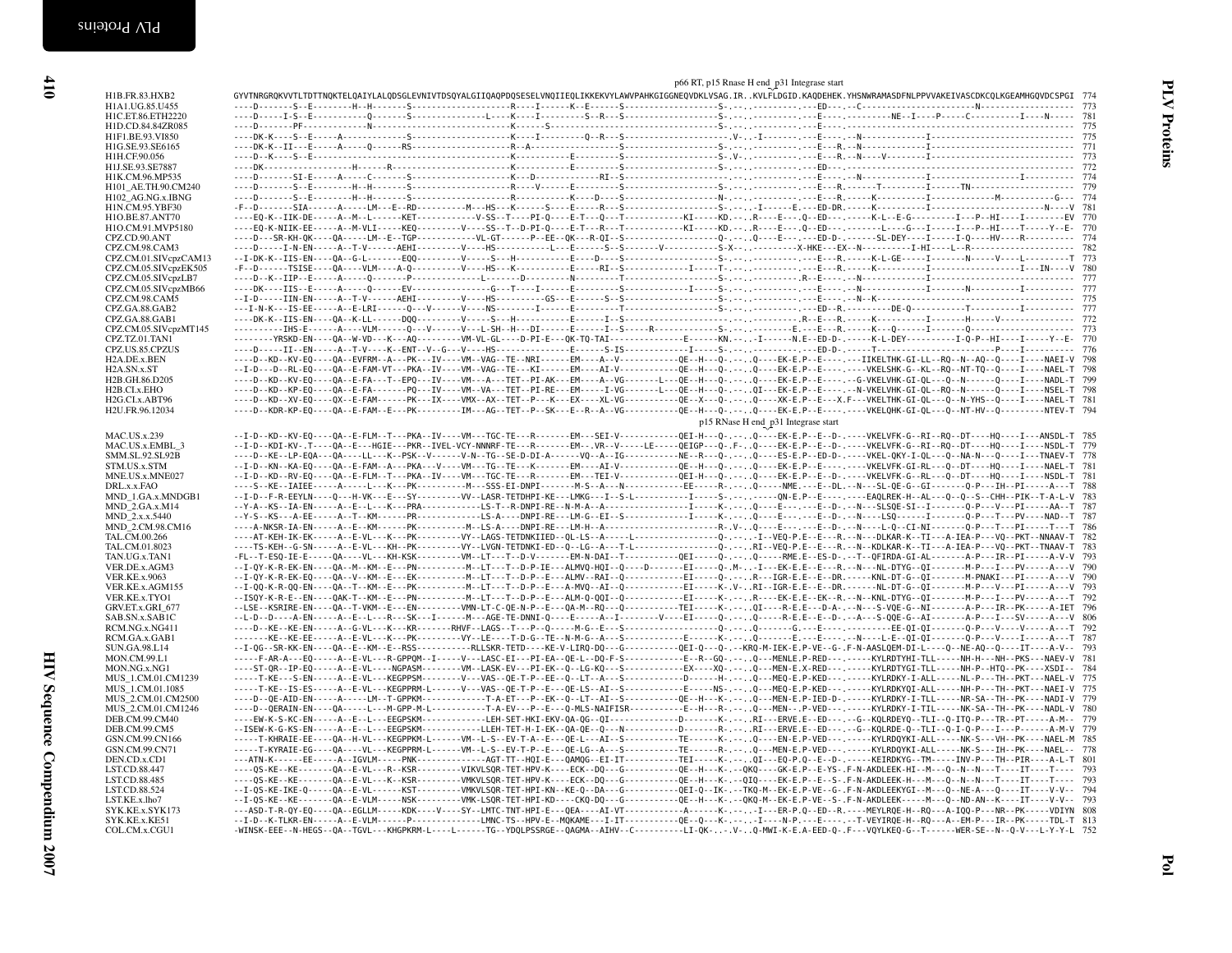| H1B.FR.83.HXB2                               |  | WOLDCTHLEGKVILVAVHVASGYIEAEVIPAETGOETAYFLLKLAGRWPVKTI.HTDNGSNFTGATVRAACWWAGIKOEFGIPYNPOSOGVVESMNKELKKIIGOVRDOAEHLKTAVOMAVFIHNFKRKGGIGGYSAGERIVDIIATDIOTKELOKOI.TKIONFRVYYR 942                                                                                                                                                                                   |  |
|----------------------------------------------|--|------------------------------------------------------------------------------------------------------------------------------------------------------------------------------------------------------------------------------------------------------------------------------------------------------------------------------------------------------------------|--|
| H1A1.UG.85.U455<br>H1C.ET.86.ETH2220         |  |                                                                                                                                                                                                                                                                                                                                                                  |  |
| H1D.CD.84.84ZR085                            |  |                                                                                                                                                                                                                                                                                                                                                                  |  |
| H1F1.BE.93.VI850                             |  |                                                                                                                                                                                                                                                                                                                                                                  |  |
| H1G.SE.93.SE6165                             |  |                                                                                                                                                                                                                                                                                                                                                                  |  |
| H1H.CF.90.056<br>H1J.SE.93.SE7887            |  |                                                                                                                                                                                                                                                                                                                                                                  |  |
| H1K.CM.96.MP535                              |  |                                                                                                                                                                                                                                                                                                                                                                  |  |
| H101 AE.TH.90.CM240                          |  |                                                                                                                                                                                                                                                                                                                                                                  |  |
| H102 AG.NG.x.IBNG                            |  |                                                                                                                                                                                                                                                                                                                                                                  |  |
| H1N.CM.95.YBF30                              |  |                                                                                                                                                                                                                                                                                                                                                                  |  |
| H1O.BE.87.ANT70                              |  |                                                                                                                                                                                                                                                                                                                                                                  |  |
| H1O.CM.91.MVP5180<br>CPZ.CD.90.ANT           |  |                                                                                                                                                                                                                                                                                                                                                                  |  |
| CPZ.CM.98.CAM3                               |  |                                                                                                                                                                                                                                                                                                                                                                  |  |
| CPZ.CM.01.SIVcpzCAM13                        |  |                                                                                                                                                                                                                                                                                                                                                                  |  |
| CPZ.CM.05.SIVcpzEK505                        |  |                                                                                                                                                                                                                                                                                                                                                                  |  |
| CPZ.CM.05.SIVcpzLB7                          |  |                                                                                                                                                                                                                                                                                                                                                                  |  |
| CPZ.CM.05.SIVcpzMB66<br>CPZ.CM.98.CAM5       |  |                                                                                                                                                                                                                                                                                                                                                                  |  |
| CPZ.GA.88.GAB2                               |  |                                                                                                                                                                                                                                                                                                                                                                  |  |
| CPZ.GA.88.GAB1                               |  |                                                                                                                                                                                                                                                                                                                                                                  |  |
| CPZ.CM.05.SIVcpzMT145                        |  |                                                                                                                                                                                                                                                                                                                                                                  |  |
| CPZ.TZ.01.TAN1                               |  |                                                                                                                                                                                                                                                                                                                                                                  |  |
| CPZ.US.85.CPZUS<br>H <sub>2</sub> A.DE.x.BEN |  | --M-Y------I-I--------F------Q-S-RQ--L-----S---ITHL.-----P---SQE-KMVA--V--E-S--V------------A--HH--NQ-SRI-E--NTIE-I-L---HCM----R----DMTPA--LINM-T-EQEIQF--RKN.SNFK--Q---- 966                                                                                                                                                                                    |  |
| H <sub>2</sub> A.SN.x.ST                     |  | --M---------I-I---------F-------Q-S-RQ--L-----S---ITHL.-----A---SQE-KMVA--I--E-S--V----------A--HH--NQ-SRI-E--NTVE-I-L---HCM----R----DMTPA--LINMVTAEQEIQF--AKN.S-L------F- 966                                                                                                                                                                                   |  |
| H <sub>2</sub> B.GH.86.D <sub>205</sub>      |  | --M------------F--------F-------Q---RQ--L------S---ITHL.-----A---SPS-KMVA--V--E-T--V----------A--HH--NQ-DRL----VSIE-V-L--THCM---R----DMTPA--L-MM-T-EQEIQFF-AKN.L-F---Q---- 967                                                                                                                                                                                   |  |
| H <sub>2</sub> B.CI.x.EHO                    |  | --M--------------F---------O---RO--L------S---ITHL.-----A---SOD-KM-A--I--E-T--V----E------A--HH--NO-DRI----VSIE-V-L--THCM----R----DMTPA----NM-T-EDEIOF--TKN.L-F-------- 966                                                                                                                                                                                      |  |
| H <sub>2G</sub> .CI.x.ABT96                  |  |                                                                                                                                                                                                                                                                                                                                                                  |  |
| H2U.FR.96.12034                              |  | --M----------VI--------F-------O---RO--L---------ITHL.----A---SOE-KMVA--V--EHT--V---------A--HH--NO-ERI-E--NTME-I-L--AHCM----R----DMTPA---INM-S-EOEIOF--SKN.S-FK------- 962                                                                                                                                                                                      |  |
| <b>MAC.US.x.239</b>                          |  |                                                                                                                                                                                                                                                                                                                                                                  |  |
| MAC.US.x.EMBL 3                              |  | --M-------------F-------F------Q---ROHY.----------YLH-YTHS--A--ASQE-KMVT-----EAHLWV------------A--HH--NQ-DRI-E--NSVE-I-L---HCM----R----DMTPA--LINM-T-EQEIQFQ-SKN.S-FK------- 947                                                                                                                                                                                 |  |
| SMM.SL.92.SL92B                              |  | --M--------------F-------R---R0--L----I-S---I-HL.-----A---SQE-KMVA--L-VE-S--V--------------A-DLH---N-DKI-E---SVE-L-L--AHCM----R----DMTPA----NM-T-ELE-QY-NS-N.S-F-------- 946<br>--M------------F--------F-------Q---RQ--L------S----THL.-----A---SQE-KMVA-----E-T--V-----------A--HH--TQ-DRI----NTVE-V-L---HTM---KR--L-DMTPA--L-NM-T-EQEIQFQ-SKN.S-FK------- 949 |  |
| STM.US.x.STM<br>MNE.US.x.MNE027              |  | --M---------I-I--------F------Q---RQ--L-----S---ITHL.-----A---SQE-KMVA-----EHT--V-----------A--HH--NQ-DRI-E--NSME-I-L---HCM----R---DMTPA--LLNM-T-EQEIQFQ-SKN.S-FK------- 949                                                                                                                                                                                     |  |
| DRL.x.x.FAO                                  |  |                                                                                                                                                                                                                                                                                                                                                                  |  |
| MND 1.GA.x.MNDGB1                            |  |                                                                                                                                                                                                                                                                                                                                                                  |  |
| MND 2.GA.x.M14                               |  |                                                                                                                                                                                                                                                                                                                                                                  |  |
| MND 2.x.x.5440<br>MND 2.CM.98.CM16           |  |                                                                                                                                                                                                                                                                                                                                                                  |  |
| TAL.CM.00.266                                |  | --M-------DI-C-----------TKIL-R---R---L---OV-S---ISHL.-----P--VS-EMO-MV--LK-EHSA-V--------A--NK--O---T-T-I--EVOY-S---AO-T--L-Y--R--L-DMCPA-A-INM-Y-EL--TO--N--.ONFSD-K---- 950                                                                                                                                                                                   |  |
| TAL.CM.01.8023                               |  | --M-------Q--C-----------TKIL-R---R---L---QV-S---IEHL.-----P--VS-EMQ-TA--LK-EHTT-V-------S--NK--Q--T-Q-I--EVQY-S---AQ-T--L----R--L-DMCPA-ALINM-Y-EL--TT--N--.HNFSD-K---- 951                                                                                                                                                                                     |  |
| TAN.UG.x.TAN1                                |  |                                                                                                                                                                                                                                                                                                                                                                  |  |
| VER.DE.x.AGM3                                |  |                                                                                                                                                                                                                                                                                                                                                                  |  |
| <b>VER.KE.x.9063</b>                         |  | --M----V---IVI--------F-------R---R---K----ILS---IVQL.-----P---SQE-A-I---GK-EHTT-V--------S-----Q--E---KI--DCQYTE---L--CH-----------LTPA--LIMM-T-QLELQT--TK-.Q--L------- 958<br>--M----I---IVI--------F-------R---K---K---II----ITHL.-----P---SQE-A-M---GKVEHTT-V--------SI----Q--E---KI--DCQYTE---L--CH-----------LT-A--LIMM-T-QLEINT--TK-.Q--L------- 961      |  |
| VER.KE.x.AGM155<br>VER.KE.x.TYO1             |  | --M------K--VI--------F-------R---K---KL----LLS---ITQL.-----P---SQE-A-I---GK-EHTT---------SI----Q-E---KI--DCQYTEA--L--CIL--------------QTSA--LIN--T-QLEIQH--TK-.Q--L------- 960                                                                                                                                                                                  |  |
| GRV.ET.x.GRI_677                             |  | --M-----------I---------F-------R---K---H-----LA-----HL.-----P---SQN-A-V---GN-EHTT---------S----RQ--E--S-I--DC-R-E-----TH-----------I-SA--L-NMLT-QLELNT--N--.Q--L--K---- 964                                                                                                                                                                                     |  |
| SAB.SN.x.SAB1C                               |  | --M---------I-I---------F-------Q---KA--H------S---ITQL.-----T---SQQ-A-I---GK-EHT--V------------Q--E---I--D--R-E---I---H---------------A--LIN--H-ELE--T--QK-.S----------- 974                                                                                                                                                                                    |  |
| RCM.NG.x.NG411                               |  |                                                                                                                                                                                                                                                                                                                                                                  |  |
| RCM.GA.x.GAB1<br>SUN.GA.98.L14               |  | --I----M-E---I----------MV---L-N-Q-KT--TW----CAM----Q-.-----P--ISKD-E-V---L--QHTT------------AK--V--Q--SRI-ED-QE-----L--LH-----QR--L--MT-A--FINM-NA-LE-QY---IN.S--LK-K---- 961                                                                                                                                                                                   |  |
| MON.CM.99.L1                                 |  | --M-------SI------------VW-KIL-R---KC-GIA--E--AM---TQ-.-----P---SQEFE--A---N-HHTT-V----------N--RQ--ET-KKI--EV-Y-P--LAQ-L--L----------DMAPVD-FINM-H-ELELQTSNN--.--FSK----F- 949                                                                                                                                                                                  |  |
| MON.NG.x.NG1                                 |  | --M----Y--SI------------VW-KIL-R---K--GIA--E--AT--IHHV.-----P---SQEFAX-A---N-EHST-V---------N---QI-TTL-KI--EVQF-S--LAQTLY-L----X----DI-PI--L-NM-H--LELQHSNN--.--FSK----F- 952                                                                                                                                                                                    |  |
| MUS 1.CM.01.CM1239                           |  | --M-----------T----------TW-KIL-R---RQ--LG--E--AL---TQ-.-----A--ISEEFG------S-DHTT-V------------NK--Q--ET-QKI-EEVTY-E---AQ----M---K-----DLA-A---IMMLH-ELELQH--S-K.S-F-------- 943                                                                                                                                                                                |  |
| MUS 1.CM.01.1085                             |  |                                                                                                                                                                                                                                                                                                                                                                  |  |
| MUS 2.CM.01.CM2500<br>MUS 2.CM.01.CM1246     |  | --M-------------F--------F-W-RI-SO-N-RL--LE--N--AT--ITO-,-----T---SKEFO-VA-----EHST-V----------NA--O--ET-NK--EEVOY-E---AO----L-N-------DMTPT--L-NMLY-E-E-00I-NTKFSK------ 945<br>--M------------------SF-W-RI-SQ---RL--LE-SN--AT--ISQ-.-P---T---SKEFQ-VA---N-QHTT-V----------NA--Q--ET-HK--EEVTY-E---AQ----L-N--------DMTPT--L-NMLY-ELEIQQ--NHN.--FSK------ 948  |  |
| DEB.CM.99.CM40                               |  | --M------N-I-I------------TKIL-----K---L---Q-GA----TQ-.-----P--ISQP-K-----L--EHTT-V-------------K-RI--DT-K-I--D--R-E---A--TY-I----R----DM-PI--L-NM-T-E-E--T--QK-.S-LLG-K---- 947                                                                                                                                                                                 |  |
| DEB.CM.99.CM5                                |  | --I------N---I--------FM-TK-LS----K---L---O-GA---I-O-.-----P--ISOP-K-----L--DHTT-V------------K-RV--ET-K-I-ED--R-E--A--T--I-----R----PMA-I--L-NM-T--LE-OT--OK-.S-LLGYK---- 947                                                                                                                                                                                   |  |
| GSN.CM.99.CN166                              |  |                                                                                                                                                                                                                                                                                                                                                                  |  |
| GSN.CM.99.CN71                               |  |                                                                                                                                                                                                                                                                                                                                                                  |  |
| DEN.CD.x.CD1                                 |  | --M------N---I---NA----L-TKIL-----K---L---QI-A---ITKL.-----P--ISQAMQ------N--HTT-V--------I--NK--Q--EV-AL--ED--R-E--LA--TL-L----R--L-DMT-A--YINMLN-HLEIQHTKQP-FS--K---- 967<br>--I----M--Q--IN-------FMV-----D---KT--H-----CS----QQV.-----P--VSKE-Q-VI--L--EHTT-------------AK--A--Q--ER--ED-QQ-----L-TH-----QR--L--L-PA--FIMM-NA-LE-QY---LN.S--LK-K---- 961     |  |
| LST.CD.88.447<br>LST.CD.88.485               |  | --I----M--Q--IN-I---C-FMV-----D---KT--N-----CS----QQV.-----P--VSKE-Q-VT--L--EHST-----------AK--V--Q--ER--ED-QQ-----L---H-----QR--L--L-PA--FIMM-NA-LE-QY---LN.S--LK-K---- 961                                                                                                                                                                                     |  |
| LST.CD.88.524                                |  | ---------QI-MN---M---FMV-----D---KT--N-----CS-----Q-.----P--VSKD-Q-VT--LS-EHTT-----------AK--V--Q--ER--ED-QQ-----L---H----QR--L--L-PA--YIMM-NA-LE-QYI--LN.S--LK-K---- 962                                                                                                                                                                                        |  |
| LST.KE.x.lho7                                |  | ---------0--IN-------FMV-----D---KT-SH-----CS-----Q-.-----P--VSKE-Q-VT--I--EHTT------------AK--V--S--ER--ED-QQ-----L----H----QR--L--LTPA--FINM-NAELE-QY---LN.S--LK-K---- 961                                                                                                                                                                                     |  |
| SYK.KE.x.SYK173                              |  | --M----E-----C---NT------TKILKR---D---L--MQI-S---I-Q-.-----P--VSDKFK-----C--EHTT----------I---K-RY--EA-S-I--DVT--Q---A--T--L-----------I-P---YIMMLY-EL-LQQNTTSP-FS------- 975                                                                                                                                                                                    |  |
| SYK.KE.x.KE51                                |  | --M----------C---NT----T-TKILKR------GL---QI-A---I-H-.------P--ISDAFA-------VEHTT----------I--NK-RQ--ET-N-I-EEV-R-E---A--T--L----------TTPAD-YINMLY-EL-LQNTHTQ-FS--K---- 979                                                                                                                                                                                     |  |
| COL.CM.x.CGU1                                |  | -------E-----------CTLFCW-TILKR---E--GRA-I---SQ-E-RQV.-----P--VSQHFK--V--L--AHTT-H-----------QR--DV-RK-KKMK----T-ESK-A---YAL-------L--K-PW--Q-ERAIIELD-QN-T-LQNQ-FK--KA-WK 921                                                                                                                                                                                   |  |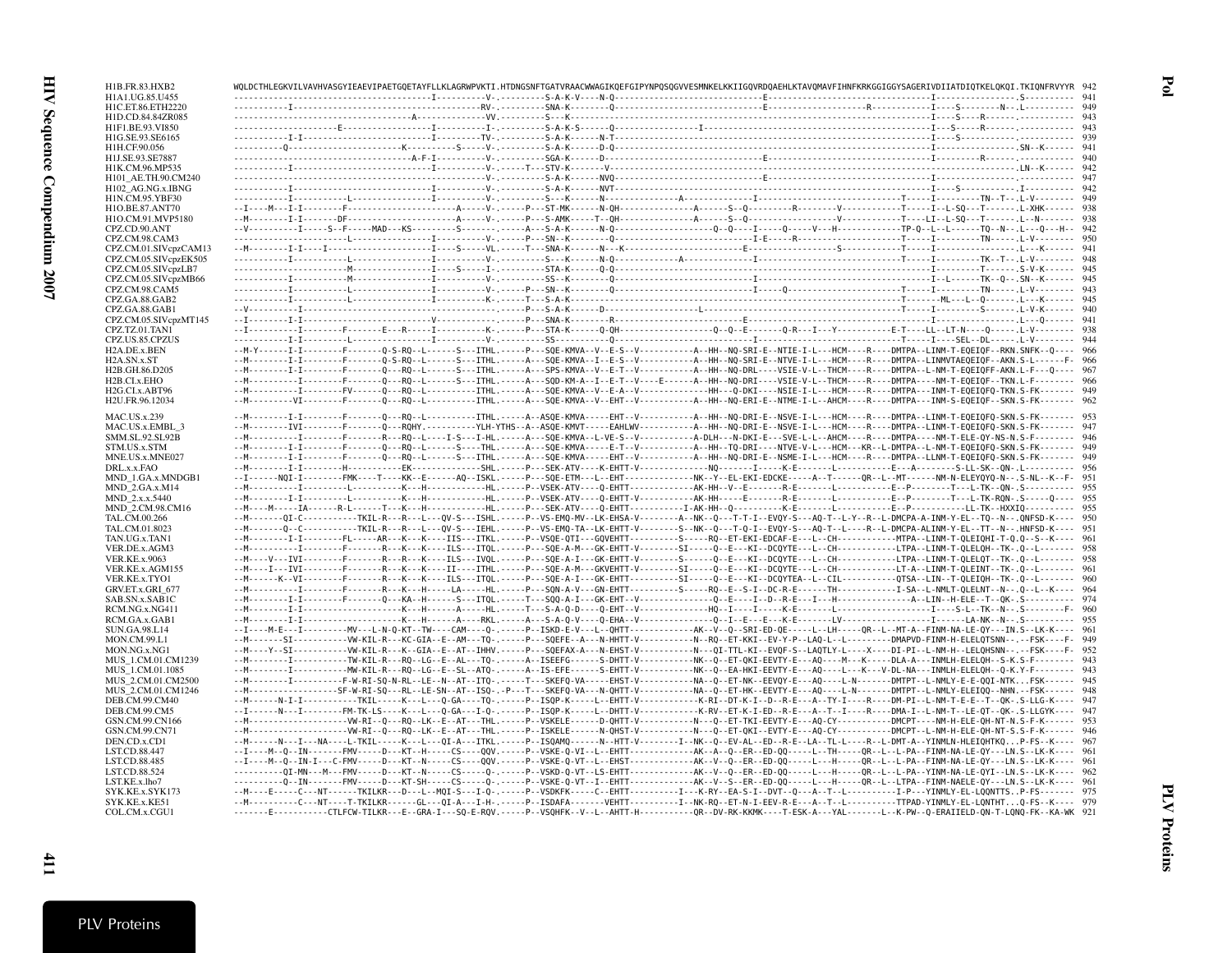|                                                | p31 Integrase end<br>Pol end                                                                                                                            |              | 日 |
|------------------------------------------------|---------------------------------------------------------------------------------------------------------------------------------------------------------|--------------|---|
| H1B.FR.83.HXB2                                 | DSRNPLWKGPAKLLWKGEGAVVIQDNS.DIKVVPRRKAKIIRDYGKQMAGDDCVASRQDED*                                                                                          | 1002         |   |
| H1A1.UG.85.U455<br>H1C.ET.86.ETH2220           |                                                                                                                                                         | 1002<br>1010 |   |
| H1D.CD.84.84ZR085                              |                                                                                                                                                         | 1004         |   |
| H1F1.BE.93.VI850                               |                                                                                                                                                         | 1004         |   |
| H1G.SE.93.SE6165                               |                                                                                                                                                         | 1000         |   |
| H1H.CF.90.056<br>H1J.SE.93.SE7887              |                                                                                                                                                         | 1002<br>1001 |   |
| H1K.CM.96.MP535                                |                                                                                                                                                         | 1003         |   |
| H101_AE.TH.90.CM240                            |                                                                                                                                                         | 1008         |   |
| H102_AG.NG.x.IBNG                              |                                                                                                                                                         | 1003         |   |
| H1N.CM.95.YBF30<br>H1O.BE.87.ANT70             | ---D-I-----Q-------------KG.--------------E-------T-SM--G-T-SESVEQPSEIP-                                                                                | 1014<br>1009 |   |
| H1O.CM.91.MVP5180                              |                                                                                                                                                         | 1009         |   |
| CPZ.CD.90.ANT                                  | ---D-V-----Q-----------K-QE.E------------KE-R-KIEDR-DL-G--N--                                                                                           | 1003         |   |
| CPZ.CM.98.CAM3                                 | ---D-I-----R-----------KERE.EV--I-------------------SM-GG---SQGLE                                                                                       | 1015         |   |
| CPZ.CM.01.SIVcpzCAM13<br>CPZ.CM.05.SIVcpzEK505 |                                                                                                                                                         | 1002<br>1013 |   |
| CPZ.CM.05.SIVcpzLB7                            |                                                                                                                                                         | 1006         |   |
| CPZ.CM.05.SIVcpzMB66                           |                                                                                                                                                         | 1010         |   |
| CPZ.CM.98.CAM5                                 |                                                                                                                                                         | 1008         |   |
| CPZ.GA.88.GAB2<br>CPZ.GA.88.GAB1               |                                                                                                                                                         | 1007<br>1001 |   |
| CPZ.CM.05.SIVcpzMT145                          |                                                                                                                                                         | 1002         |   |
| CPZ.TZ.01.TAN1                                 | $-A-D-I$ ------R-----------KEGE.-------------KE-------AGGMDD--N-T                                                                                       | 999          |   |
| CPZ.US.85.CPZUS<br>H2A.DE.x.BEN                | ---D-I----------------KE-E.EV------------K--------A-SM-G----S.<br>EG-DQ-----GE---------IVKVGT.----------------GRQEL-SSPHLEGAREDGEMACPCQVPEIX            | 1005<br>1040 |   |
| H2A.SN.x.ST                                    | EG-DQ-----GE-----D---IVKVGA.---II--------K---GRQEM-SGSNLEGAREDGEVA                                                                                      | 1032         |   |
| H2B.GH.86.D205                                 | EG-DQ-----GE---------I-KVGT.E-------------H--GGKGL-CSADMEDTRQAREMAQSD                                                                                   | 1036         |   |
| H2B.CI.x.EHO                                   | EG-DQ-----GD---------I-KVGT.E---I---------N--GGKEL-CSADVEDTMQAREVAQSN                                                                                   | 1035         |   |
| H2G.CI.x.ABT96<br>H2U.FR.96.12034              | EG-DQ-----GE---------I-KVGT.E------------K---GGKEV-SSTNMEDTRQTGEVA<br>EG-DQ------D--------L-KVGT.----I------------GGKEL-SSSNLEGA-KVREMAL.PDQTPXV.X      | 1015<br>1036 |   |
|                                                | p31 Integrase end                                                                                                                                       |              |   |
|                                                | Pol end                                                                                                                                                 |              |   |
| <b>MAC.US.x.239</b>                            | EG-DQ-----GE---------ILKVGT.-------------K---GGKEV-SSSHMEDTGEAREVA                                                                                      | 1019         |   |
| MAC.US.x.EMBL 3<br>SMM.SL.92.SL92B             | EG-DQ-----GE---------ILKVGT.-------------K---GGKEV-SSSHMEDTGEAREVA<br>EG-DQ------E-----------KVGT.E------------K---GRQEMGSSASMEDQ                       | 1013<br>1005 |   |
| STM.US.x.STM                                   | EG-DQ-----GE---------IVKVGT.-------------K---GGKEV-SGSHLEDTREAGEVA                                                                                      | 1015         |   |
| MNE.US.x.MNE027                                | EG-DQ-----GE---------ILKVGT.--------------K---GGKEV-SSSHMEDTGEAREVA                                                                                     | 1015         |   |
| DRL.x.x.FAO                                    | EG-DQ------E-V---------KEGT.-L--I--------K---KNV-SHTNMES                                                                                                | 1012         |   |
| MND_1.GA.x.MNDGB1<br>MND_2.GA.x.M14            | EG-DQ-----GI----------LKYQE.E--I-----C---K---.ESGKNSQ-NLESV<br>EG-EQ------E-I---------KEGT.-L----------------KTV-SNPHMEDRQETA                           | 1009<br>1016 |   |
| MND 2.x.x.5440                                 | EG-DQQ-----E-I---------KEGV.-L-----------K---KTV-SNPHMGR                                                                                                | 1011         |   |
| MND 2.CM.98.CM16                               | EG-D00-----E-I---------KEGT.-L----------------KTV-SDPNVEA                                                                                               | 1011         |   |
| TAL.CM.00.266<br>TAL.CM.01.8023                | KGA----Q---H-I--------LRTDEGEVIT---------KP--QALGNKIDLE-SKEQ-AEMGRDN<br>KGA----Q---H-V--------LRTDEGEVIT---------KP--QA-GNKTDLEGSKEQ-AEMGRDN            | 1019<br>1020 |   |
| TAN.UG.x.TAN1                                  | EG-E-V-----T-----------KEGE.EL----------KE--ERKTVG-KTNMEG                                                                                               | 1019         |   |
| VER.DE.x.AGM3                                  | EG-D-V----GQ-I---------KGGV.EL-EY--------K--EPRKRMG-ESNLEGAGGADN                                                                                        | 1022         |   |
| <b>VER.KE.x.9063</b>                           | EG-D-V-----Q-I---------KEGE.EL-I---------K--EPRKRMG-EGNMEGLRGPDNQMARNSQILDD.-<br>EG-D-V-----R-I--------LKEGE.EL-----------K--EPRKTLG-ETHLEGAGGSDHQMAGDS | 1033<br>1031 |   |
| VER.KE.x.AGM155<br>VER.KE.x.TYO1               | EG-D-V-----Q-I--------LK-G-.-L-----------K--EPKQRVGNEGDVEGTRGSDN                                                                                        | 1024         |   |
| GRV.ET.x.GRI_677                               | EG-D-V-----R-I---------KEGE.-------------K---ERKTM-SEGSMEGVREANKQMEGDSDLQDQE-                                                                           | 1040         |   |
| SAB.SN.x.SAB1C                                 | EG-D-V-------I----------EQG.EL-TI--------K---K-L-SQAPLEGNGRTAGEVD                                                                                       | 1039         |   |
| RCM.NG.x.NG411<br>RCM.GA.x.GAB1                | EG-DQQ-------I-E--------QE.-L------C---K---R.KEV-RETNMEGRQEES<br>EG-DQ--R-----I----------EETG-L----------KE--R.KDV-SEANLAGRQEEN                         | 1022<br>1018 |   |
| SUN.GA.98.L14                                  | EG-D-Q-----------------KQGE.N-L--------LVK---GESSSVEM-G                                                                                                 | 1016         |   |
| MON.CM.99.L1                                   | TGAD-Q-----R-----------KTEEG--LT---------KP--T.TENVGGDTNQYNLRKQDGLAN                                                                                    | 1017         |   |
| MON.NG.x.NG1<br>MUS_1.CM.01.CM1239             | TGAD-S-----H--------L--KTDQGEVIT----------P--S.KEDVGSKP-AHQIREVDGMAD<br>TGSD-S-----A----------VKTEQGQVIT---------KP--A.KENVGSKSNTG-HRKEDGLDN            | 1020<br>1011 |   |
| MUS_1.CM.01.1085                               | TGSD-S-----V---R-------KTD-GEVIT---------KP--A.KEDVGSKSDTG-LRKEDRLDN                                                                                    | 1011         |   |
| MUS 2.CM.01.CM2500                             | RGA--S-0---0--------I--KTDOGE-IT----------K---T.KENV-SDPNPVYDRKEDGLAD                                                                                   | 1013         |   |
| MUS_2.CM.01.CM1246                             | RGA--Y-LR--R--------L--KTKEGE-VT---------K---T.RQNV-SEPDSVHVRKEDGLAD                                                                                    | 1016         |   |
| DEB.CM.99.CM40<br>DEB.CM.99.CM5                | EGAD-T-----T---------CKTEVG-----------V-KE--KD.M-SKVNT-NSNE<br>EGAD-T-----T----------CKTEVG------------V-K---KG.V-SKTDT-NPSE                            | 1007<br>1007 |   |
| GSN.CM.99.CN166                                | 0GA----0---V----------V-TQAGE-IT---------KP--EAKTE-VGG-THTNN-                                                                                           | 1015         |   |
| GSN.CM.99.CN71                                 | QGA--H-Q---V----------V-TQAGE-IT---------KP--EAK-E-VGS-AHTSN-REEGRMAD                                                                                   | 1016         |   |
| DEN.CD.x.CD1                                   | EGA--Q-Q---E-----------KTQAG--FP---------KP-NAESRKGEQNKGMDS-TDI<br>QG-D-Q-----Q----------VKEGD.T-FS-------LVK---EGPK-SEGGLHNN                           | 1031         |   |
| LST.CD.88.447<br>LST.CD.88.485                 | 0G-D-0-----0I---------VKEGD.T-FS-------LVK---EGPK-SEG-LDNN                                                                                              | 1019<br>1019 |   |
| LST.CD.88.524                                  | QG-D-Q-R---Q----------VKEGE.N-FSI------LVK---EGPK-SQS-MDNQ                                                                                              | 1020         |   |
| LST.KE.x.lho7                                  | 0G-D-0-----0----------VKEGE.N-FS-------LVK---EGPK-SES-LDNN                                                                                              | 1019         |   |
| SYK.KE.x.SYK173<br>SYK.KE.x.KE51               | 0GK.NE-----R---------V-TEEG--FA---------T-H-ERM-SGSHVENDPKTD<br>HGT.SD-Q---S------------TPDQQVIA---------SSD-ERV-SGTHLEITSKSN                           | 1036<br>1040 |   |
| COL.CM.x.CGU1                                  | EHT.GE-Q--GE-V---------RNSQGTLF-K----V--T-LQYGEDV-SENLL-NGQKEAETVKGMD                                                                                   | 990          |   |
|                                                |                                                                                                                                                         |              |   |
|                                                |                                                                                                                                                         |              |   |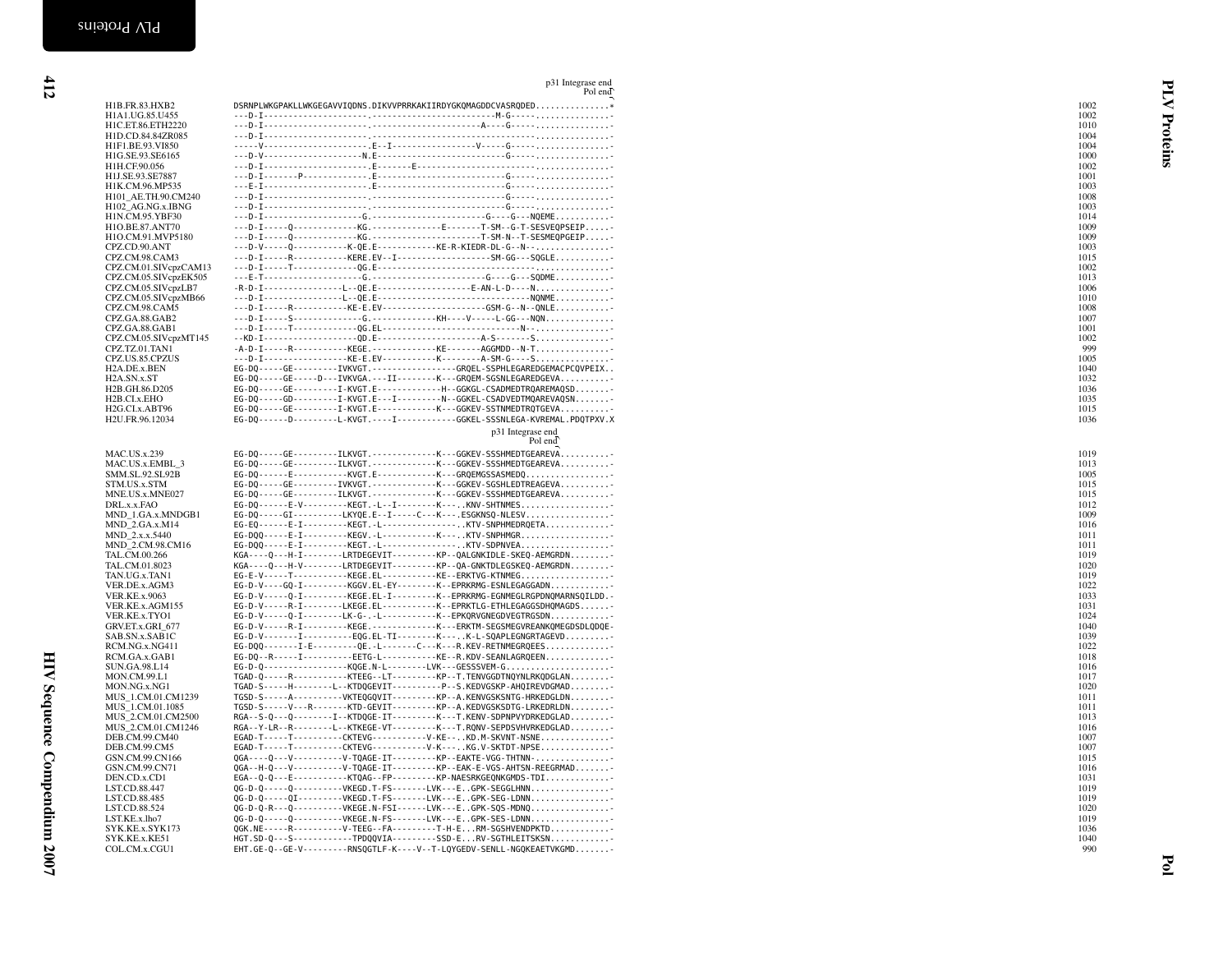<span id="page-18-0"></span>

|                                            | Vif start |  |  |                                                                                                                                                                                                                                            |  |  |  |
|--------------------------------------------|-----------|--|--|--------------------------------------------------------------------------------------------------------------------------------------------------------------------------------------------------------------------------------------------|--|--|--|
| H1B.FR.83.HXB2                             |           |  |  | MENRWQVMIVWQVDRMRIRTWKSLVKHHMYVSGKARGWFYRHHYESPHPRISSEVHIPLGDARLVITTYWGLHTGERDWHLGQG.VSIEWRKKRYSTQVDPELAD 104                                                                                                                              |  |  |  |
| H1A1.UG.85.U455                            |           |  |  |                                                                                                                                                                                                                                            |  |  |  |
| H1C.ET.86.ETH2220                          |           |  |  |                                                                                                                                                                                                                                            |  |  |  |
| H1D.CD.84.84ZR085<br>H1F1.BE.93.VI850      |           |  |  |                                                                                                                                                                                                                                            |  |  |  |
| H1G.SE.93.SE6165                           |           |  |  |                                                                                                                                                                                                                                            |  |  |  |
| H1H.CF.90.056                              |           |  |  |                                                                                                                                                                                                                                            |  |  |  |
| H1J.SE.93.SE7887                           |           |  |  |                                                                                                                                                                                                                                            |  |  |  |
| H1K.CM.96.MP535                            |           |  |  |                                                                                                                                                                                                                                            |  |  |  |
| H101_AE.TH.90.CM240                        |           |  |  |                                                                                                                                                                                                                                            |  |  |  |
| H102 AG.NG.x.IBNG                          |           |  |  |                                                                                                                                                                                                                                            |  |  |  |
| H1N.CM.95.YBF30                            |           |  |  |                                                                                                                                                                                                                                            |  |  |  |
| H1O.BE.87.ANT70                            |           |  |  | ------L-------0KVKA-N----Y-K-R-R-TEN-W-------RN--V--S-Y--V-VHV-V-------MP----E---H-.------Y-KK--I---T-- 104<br>-------L---I--QKVKA-N----Y-K-M-K--AN-R-------RN-KV--A-Y--VAE-DI-V------PP---EE---H-. -----QY-EK--I---T-- 104                |  |  |  |
| H1O.CM.91.MVP5180<br>CPZ.CM.05.SIVcpzEK505 |           |  |  |                                                                                                                                                                                                                                            |  |  |  |
| CPZ.CM.05.SIVcpzLB7                        |           |  |  |                                                                                                                                                                                                                                            |  |  |  |
| CPZ.CM.01.SIVcpzCAM13                      |           |  |  |                                                                                                                                                                                                                                            |  |  |  |
| CPZ.CM.05.SIVcpzMB66                       |           |  |  |                                                                                                                                                                                                                                            |  |  |  |
| CPZ.CM.05.SIVcpzMT145                      |           |  |  | ------Q--------VK--N----Y--R-K--KN------DGTN--MA-QIY--INQK-IV-------MP--------H-.-A----ĒRGT-- 104                                                                                                                                          |  |  |  |
| CPZ.CD.90.ANT                              |           |  |  | I-K-*KIEMI-------,NI-------,-IWETKVLKP-K------ND--KKGE------PTLDKK--V-VF---QC---P----H-.------CGKI-I------T-- 105                                                                                                                          |  |  |  |
| CPZ.CM.98.CAM3                             |           |  |  |                                                                                                                                                                                                                                            |  |  |  |
| CPZ.CM.98.CAM5                             |           |  |  |                                                                                                                                                                                                                                            |  |  |  |
| CPZ.GA.88.GAB1                             |           |  |  |                                                                                                                                                                                                                                            |  |  |  |
| CPZ.GA.88.GAB2<br>CPZ.TZ.01.TAN1           |           |  |  |                                                                                                                                                                                                                                            |  |  |  |
| CPZ.US.85.CPZUS                            |           |  |  |                                                                                                                                                                                                                                            |  |  |  |
| H2A.DE.x.BEN                               |           |  |  |                                                                                                                                                                                                                                            |  |  |  |
| H2B.GH.86.D205                             |           |  |  |                                                                                                                                                                                                                                            |  |  |  |
| H2G.CI.x.ABT96                             |           |  |  |                                                                                                                                                                                                                                            |  |  |  |
| H2U.FR.96.12034                            |           |  |  |                                                                                                                                                                                                                                            |  |  |  |
|                                            | Vif start |  |  |                                                                                                                                                                                                                                            |  |  |  |
| MAC.US.x.239                               |           |  |  |                                                                                                                                                                                                                                            |  |  |  |
| SMM.US.x.PGM53                             |           |  |  | --EEKN-I-VPT-KIPGRLEK-H--I-Y.LKFRTKDLQKACYVP--KVGWAWWTC-R-IF--RDESHLEVQGYWNLAP-KG-LSTYA.-R-T-YSRKFW-D-T-DY-- 106                                                                                                                           |  |  |  |
| STM.US.x.STM                               |           |  |  |                                                                                                                                                                                                                                            |  |  |  |
| MNE.US.x.MNE027                            |           |  |  |                                                                                                                                                                                                                                            |  |  |  |
| DRL.x.x.FAO                                |           |  |  | --KM-I-IPT-R-E-YMVER-N--C-YHK-KGEKYLE-WHYAP-FOC-.GWWTH-OWT--FKDKSKIVV-VLWNL-PDKG-LSKYA.IT--HIOEKFC-LI--TT-- 105                                                                                                                            |  |  |  |
| MND 1.GA.x.MNDGB1                          |           |  |  | --RVERI-RLT-K-SSO-IEKWH-LVRROMAWATANNEEGCW-L-P-FMAYNEWYTC-K-V-IINRDIRL-VRSYWHLOI-VGCLSTYA.----AVVRPPPFEKEWC-EIT--V-- 115<br>--KQIAIPT-EDRQDVKL-D-N-I--YHKYKGEKHLENWQL-P-FQC-.GWWTH-QKK--FKDGSKI-I-VLWNL-P-KG-LSQYA.FTV-YQ-ENF-YI--VT-- 106 |  |  |  |
| MND_2.x.x.5440<br>MND 2.GA.x.M14           |           |  |  |                                                                                                                                                                                                                                            |  |  |  |
| MND_2.CM.98.CM16                           |           |  |  |                                                                                                                                                                                                                                            |  |  |  |
| TAL.CM.01.8023                             |           |  |  | -DKL-VTRLT-K-P-NRMQRWVGTIRYHMYKTKYLQKLIWVH-FQLRMASFTQAKWIL--EEKERWEYITI-QYWCLAPDKGYTSDWDTI----SVSDVTLDAKV--ELT--V-- 117                                                                                                                    |  |  |  |
| TAL.CM.00.266                              |           |  |  | -DKL-VTRLT-K-P-NRMQRWVGTIRFHIHKTKYLQKLIWVH-FQLRHASYTQAKWIL--EEKDTRVEYLTI-QYWCLAPDHGYTSDWDTI----SVSDIVRDEKVA-E-T-NV-- 117                                                                                                                   |  |  |  |
| TAN.UG.x.TAN1                              |           |  |  |                                                                                                                                                                                                                                            |  |  |  |
| VER.DE.x.AGM3                              |           |  |  |                                                                                                                                                                                                                                            |  |  |  |
| <b>VER.KE.x.9063</b>                       |           |  |  | -NQEKE-VMRVT-K-SGDLITKWQGIVKYWMTKRNLKWQYMM-YQINWAWYTMCRYI--I-LEGEIQIDCYWHL-P--G-LSTYA.IG-QYLGAVGNFR-EL--AT-- 107                                                                                                                           |  |  |  |
| VER.KE.x.AGM155<br>VER.KE.x.TYO1           |           |  |  | -SQEKH-VMRLT-K-QEEVITKWQGIVRYWMNKRNLKWEYKM-YQITWAWYTM-RYV---PSSGEIHVDIYWHLAPKQG-LSTYA.-G-QYVSLVNDKR-EL--NT-- 108<br>-NPNKE-VMRVT-K-PGDLITKWQGIVRYWMRQRNLKWNY-M-YQITWAWYTM-RYV--I-KHGEICVDLYWHL-P-QG-LSTYA.-G-QYVSNLESKR-EL--AT-- 108       |  |  |  |
| GRV.ET.x.GRI 677                           |           |  |  |                                                                                                                                                                                                                                            |  |  |  |
| SAB.SN.x.SAB1C                             |           |  |  | --KH-I-RPL-K-TGGQQERWT----YHM-.VSKQCVHWRYTP-TKIRWNWYSYQ-WV---KDGA-IKV-NYWHL-P-KG-LETYA.TG-GYS-GEWF-EL--WT-- 105                                                                                                                            |  |  |  |
| RCM.NG.x.NG411                             |           |  |  |                                                                                                                                                                                                                                            |  |  |  |
| RCM.GA.x.GAB1                              |           |  |  |                                                                                                                                                                                                                                            |  |  |  |
| SUN.GA.98.L14                              |           |  |  | -EENPPQ-RWWDEREWEDR-QYKIVRIVWLID-IAVEKFLDLRR-HRET-DDWVSMYGTGTGWEWYTYNKII--VTYGT-VVRIY-HL-PAKGLINQW-.C-M--IYNSQ-EI--LV-- 119                                                                                                                |  |  |  |
| MON.CM.99.L1                               |           |  |  | -APRKM-V-TPTNIISESKMDW-IRCTKWHILT-S-PFVYVH-YQLHNQRFSQNKIKL--DLG.ITQEGESWATYLEITIYWDLTNVGPSALSP-VYNKQAYTIE-VYWMQ.KVERVPLDPVWNPNPRDREVRTW-A-HLT-D--N 144                                                                                     |  |  |  |
| MON.NG.x.NG1                               |           |  |  | -APRKM-V-SP-HIRSERWMEW-IRATKYNIYT--VPFVYVH-YQLTHQRFSQCKIKL--EMG.ITQXXEQWATYXEITILWDXTNVGPASLSPSVKWKQAYIIE-VYWRQ.PRVPQQEGVVDRVWFPSPRRPDREIDRVW-A-YLT-DV-- 150                                                                               |  |  |  |
| MUS 1.CM.01.1085<br>MUS 1.CM.01.CM1239     |           |  |  | -APRKM-V-SPIQETTERKMDWIIRATK-HIF---TPFVYVH-YQVQHQRFSQNKIKLA-TQN.TLESGETEVTFIEITVLWDVTNVGPASLSKSTYWKQSYILE-VYMRK.GPRDRERDYVW-H-YLT--I-M 132                                                                                                 |  |  |  |
| MUS 2.CM.01.CM2500                         |           |  |  | -AQRKM-I-TPIQFMTERRMDW-IRCTK-HIL----PFSYIH-YQVQHQRFTQNQIK---TIK.KREEDKVESTYIQITILWDVTNVGPASLSKSTYWQQSYILE-VYVRA.APQDREVDMVW---YL-----M 132                                                                                                 |  |  |  |
| MUS 2.CM.01.CM1246                         |           |  |  | APGKM-I-SPIOYMSERKMDW-IRCTK-YIF----PFTYVH-YOLOHORFTONKIK---SIN.RIEGGPTETTYIEITILLDVTNVGPASLSRSTYWOOSYILK-RYIRA.APONREIDMVH-E-FL---VTM 132                                                                                                  |  |  |  |
| DEN.CD.x.CD1                               |           |  |  |                                                                                                                                                                                                                                            |  |  |  |
| DEB.CM.99.CM40                             |           |  |  |                                                                                                                                                                                                                                            |  |  |  |
| DEB.CM.99.CM5                              |           |  |  |                                                                                                                                                                                                                                            |  |  |  |
| GSN.CM.99.CN166                            |           |  |  |                                                                                                                                                                                                                                            |  |  |  |
| GSN.CM.99.CN71<br>SYK.KE.x.SYK173          |           |  |  | --RORQKM-V-QPIQVMTERKVEW-IRATK-HIW---TPFVYIH-YQLQHQRFTQNKIRLA-DTRQVGEEVEATYIEITILWDTTSHGPASLSRSTYYQQAVTIE-VYNRS.KLGARETDITWLT-DV-M 133                                                                                                     |  |  |  |
| SYK.KE.x.KE51                              |           |  |  |                                                                                                                                                                                                                                            |  |  |  |
| LST.CD.88.447                              |           |  |  |                                                                                                                                                                                                                                            |  |  |  |
| LST.CD.88.485                              |           |  |  |                                                                                                                                                                                                                                            |  |  |  |
| LST.CD.88.524                              |           |  |  | --RDQRI-RVA-ITN-SLVEKFLDIKRNHSES-NDWVSLHGTGVGWEFYTYNKLL---DTGTLVVRIYAHLAAG-G-ISQWA.-----IYGNQ-E---I--- 102                                                                                                                                 |  |  |  |
| LST.KE.x.lho7                              |           |  |  |                                                                                                                                                                                                                                            |  |  |  |
| COL.CM.x.CGU1                              |           |  |  |                                                                                                                                                                                                                                            |  |  |  |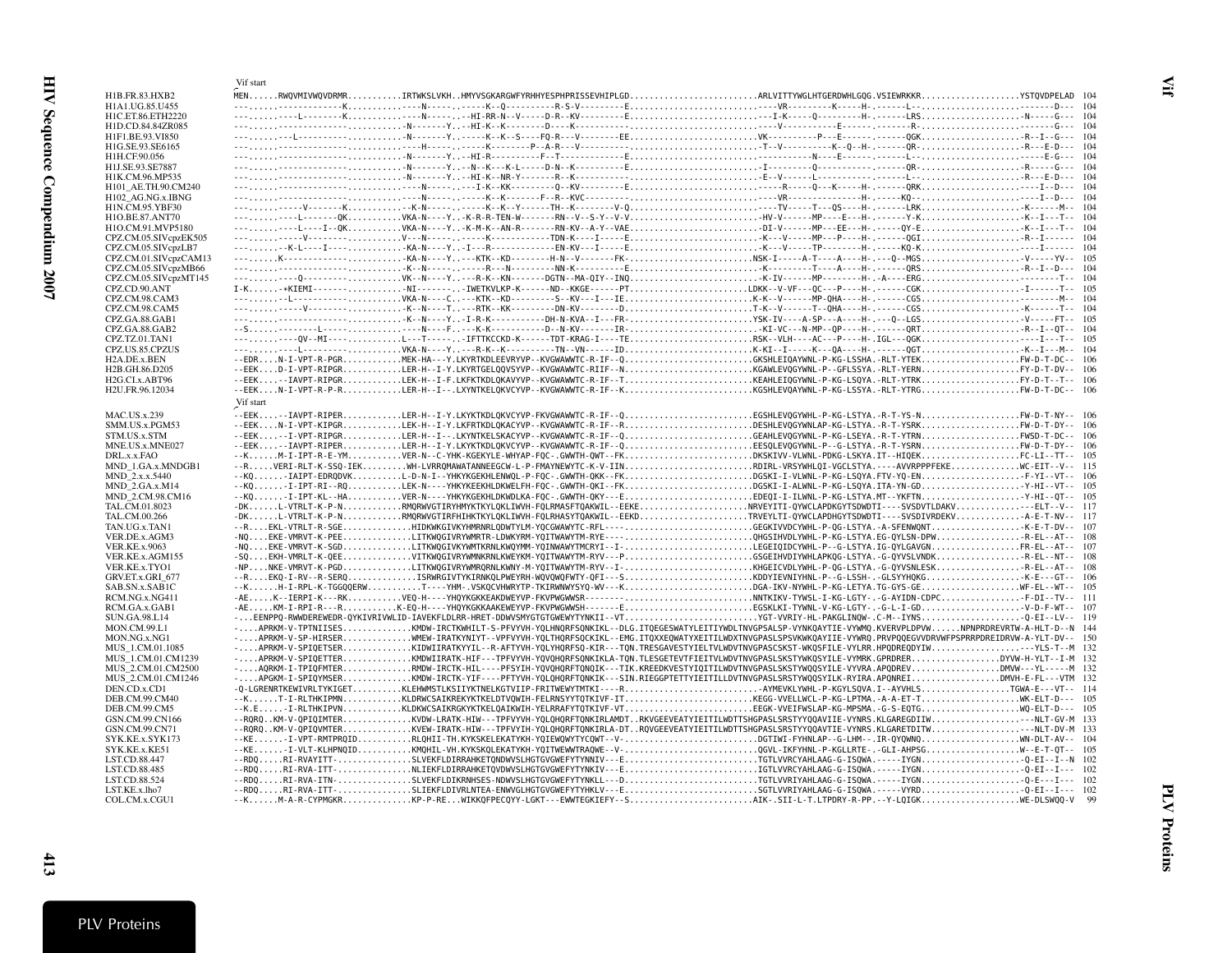|                           | Vif end                                                                                                                                            |     |
|---------------------------|----------------------------------------------------------------------------------------------------------------------------------------------------|-----|
| H1B.FR.83.HXB2            |                                                                                                                                                    | 192 |
| H1A1.UG.85.U455           |                                                                                                                                                    | 193 |
| H1C.ET.86.ETH2220         |                                                                                                                                                    | 193 |
| H1D.CD.84.84ZR085         |                                                                                                                                                    | 193 |
| H1F1.BE.93.VI850          |                                                                                                                                                    | 193 |
| H1G.SE.93.SE6165          |                                                                                                                                                    |     |
|                           |                                                                                                                                                    | 193 |
| H1H.CF.90.056             |                                                                                                                                                    | 193 |
| H1J.SE.93.SE7887          |                                                                                                                                                    | 193 |
| H1K.CM.96.MP535           |                                                                                                                                                    | 193 |
| H101_AE.TH.90.CM240       |                                                                                                                                                    | 191 |
| H102 AG.NG.x.IBNG         |                                                                                                                                                    | 193 |
| H1N.CM.95.YBF30           |                                                                                                                                                    | 193 |
| H1O.BE.87.ANT70           |                                                                                                                                                    | 193 |
| H1O.CM.91.MVP5180         |                                                                                                                                                    | 193 |
| CPZ.CM.05.SIVcpzEK505     |                                                                                                                                                    | 193 |
| CPZ.CM.05.SIVcpzLB7       |                                                                                                                                                    | 193 |
| CPZ.CM.01.SIVcpzCAM13     |                                                                                                                                                    | 194 |
| CPZ.CM.05.SIVcpzMB66      |                                                                                                                                                    | 193 |
|                           |                                                                                                                                                    |     |
| CPZ.CM.05.SIVcpzMT145     |                                                                                                                                                    | 193 |
| CPZ.CD.90.ANT             |                                                                                                                                                    | 197 |
| CPZ.CM.98.CAM3            |                                                                                                                                                    | 193 |
| CPZ.CM.98.CAM5            |                                                                                                                                                    | 193 |
| CPZ.GA.88.GAB1            |                                                                                                                                                    | 194 |
| CPZ.GA.88.GAB2            |                                                                                                                                                    | 193 |
| CPZ.TZ.01.TAN1            |                                                                                                                                                    | 199 |
| CPZ.US.85.CPZUS           |                                                                                                                                                    | 193 |
| H <sub>2</sub> A.DE.x.BEN | I---ST--S--TAGE.V-R-IR-EKLLSC-N-PQA-KAQ-P-------VVVQQNDRPQRKGTARKQWRRDHWRGLRVAREDHRSLKQGGSE-SA-RAHFPGVAKVLEILA                                     | 216 |
| H2B.GH.86.D205            | --L-GS--S---ANE.V-R-IR-EKILSY-N-PSA-EGQ-P---F---RVVQEGKNG.SQGESATRKQRRRNSRRSIRLARKNNNRAQQGSGQ-FA-RTYFPGLAEVLGILA                                   | 217 |
| H2G.CI.x.ABT96            |                                                                                                                                                    | 216 |
|                           |                                                                                                                                                    |     |
| H2U.FR.96.12034           | $-.$ L-GS--S--TAGE.V-R-IR-EQLLSC-NFPSA-RQQ-P---F---R--QDGRSKRENPTRKFRRRNCRRGFQLARKNCERYQQGSSATSSQGTYFPGLAKVLAILA                                   | 215 |
|                           | Vif end                                                                                                                                            |     |
| <b>MAC.US.x.239</b>       | I-L-ST--P--TAGE.V-R-IR-EQLLSC-RFPRA-KYQ-P------KVVSDVRSQGENPTWKQWRRDNRRGLRMAKQNSRGDKQRGG---TKGANFPGLAKVLGILA                                       | 215 |
| SMM.US.x.PGM53            | T-L-GT--P---EGE.V-R-IR-EKLLSC-KFPKA-KNQ-P------TVVSHVRSQREDPTWKQWRRNNRRGIRMAKQNSRRNKQGSSESLAEGANFPGLAKVLGILA                                       | 215 |
| STM.US.x.STM              | --L-GT--P--TAGE.V-R-IR-EKLLSC-RFTKA-KNQ-P-------KVVEHVRSQRENTARKQWRRGNRGSIRVATQNGRGHK-RGS--STEGTDFPGLAKVLGILA                                      | 215 |
| MNE.US.x.MNE027           | I-L-ST--P--TAGE.V-R-IR-EQLLSC-RFPRA-KNQ-P-------RVVSYVRSQRENPTWKQWRRDNRRSLRMAKQNSRGDKQRGS---TKGADFPGLAKVLGILA                                      | 215 |
|                           |                                                                                                                                                    |     |
| DRL.x.x.FAO               | RI---E--P--T-Q-.--GV---YRIQA.-YFPR--KGQ--------Q-H-KYLKHGRKTVSGESSSGANGSRRGRVRRMATEESLKNQ-GGSITLP-R-PLPSLEHLHGALP                                  | 218 |
| MND 1.GA.x.MNDGB1         |                                                                                                                                                    | 173 |
| MND 2.x.x.5440            | RI--GE--P--T-Q-.-----F-ERLVA.-YFPW--RGQ--T--F---Q-YLRGRKHGREGTRGARRSRRGRTGAMAGNVTGENQ-GGPVTLP-R-PFPSLEHMCRTLA                                      | 214 |
| MND 2.GA.x.M14            | RM--WE--P--TAA-.V--V-Y-ERIVA.-YSPW--KG0--T--L---R-Y-KFCRNGRKSTRGTTGGRRSGTRTVAGKIIGTSEORGSITLP-R-PFPSLEHLCRTLA                                      | 213 |
| MND_2.CM.98.CM16          | RM--WK-LP--TEQ-.--Q----KRLTV.-YFHW--KG---------LSYTAYCNNGRRGPRDPRRSRRGGSKYLVGKISGENQSGGKITLP-R-PFPSLE-MHRTLA                                       | 213 |
| TAL.CM.01.8023            | H---TK--P--TA--.V-Q-IR-EVLLAV--VRHKGRDSPP---F---KVAVRHGKVATQSSSANNIKAHTNTKSSIRKTHERSKGRDAHTLHKRRGHWSLESLCRVTSRA                                    | 228 |
| TAL.CM.00.266             | H---TK--P--TA--.V-Q-IR-EVLLAV-GVRHKGRDTPP---F---T-AVRYGKVATQSSSTADLQTHSNTKASARKAHERSSRRNAYTLHKRRGHWSLESLCRIASRP                                    | 228 |
| TAN.UG.x.TAN1             | HM--CH--P--T-R-.-QQ-IR-ESFLW.-T-KE--VAENHWGQ-R---F---TVYTDFLRNGRRKRFQGKKTRMVRNLGSQQGAVGRMIKRHGSRTQSGSTT-FWERTPLPSMELLSGRRGKEWGTNDRKGL              | 239 |
| VER.DE.x.AGM3             | S---TH--T--TER-,------ORFTF,-OFPE--KKTGO-P-------L-HONGLRORSORSKTGGTRNMGFEOGAVGRMAKRHARRYOSGSODAFWARAPVPSMELLSGGGRKES-SHARKGL                      | 233 |
| <b>VER.KE.x.9063</b>      | GM---H--S--TER-.-Q--IR-ERFVF.-QFPE--KTTG--P------L-HQNGIRERSQRKQARRSRDLGSKQRTMGRMAKGHVRRSQSGSQITFWQRAPLPSLELLSGGRRET-SPNDGEGL                      | 232 |
| VER.KE.x.AGM155           | SM--CH--T--T-R-.-QQ--R-NRFIF.-QFPG--KLTGQ-P------L-HQNGLRKRSQRGETRRTRNLGSQQGAVGRMAQRYGRRNQQRSQTAFW-RTPIPSMELLSGGRGET-KTH-GKGI                      | 233 |
|                           | SI--GH--N--KER-.-QQ--R--RFVF.-QFPE--KSTGQ-P-------L-HQNGLRERSKRGKTRRSRNLGSKQGAVGQMAKRYVTRSQ-GGEAAFWERTPVPSMELLSGGRRKTWYSHDGKGLQIL.-                |     |
| VER.KE.x.TYO1             |                                                                                                                                                    | 236 |
| GRV.ET.x.GRI 677          | RM------N--T-R-.-QQ-IR-EKYTW.-TFKE--KGQ-Q---L---V-YTNGIRKRSKRTFTRMAGNLGSRQGAMGRMATRHAQGSKRRSQ-ALWNEHANPSMELLCRGG-ET                                | 220 |
| SAB.SN.x.SAB1C            | HI--WS--P--T-R-.VOO-IR-EKYLW.-KH-V--OPTGO-P------RVYTNGLRRVAPTSRRGSSOGSPOESORRDTRMARNMGFAORAVRRMAPRHVTGPOFRGPV-LPKESPFPSLVEYCGRTSH                 | 235 |
| RCM.NG.x.NG411            | K-V-NQ--P--T-K-.--Q-I--EQ-LL.-GFEK--RDQ--------IK-WARQQLKDGRGQRKSARGPHWGWRCRVCPLASQNANRSQLRSQVALSSR-HFPSVAYLCGTLA                                  | 223 |
| RCM.GA.x.GAB1             | S---KI--P--T-R-.--QS---EK-LV.-AF-G--RDQ--T--F--IQ-WAKSQLDRYGRKSPRGPHWGWRSRVPALATGHARKGQLGSQVTLSSRVHFPSVAHLCGTLA-                                   | 217 |
| SUN.GA.98.L14             | -M--FK----WTSRC.--R-M--EKILHE-RN-VA-KGL-L---F-C-RV-.HGQQERASRTATRRRGATERAICTMAGRYHGRNQGRSG-AFPS-NSCPSLAILCGLYRVRKG-VYESNHFAQ.-                     | 242 |
| MON.CM.99.L1              | -IV-TH--A--QQLD.V-R-IR-EKLLGQ-QHL-T-YP---TPLT-EKL-FL.ALVRYGATPTKSSAPLDLPDGSHRKTGPTGRHLGAKRRSP-TL-KGRAPWHLGTG-GAAC                                  | 256 |
| MON.NG.x.NG1              | -I--TR--S--QA-D.V-R-IR-EAXLGN-HHIQT-YNKVGTPPT-EK--FL-CFKYGKCTTEPSSTLDLPRGSHRARRSAGRHMGPKRGGPXAL-KGRAPWHLGSGH                                       | 258 |
| MUS 1.CM.01.1085          |                                                                                                                                                    | 218 |
| MUS 1.CM.01.CM1239        | KI--THH-S--YSQD.-PRVIR-QPPLGD--HPGA-T.KVGPPPT--V---LT-KKGKSTTQPQTSMALQSGPNYHAAGPTGHVGPKRRGR-TLFQRRAPWNLE                                           | 236 |
| MUS 2.CM.01.CM2500        | -I--T-H-S--QEQD.-IR--R-ERILGI-QH-TA-LPKVGTPP--EK--FF-Y-KQGDGATPSKSPSPMAKPPGTNNHGAGTKRHVGS-RRGRKALLQGRAPW-LGPSHGAPSRP                               | 248 |
|                           | -I--TH--S--QQRD.-QR-IR-EQLLRK--HIKT-YPKVGTPL--EK--FF-Y-KHTNGASASKSPSLMAKSSNANNYGSGASRPVGT-RRGRKTLLQRQAPWNLG                                        | 239 |
| MUS 2.CM.01.CM1246        |                                                                                                                                                    |     |
| DEN.CD.x.CD1              | EI--KDH-S--TRQ-.V-Q--R-EV-LST-ARKKA-YHPRTGPGREPP----IV-Q-A-RYGKVTTITPTSISFKNGRNHSKAATGSSMGYHRGGKKTLQQRRDHWNMGSLLVIT-APT-DRRTSHGSRRHRF-KNHAER-MEAL- | 259 |
| DEB.CM.99.CM40            | H----R--P---OO-.V-O-IR-E-LLOO-OOYHRGPEGKGPP----I--RVAVKHGKVPTLTPTTFHLKNNTHDKARVAAGHARSKRGSP-TFHORR-IWSLESLCRLTRPTRLD-RTS-GCIGH-                    | 231 |
| DEB.CM.99.CM5             | H----R--P---QQ-.VTQ--K-EKLLQQ-QQYHRGPEGKGPP-------RTAVKYGKVSTLTPTTFHIKNSTNDKASTTTSHAGSKRGSF-TLHKRRVMGSLESLCR-SCPTRLDRRTS-G-VSN-                    | 231 |
| GSN.CM.99.CN166           | -I--GK--P--QNED.--R-IR-EQILGN--HPEA-LQ--TP-T-EQL-FFAYVKHYGKNPTQSSYALAQPKGAHNHGYRSKRSVGNKRGGRETL-KGRAPWNLA                                          | 238 |
| GSN.CM.99.CN71            | -I--TR--P--QNED.V-R-IR-EQLLGY-DHPEA-PQ--TPHT-ERL-FFAYVRYYGKNPTKSPSTLDQPKGAHNHGSCSKRHVGNKRRGR-TL-KGRAPWNLA                                          | 238 |
| SYK.KE.x.SYK173           | R---NF--P--TAR-.VNQ-VR-ELLTSH-WTP-TD0-P------QVYLKDGGGFLQSLPACARNTMVLHSKKCRVDPKRDQ.CHCKGRTGSDRS-QAFYS-RNIWSLESIL-RRGRD                             | 222 |
| SYK.KE.x.KE51             | A-V-SQ--P----R-.VQQ--R-EKLTSH-WNF-KEQ-L------QKYLSKDGTGFLQSLPAAARGTTILHSKKCQLGRGRSNKCHCQSRTGS-RSMQAFYSGRNIWSLESMLRGGSRSRRNTH-GLD-                  | 234 |
| LST.CD.88.447             | -M--CK--N---TRD.-----W-EKIMAF-AMPT--KGC-L---F-C-RQ-QHVQNKAAKESRKTSRGLWATKGAMGSMASRHHGGNKRGGQT-FPRNNFGPSLRILCQQYRVR-ESLHEIHYHSK.-                   | 228 |
| LST.CD.88.485             | -M--CK--N---TRD.-----W-EKIMAI-AMPT--KGC-L---F-C-RQ-QHVQSKAAKESRKTSRGLWTTKRAMGSMVSRHHGGNKGGGQT-FPR-HFGPSLGILCQQYRVR-GSLHEIHYHSK.-                   | 228 |
| LST.CD.88.524             | -ML-VK----WVHRD.-VR-IR-EKILHS-KMPT--KGC-L----C-RQ-QHVQTKTAAQPRKAPRGLWSSKRAMGSMASRHNGGNQGRGKT-FPR-NFGPSLGILCQQYRVRRGGLHEIHHF.S.-                    | 227 |
| LST.KE.x.lho7             | -M--YK--N--IQRD.--R----ERITMC-Q.PL--KGC-L---FIC-RQ-QHVQAEAAKKSRETTRGLWTTKGAMGSVVSRHHGGNKRGGKT-FPR-NVGPSLAILCROYRVRRGGLHEIHHPSQ.-                   | 227 |
|                           |                                                                                                                                                    |     |
| COL.CM.x.CGU1             |                                                                                                                                                    | 172 |
|                           |                                                                                                                                                    |     |
|                           |                                                                                                                                                    |     |
|                           |                                                                                                                                                    |     |
|                           |                                                                                                                                                    |     |
|                           |                                                                                                                                                    |     |
|                           |                                                                                                                                                    |     |
|                           |                                                                                                                                                    |     |
|                           |                                                                                                                                                    |     |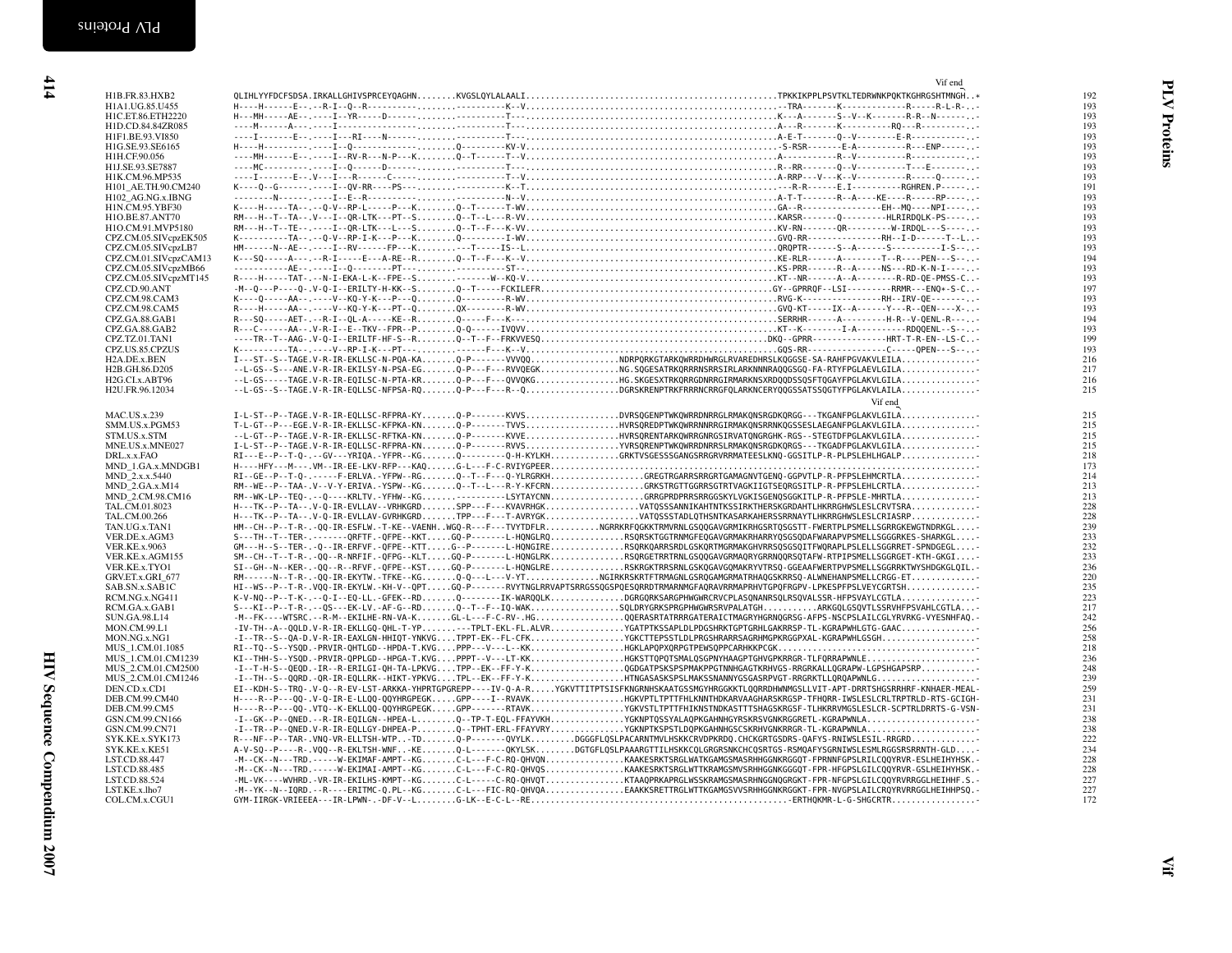<span id="page-20-0"></span>

|                                         | Vpx start<br>V <sub>px</sub> end                                                                                                  |     |
|-----------------------------------------|-----------------------------------------------------------------------------------------------------------------------------------|-----|
| <b>MAC.US.x.239</b>                     | MSDPRERIPPGNSGEETIGEAFEWLNRTVEEINREAVNHL.PRELIFOVWORSWEYWHDEOGMSPSYVKYRYLCLIOKALFMHCKKGCRCLGEG.HGAGGW.RPGPPPPPPGLA*               | 112 |
| H <sub>2</sub> A.GW.x.ALI               |                                                                                                                                   | 113 |
| H <sub>2</sub> A.DE.x.BEN               |                                                                                                                                   | 114 |
| H <sub>2</sub> A.SN.x.ST                |                                                                                                                                   | 113 |
| H <sub>2</sub> B.GH.86.D <sub>205</sub> | -------V----D---V----A--E--IT-L--V-----. -------------A--RE-----I--T---------M---M----M-V-YT------0----P---.-S--------------      | 112 |
| H <sub>2</sub> B.CI.x.EHO               | -----V---------V-----ET-L-HL--V-------------K--A--RE-----I--T--------M---M-I-FA---G--R--.-P---.-S-------------X                   | 112 |
| H2G.CLx.ABT96                           |                                                                                                                                   | 112 |
| H2U.FR.96.12034                         |                                                                                                                                   | 113 |
| MAC.US.x.251 1A11                       |                                                                                                                                   | 113 |
| MAC.US.x.251 BK28                       |                                                                                                                                   | 113 |
| SMM.US.x.SIVsmH635FC                    |                                                                                                                                   | 113 |
| SMM.US.x.SIVsmH635SB10                  |                                                                                                                                   | 113 |
| SMM.US.x.SIVsmH635F L3                  |                                                                                                                                   | 113 |
| SMM.US.x.H9                             |                                                                                                                                   | 113 |
| SMM.SL.92.SL92B                         | -T------------------, .-----HN---AL-0T--0-- .---------R-C----Y----Y----A----VO-M---M-0-FR---T-R- -- . -SO--- . -T---------------X | 113 |
| SMM.US.x.PGM53                          |                                                                                                                                   | 113 |
| STM.US.x.STM                            |                                                                                                                                   | 113 |
| MNE.US.x.MNE027                         |                                                                                                                                   | 113 |
| RCM.NG.x.NG411                          | -AEG-ERVPE.APTGA-DVEFAP--H-MLT-V-L--RL-FH-.-F--RL-RTCV-H---RL-R-LE-AG----L-M-----I--OS--SOR--O-OAREA-ERIOIL--M.-                  | 109 |
| RCM.GA.x.GAB1                           | -AERAPE.VPTGA--AEFOP--RDML-KV-L--RL-FH-.-F--RL-RTCV-H---VHOR-LE-AA----L-M-----I--OT--SOR--.PNPRAV-ERITIL--M.-                     | 105 |
| DRL.x.x.FAO                             | -AERQSVERAPA.EPMGA--VELE---Q-SLLR--Q--RL-FH-.-FL-RL-NTCM-HY--ALQL-FT-S-----L-L---M---FQQ--S--QGRHPPPLRPA-D.-L.--------            | 114 |
| MND 2.x.x.5440                          | -AERAPE.AP-GA--VGLEO--ETSL-R-----RL-FH-.-FL-RL-NTCV-H---RHOR-LD-A-----L-MH--MYT-MOO--P-RN-.RP-.-----M-                            | 100 |
| $MND$ 2.GA.x. $M14$                     | -AERAPE.APOGA--VGLEO--E-SL-OV----OL-FH-.-FL-RL-NTCV-H---RLRRTLN-A-----L-M---M-V-MOO--P-RS-.-S-.-------                            | 100 |
| MND 2.CM.98.CM16                        | -AEGAPE.IP-GA--VDLNT--E-SL-K--Q--RL-FH-.-FL-RL-NACI-H---RHQR-L--A-----L-MN--M-T-MQQE-P-RS-.-P-.--.----MV-                         | 100 |

Vpx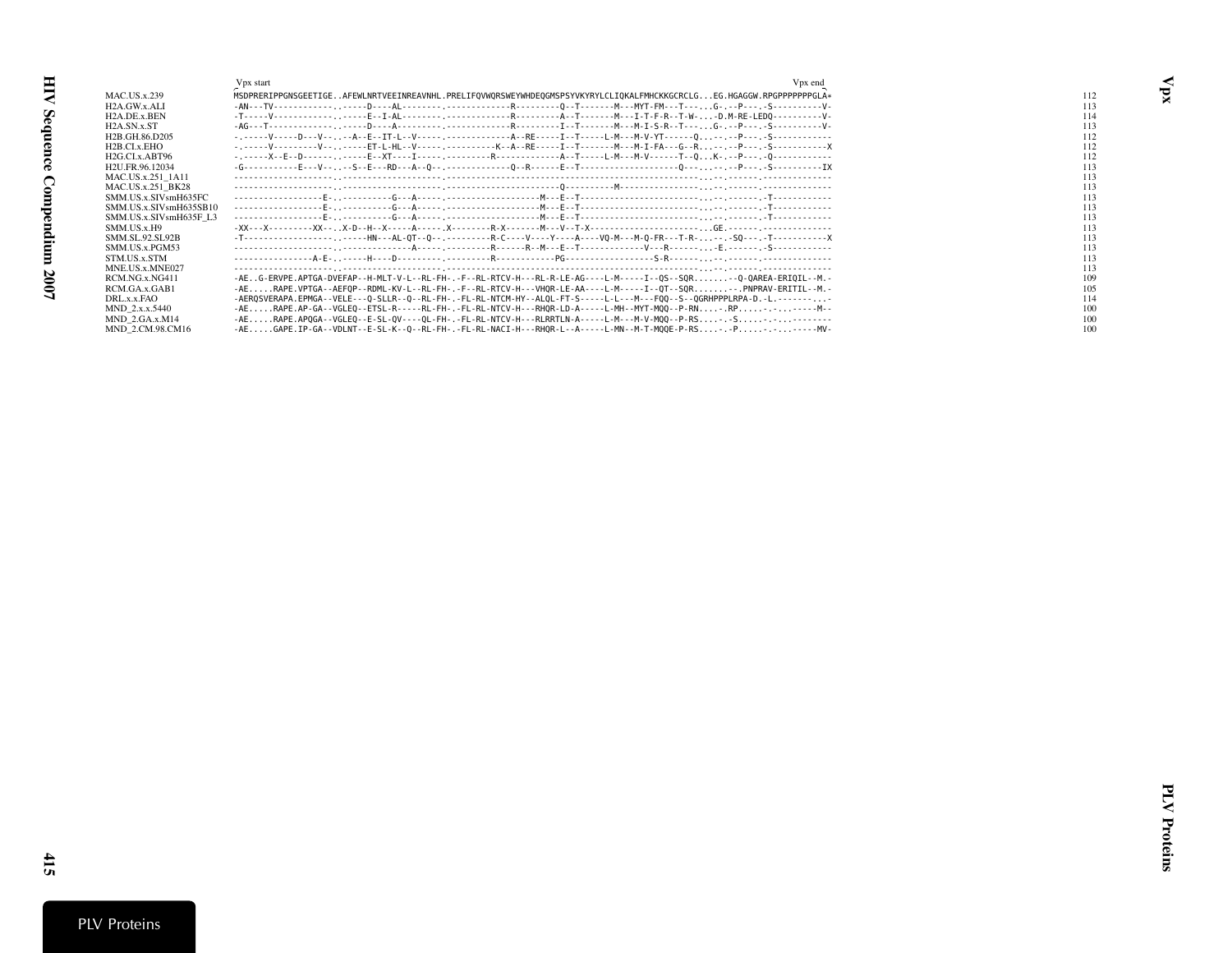<span id="page-21-0"></span>

|                                    | Vpr start | amphipathic $\alpha$ -helix<br>oligomerization | frameshift in HXB2<br>H(S/N)RIG motifs<br>Vpr end                                                                                                                                                             |            |
|------------------------------------|-----------|------------------------------------------------|---------------------------------------------------------------------------------------------------------------------------------------------------------------------------------------------------------------|------------|
| H1B.FR.83.HXB2                     |           |                                                |                                                                                                                                                                                                               | 97         |
| H1A1.UG.85.U455                    |           |                                                |                                                                                                                                                                                                               | 96         |
| H1C.ET.86.ETH2220                  |           |                                                |                                                                                                                                                                                                               | 97         |
| H1D.CD.84.84ZR085                  |           |                                                |                                                                                                                                                                                                               | 97         |
| H1F1.BE.93.VI850                   |           |                                                |                                                                                                                                                                                                               | 97         |
| H1G.SE.93.SE6165                   |           |                                                |                                                                                                                                                                                                               | 97         |
| H1H.CF.90.056                      |           |                                                |                                                                                                                                                                                                               | 97         |
| H1J.SE.93.SE7887                   |           |                                                |                                                                                                                                                                                                               | 97         |
| H1K.CM.96.MP535                    |           |                                                |                                                                                                                                                                                                               | 97         |
| H101 AE.TH.90.CM240                |           |                                                |                                                                                                                                                                                                               | 96         |
| H102 AG.NG.x.IBNG                  |           |                                                |                                                                                                                                                                                                               | 97         |
| H1N.CM.95.YBF30                    |           |                                                |                                                                                                                                                                                                               | 96         |
| H1O.BE.87.ANT70                    |           |                                                |                                                                                                                                                                                                               | 98         |
| H1O.CM.91.MVP5180                  |           |                                                | ----L-N---A---F------------E--------P--QAC--Y-------,-E--M------------T-.Y----Q-----ILP.SNTRG-GR---S---                                                                                                       | 101        |
| CPZ.CM.05.SIVcpzEK505              |           |                                                |                                                                                                                                                                                                               | 96         |
| CPZ.CM.05.SIVcpzLB7                |           |                                                |                                                                                                                                                                                                               | 97<br>97   |
| CPZ.CM.01.SIVcpzCAM13              |           |                                                |                                                                                                                                                                                                               | 99         |
| CPZ.CM.05.SIVcpzMB66               |           |                                                |                                                                                                                                                                                                               | 97         |
| CPZ.CM.05.SIVcpzMT145              |           |                                                | -----------------------------Q-E------M---L--T---I--------QPT-QH--NWV-AN-----------S-R--QVL-IL--KA--T-.Y-H--A-----HGPR-                                                                                       | 89         |
| CPZ.CD.90.ANT<br>CPZ.CM.98.CAM3    |           |                                                |                                                                                                                                                                                                               | 96         |
| CPZ.CM.98.CAM5                     |           |                                                |                                                                                                                                                                                                               | 96         |
| CPZ.GA.88.GAB1                     |           |                                                |                                                                                                                                                                                                               | 97         |
| CPZ.GA.88.GAB2                     |           |                                                | ----AG--Y---A--I--D-----------P---Q---L--NN----E---------H---V-.-----Q-----EE----R-RDG-YRS                                                                                                                    | 98         |
| CPZ.TZ.01.TAN1                     |           |                                                |                                                                                                                                                                                                               | 84         |
| CPZ.US.85.CPZUS                    |           |                                                |                                                                                                                                                                                                               | 101        |
| H <sub>2</sub> A.GW.x.ALI          |           |                                                | -TE-PTEFP-AGM--HQGARD--VI-V-R-I-E--L---DPRM-IA--GY--TRH--LERAREL-NA--RA--M-.--A--GR--V-Q--GRNPLSAIPTP-NMQ                                                                                                     | 106        |
| H <sub>2</sub> B.CI.x.EHO          |           |                                                | -AE-VPEIP---KN-----WEQ-VVDV---I-Q--LK--DPRL-TA--NF--NRH-NLE-AGEL-KL--RA--L-.--G--Q-----QPGGGNPLSAIPP-                                                                                                         | 102        |
| H2G.CLx.ABT96                      |           |                                                | -AEEIP---EA-----WD--VV-V---I-E--LK--DPRL-TA--NY--DRH--LE-AGEL-K---RA--L-.--GD--C----GNAGGNPLSTIPP--GVF                                                                                                        | 103        |
| H2U.FR.96.12034                    |           |                                                | -AEIP---GA-----GD--VR-I-----E------DPRL-TA--NY--NRH--LE-AGEL-K---RAI-L-.--G--------SS-GGNPLTTVPP-                                                                                                             | 98         |
|                                    | Vpr start |                                                | Vpr end                                                                                                                                                                                                       |            |
|                                    |           |                                                |                                                                                                                                                                                                               |            |
| <b>MAC.US.x.239</b>                |           |                                                | -EERP--NE------WD--VV-V-----E--LK--DPRL-TA--N---NRH--LE-AGEL-----RA--M-.--G--I-----OPGGGNPLSAIPP---ML                                                                                                         | 102        |
| SMM.US.x.PGM53                     |           |                                                | -TERP---EA-----WD--VVKV---V-E--LK--DPRL-TA--NY--DRH--LE-AGEL-----RA----.-G--A-----QS-GGNPLSTIPP--GVL                                                                                                          | 102        |
| STM.US.x.STM                       |           |                                                | -THRP---E------WD--VV-V---I-Q--L---DPRL-SA--NY--DRH--LE-AGEL-K---RA--M-.--G-------------QPGGGNPL-TIPPT-GVL                                                                                                    | 102        |
| MNE.US.x.MNE027                    |           |                                                | --ERP---E------WD--VV-V-----E--LK--DPRL-TA--NY--DRH--LE-AGEL-K---RA--M-.--G--N-----QSGGGNPLSTIPP---ML                                                                                                         | 102        |
| DRL.x.x.FAO                        |           |                                                | --RP---E--P---YD--LVDT-V-IQE--LK--D-RL--NV-SWV--R---SLE--HQL-IL--RA--L-.--Y--QE--L-.PAGRWNPFRTFPRANQQL                                                                                                        | 101        |
| MND 1.GA.x.MNDGB1                  |           |                                                | -G-KRDEQVS-----P---Y-Q-LADTM--I-E--RK---L-I-NAVSEYCVQNT-SEEEAC-KF-TLMNRAIWV-.LAQ--DGTFRE.R-PQLPPSGFRPRGDRL                                                                                                    | 105        |
| MND_2.x.x.5440                     |           |                                                | ---P---EA---G-Y-K-LVGT-A-IQE--LK--D-RL--AV-SWV--QQ--LE--QQL-S---RA--L-.-Y---G----QEGGRYNPLRSFPSPNNPL                                                                                                          | 102        |
| MND_2.GA.x.M14<br>MND 2.CM.98.CM16 |           |                                                | ---P---EA-----Y---LIDT-A-IQE--LK--D-RL--AV-SW-------LE--QKL-TL--RA--L--H---E----QEGGKYNPLRSFPRPNNPL<br>---P---EA-----Y---LIDT-A-VQE--LK--D-RL--AV-SW--K-----LE--RQL-S---KA-SM-.Y-Y---E----QEGGGCYPLRSFPR-DNPL | 102<br>102 |
| TAL.CM.01.8023                     |           |                                                | --RLPPSHPLPITSRLIPTPRAOLER-MR-VRD-MLI--T-EEVI-VWN-CV-LPAEPD.WTGEOAWA-S-IDFA-KGNEM--L-.-00--F-EOORR-AHYPNIRPLSGRR.NTMO                                                                                         | 115        |
| TAL.CM.00.266                      |           |                                                | --RLPPSHPLPLTSRLIPTPRPQLER-MR-VRD-MLI--T-DEVI-VWN-CV-LPA-PD.WTGEQAWA-S-IDFA-KGN-M-LL-.-QQ--Y-EQQRR-PHYPNIRPLSGR-ERTMQ                                                                                         | 116        |
| TAN.UG.x.TAN1                      |           |                                                | -AEGRDSRERRPGWL-IWDLS---WD-*LRDMVA--NQ--Q---G-EL-FQVWNFCQ-EGERNGAPMIERAYRYY-LV-KA--V-.--C---RRTPFEPYEERRNGVGGGRDGREPPPGLA                                                                                     | 120        |
| VER.DE.x.AGM3                      |           |                                                | -ASGRDPREARPGEL-IWDLS---WD--LRDM--DINQ--KM--G-EL-FQVWNYCQ-EGERNRTPMLERAYKYYKLV-KA--V-.--C---RRQPFEPYEERRDGQGGGRAGRVPPGLD                                                                                      | 120        |
| <b>VER.KE.x.9063</b>               |           |                                                | -ASGRGPRENRPGEV-IWDLN---WD--LRDM--D-NQ--KL--G-EL-FQVWNYCQ-EGERRGAPMTERAYRYY-LV-KA--V-.--C---RRQPFEPYEERRDGQGGGRANRAPPGLD                                                                                      | 120        |
| VER.KE.x.AGM155                    |           |                                                | -ASGRDPREERPGGL-IWDLS---WD--LRDMV--IN---KL--G-EL-YQVWNYCQ-EGERQGRPIAERAYKYY-LV-KA--V-.--C---RRQPFEPYEERRNGQGGGRPGRVPPGLD                                                                                      | 120        |
| VER.KE.x.TYO1                      |           |                                                | -ASGRDPREARPGEV-IWDLS---WDK-LRDM-QD-NQ--RL--G-EL-FQVWNYCQ-EGERHGTPMMERAYKYY-LV-KA--V-.--C---RRQPFEPYEERRDGQGGGRANRVPPGLE                                                                                      | 120        |
| GRV.ET.x.GRI_677                   |           |                                                | -ASGRDPREPLPGWL-IWDLD---WD--LQDM-RD-NE--R---GMMM-IRVWNYCV-EGRRHNTPWNEIGYKYY--V-KSM-V-.--C---RRGPFSPYEERRNGQGGG.APPPPPGLA                                                                                      | 119        |
| SAB.SN.x.SAB1C                     |           |                                                | -ASGGWLPPVGGDPPKDPPKNPREEIPGWL-TWDLP---FD--LRDM-QD-NS--QC----NL-FR-WWN-V-EPAIDHGQTRLEGW.YKYC----KA--V-.MKGR-CKPKTHPAYGPGAGGPPPGLGGASGGAASAAPGL                                                                | 141        |
| RCM.NG.x.NG411                     |           |                                                | --ML---EE-----YD--LMDT-I-IQE--KK--TPEL-TQE-NY---QH--SLE--K-M-TL-NKA--L-.--H--EG----GA-GGNPLRSILH--NIL                                                                                                         | 101        |
| RCM.GA.x.GAB1                      |           |                                                | --LP---E------YD--LMDT-I--QE--KK--TYAL-TQI-DYV--QH--SIE--Q-M--L--RA--L-.--N--AG----TS-GSNPLRSIPQT-NIM                                                                                                         | 101        |
| <b>SUN.GA.98.L14</b>               |           |                                                | -ASRREPVEQP---E--P---FAQ-LADTM--IRD--E----AAIVA.QVLQYCADSTGSEKEGC.MRA-TL-NRA----LPM-PSYIRIRSGSGNVNPRPPTRPRPGQGDIRRGLQD-                                                                                       | 117        |
| MON.CM.99.L1                       |           |                                                | -VPIERQALQAAIW--NE--LK--S-EE-R-IWEQVT-LPA-PA.WNADQAWA-CAIDYT-WV-TI-YR-.Y-E--Y-RYAEQI-RYPVLRPMRGTAPGPTSSVPQADPDNPRRPSRYRMDE-                                                                                   | 121        |
| MON.NG.x.NG1                       |           |                                                |                                                                                                                                                                                                               | 122        |
| MUS 1.CM.01.1085                   |           |                                                | --SLPPSHPAPWHSRVVPTTMROAO-AMW-VNE--EK--S-EE-R-IWNEVT-LPA-PD.WTVDOAAI-CAIDYV-RV-T-V-R-.--D--Y-RYNR-M-RYPTIRPLRGTOPPP-NSTPNADPVPPLSPSRYRMDE-                                                                    | 136        |
| MUS 1.CM.01.CM1239                 |           |                                                | --RVPPSHR-PWHSRVVPTTMQQAQQAMWD-NE--EK--S-EE-R-IWNDVT-LPA-PN.WTVDQAAI-CAIDY--RT-T---R-.Y-E--Y-RYSNTI-RYPNIRPLRGTQ-PP-NSMPNADPTPPLRPSRYRMDE-                                                                    | 136        |
| MUS 2.CM.01.CM2500                 |           |                                                | ---HPPSHPLPWLSR-VPTTMAQAQNAMWD-NE--EK--S-DE-R-IWDRVT-LPA-PN.WTVDQAAI-CAIDY--WV-G---R-.--E--Y-RYSQ-I-RYPQVRPLRGTQPPD-NSTPNVDPFPPRRPSRYRMDE-                                                                    | 136        |
| MUS 2.CM.01.CM1246                 |           |                                                | ----PPSHPLSWLSR-TPTTMVQAQAA-W--NE--EK--S-DK-R-IWDRVT-LPA-PQ.WSVDQAAITCAIDY-KSV-T---R-.Y-D--Y--YAQTI-RYPPLRPLRGTQPPD-NSMPNADPTPSLRPSRYRMDE-                                                                    | 136        |
| DEB.CM.99.CM40                     |           |                                                | --RYPPSHP-HFTSRTIPMTRLGLQQAMQD-NE--LK--T-EE-F-VWN-CVDLPAQPD.WTGEQAWA-S-IDY-K-V-KM-WL-.L-EA-F-REREA--GYPNIRPLTGRNREVRDGE-                                                                                      | 118        |
| DEB.CM.99.CM5                      |           |                                                | --RYPPSHP-HFTSRTVPMTRLALOOAMOD-NE--LK--T-EE-W-VWN-CVDLPAOPD.WTGEOAWA-S-IDY-K-V-RM-WL-.L-EA-F-REREA--RYPNIRPLTGRNREVRDGE-                                                                                      | 118        |
| GSN.CM.99.CN166                    |           |                                                | --RPPSHPMPWLSRRVPTTMAIAONA-W-INE--EK--S-DE-R-IWHDVT-LPA-PD.WTVDOAAI-CAIDY--.V-T---R-.-KD--F-RVN.LSGRYPAIRPSRGTAPPD-NSVSHADPEOPRRPSRYRMDE-                                                                     | 134        |
| GSN.CM.99.CN71                     |           |                                                | --RTPPSHPLPWISRRVPTTMAVAQSAMW-INE--EK--S-EE-R-IWHDVT-LPA-PD.WTVDQAAI-CAIDYV-RV-T---R-.--D--F-RYNRIV-RYPVIRPLRGTAPPD-NSVPHADPEQPRRPSRYRMDE-                                                                    | 136        |
| DEN.CD.x.CD1                       |           |                                                | --RLPPSHP-ALVSRMA-TTQRQLQ-AVWDITE--RK--SKEEIT-IWD-CWSLPALPH.WTEGQVMA-A-IDF---M-KEIWK-.Y-V--F-REAERV-HYPNIRPLRPRREEP                                                                                           | 114        |
| LST.CD.88.447                      |           |                                                | -SRTRQQRSPEKP---F--P---WGQ-LADTM--I-E--R----ETI-AQVSEYCVSSTGSEEK-C.MKF-T-VNRA----LPT-PSYAAARAGTAHPTEAAP-PTKRDIQRGRY                                                                                           | 115        |
| LST.CD.88.485                      |           |                                                | -SR-RQQRSPERP---F--P---WGQ-LADTM--I-E--R----EAI-AQVSEYCVSSTGSEEE-C.MRF-T-VNRA----LPT-PSYAATRAGTAHPTEAAPKPTERDIQRGRY                                                                                           | 115        |
| LST.CD.88.524                      |           |                                                | -SRQRQQRSPERP---F--P---WAQ-LADTM--I-E--R----EAI-AQVSEYCVSSTGSEEE-C.MRF-TLVNRA-YL-LPQ-PSYAAARAGTAHPTEAAP-PTGRDIQRGHY                                                                                           | 115        |
| LST.KE.x.lho7                      |           |                                                | -SRQRQQRSPERP---F--P---WGQ-LADTM--I-E--R----EVM-AQVS-YCVDSTGSEEE-C.MKF-TLVNRA--L-LPT-PSYAAARAGTAHPTEAAP-PNEGDIQRGSD                                                                                           | 115        |
| SYK.KE.x.SYK173                    |           |                                                | -AE-FFNPSQHVQGTPWFFIPRNVELTP.NVINVTVKA-LVVT--SK--TPQEIY-VWNQSLNEEAGTDSPTMAWERTMLDMV-A-NLM--E-.-AA--PQRTRYARHRGYPHPS                                                                                           | 114        |
| SYK.KE.x.KE51                      |           |                                                | -A--FFRVYQRQPGEPLFYIPRNVNWD-AGVISATAKA-QVAQ--CK--TAEEIF-VWNQCL-VEAG.PEETPTMAWIRCMLDMH-A-NFM--E-.-AA--PQRTKYARHRGYPHPS                                                                                         | 116        |
| COL.CM.x.CGU1                      |           |                                                | -RXPERDFTDDQV-NITR--R----LTHISVIMWGCTRRHW.GRPW.T--.L-YV--MECA-YL-.VHA-QCRFP.STQNP                                                                                                                             | 79         |
|                                    |           |                                                |                                                                                                                                                                                                               |            |
|                                    |           |                                                |                                                                                                                                                                                                               |            |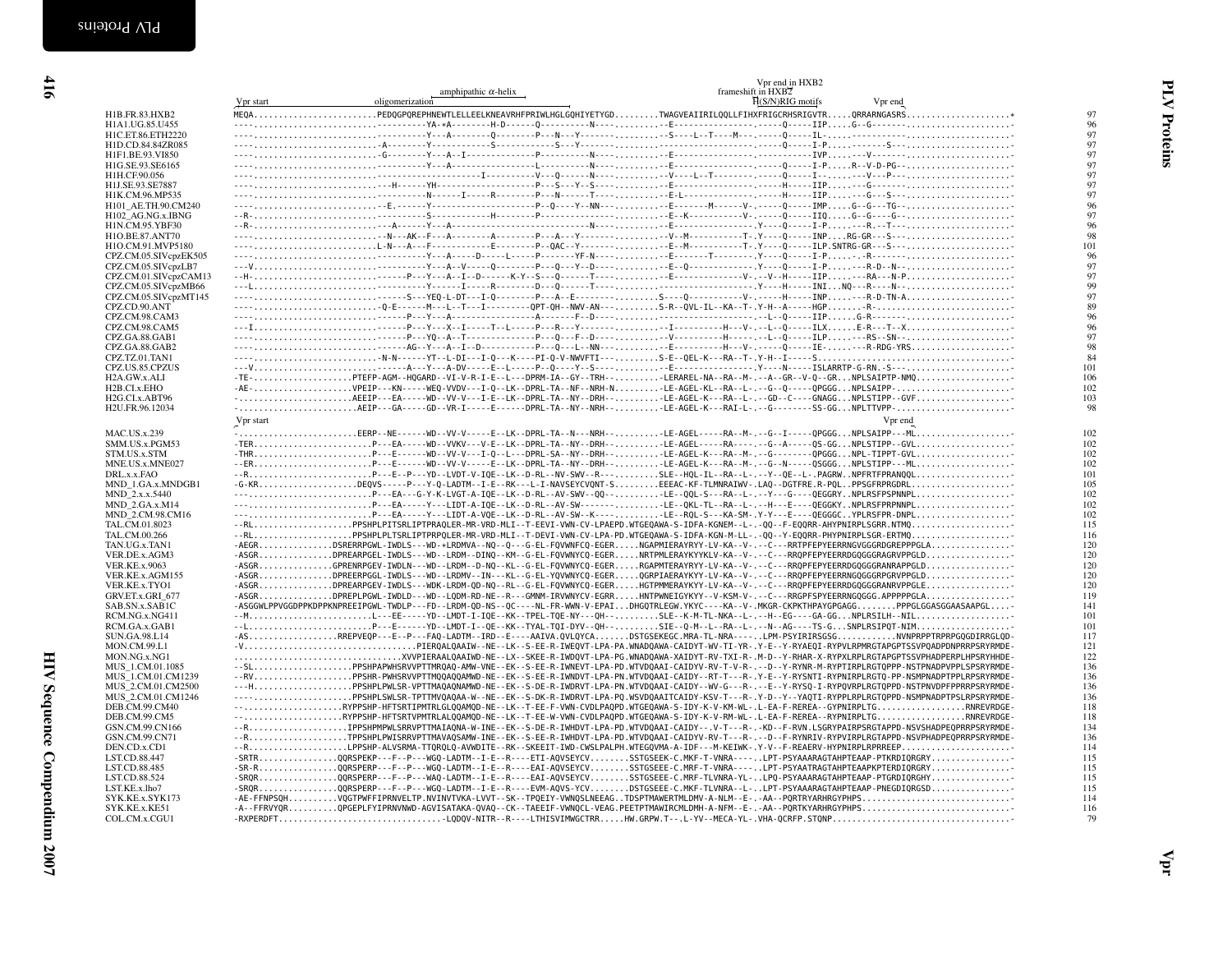<span id="page-22-0"></span>

|                                               | Tat start |                                                                                                                                                                                                                                                                                | disulfide bonding | NLS | exon 1 end exon 2 start | Tat end |  |
|-----------------------------------------------|-----------|--------------------------------------------------------------------------------------------------------------------------------------------------------------------------------------------------------------------------------------------------------------------------------|-------------------|-----|-------------------------|---------|--|
| H1B.FR.83.HXB2                                |           |                                                                                                                                                                                                                                                                                |                   |     |                         |         |  |
| H1A1.UG.85.U455                               |           |                                                                                                                                                                                                                                                                                |                   |     |                         |         |  |
| H1C.ET.86.ETH2220                             |           |                                                                                                                                                                                                                                                                                |                   |     |                         |         |  |
| H1D.CD.84.84ZR085                             |           |                                                                                                                                                                                                                                                                                |                   |     |                         |         |  |
| H1F1.BE.93.VI850                              |           |                                                                                                                                                                                                                                                                                |                   |     |                         |         |  |
| H1G.SE.93.SE6165                              |           |                                                                                                                                                                                                                                                                                |                   |     |                         |         |  |
| H1H.CF.90.056                                 |           |                                                                                                                                                                                                                                                                                |                   |     |                         |         |  |
| H1J.SE.93.SE7887                              |           |                                                                                                                                                                                                                                                                                |                   |     |                         |         |  |
| H1K.CM.96.MP535                               |           |                                                                                                                                                                                                                                                                                |                   |     |                         |         |  |
| H101 AE.TH.90.CM240                           |           |                                                                                                                                                                                                                                                                                |                   |     |                         |         |  |
| H102 AG.NG.x.IBNG                             |           |                                                                                                                                                                                                                                                                                |                   |     |                         |         |  |
| H1N.CM.95.YBF30                               |           |                                                                                                                                                                                                                                                                                |                   |     |                         |         |  |
| H1O.BE.87.ANT70<br>H1O.CM.91.MVP5180          |           |                                                                                                                                                                                                                                                                                |                   |     |                         |         |  |
| CPZ.CM.05.SIVcpzEK505                         |           |                                                                                                                                                                                                                                                                                |                   |     |                         |         |  |
| CPZ.CM.05.SIVcpzLB7                           |           |                                                                                                                                                                                                                                                                                |                   |     |                         |         |  |
| CPZ.CM.01.SIVcpzCAM13                         |           |                                                                                                                                                                                                                                                                                |                   |     |                         |         |  |
| CPZ.CM.05.SIVcpzMB66                          |           |                                                                                                                                                                                                                                                                                |                   |     |                         |         |  |
| CPZ.CM.05.SIVcpzMT145                         |           |                                                                                                                                                                                                                                                                                |                   |     |                         |         |  |
| CPZ.CD.90.ANT                                 |           |                                                                                                                                                                                                                                                                                |                   |     |                         |         |  |
| CPZ.CM.98.CAM3                                |           |                                                                                                                                                                                                                                                                                |                   |     |                         |         |  |
| CPZ.CM.98.CAM5                                |           |                                                                                                                                                                                                                                                                                |                   |     |                         |         |  |
| CPZ.GA.88.GAB1                                |           |                                                                                                                                                                                                                                                                                |                   |     |                         |         |  |
| CPZ.GA.88.GAB2                                |           |                                                                                                                                                                                                                                                                                |                   |     |                         |         |  |
| CPZ.TZ.01.TAN1                                |           |                                                                                                                                                                                                                                                                                |                   |     |                         |         |  |
| CPZ.US.85.CPZUS                               |           |                                                                                                                                                                                                                                                                                |                   |     |                         |         |  |
| H <sub>2</sub> A.GW.x.ALI                     |           | --TPLKEPGSSLMPYNEPSSCTSEODVAVOELAKOGE-ILSOLYRPLE-.-NNT----E--Y---L--LN-G---W-D--G--R-SPKKIKA-SS-A-DKSI-TRTRNSO-EEKOKKTLETTLGTDCGPGRSHIYIS 136                                                                                                                                  |                   |     |                         |         |  |
| H <sub>2</sub> B.CI.x.EHO                     |           | --IPLKEOESSLNSSSGHSSSTSEGVANTOGLDNRGE-ILSOLYRPL-A.-SNT------SY---L--LK-G---C-E-SRK-SSK--KTTS-APNESL-ARTGDSO--KKOKKEVETTRATDLGPGRSNTSTSRFAN 138                                                                                                                                 |                   |     |                         |         |  |
| H <sub>2G.CL</sub> x.ABT96<br>H2U.FR.96.12034 |           | --TPSREQENSLKSCRELSSCTFEETVDAPGLEGTQA-ILYQLYRPLEA.-SNK------Y---L--LN-G--VC-EQPR--RTPKKTKANSF-A-NESI-ARTRNXQ-KKK*KEKVETKVATDLGLGR 128<br>--IPLKEQESSLKSCKEQSSSTSEGDVGTQGSAAAGE-ILSQLYRPLEA.-SNK-------Y---L--LK-G---C-EQPR--SPKKVKAYSSAP-NKSL-NGTRNSQ-KEK*KKALETAVATDLGLGR 127 |                   |     |                         |         |  |
|                                               |           |                                                                                                                                                                                                                                                                                |                   |     |                         |         |  |
|                                               | Tat start |                                                                                                                                                                                                                                                                                |                   |     | exon 1 end exon 2 start | Tat end |  |
| <b>MAC.US.x.239</b>                           |           | .<br>--TPLREQENSLESSNERSSCISEADASTPESANLGE-ILSQLYRPLEA.-YNT------Y---F--LK-G---C-EQSRK-R-TPKKAKANTS-A-NK-I-NRTRHCQ-EKAKKETVEKAVATAPGLGR 130                                                                                                                                    |                   |     |                         |         |  |
| SMM.US.x.PGM53                                |           | --TPLKEQENSLGSSNERSSYTSEEDVLTPESAKVEE-ILCQLYRPLEA.-SNT-------Y---L--LK-G---C-EQQR--R-TPKKAKANTF-APNESL-TRARNSQ-KKEKKETVETEVATDLGLGR 130                                                                                                                                        |                   |     |                         |         |  |
| STM.US.x.STM                                  |           |                                                                                                                                                                                                                                                                                |                   |     |                         |         |  |
| MNE.US.x.MNE027                               |           |                                                                                                                                                                                                                                                                                |                   |     |                         |         |  |
| DRL.x.x.FAO<br>MND 1.GA.x.MNDGB1              |           |                                                                                                                                                                                                                                                                                |                   |     |                         |         |  |
| MND_2.x.x.5440                                |           |                                                                                                                                                                                                                                                                                |                   |     |                         |         |  |
| MND_2.GA.x.M14                                |           |                                                                                                                                                                                                                                                                                |                   |     |                         |         |  |
| MND 2.CM.98.CM16                              |           |                                                                                                                                                                                                                                                                                |                   |     |                         |         |  |
| TAL.CM.01.8023                                |           |                                                                                                                                                                                                                                                                                |                   |     |                         |         |  |
| TAL.CM.00.266                                 |           |                                                                                                                                                                                                                                                                                |                   |     |                         |         |  |
| TAN.UG.x.TAN1                                 |           |                                                                                                                                                                                                                                                                                |                   |     |                         |         |  |
| VER.DE.x.AGM3                                 |           |                                                                                                                                                                                                                                                                                |                   |     |                         |         |  |
| <b>VER.KE.x.9063</b>                          |           |                                                                                                                                                                                                                                                                                |                   |     |                         |         |  |
| VER.KE.x.AGM155                               |           |                                                                                                                                                                                                                                                                                |                   |     |                         |         |  |
| VER.KE.x.TYO1                                 |           |                                                                                                                                                                                                                                                                                |                   |     |                         |         |  |
| GRV.ET.x.GRI 677                              |           |                                                                                                                                                                                                                                                                                |                   |     |                         |         |  |
| SAB.SN.x.SAB1C                                |           |                                                                                                                                                                                                                                                                                |                   |     |                         |         |  |
| RCM.NG.x.NG411<br>RCM.GA.x.GAB1               |           |                                                                                                                                                                                                                                                                                |                   |     |                         |         |  |
| <b>SUN.GA.98.L14</b>                          |           |                                                                                                                                                                                                                                                                                |                   |     |                         |         |  |
| <b>MON.CM.99.L1</b>                           |           |                                                                                                                                                                                                                                                                                |                   |     |                         |         |  |
| MON.NG.x.NG1                                  |           |                                                                                                                                                                                                                                                                                |                   |     |                         |         |  |
| MUS_1.CM.01.1085                              |           |                                                                                                                                                                                                                                                                                |                   |     |                         |         |  |
| MUS 1.CM.01.CM1239                            |           |                                                                                                                                                                                                                                                                                |                   |     |                         |         |  |
| MUS 2.CM.01.CM1246                            |           |                                                                                                                                                                                                                                                                                |                   |     |                         |         |  |
| MUS 2.CM.01.CM2500                            |           |                                                                                                                                                                                                                                                                                |                   |     |                         |         |  |
| DEB.CM.99.CM40                                |           |                                                                                                                                                                                                                                                                                |                   |     |                         |         |  |
| DEB.CM.99.CM5                                 |           |                                                                                                                                                                                                                                                                                |                   |     |                         |         |  |
| GSN.CM.99.CN71                                |           | -LILSSPEDLQDTAWMN.RDPAECL-PK-QQ--AA-N-P-.SA----R-A----L--LR-G--L-LHGRS-KRK-SEASEPAPSVPTNQD-IQSRATHLS-RRSLPHSKWNAIRQT-Q-KTVARKATSGPSDISQ 133                                                                                                                                    |                   |     |                         |         |  |
| GSN.CM.99.CN166                               |           | -DAFTGSIYQGDTQQLGPQGAPPHQTVTLFLMPILSSLGDPQDIAWMN.RDPEECL-PN-QQ--AA-A-P-.SA------AL---L--LR-G--L-LHGRS-KRK-PKATEPDPSV-SNQD.SAGRATHLS-RRSLSHKQWNAVRQTQPKKALARKARSGP 158                                                                                                          |                   |     |                         |         |  |
| DEN.CD.x.CD1                                  |           |                                                                                                                                                                                                                                                                                |                   |     |                         |         |  |
| LST.CD.88.447                                 |           |                                                                                                                                                                                                                                                                                |                   |     |                         |         |  |
| LST.CD.88.485<br>LST.CD.88.524                |           |                                                                                                                                                                                                                                                                                |                   |     |                         |         |  |
| LST.KE.x.lho7                                 |           | 00PEOEOPIOOKOHODLMKETYNEAVTKALO--ONT-C-------IL--00-G--LH-YVHRK-R-VTSILET-ODPVDRT--GR-KRT-NSOT-KKRKEOIORLSTST 111                                                                                                                                                              |                   |     |                         |         |  |
| SYK.KE.x.KE51                                 |           |                                                                                                                                                                                                                                                                                |                   |     |                         |         |  |
| SYK.KE.x.SYK173                               |           |                                                                                                                                                                                                                                                                                |                   |     |                         |         |  |
| COL.CM.x.CGU1                                 |           |                                                                                                                                                                                                                                                                                |                   |     |                         |         |  |
|                                               |           |                                                                                                                                                                                                                                                                                |                   |     |                         |         |  |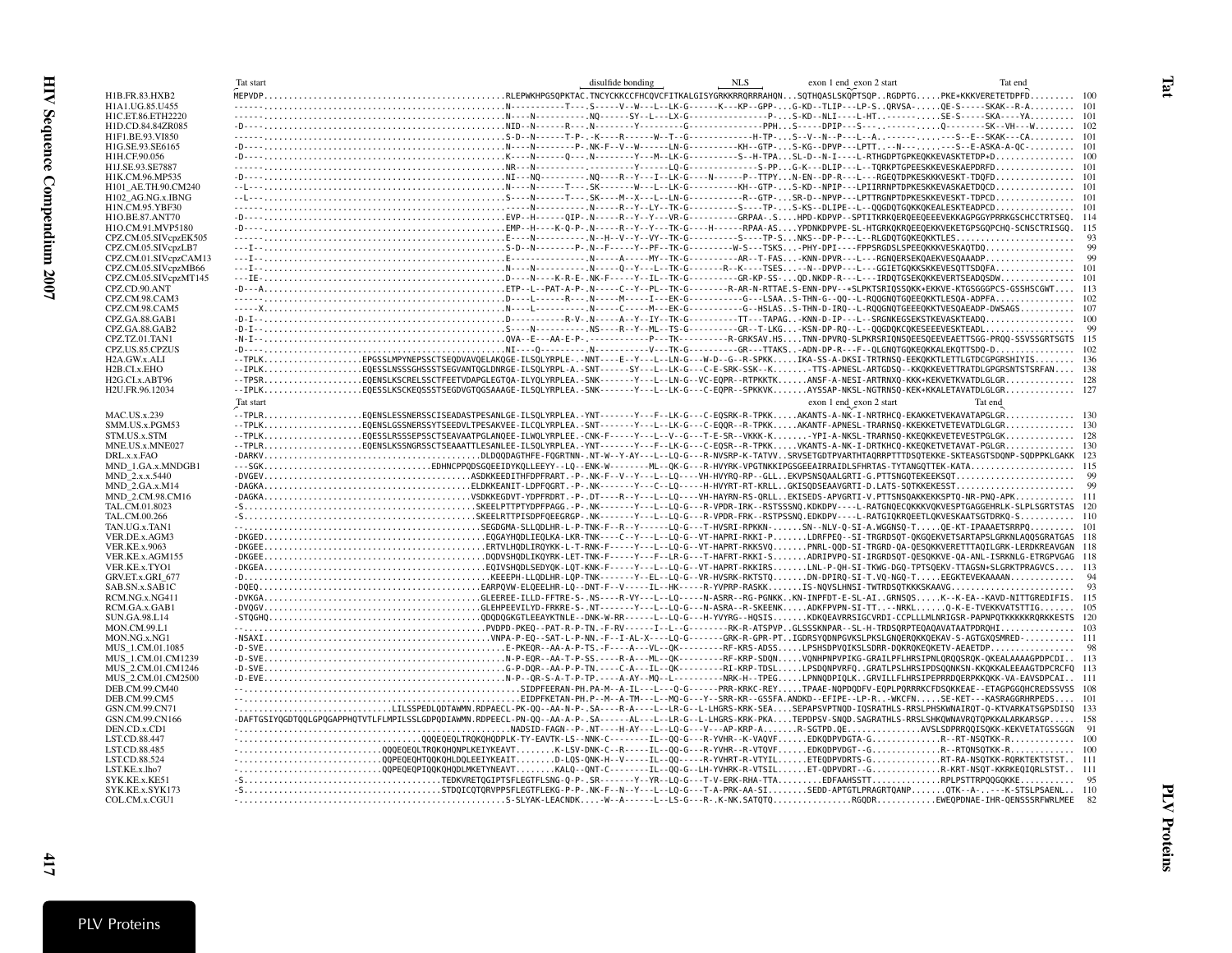| H1B.FR.83.HXB2<br>H1A1.UG.85.U455            | . *                                                                                                  | 100<br>102 | ₹        |
|----------------------------------------------|------------------------------------------------------------------------------------------------------|------------|----------|
| H1C.ET.86.ETH2220                            | $\alpha$ , and $\alpha$ , and $\alpha$ , and $\beta$<br>.                                            | 102        |          |
| H1D.CD.84.84ZR085                            | .                                                                                                    | 103        | Proteins |
| H1F1.BE.93.VI850                             | .                                                                                                    | 102        |          |
| H1G.SE.93.SE6165                             | .                                                                                                    | 102        |          |
| H1H.CF.90.056                                |                                                                                                      | 101        |          |
| H1J.SE.93.SE7887<br>H1K.CM.96.MP535          |                                                                                                      | 102<br>102 |          |
| H101 AE.TH.90.CM240                          | $\alpha$ , and $\alpha$ , and $\alpha$ , and $\beta$<br>1.1.1.1.1.1.1.1.7                            | 102        |          |
| H102 AG.NG.x.IBNG                            | $\alpha$ is a second order.                                                                          | 102        |          |
| H1N.CM.95.YBF30                              | .                                                                                                    | 102        |          |
| H1O.BE.87.ANT70                              | 1.1.1.1.1.1.1.1.7                                                                                    | 115        |          |
| H1O.CM.91.MVP5180                            | $\alpha$ , and $\alpha$ , and $\alpha$ , and                                                         | 116<br>94  |          |
| CPZ.CM.05.SIVcpzEK505<br>CPZ.CM.05.SIVcpzLB7 | $\alpha$ , $\alpha$ , $\alpha$ , $\alpha$ , $\alpha$                                                 | 100        |          |
| CPZ.CM.01.SIVcpzCAM13                        | $\alpha$ , $\alpha$ , $\alpha$ , $\alpha$ , $\alpha$<br>$\alpha$ , and $\alpha$ , and $\alpha$ , and | 100        |          |
| CPZ.CM.05.SIVcpzMB66                         | . 7                                                                                                  | 102        |          |
| CPZ.CM.05.SIVcpzMT145                        |                                                                                                      | 102        |          |
| CPZ.CD.90.ANT                                |                                                                                                      | 114        |          |
| CPZ.CM.98.CAM3                               | 1.1.1.1.1.1.1.1.7                                                                                    | 103        |          |
| CPZ.CM.98.CAM5<br>CPZ.GA.88.GAB1             | 1.1.1.1.1.1.1.1.7<br>$\alpha$ , and $\alpha$ , and $\alpha$ , and                                    | 108<br>101 |          |
| CPZ.GA.88.GAB2                               | $\alpha$ , and $\alpha$ , and $\alpha$ , and                                                         | 100        |          |
| CPZ.TZ.01.TAN1                               | SSGX                                                                                                 | 119        |          |
| CPZ.US.85.CPZUS                              | .                                                                                                    | 103        |          |
| H2A.GW.x.ALI                                 |                                                                                                      | 137        |          |
| H <sub>2</sub> B.CI.x.EHO                    | 1.1.1.1.1.1.1.1.7                                                                                    | 139        |          |
| H2G.CI.x.ABT96<br>H2U.FR.96.12034            | .<br>1.1.1.1.1.1.1.1.7                                                                               | 129<br>128 |          |
|                                              |                                                                                                      |            |          |
| <b>MAC.US.x.239</b>                          |                                                                                                      | 131        |          |
| SMM.US.x.PGM53                               | .<br>$\alpha$ , $\alpha$ , $\alpha$ , $\alpha$ , $\alpha$                                            | 131        |          |
| STM.US.x.STM                                 | $\alpha$ , $\alpha$ , $\alpha$ , $\alpha$ , $\alpha$ , $\alpha$                                      | 129        |          |
| MNE.US.x.MNE027                              | 1.1.1.1.1.1.1.1                                                                                      | 131        |          |
| DRL.x.x.FAO                                  |                                                                                                      | 125        |          |
| MND_1.GA.x.MNDGB1                            | $\alpha$ is a second control.                                                                        | 116        |          |
| MND_2.x.x.5440<br>MND_2.GA.x.M14             | $\alpha$                                                                                             | 100<br>100 |          |
| MND_2.CM.98.CM16                             | $\alpha$<br>$\alpha$ is a second order.                                                              | 112        |          |
| TAL.CM.01.8023                               | SATVTRP                                                                                              | 128        |          |
| TAL.CM.00.266                                | $\alpha$ is a second control.                                                                        | 111        |          |
| TAN.UG.x.TAN1                                | $\alpha$ is a second control.                                                                        | 102        |          |
| VER.DE.x.AGM3                                | D                                                                                                    | 120        |          |
| <b>VER.KE.x.9063</b><br>VER.KE.x.AGM155      | A. -<br>N. -                                                                                         | 120<br>120 |          |
| VER.KE.x.TYO1                                | $\alpha$ . The contract of $\alpha$                                                                  | 114        |          |
| GRV.ET.x.GRI_677                             | $\alpha$ , and $\alpha$ , and $\alpha$ , and                                                         | 95         |          |
| SAB.SN.x.SAB1C                               | $\alpha$ , $\alpha$ , $\alpha$ , $\alpha$ , $\alpha$ , $\alpha$                                      | 94         |          |
| RCM.NG.x.NG411                               | $\alpha$ , $\alpha$ , $\alpha$ , $\alpha$ , $\alpha$ , $\alpha$                                      | 116        |          |
| RCM.GA.x.GAB1<br><b>SUN.GA.98.L14</b>        | $\alpha$ , and $\alpha$ , and $\alpha$ , and $\beta$<br>$T_{1},,,$                                   | 106<br>122 |          |
| MON.CM.99.L1                                 | $\alpha$ , and $\alpha$ , and $\alpha$ , and                                                         | 104        |          |
| MON.NG.x.NG1                                 |                                                                                                      | 112        |          |
| MUS_1.CM.01.1085                             | $\alpha$ , and $\alpha$ , and $\alpha$ , and                                                         | 99         |          |
| MUS_1.CM.01.CM1239                           | $\alpha$ , and $\alpha$ , and $\alpha$ , and                                                         | 114        |          |
| MUS_2.CM.01.CM1246                           | KTSTT-                                                                                               | 119<br>112 |          |
| MUS_2.CM.01.CM2500<br>DEB.CM.99.CM40         | $\alpha$ , $\alpha$ , $\alpha$ , $\alpha$ , $\alpha$ , $\alpha$<br>GRISNNC-                          | 116        |          |
| DEB.CM.99.CM5                                | 1.1.1.1.1.1.1.1.7                                                                                    | 102        |          |
| GSN.CM.99.CN71                               | DSRVSCGTT-                                                                                           | 143        |          |
| GSN.CM.99.CN166                              | 1.1.1.1.1.1.1.1.7                                                                                    | 159        |          |
| DEN.CD.x.CD1                                 | IREDS-                                                                                               | 97         |          |
| LST.CD.88.447<br>LST.CD.88.485               | $\alpha$                                                                                             | 101<br>101 |          |
| LST.CD.88.524                                | $\alpha$<br>$\alpha$ , $\alpha$ , $\alpha$ , $\alpha$ , $\alpha$ , $\alpha$                          | 112        |          |
| LST.KE.x.lho7                                | $\alpha$ , $\alpha$ , $\alpha$ , $\alpha$ , $\alpha$ , $\alpha$                                      | 112        |          |
| SYK.KE.x.KE51                                | .                                                                                                    | 96         |          |
| SYK.KE.x.SYK173                              | $\alpha$ , $\alpha$ , $\alpha$ , $\alpha$ , $\alpha$ , $\alpha$                                      | 111        |          |
| COL.CM.x.CGU1                                | $WMS$                                                                                                | 85         |          |
|                                              |                                                                                                      |            |          |
|                                              |                                                                                                      |            |          |
|                                              |                                                                                                      |            |          |
|                                              |                                                                                                      |            |          |
|                                              |                                                                                                      |            | EI       |
|                                              |                                                                                                      |            |          |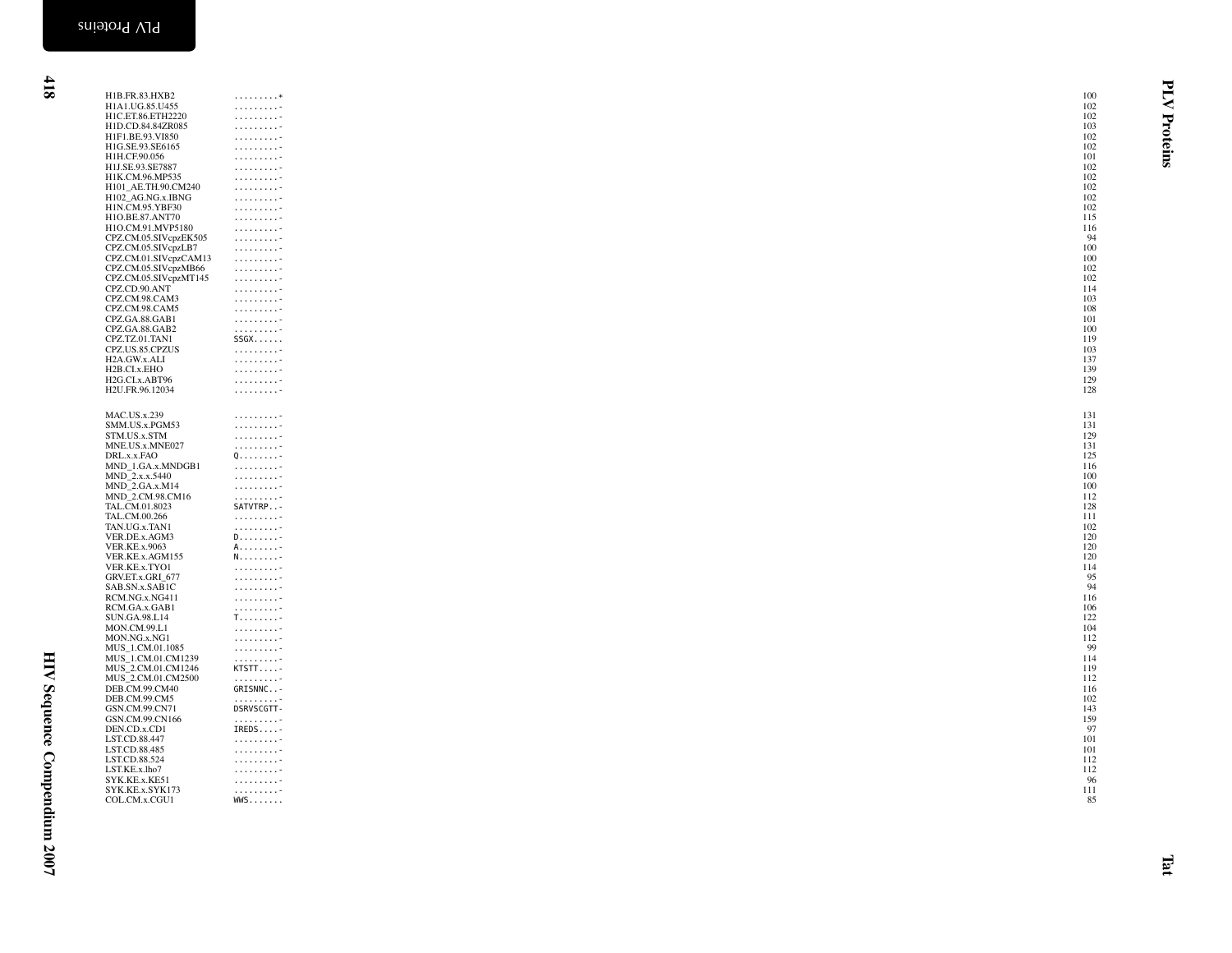<span id="page-24-0"></span>

|                                               | Rev start<br>exon 1 end | exon 2 start<br><b>NLS</b><br>Leu-rich effector domain                                                                                                        | Rev end |  |
|-----------------------------------------------|-------------------------|---------------------------------------------------------------------------------------------------------------------------------------------------------------|---------|--|
| H1B.FR.83.HXB2                                |                         |                                                                                                                                                               |         |  |
| H1A1.UG.85.U455                               |                         |                                                                                                                                                               |         |  |
| H1C.ET.86.ETH2220                             |                         |                                                                                                                                                               |         |  |
| H1D.CD.84.84ZR085                             |                         |                                                                                                                                                               |         |  |
| H1F1.BE.93.VI850<br>H1G.SE.93.SE6165          |                         |                                                                                                                                                               |         |  |
| H1H.CF.90.056                                 |                         |                                                                                                                                                               |         |  |
| H1J.SE.93.SE7887                              |                         |                                                                                                                                                               |         |  |
| H1K.CM.96.MP535                               |                         |                                                                                                                                                               |         |  |
| H1N.CM.95.YBF30                               |                         |                                                                                                                                                               |         |  |
| H1O.BE.87.ANT70                               |                         |                                                                                                                                                               |         |  |
| H1O.CM.91.MVP5180                             |                         |                                                                                                                                                               |         |  |
| CPZ.CM.05.SIVcpzEK505                         |                         |                                                                                                                                                               |         |  |
| CPZ.CM.05.SIVcpzLB7                           |                         |                                                                                                                                                               |         |  |
| CPZ.CM.01.SIVcpzCAM13<br>CPZ.CM.05.SIVcpzMB66 |                         |                                                                                                                                                               |         |  |
| CPZ.CM.05.SIVcpzMT145                         |                         |                                                                                                                                                               |         |  |
| CPZ.CD.90.ANT                                 |                         |                                                                                                                                                               |         |  |
| CPZ.CM.98.CAM3                                |                         |                                                                                                                                                               |         |  |
| CPZ.GA.88.GAB1                                |                         |                                                                                                                                                               |         |  |
| CPZ.GA.88.GAB2                                |                         |                                                                                                                                                               |         |  |
| CPZ.US.85.CPZUS                               |                         |                                                                                                                                                               |         |  |
| CPZ.TZ.01.TAN1                                |                         |                                                                                                                                                               |         |  |
| H2A.GW.x.ALI                                  |                         |                                                                                                                                                               |         |  |
| H2B.CI.x.EHO<br>H2G.CI.x.ABT96                |                         |                                                                                                                                                               |         |  |
| H2U.FR.96.12034                               |                         |                                                                                                                                                               |         |  |
|                                               | Rev start               | exon 1 end exon 2 start                                                                                                                                       | Rev end |  |
|                                               |                         |                                                                                                                                                               |         |  |
| MAC.US.x.239                                  |                         |                                                                                                                                                               |         |  |
| MAC.US.x.251 1A11                             |                         |                                                                                                                                                               |         |  |
| MAC.US.x.251_BK28<br>MAC.US.x.EMBL_3          |                         |                                                                                                                                                               |         |  |
| SMM.US.x.SIVsmH635FC                          |                         |                                                                                                                                                               |         |  |
| SMM.US.x.SIVsmH635SB10                        |                         |                                                                                                                                                               |         |  |
| SMM.US.x.SIVsmH635F L3                        |                         |                                                                                                                                                               |         |  |
| SMM.US.x.H9                                   |                         |                                                                                                                                                               |         |  |
| SMM.SL.92.SL92B                               |                         |                                                                                                                                                               |         |  |
| SMM.US.x.PGM53                                |                         |                                                                                                                                                               |         |  |
| STM.US.x.STM                                  |                         |                                                                                                                                                               |         |  |
| MNE.US.x.MNE027<br>DRL.x.x.FAO                |                         |                                                                                                                                                               |         |  |
| MND 1.GA.x.MNDGB1                             |                         |                                                                                                                                                               |         |  |
| MND 2.CM.98.CM16                              |                         |                                                                                                                                                               |         |  |
| TAL.CM.00.266                                 |                         |                                                                                                                                                               |         |  |
| TAL.CM.01.8023                                |                         |                                                                                                                                                               |         |  |
| TAN.UG.x.TAN1                                 |                         |                                                                                                                                                               |         |  |
| VER.DE.x.AGM3                                 |                         |                                                                                                                                                               |         |  |
| <b>VER.KE.x.9063</b>                          |                         |                                                                                                                                                               |         |  |
| VER.KE.x.AGM155                               |                         |                                                                                                                                                               |         |  |
| VER.KE.x.TYO1                                 |                         | -SLGKEEKQALKI--T--G-TY-QFS--ARQ--RA-Q---KQ-Q--DK-AG-V-N-FEDQQLVAQLQE-QLENKDLVLQHLPDPPHIH-DSSGIPAVWAPATPRGSNRACSS--EGCEGSLGQTGCYCPIRLSGSHQQSKKSAARP- 147       |         |  |
| GRV.ET.x.GRI_677<br>SAB.SN.x.SAB1C            |                         |                                                                                                                                                               |         |  |
| RCM.NG.x.NG411                                |                         |                                                                                                                                                               |         |  |
| RCM.GA.x.GAB1                                 |                         |                                                                                                                                                               |         |  |
| SUN.GA.98.L14                                 |                         | -STGDDS-NQYLR-SKRLYEGTGLA-GNLPQTHRQ-R---DRERKNLHQLRAVQERIFATTLD-RLGRAFERLSVSDSSQVAESLGNSPS-KHLPPAKFL-APTYDFLP-WATPLADPQRLAGFAPYSGYEQDQERVQNQQGESIIVSEGKKX 153 |         |  |
| MON.CM.99.L1                                  |                         |                                                                                                                                                               |         |  |
| MON.NG.x.NG1                                  |                         |                                                                                                                                                               |         |  |
| MUS 1.CM.01.1085                              |                         |                                                                                                                                                               |         |  |
| MUS_1.CM.01.CM1239                            |                         |                                                                                                                                                               |         |  |
| MUS 2.CM.01.CM2500                            |                         |                                                                                                                                                               |         |  |
| MUS 2.CM.01.CM1246                            |                         |                                                                                                                                                               |         |  |
| DEB.CM.99.CM40<br>DEB.CM.99.CM5               |                         |                                                                                                                                                               |         |  |
| GSN.CM.99.CN166                               |                         |                                                                                                                                                               |         |  |
| GSN.CM.99.CN71                                |                         |                                                                                                                                                               |         |  |
| DEN.CD.x.CD1                                  |                         |                                                                                                                                                               |         |  |
| SYK.KE.x.SYK173                               |                         |                                                                                                                                                               |         |  |
| SYK.KE.x.KE51                                 |                         |                                                                                                                                                               |         |  |
| LST.CD.88.447                                 |                         | -STGGE.KE-PRYLKIS-I-WTGLQVGEKREPR-ARQ--RD-E-Q-KHLH-LRTVQ---FHSTVE-GL-RAFTR-TVCDSPEV-QGLWNSSPQPCVAVPFVARPF-DPF-PTWA-SS--LQQTGGGKRSEDCELELEQDQKEQKRHISSX 149    |         |  |
| LST.CD.88.485                                 |                         | -STGGE.EELPRYLKIS-I-WTGLOVGERREPR-ARO--RD-E-O-RHLH-LRTVO---FHSTVE-GL-RAFTG-TVCDSPEV-OGIWNSSPOPCVAVPFVARPL-DPF-PTWA-S---OORMDGGKRSEDCALELEODOKEOKRHISSX 149    |         |  |
| LST.CD.88.524                                 |                         | -STGPE.GELPTYLK-SRI-WTGLQVGERREPR-ARQ--RD-E-Q-KHLH-LRAVQ---FQATVE-GL-RAFTG-TVCDSPEVAEGVGNTAPHPRVAIPHLA-TY-DPF-PPWA-S-ANPQQIPGGECSENCELDQEQEQKEQRRAIKNX 149    |         |  |
| LST.KE.x.lho7                                 |                         | -STGN-.DELPRYL--SRI-WTGLQVGERREPR-ARQ--RE-S-Y-DYLH-LRAVQ---FQATVE-GL-RAFTR-AVSDSPEVAQGRGNTPPI-SVAEPQLAVAFVDPF-PKWA-P-ADQQQMDGGKRSEDSELAQGEMQKEQRTVIEHX 149    |         |  |
| COL.CM.x.CGU1                                 |                         | -TNAGVRPVAFTVSYAFFQKGWE-AIRRIRVLHKHW-R-GVGTARQ-R-NTQRARK-Q-QILAID-RVVEQLVASLQQWDPYCP.AS-SANNLRQ-EECLADSSVSIGTQGSKPSDS- 117                                    |         |  |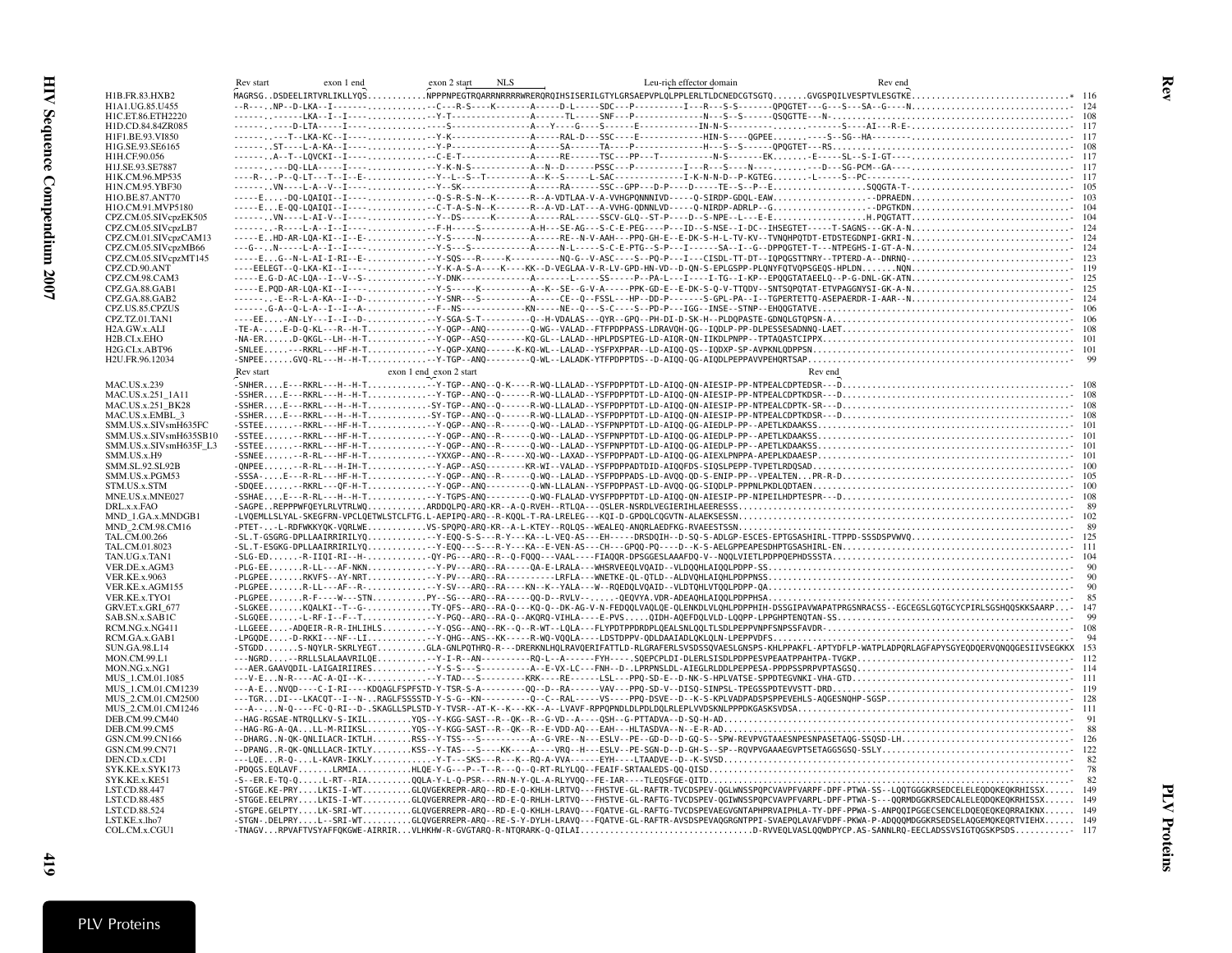<span id="page-25-0"></span>

|                                         | transmembrane domain                                                                                                                                                        |                 | phos phos                             |         |                      |
|-----------------------------------------|-----------------------------------------------------------------------------------------------------------------------------------------------------------------------------|-----------------|---------------------------------------|---------|----------------------|
|                                         | Vpu start                                                                                                                                                                   | $\alpha$ -helix | cytoplasmic domain<br>$\alpha$ -helix | Vpu end |                      |
| H1B.FR.83.HXB2                          | TOP.IPIVAIVALVVAIIIAIVVWSIVIIEYRKILRORKIDRLIDRLIERAEDSGNESEGEISALVEMGVEMGHHAPWDVDDL*                                                                                        |                 |                                       |         |                      |
|                                         |                                                                                                                                                                             |                 |                                       |         | 82                   |
| H1A1.UG.85.U455<br>H1B.US.90.WEAU160    | MT-.LE-W--TG-I--L-L----T--G--.XKK-L-K-K-----LN-IR---------D-DTEE-SLL----NYDLGVDNN--                                                                                         |                 |                                       |         | Proteins<br>83<br>82 |
| H1C.ET.86.ETH2220                       | MVDLLAKVDYRIV---FI--L-------T-AY-----L----R-----K-TR---------D-DTEE-STM-D--NLRLL--N---                                                                                      |                 |                                       |         | 87                   |
| H1D.CD.84.84ZR085                       | M-S.LQ-L------L-L------T--F----R-K------W----IR-E---------DKEE-STL-------------D---                                                                                         |                 |                                       |         | 83                   |
| H1F1.BE.93.VI850                        | $M_{1},,SY, LLATG-A--I--L-----T--Y--K-LV,---NK-YK-IR----DAEE-AALG---PFI-G-INN--P-1.$                                                                                        |                 |                                       |         | 82                   |
| H1G.SE.93.SE6165                        | M-S.LV-L---G-I--F-A-----T--F---E-RK-KR-GK-L--IR----------D-DTEE--TL----DFD--VG-N--                                                                                          |                 |                                       |         | 82                   |
| H1H.CF.90.056                           | MYI.LGLGIGALV-TF--AVI--T--Y---K-LV--K------E-IG----------D-DTEE-SKLM----LNLGY-A--                                                                                           |                 |                                       |         | 81                   |
| H1J.SE.93.SE7887                        | MI-.LQ-A----FI---FL--GM-T--Y---K-L------K----IR----------D-DTEE-ADL--R-P-DL-N-N--                                                                                           |                 |                                       |         | 82                   |
| H1K.CM.96.MP535                         | MVS.LA-SIVALV-AL-LA-I--T--Y----LVK-KR-NW----IR-------------DAEE-ADIG-L--LILGNI-N--                                                                                          |                 |                                       |         | 81                   |
| H1N.CM.95.YBF30                         | MLS.LGFI-LG-A-SIAVI--ALLYR--K--KL-E--KHIRO-IR--E------D-DAEW-DGDE-WLVTLLSSSKLDOGNWV-                                                                                        |                 |                                       |         | 84                   |
| H1O.BE.87.ANT70                         | MHHRD.LLAII-ISALLF-NVIL-GFILRK-LEQKEQDRKE-E-LERLR-IR-IRD--DY--N--EEQE-MDL-LSHGFDNPMFEP                                                                                      |                 |                                       |         | 86                   |
| H1O.CM.91.MVP5180                       | MHQEN.LLALIALSALCL-NVLI-LFNLRI-LVQRKQDR-EQE-LERLR-IK-IRD--DY--NE-EQQE-MELIHSHGF-NPMFE-                                                                                      |                 |                                       |         | 86                   |
| H101_AE.TH.90.CM240                     | MT-.LE-S---G-I--L-L----*T--A--VK-----------VK-IR------------DTDE-AKL----DFD--VG-N--                                                                                         |                 |                                       |         | 81                   |
| H102_AG.NG.x.IBNG                       | M--.LT-T---G----F-A--------Y----RK-K-----L--IR----------D-DTEE-STLM---YEYIL-N-N--                                                                                           |                 |                                       |         | 82                   |
| H103_AB.RU.97.KAL153_2                  |                                                                                                                                                                             |                 |                                       |         | 79                   |
| H104_cpx.CY.94.CY032                    | MLF.WE-W--G----L--V----TL-F---.K-LR---R--S-YN-IR----------D-DAEE-STL-G--NFD--VG-N--                                                                                         |                 |                                       |         | 82                   |
| CPZ.CD.90.ANT                           | LLMTN.IFEYAFLAFS--L-I-C-PILYKLYKIYKQ-QIDNKRNQ-I--.VLSRRL.SI--AI-EDE-ADTYYLSGFANPVYREG-E-                                                                                    |                 |                                       |         | 86                   |
| CPZ.CM.98.CAM3<br>CPZ.CM.01.SIVcpzCAM13 | MLT.WEQIGLIGIGIE-----A-G-AFK-W-GKEEEN-AQ--RT--E-I-SQ-------D--DQRQLDREIHVYGFDNPMF-W<br>MILIALGCL-IALILLN-FI-RNLWRLCKONKLEVE-EN-AL--T----------D-GEEEKLQRLLHDHDN-HGF-NPLF-I- |                 |                                       |         | 86                   |
| CPZ.CM.05.SIVcpzEK505                   | MLL.LIKLGFIG-AIETLIV----A--YRI--EVKVEE--SQ-RQ-IRD---------D-DAEE-ANLLPPDRIDQDN-V-                                                                                           |                 |                                       |         | 84<br>80             |
| CPZ.CM.05.SIVcpzLB7                     | MDLIELGLIG--IEL-IV----LKAYQL-KENI--KA-NK--E-IR-G---------DMDE-HAILRSGDPELVLIDN                                                                                              |                 |                                       |         | 80                   |
| CPZ.CM.05.SIVcpzMB66                    | MD-VQQVGLLV-LI-ELVIV--I-VK-YKLCKEDR--K-----A-IR----------D-DTEE-QDLITEGDNLMHI-IRDNRNN                                                                                       |                 |                                       |         | 87                   |
| CPZ.CM.98.CAM5                          | MLIWEQ-GLIALG-ELIIV----G-AYKKWE-KEERN-TQR-YN-AE-IRIQ-------N--EE-QLDNLLHANGFDNPMF-WP-                                                                                       |                 |                                       |         | 87                   |
| CPZ.GA.88.GAB2                          | MLSMW---GLIGIGTLLVIN----G--G-SV.-KRWK.RHKEEQR-ID--IKIT---------D--DKETLATLLHNNGFDNPMFEDRI-                                                                                  |                 |                                       |         | 89                   |
| CPZ.GA.88.GAB1                          | MTL.LVGLVLILVGLIAWNICI-GYI-KWG.--RYK.RHRLETE-E--NLI-R-----------N--EEERLEQLIHNYNHNN-F-NPMF--                                                                                |                 |                                       |         | 89                   |
| CPZ.CM.05.SIVcpzMT145                   | M-L.EIVLI-LFIALMLVA-FA-IAAYK-YKKLQQV-R-E--Q--IRS---------D-DEIL--EELMQVHQHQVNPDWMDRILFW                                                                                     |                 |                                       |         | 87                   |
| CPZ.TZ.01.TAN1                          | MIKIVVGSVSTNV-GI-CILL-LIGGGLLIG-GIRRELERERQHQRVLERL.ARRLSIDSGV-ED-EFNWNNFDPHNYNPRDWI-                                                                                       |                 |                                       |         | 84                   |
| CPZ.US.85.CPZUS                         | MLN.WFEIGLIALGIEG-LVV-IWGLVARLW-Q-KIKENT-QE-QN-LE-IRIE-------D--EEETLAKLLSSLELDNPRIV-                                                                                       |                 |                                       |         | 85                   |
| MON.CM.99.L1                            | MNYWWSLVAITYSL-LIALP-AAWAWWRYY.KITKRFK-IDQEIQRLIQIHER-RH---VDT-SESEQHEETHGFVNPVFNDDFGEWV-                                                                                   |                 |                                       |         | 88                   |
| MON.NG.x.NG1                            | MNTYW-A-IS-WCV-VLLAPCTLYLLYQSY.KEHKRVS-FEQDFQRLVQXYQEX---Y-D-DEDHNSFDNPLFDDGDP-QWVX                                                                                         |                 |                                       |         | 82                   |
| MUS_1.CM.01.CM1239                      | MNYWYLA-AL-TG-YFLIALFAFVLAYQ-WCRPKVEVSVI--L-E.-DSDS-IFEDAEDEPN-DGHHAF-NPAFEQ-                                                                                               |                 |                                       |         | 76                   |
| MUS 1.CM.01.1085                        | MNYWYLA-VI-TG-YFVIAIFAFVLAYQ-WCKPKKVEVSVI--L-E.-DGDS-IFEDAEDDMAES-HHAF-NPAFEQ-                                                                                              |                 |                                       |         | 77                   |
| MUS 2.CM.01.CM2500                      | MNWWWFA-A--TA-YFVIAL-AFVLAYQ-WCQPQKGQVEVNVI--L-E.-DTDS-IFEDAEDGSDDQRH-FLN.PAFE-                                                                                             |                 |                                       |         | 78                   |
| MUS_2.CM.01.CM1246                      | MH.YWYLG-AI-TA-YLVIAL-AF-LAYQ-WCQPK.PP-EVNVL--L-E.-DSDS-IFEDACDG-DEDSHRAF-NPSFEP-                                                                                           |                 |                                       |         | 78<br>84             |
| DEB.CM.99.CM40<br>DEB.CM.99.CM5         | MRL-QLLLLILGLIV-GTQGKQKKQQYLTVYYGVPVWVDAKVDLFCTANSSESGWAVTACLPHALVR-EVPMPNVTQNFNAFDN<br>MLSLLIIIASLTLVGAAPTKQQW-TVYYGVPVWHNATVGLFCTANSSESGWAVTACLPHAMVR-QVPMPNV-QYFDSFSN    |                 |                                       |         | 80                   |
| GSN.CM.99.CN166                         | MHPAA-WWWGAAIITF-YLCVALLALYLAW.DKWVK.GKPKPTQVAVI----DE----IYDDASSELTGFNGF-NPGFEV-                                                                                           |                 |                                       |         | 79                   |
| GSN.CM.99.CN71                          | MSAAALWWWGAA-ITF-YFCLAIFALYLAW.DKW-K.GKPKI.PVAVI--V-DD-E--IFEDASSEPNA.YGF-NPGFEV-                                                                                           |                 |                                       |         | 77                   |
|                                         |                                                                                                                                                                             |                 |                                       |         |                      |
|                                         |                                                                                                                                                                             |                 |                                       |         |                      |
|                                         |                                                                                                                                                                             |                 |                                       |         |                      |
|                                         |                                                                                                                                                                             |                 |                                       |         |                      |
|                                         |                                                                                                                                                                             |                 |                                       |         |                      |
|                                         |                                                                                                                                                                             |                 |                                       |         |                      |
|                                         |                                                                                                                                                                             |                 |                                       |         |                      |
|                                         |                                                                                                                                                                             |                 |                                       |         |                      |
|                                         |                                                                                                                                                                             |                 |                                       |         |                      |
|                                         |                                                                                                                                                                             |                 |                                       |         |                      |
|                                         |                                                                                                                                                                             |                 |                                       |         |                      |
|                                         |                                                                                                                                                                             |                 |                                       |         |                      |
|                                         |                                                                                                                                                                             |                 |                                       |         |                      |
|                                         |                                                                                                                                                                             |                 |                                       |         |                      |
|                                         |                                                                                                                                                                             |                 |                                       |         |                      |
|                                         |                                                                                                                                                                             |                 |                                       |         |                      |
|                                         |                                                                                                                                                                             |                 |                                       |         |                      |
|                                         |                                                                                                                                                                             |                 |                                       |         |                      |
|                                         |                                                                                                                                                                             |                 |                                       |         |                      |
|                                         |                                                                                                                                                                             |                 |                                       |         |                      |
|                                         |                                                                                                                                                                             |                 |                                       |         |                      |
|                                         |                                                                                                                                                                             |                 |                                       |         |                      |
|                                         |                                                                                                                                                                             |                 |                                       |         |                      |
|                                         |                                                                                                                                                                             |                 |                                       |         |                      |
|                                         |                                                                                                                                                                             |                 |                                       |         |                      |
|                                         |                                                                                                                                                                             |                 |                                       |         |                      |
|                                         |                                                                                                                                                                             |                 |                                       |         |                      |
|                                         |                                                                                                                                                                             |                 |                                       |         |                      |
|                                         |                                                                                                                                                                             |                 |                                       |         |                      |
|                                         |                                                                                                                                                                             |                 |                                       |         |                      |
|                                         |                                                                                                                                                                             |                 |                                       |         |                      |
|                                         |                                                                                                                                                                             |                 |                                       |         |                      |
|                                         |                                                                                                                                                                             |                 |                                       |         |                      |
|                                         |                                                                                                                                                                             |                 |                                       |         | ᇰ                    |
|                                         |                                                                                                                                                                             |                 |                                       |         |                      |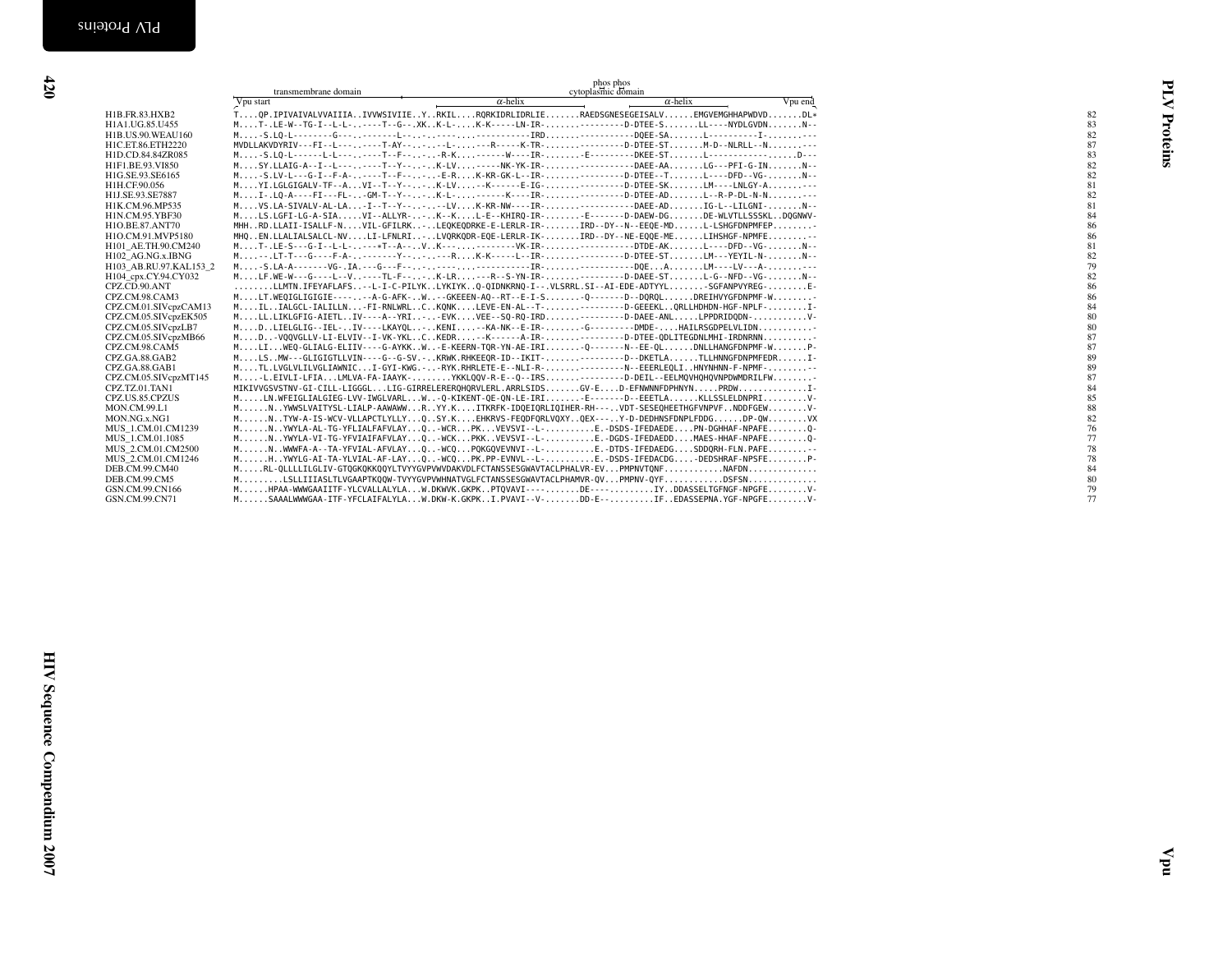<span id="page-26-0"></span>

|                                               |                                                                                                                                                                                                                                                                                                       | glycosylation NDT |     |
|-----------------------------------------------|-------------------------------------------------------------------------------------------------------------------------------------------------------------------------------------------------------------------------------------------------------------------------------------------------------|-------------------|-----|
|                                               | signal peptide_gp120 start<br>glycosylation NVT<br>Env start                                                                                                                                                                                                                                          | glycosylation NSS |     |
| H1B.FR.83.HXB2                                | MRVKEKYQHLWRWGWRWGTMLLG.MLMIČSATEKLWVTVYYGVPVWKEATTTLFČASDAKAYDTEVHNVWATHAČVP.TDPNPQEVVLVNVTENFNMWKNDMVEQMHEDIISLWDQSLKPČVKLTPLČVSLKČTDLKNDTNTNSSSGR 146                                                                                                                                              |                   |     |
| H1A1.UG.85.U455                               |                                                                                                                                                                                                                                                                                                       |                   |     |
| H1C.ET.86.ETH2220<br>H1D.CD.84.84ZR085        |                                                                                                                                                                                                                                                                                                       |                   |     |
| H1F1.BE.93.VI850                              |                                                                                                                                                                                                                                                                                                       |                   |     |
| H1G.SE.93.SE6165                              |                                                                                                                                                                                                                                                                                                       |                   |     |
| H1H.CF.90.056<br>H1J.SE.93.SE7887             |                                                                                                                                                                                                                                                                                                       |                   |     |
| H1K.CM.96.MP535                               |                                                                                                                                                                                                                                                                                                       |                   |     |
| H101 AE.TH.90.CM240                           |                                                                                                                                                                                                                                                                                                       |                   |     |
| H102_AG.NG.x.IBNG                             |                                                                                                                                                                                                                                                                                                       |                   |     |
| H1N.CM.95.YBF30<br>H1O.BE.87.ANT70            |                                                                                                                                                                                                                                                                                                       |                   |     |
| H1O.CM.91.MVP5180                             |                                                                                                                                                                                                                                                                                                       |                   |     |
| CPZ.CM.05.SIVcpzEK505                         |                                                                                                                                                                                                                                                                                                       |                   |     |
| CPZ.CM.05.SIVcpzLB7                           | --VKGTWTSCMPYYVV-ILS-CSLIISSTKN-N-------------EA---------QKA-A--I--SQ----.---D-KAIE-S---------TA--N--QQ-V----------------------T-H-SIP-F-NSS                                                                                                                                                          |                   |     |
| CPZ.CM.01.SIVcpzCAM13<br>CPZ.CM.05.SIVcpzMB66 | ETORNCRTLSLKEIILCT-VLGIIG-IKCEDNM----------R--D-------------ONP------SQ---S.-N---E-IE-T----Y--A-EN--------VN------VN-----V----I-N-SLF-CIKENGNTTNC 146                                                                                                                                                 |                   |     |
| CPZ.CM.05.SIVcpzMT145                         |                                                                                                                                                                                                                                                                                                       |                   |     |
| CPZ.CD.90.ANT                                 | --KPIHII.---ALLIQF-EKG-NEDY---F------RN--P-----TN-SMTS--------TS---.I--D-I--RL-.-SVWFNAY.--Y---S-T--MXQ-FQ--H------------M-IKMN--GYNGTPT-P-TTTST 137                                                                                                                                                  |                   |     |
| CPZ.CM.98.CAM3<br>CPZ.CM.98.CAM5              | -ERKKLN-.IICYM-MGLITP-LTGHEW-A------------E------E-S-LNK-A--I--SQ----.V------YMP--S-S-----N-A---Q---S------------------------I--TMQ--T---IST--TN- 137                                                                                                                                                 |                   |     |
| CPZ.US.85.CPZUS                               |                                                                                                                                                                                                                                                                                                       |                   |     |
| CPZ.GA.88.GAB1                                |                                                                                                                                                                                                                                                                                                       |                   |     |
| CPZ.GA.88.GAB2<br>CPZ.TZ.01.TAN1              | -KV.MGKTR-RWQPYCIIMALIIPCLKTESDQW----------------P----AN-T-LKE-P--I---Q----.S-E--I-I----E--V-D-A----Q--T-------R-----N---Q-T--SINATG-ETNAT- 143                                                                                                                                                       |                   |     |
| H2A.GW.x.ALI                                  | -MSSRNQLLVTILLASA-LVYC-QY---F----A--N-SIP-----KNRDT-G-IQ-L-.DNDDY--IAL----A-DA-D-TVT--AV--VWR-FET-I----------IAM--SNISTEST-T-P-PGSTL 131                                                                                                                                                              |                   |     |
| H2B.GH.86.D205                                | -AYFSSRLPIALLLIG-SGFVC-QY---F--I-A-RN--VP-I--TNRDT-G-VQ-L-.DNGDYT-IRL-I--A-DA-DTVTQ-AVD-VWR-FET-I-----------AMN-SKTETNPGNA--TTTTKPTTTS 135                                                                                                                                                            |                   |     |
| H2G.CI.x.ABT96<br>H2U.FR.96.12034             | -AY-GNQLLIATXL-STYGFYCTKY---F--I-A-RN-SVP-----KNRDT-G-TQ-L-.DNDDYS-LAL----A-DA-DTVT--AV--VWN-FET-T----------IAMR-NKTETNKWGLTGTTTVTPATVPTTKMV 140<br>-AC-GNQLLIALLC-NA-VIYCTQY---F--I-A-RN--IP----NNRDT-G-TQ-L-.DNGDYS-LAL----A-DA-N-TVT--AV--VW--FET-I----------IAMR-SKTETNRWGLTGTAATTTSPAMQESS. 139  |                   |     |
|                                               | signal peptide end_gp120 start                                                                                                                                                                                                                                                                        |                   |     |
|                                               | Env start                                                                                                                                                                                                                                                                                             |                   |     |
| <b>MAC.US.x.239</b>                           | . GC-GNOL LIAILL-SVYGIYČT-Y---F----A-RN--. IP----. KNRDT-G-TO-L-. DNGDYS- AL----S-DA-N. . -TVT--AI--VWO-FET-I-----S----ITMR-NKSET-RWGLTK-ITTTASTTSTTA. .    138                                                                                                                                       |                   |     |
| SMM.US.x.H9<br>STM.US.x.STM                   | -GC-GNQLLIALSLXSASGIYCVQY---F----A-RN--VP----RNRDT-G-TQ-L-.DNGDYS-LAI----A-DA-D-TVT--AI--VWN-FET-I----------ITMR-NKSEXXRWGLTGXPAPTTTQTSTTPPS 140<br>-ACPGNQLLIAILL-SA-LTYCTQY---F----A-RN--IP----KNRDT-G-TQ-L-.DNGDYS-LAI----A-DA-D-TVT--AI--VWN-FET-I-----------IAMR-NKNET-KWGLTGKTVTTVTPTAAAAAT 140 |                   |     |
| MNE.US.x.MNE027                               | -GC-GNQLLIAILF-SAYGIYCIQY---F----A-RN--IP---V-RNRDT-G-TQ-L-.DNDDYS-LAL-I--S-DA-E-TVT--AI--VWH-FET-I-----------ITM--NKSET-KWGLTK-STTTAAPTTKTTTT 140                                                                                                                                                    |                   |     |
| DRL.x.x.FAO                                   | -IRHIIIG-CILGFLGI-IG.-H----F--T-K-RP-S-H-I--DN-SF-V-TS-I-.SLLHYE-TEIN-IE---TVPMTE-EVIK-AWGALS-MI-AV------IN-Y--KME-S---IVNAASTTPTPTT 131                                                                                                                                                              |                   |     |
| MND_1.GA.x.MNDGB1<br>$MND$ 2.GA.x. $M14$      | -KCPGLFLI-CLAX-VGIIG-QY---F--------K-H-I--DNSSL-V-TN-I-SLPDYDE-EIPDIK---TGLIRE-QI-Y-AWHAMG-ML-TI------IN-Y--KMQ-QETE-VSA-TAKPITTPTTTSTVASST 141<br>-LRHLITAIVIIGIGIG-Q-------T-K-HP-R-H----DNNSL-V-TS---.SLLHYE-QLIP-I----TVPIQE-EV-R-AWGA-S-MI-AV---------Y--KMQ--KGE-SSTSTTTPMPTTTTPTTP 134         |                   |     |
| MND 2.CM.98.CM16                              | -LRYII-GIIVGLGLGNQ-------T-K-HK-E-H-----NDSL-V-TS---SLLHYEEQPIPNITWNXXTGPMEE-EV-M-AWGA-S-MI-AV---------Y--KMQ--KG-DLATPIPTTSTTTTTTT 133                                                                                                                                                               |                   |     |
| MND 2.x.x.5440                                | -LRYLRYIVLGIIVSVIVG.EQ-------T-K-HK-R-H----DNNSF-V-TS---.SLLHYE-QHIP-I----TGPIEE-EI-T-AWGA-S-MI-AV-----R---Y--KM---EGQ-E-EQATAKTTTPVPTTTTPSTT 140                                                                                                                                                     |                   |     |
| TAL.CM.01.8023<br>TAL.CM.00.266               | -KC-QVLCLAICVIWVANIGKSLTSA-QQFL---------N--PP----MARDQ-S-SQ---.S--QNL--P--L--Y-DVY--Y--DHIAD-MDA-FLTAT---T----M---RMA---ITKNLTGTVAPPTTNSTTNSVTS 143<br>KY-AVIFCLAYLGRFIIGNQY--I-------N--PP------MARDQ-S-SQ---.S--QNL--P--L--Y-DVY--Y--DHIA--MD--FLTATR--T----I--RM--E-ITKNLTISANTTTPAPT 129          |                   |     |
| TAN.UG.x.TAN1                                 | GP-RGK-VLLVILGLSL-GLLYGTQYI--F--I----NSSVQA--M-PNT-L---TN-I-.D-HDYT--Q-.--S-K-EA-KDR-PL-A-AESN-HL-FEST-----------M-IKMN--K-TSTAP-S-TPTSSSTT 136                                                                                                                                                       |                   |     |
| VER.KE.x.TYO1                                 | -RYTIITLGIIVIG-GIVLS-Q-I--F--I----NSSVQA--MPTTSL---TN-I-.D-HDYT--PL-I--P-EA-GDR-PLIA-AASN-HL-FE-TM------S---IKMN-VE-NSTRERATTPTTTPKSTG 134                                                                                                                                                            |                   |     |
| VER.DE.x.AGM3                                 | -KLTLLI-I-LIGIGVVLN-RQQ----F------NSSVQA--M-PTTRL---TNSI-.D-HDYT-PL-I--P-EA-ADR-PL-A-AGSN-HL-FE-T------S---IKMS-VE-NSSEP-TTPKSTTASTTNITASTT 141                                                                                                                                                       |                   |     |
| <b>VER.KE.x.9063</b><br>VER.KE.x.AGM155       | KP-LGIV-IAIIGISSLLS-RO----F--I----NSSVOA--M-PTTRL---TN-I-.D-HDYT--PL-I--P-EA-ADR-PL-A-AGSN-HL-FE-T-------S---IKMS-VE-NSSRRNPTPTSASTTKAPKTG 138<br>TKFLGIFIV--IGIG-GIS-KQQ-I--F------NSSVQA--MPTTRL---TN-I-.D-HDYT--PL-I--P-EA-ADR-PL-A-AGSN-HL-FE-T------S---IKMN-VE--GSATSTPATSTTAGTK 135            |                   |     |
| GRV.ET.x.GRI 677                              | -GR-LIKILIIAIGIS-GIGN-Y---F--I----NS-VQA--M-PNT-M---TN-I-.D-HDNT--P-.-I--A-EA-D-PL-K-AESN-HL-FE-TMR-----S-I-IKMS-VE-NGTAT-KATTTATTTMT 131                                                                                                                                                             |                   |     |
| SAB.SN.x.SAB1C                                | -KL-TVLLWLSGCWSLVWLVQY---F--I----NSSVQA--K-PNT-L--STN-I-.D-EPEGTIAE-PIP-I--K-DA-KNR-PL-G-AESN-HL-FEST-------S-M-IKMN-YR-EGGAA-TT-PSTSTARPEVVS 140                                                                                                                                                     |                   |     |
| RCM.NG.x.NG411<br>RCM.GA.x.GAB1               | -AKLISIGIIIGL-G-IIVG--QY---F------NS-VPM---DNAQS-G-LN-I-.EGGISP--P---S-K-DA-E-SLY--AKSNVWH-Y-ST-----R---M-ITMY--A-NGSWDGTATQSPTTTTRATTRTT. 138<br>-DKKLVIVLIVVIGIILVQGSQKPQYI--F------RNS-VPM--V-DNTQS-G-LN-I-.EGGISP--SI--S-R-DA-N-SLY--AKDNVWN-Y-ST-----R-S---ITMN-SAINGSWDGIPT-APPTTTKT 135        |                   |     |
| <b>SUN.GA.98.L14</b>                          | -RCPEI-IGFSLLLGSIAIQY---F--T-K-EP-VVP-I--SANNSL-V-TS-L-.DLQTYA--PITGLE---TEGISN-QI-Q-AWQAMT-MV-AIM-----IN-Y--KM--PPKPTTPSS--TVKSSCDYWT 133                                                                                                                                                            |                   |     |
| MON.CM.99.L1                                  | -RKLMA-STLC--MTLVNGSN-T----------P--PP------PNYGSK-AG-N-LASS-L-.---T--SLYL-I--E--AYQ-Y---E-V--MK--FS-A---------M--RML-VEVNTVS-ASTTPAPSTPTP 137                                                                                                                                                        |                   |     |
| MON.NG.x.NG1<br>MUS 1.CM.01.1085              | -RMKTIIVLTILCLMM-TLTSGSXSGN-S----F-----Y-P--PP------PXYGSK-AG-N-LASS-L-.S--V-RALPL-I--S--AYN-Y---E-V---K--FS-A----------M--RMR-QXINES-TVXPTTTXX.ATTP 145                                                                                                                                              |                   |     |
| MUS 1.CM.01.CM1239                            | -PRMS.LMGMGT-L--TLL-SSSIIWGNQ----F-------D--PP-------NIANR-PG---I-T--L-.---A---QL-ISGEYFNVYK.-Y--T--VD-VR-IFN-A---------M--KM--SRINVTRPS 134                                                                                                                                                          |                   |     |
| MUS_2.CM.01.CM2500                            |                                                                                                                                                                                                                                                                                                       |                   |     |
| MUS 2.CM.01.CM1246                            |                                                                                                                                                                                                                                                                                                       |                   |     |
| DEB.CM.99.CM40<br>DEB.CM.99.CM5               |                                                                                                                                                                                                                                                                                                       |                   | -60 |
| GSN.CM.99.CN166                               | --KTVESMMMLAVSL-ALMA-L-PGLKCEN-T---------RD--PP------PDIASN-PG-I-IST--L-.S--S-A--PL-I--K.FNIYK.-Y--DEVRD-MV--FN-A----------M--GMY-NLTNTS-SEPTTTP-PPNVSTTT 149                                                                                                                                         |                   |     |
| GSN.CM.99.CN71                                | -MRKVGFLKMLVVSLT-MAL-IPG-RSKGN-T--F------RD-KPP------DITSN-PG-I-IST--L-.S--S-S--PL-I--E.FNIYK.-Y--DEVRD-MV--FN-A-R-------M--RM--KLPNTS-T-TP-TTTATTSPSSPTPTP 153                                                                                                                                       |                   |     |
| DEN.CD.x.CD1<br>LST.CD.88.447                 | -SQVR-TLKVLL-ILWTIG-ICT---QY---F--I-A-RNSAAP---TAMDRG---AAS---.E--YQR-VWMENATDYFDIYHNPIV.DQV-QN-KD-YK-TF--------V--RMN--RKEDNSTNAVTVSSTTTTTTTIKTPT 144<br>-NCPGLIL-IILRVQGEK-K-QY---F----K-E--VVP-I--SANNSL-V-TS-I-.DLQSYAQIPIH-ISL--TKEIKD-QIIQ-AWSAMT-MV-TIM-----VN-Y--RM--EGEGIG-TKATKTKT.STTP 134 |                   |     |
| LST.CD.88.485                                 | -DC-KLLLF-LFLGAQGE-.K-QY---F----K-ED-VVP-I--SANNSL-V-TS-L-.DLQSYAQIPIH-ISL--TQEIKD-QIIQ-AWSAMT-MV-TIM-----IN-Y--RM---GGGIGPK-TP-PIGKTTTP 134                                                                                                                                                          |                   |     |
| LST.KE.x.lho7                                 | -ACPGLGILLL-LGII.WG-QY---F----N-DDNVSVP-I--SANTSL-V-TS-L-.DLQSYA--PIY-IS---TIPVKD-QVIQ-AWSAMNAMV-SIM-----IN-Y--RMQ-GEVKTPTTTPKTTTQ 129                                                                                                                                                                |                   |     |
| LST.CD.88.524<br>SYK.KE.x.SYK173              | -ACPGNILL--LCLGLTAGEK--QY---F----K-ED-VVP-I--SANNSL-V-TS-L-.DLQSYAQIPIH-I-L--TQEIKD-QIIQ-AWGAMT-MV-AIM---T-IN-Y--RM---GEGLGKKRTTTTTTPTTTP 136<br>-AAFRTYIVC-FSLISLGFMEKQQY---F--I-H-ED-YAP---TSHKGG---KN---.SADQIEVRVNITG-Y-PA-NSSHMIRQ-IL--MSA-FL-ANR-----A-M-IRML--LDNSPATS 124                     |                   |     |
| SYK.KE.x.KE51                                 | -KLFNIISVV-GIVLSLGIV-RLEQY---F----N-ED-QVPM---PHTGG---KN---.SSEQIEVRVNISG-Y-TA-NSSHGIRQ-LLQ-MSD-FL-ADR-----S-M-IRTL-VED-DSSSG-LTTTI 131                                                                                                                                                               |                   |     |
| COL.CM.x.CGU1                                 | -LRYLFINLLVLGIVL.SNK-----Q---A-E--DVNDQQF--F-SSPEIQQVLG-L-PPPGK-V-QNMP----A-DLF--SFSGEVWIITQTTLE-R-R--A---AY-APMI--KVNRTE-GT-TVAPTT 130                                                                                                                                                               |                   |     |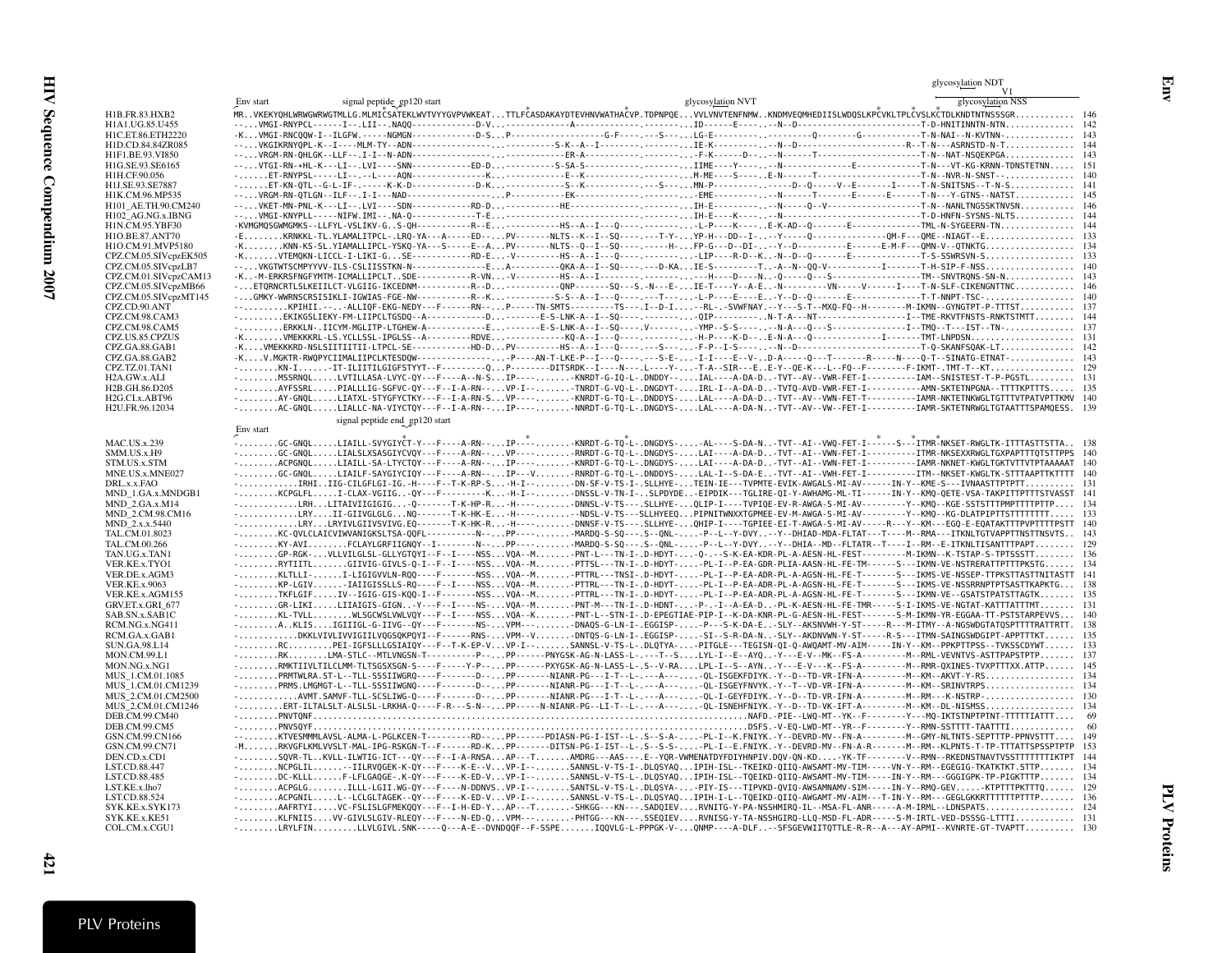|                                        | glycosylation NIS<br>glycosylation NCS<br>V1<br>V <sub>2</sub>                                                                                                                                                                                                                                              |                                        | glycosylation NVS<br>glycosylation NGT |            |
|----------------------------------------|-------------------------------------------------------------------------------------------------------------------------------------------------------------------------------------------------------------------------------------------------------------------------------------------------------------|----------------------------------------|----------------------------------------|------------|
|                                        |                                                                                                                                                                                                                                                                                                             | glycosylation NDT<br>glycosylation NTS | glycosylation NKT<br>glycosylation NGS |            |
| H1B.FR.83.HXB2                         | $\ldots\ldots\ldots\ldots\ldots\ldots\ldots\ldots\ldots\ldots$ MIMEKGEIKNČSFNISTSIRGKVQKEYAFFYKLDIIPIDNDT $\ldots\ldots\ldots\ldots\ldots$ TSYKLTSČNTSVITQAČPKVSFEPIPIHYČAPAGFAILKČNNKTFNGTGPČTNVSTVQČTHGIRPVVSTQLLLNGSL 265                                                                                |                                        |                                        |            |
| H1A1.UG.85.U455                        |                                                                                                                                                                                                                                                                                                             |                                        |                                        |            |
| H1C.ET.86.ETH2220                      |                                                                                                                                                                                                                                                                                                             |                                        |                                        |            |
| H1D.CD.84.84ZR085                      |                                                                                                                                                                                                                                                                                                             |                                        |                                        |            |
| H1F1.BE.93.VI850                       |                                                                                                                                                                                                                                                                                                             |                                        |                                        |            |
| H1G.SE.93.SE6165                       |                                                                                                                                                                                                                                                                                                             |                                        |                                        | 270<br>258 |
| H1H.CF.90.056                          |                                                                                                                                                                                                                                                                                                             |                                        |                                        |            |
| H1J.SE.93.SE7887<br>H1K.CM.96.MP535    |                                                                                                                                                                                                                                                                                                             |                                        |                                        |            |
| H101 AE.TH.90.CM240                    |                                                                                                                                                                                                                                                                                                             |                                        |                                        |            |
| H102_AG.NG.x.IBNG                      |                                                                                                                                                                                                                                                                                                             |                                        |                                        |            |
| H1N.CM.95.YBF30                        |                                                                                                                                                                                                                                                                                                             |                                        |                                        |            |
| H1O.BE.87.ANT70                        | $\ldots \ldots \ldots \ldots \ldots \ldots \ldots \ldots \ldots \ldots \ldots \ldots$                                                                                                                                                                                                                       |                                        |                                        | 254        |
| H1O.CM.91.MVP5180                      | LLNETIN-MR-----VT-VLTD-KEQKQ-L--VS-LSKVNDSNAVNG-T-M--N--STI-K----------------------T-Y--F---DTD-----L-H-I-V-T------K-T-----I--T-                                                                                                                                                                            |                                        |                                        | 258        |
| CPZ.CM.05.SIVcpzEK505                  |                                                                                                                                                                                                                                                                                                             |                                        |                                        | 258        |
| CPZ.CM.05.SIVcpzLB7                    |                                                                                                                                                                                                                                                                                                             |                                        |                                        | 259        |
| CPZ.CM.01.SIVcpzCAM13                  |                                                                                                                                                                                                                                                                                                             |                                        |                                        | 275        |
| CPZ.CM.05.SIVcpzMB66                   |                                                                                                                                                                                                                                                                                                             |                                        |                                        | - 286      |
| CPZ.CM.05.SIVcpzMT145<br>CPZ.CD.90.ANT | VTPKTTTP-VDGMKLQE-N--Q--GFKD-K--MK-I---G-LMKCQDNNETNC-Y-WH---TT---S-E-ST-------------Y---R-EDED-T-V-M-K---V-H-----S-M-A-W-----TY 265                                                                                                                                                                        |                                        |                                        |            |
| CPZ.CM.98.CAM3                         |                                                                                                                                                                                                                                                                                                             |                                        |                                        |            |
| CPZ.CM.98.CAM5                         |                                                                                                                                                                                                                                                                                                             |                                        |                                        |            |
| CPZ.US.85.CPZUS                        |                                                                                                                                                                                                                                                                                                             |                                        |                                        |            |
| CPZ.GA.88.GAB1                         |                                                                                                                                                                                                                                                                                                             |                                        |                                        |            |
| CPZ.GA.88.GAB2                         | NGIEKDGLAQDMR--T--TT-EL-D-K-QI-SL-W-N-LVGTN-TFR-IN---TA------T----------------L----D-DYP-K-K-K-----H-----K-T-T---I-----                                                                                                                                                                                     |                                        |                                        | 263        |
| CPZ.TZ.01.TAN1                         | LNSATTTLTPTVNLSSIPNY-VY-----QT-EF-D-KKQI-SL--RE--VKE-GNNN--Y-HN------E-D-ST------R-------L---RDQN-T-K-Q-S---V-H-----Y-MIA-A-H----- 262                                                                                                                                                                      |                                        |                                        |            |
| H2A.GW.x.ALI                           | KPLINESDPCIKADNCPRGLGDE-MV--R--MTGLQ-D-PKQYNETW-SK-VVCEPFNTTTNQ-RCYMNH------ES-D-HYWDA-RFR----P-Y-L-R-DDINYS-FA-N.-SK-VAAT--RMMETQT--WFGF--TR 272                                                                                                                                                           |                                        |                                        |            |
| H2B.GH.86.D205                         | RGLKTINETDPCIKNDSCTGLGEE--MQ-N-SMTGLR-DELKQYKDTW-SE-LECNNTRKYTSRCYIRT---TI-QES-D-HYWDSLRFR----P--FL-R--DTNYS-FM-N.-SK-VASS--RMMETQS--WFGF--TR 275                                                                                                                                                           |                                        |                                        |            |
| H <sub>2G.</sub> CI.x.ABT96            | TAELVNSTSQCLMYDNCTGIQSESMVG-K--MTGLK-DQRKEYNETW-SQ-LQXEQSNKSENESRCYMRH------QES-D-HYWDA-RFR----P---L-R--DTNYS-FA-N.-SK-VVST--RMMETQT--WFGF--TR 281                                                                                                                                                          |                                        |                                        |            |
| H2U.FR.96.12034                        | KVINETEPCIRNNSCSGL-QEPLVS-R--MTGLK-D-K-EYKETW-SH--VCEQNTSESESKCYMNH------QES-D-HYWDA-RFR----P-Y-L-R--DTNYS-FM-N.-SK-VVST--RMRGTQT--WFGF--TR 277                                                                                                                                                             |                                        |                                        |            |
|                                        |                                                                                                                                                                                                                                                                                                             |                                        |                                        |            |
| <b>MAC.US.x.239</b>                    | SAKVDMVNETSSČIAQDNČTGL-QEQMIS-K--MTGLK-D-KKEYNETW-SA-LVČEQGNNTGNESRCYMNH+-----QES-D-HYWDA-RFR----P-Y-L-R--DTNYS-FM-K.-SK-VVSS+-RMMETQT--WFGF--TR 281                                                                                                                                                        |                                        |                                        |            |
| SMM.US.x.H9                            | PIIAK.VVNDSDPCIRSNNCTGL-QEPMVS-K--MTGLK-D-KREYNETW-SR-LVCEQNSNGNETDSKCYMNH------QES-D-HYWDA-RXR----P-Y-L-R--DTNYS-FA-N.--K-VVSS--RMMETQT--WFGF--TR 284<br>KPELVNETSSCVSNNNCTGL-EESLVG-K--MTGLK-D-KREYNETW-SS-L-CEQNVTGEESRCYMRH------QES-D-HYWDALRFR----P-Y-L-R--DTNYT-FA-N.-SK-VVSS--RMMETQT--WFGF--TR 280 |                                        |                                        |            |
| STM.US.x.STM<br>MNE.US.x.MNE027        | KEIEVVNENSTCVNRDNCTGL-QEPMIS-K--MTGLK-D-KREYNETW-SA-LVCEQGNSTEDESRCYMNH-----QES-D-HYWDA-RFR----P-Y-L-R--DTKYS-FM-N.-SK-VVSS--RMMETQT--WFGF--TR 282                                                                                                                                                          |                                        |                                        |            |
| DRL.x.x.FAO                            | VATTVNTSVASTTTANDTLEIAVNNTEPVMETNRV-KY-VTGLC-DCKEEITEN-RYD-VVCKCGNETESPESNNCTNKKRTCYV----ST----D-N-A-TDMMKFRL---P-YIL-R--E-LNISSK-K-ITA----RHMPATI-SHFGF--TK 287                                                                                                                                            |                                        |                                        |            |
| MND 1.GA.x.MNDGB1                      | EIYLDVDKNNTEEKVERNHV-RY--TGLC-DSKEEIVTN-RGD-VKCENNTCYMNH--E--N-ED-Q-GLLIR.C-LG-V-P-YVM-RY-E-LN-NKL-S-I-A----QHLVAT--SFFGF--TM 265                                                                                                                                                                           |                                        |                                        |            |
| <b>MND 2.GA.x.M14</b>                  | $\ldots\ldots\ldots\ldots\ldots\ldots$ AVTGLEVTVONNESTTO-NRV-K--TTGLC-DCKIEIKES-RYE-VTCTKKENDTETEECYM-H-------D-N-A-TDKMTFRL---P-YIL-R-RE-LNKTKL-A---A----DPMPATI--MFGF--TK 267                                                                                                                             |                                        |                                        |            |
| MND_2.CM.98.CM16                       |                                                                                                                                                                                                                                                                                                             |                                        |                                        |            |
| MND_2.x.x.5440                         | TSSSTNKTTTPVLVVEKQNNETTTQQNRV-K--TTGLC-DCKLEIEEN-RYE-VTCTKLNKTGSATNSTEPEYECYM----AT----DRN-A-TDRMTFRL---P--VL----E-LNKTKL-G---A----APLPATI--MFGF--TK 288                                                                                                                                                    |                                        |                                        |            |
| TAL.CM.01.8023                         |                                                                                                                                                                                                                                                                                                             |                                        |                                        |            |
| TAL.CM.00.266                          | AMSNSNMPWWGDNTTEPVY--TW-MTGAF-D-RYTYFSHW-LA-LMKEPGNGSF-YA-G--V---A---E-THYOAF--0--------LI---DSPWT-R-K-H-I-A-H--DP-TTIAA-W-I---TK 258                                                                                                                                                                       |                                        |                                        |            |
| TAN.UG.x.TAN1                          | DPCPNTDESSCNATLVTNSMDYENSSICSFA-AGYRRDV-K.KY-STWYDQEL-CEKENN.TTGTRGCYMIH--D---KE--E-TYWDTLRLR-------------KDTNYT-F-V-R---V-S--GLMNTT--SAFGI---Q                                                                                                                                                             |                                        |                                        | 276        |
| VER.KE.x.TYO1                          | .LPCVGPTSGENLQSCNASIIEREMEDEPASNCTFA-AGYVRDQ-K.NYSVVWNDAEIYC-NKTNSTSKECYMIH--D---KE--D-TYWDQLRLR------Y-L----DEDY--YKQN.-S---V-H--GLMNTT-T-G------Y                                                                                                                                                         |                                        |                                        | 278        |
| VER.DE.x.AGM3                          | TLPCVQNKTSTVLESCNETIIEKELNEEPASNCTFA-AGYVRDQ-K.KYSVVWNDAEIMC-KGNNSNRECYMIH--D---KE--D-TYWDELRLR-------L---DYDYA-FKTN.-S---V-H--NL-NTT-T-G------Y 285                                                                                                                                                        |                                        |                                        |            |
| <b>VER.KE.x.9063</b>                   | DPCIKSTNNNVNLQPCNASLIEEELEEEAASNCTFA-AGYIRDQ-K.NYSVVWNDAEIYC-NSSSSNSSTKECYMIH--D---KE--E-TYWDELRLR--------L---HDHDY--YKQN.-S---V-H--GLMNTT---G------Y 285                                                                                                                                                   |                                        |                                        |            |
| VER.KE.x.AGM155<br>GRV.ET.x.GRI_677    | .LPCVRNKTDSNLQSCNDTIIEKEMNDEAASNCTFA-AGYIRDQ-K.NYSVVWNDAEIFC-RSTSHNGTKECYMIH--D---KE--D-TYWDELRLR------Y-L----DWDYA-FK-E.-S---V-H--TLMNTT-T-G------Y 280<br>TPCQNCSTEQIEGEMAEEPASNCTFAIAGYQRDV-K.NYSMTWYDQEL-CNNKTGSE-GSKDCYMIH--D---KE--D-TYWDTLRVR------Y-L---D-DYR-FA-K.-K---V-H--RL-NTTIT-GIG----R 268  |                                        |                                        |            |
| SAB.SN.x.SAB1C                         |                                                                                                                                                                                                                                                                                                             |                                        |                                        |            |
| RCM.NG.x.NG411                         | KEIGKDCYANQTECSSVPDADVM--E-TVAGLK-DEKM-VNDTW-SR-LWCKAGNNNTRQCFIRH---TS-Q-F-EPKYW--FRLR----P-Y-----LDANYT-FDT-Q--TATS---M-NTT---SFG----I 273                                                                                                                                                                 |                                        |                                        |            |
| RCM.GA.x.GAB1                          | TTQRTIGVEKECTAGNETCEEVQDADVMS-E-AVAGLK-DEKH-YNDTW-SR-LWCEKETNSTNSTKKKCFVRH---TS-Q-F-EPKYW--FRLR----P---L-V-KD-NYT-FDT-V--TATS---M-NTT-ASGFG----I 279                                                                                                                                                        |                                        |                                        |            |
| <b>SUN.GA.98.L14</b>                   | TTTAKTTTQTTSSTSSTASTTTPMPLDWNCTDTENIAESN-V-KY-VTGLC-DCKTEVEQN-RDTEVTCNG--TCYM-H--D-I---D-H-GIMQNAYFRL-----YML-R-DE-LNATKK-K-ITATP--NYMTST--SFFGF--TR                                                                                                                                                        |                                        |                                        | 281        |
| MON.CM.99.L1                           |                                                                                                                                                                                                                                                                                                             |                                        |                                        |            |
| MON.NG.x.NG1                           |                                                                                                                                                                                                                                                                                                             |                                        |                                        |            |
| MUS 1.CM.01.1085                       | TGGNSTGTTAPPTTPWGSWGNGNDSAGQPMF----QT-EF-D-KRQM-SL-FVD-LMRDSSESENDYI-N---Y----E-S--Q-V--Q-----YSL----DAN-T-Q-E-N--TARH-----L-L-A-W-Q---TY 277                                                                                                                                                               |                                        |                                        |            |
| MUS 1.CM.01.CM1239                     | TTTTASTPTKTTPVTPWGKWDANGTEQSMF-----QT-EF-D-KKQM-SL--TD-LMRE---T-YILN----Y---Q-E-S--Q-V--Q-----YSL----DAN-T-Q-K-N--TATH-----L-L-A-W-Q---TY                                                                                                                                                                   |                                        |                                        | 272        |
| MUS 2.CM.01.CM2500                     | TKPTTPSTTPWGRWSDGNDTMQVMY-----QT-EF-D-KKQM-SL-FVD-LMRDGS-DG-YI-N----Y--Q-E-S--Q-V---------YSL----DAN-T-Q-KR--TATH-----L-L-A-W-Q---TY 264                                                                                                                                                                    |                                        |                                        |            |
| MUS_2.CM.01.CM1246                     | TTAASATTSGHTTVTPWGRWADNNETQLTMY-----QT-EF-DVKKQM-SL-FVK-LMKGE-ET-YI-N----Y---Q-E-S--Q-V--Q-----YSL----DAN-T-Q-I-N--TARH---D-L-LIA-W-Q---TY 273                                                                                                                                                              |                                        |                                        |            |
| DEB.CM.99.CM40<br>DEB.CM.99.CM5        | TTTDMSGENITMTQYW-----V-GPY-D-KE-SS-VWLED--QWA--KDGSGNRTGYMKH--D----S-ETSR-K-FK-R-----YGL-R-DD-N-----L-N--TA-A--NL-HTMA--WVQF---D 200                                                                                                                                                                        |                                        |                                        | 194        |
| GSN.CM.99.CN166                        |                                                                                                                                                                                                                                                                                                             |                                        |                                        | 276        |
| GSN.CM.99.CN71                         | WGNWGGNGTGQP-Y-----QT-EF-D-KRQM-SL-W-D--MRAQDGND-D-YIIN----YV--K-V-T--Q-V-------P---M----MAN-T-V-K-S---A-T-----Q-L-A-W-H---TY                                                                                                                                                                               |                                        |                                        | 278        |
| DEN.CD.x.CD1                           | TEWYGGNKTTIFLK-N--MT-GKGFRDKRVMYEAHCRIEDVMEDRETNQ-Y-YMRY--Q-T-----E--V---FK-RM------L----DHPWS-Y-L-K-M-ARV--DE-HTMA--W-IM-STV                                                                                                                                                                               |                                        |                                        | 270        |
| LST.CD.88.447                          | MPCFITEKTTTTTKRSTTGGPELIEDINCIKWNETTEINRE-RY-VTGLC-DCRTEIKQS-RYDETTCDK-GTCYM-H--D-I-Q-D-N-GVISNAYFRL-----YML----E-LNFSAN---ITATP--DYMISS--SFFGF--TN 282                                                                                                                                                     |                                        |                                        |            |
| LST.CD.88.485                          | MPCFIAETTTTTTKGNTTMESLIEDTNCTRWLNETTEINRE-KY-VTGLC-DCKEEIKQS-RYDETTCDK-GTCYM-H--D-I-Q-D-N-GVISNAYFRL-----YML----E-LNFSAN---ITATP--DYMIST--SFFGF--TN 281                                                                                                                                                     |                                        |                                        |            |
| LST.KE.x.lho7                          | MPCFINEQVTVKNPGNETRLEEDLNCTRGLNETTERNAE-QY-VTGLC-DCRTEIKQS-RYD-VTCSGERENRTCYM-H--D-I---D-N-GVMQNAYFRL-----YML-R--EQLNFSKK-E-ITATP--GYMLSS--SFFGF--TN 277                                                                                                                                                    |                                        |                                        |            |
| LST.CD.88.524                          | MPCFITESTTTTTKSSGTEQPSLIEDTNCTRWLNETTEINRE--Y-VTGLC-DCKEEIKQN-RYDETTCNE-GTCYM-H--D-I-L-D-N-GVMSNAYFRL-----YML----E-LNFSAN---ITATP--DYMISS--SFFGF--TN 284                                                                                                                                                    |                                        |                                        |            |
| SYK.KE.x.SYK173                        | TPTTSPPTTPPNETWWGDNSTEPRF-----LTGGFKD-K-QYR-----D-LMKEEGNSSY-Y-LH-----SA--E-QT-Q-F--Q----P-YSL----DTN-E-DDV----TA-S--QEFNTLA--WFQ---TY 259                                                                                                                                                                  |                                        |                                        |            |
|                                        | SPTTTTNKAATPPAWWGDNSTETRY-----MTGGFKD-KHQYN----S--MREEGNESY-Y-QH-----MRN--E-QT-R-F--Q---P-YSL----DTE-E-DAE-Q--TA-S---PFNTLA--WFQ---TY 266                                                                                                                                                                   |                                        |                                        |            |
|                                        |                                                                                                                                                                                                                                                                                                             |                                        |                                        |            |
| SYK.KE.x.KE51<br>COL.CM.x.CGU1         | TNNSASDWDESNWKEYPWY--RM-STAFLLKDRKELELG-SVE-LTVLG-KNDSNSIRATMKD-ANYTV--V-DMTIVD-VRTGF--AP-YML-R-DD-KWD---A-N--TA-S---EFNIT-MSHV-V-A-K 263                                                                                                                                                                   |                                        |                                        |            |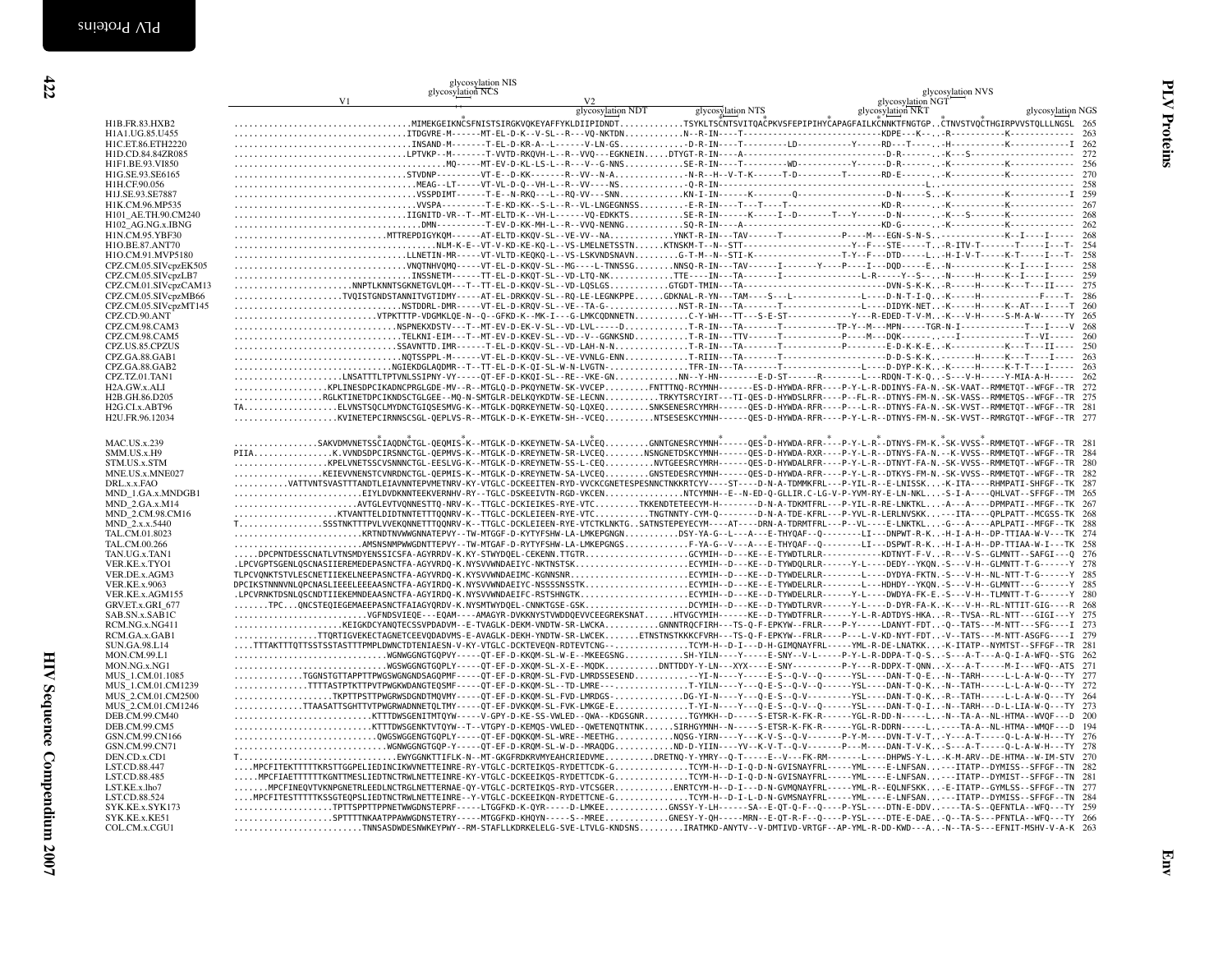|                                              | glycosylation NNT                                                                                                                                                                                                                                                                                                                                 |                                     |                   |
|----------------------------------------------|---------------------------------------------------------------------------------------------------------------------------------------------------------------------------------------------------------------------------------------------------------------------------------------------------------------------------------------------------|-------------------------------------|-------------------|
|                                              | glycosylation NCT<br>V3 tip<br>glycosylation NFT                                                                                                                                                                                                                                                                                                  |                                     | glycosylation NST |
|                                              | glycosylation NTS                                                                                                                                                                                                                                                                                                                                 | glycosylation NNT glycosylation NKT | glycosylation NST |
| H1B.FR.83.HXB2                               | AEEEVVIRSVNFTDNAKTIIVQLNTSVEINČTRPNNNTRKRIRIQRGPGRAFVTIGKI.GNMRQAHČNISRAKWNNTLKQIASKLREQFGNNKTIIFKQSSGGDPEIVTHSFNCGGEFFYCNSTQLFNSTWF 396                                                                                                                                                                                                          |                                     |                   |
| H1A1.UG.85.U455                              | --R-IR--E---N---------VNP-K---S--Y-TRKNIR-YSI-S-Q--YVT---I-DI------V--RD--R-IQ-V-EQ-KKK-N-KTII-AS-----I--T---------------------TSG----I-N 394                                                                                                                                                                                                     |                                     |                   |
| H1C.ET.86.ETH2220<br>H1D.CD.84.84ZR085       |                                                                                                                                                                                                                                                                                                                                                   |                                     |                   |
| H1F1.BE.93.VI850                             |                                                                                                                                                                                                                                                                                                                                                   |                                     |                   |
| H1G.SE.93.SE6165                             |                                                                                                                                                                                                                                                                                                                                                   |                                     |                   |
| H1H.CF.90.056                                | ---QII--TKNISDN-KNIIVQLKTPV-I-CTRP-NNT-TS-HL------YAT-D-I-DI--------TD--K--H-VVTQ-GIHLN-RTIS--PN----M-VR------R-------TSG----S-E 387                                                                                                                                                                                                              |                                     |                   |
| H1J.SE.93.SE7887                             | --GDII--SENISDNAKNIIVQLNKTVEIVCYRP-NNT-KG-HM---QVLYAT-E-I--I-ET-----ERD-S---RRV-T----H-NKTIN-TSP----I-----------L---TSK----S-D 387                                                                                                                                                                                                                |                                     |                   |
| H1K.CM.96.MP535                              | ----II--SENITDN-KNIIVQLNETVQINCTRP-NNT-KS-HM---K--YT-D-I-DI--------GE---M--SRVKE--K-H-K-GTITFKPPNP------L--M---A-------T-K---E-GE 397<br>----II--SEDLTNNAKTIIVHLNKSVEINCTRPSNNT-TS-TI----V-YRT-D-I--I-K-Y-E-NGT---KV---VTE--K-H-NKTII-QPP----L--TM-H---R--------T-K---N-CL 396                                                                    |                                     |                   |
| H101 AE.TH.90.CM240<br>H102_AG.NG.x.IBNG     | --G------SENITNNAKTIIVQLANPVKINCTRP-NNT-KGVHI---Q--YAT-D-I-DI------V-KTE--K--H-VVTQ-KTY-K-TTII-ANPL---V--T-----------------TSK------D 391                                                                                                                                                                                                         |                                     |                   |
| H1N.CM.95.YBF30                              | NTDGI---DSHSNLLVQWNETVPINCTRPGNNTGGQV-I--AMT-YN-E--V-DI---Y--V-KEL-EPMWNRTREEIKKIL-K-NITFRARERNE--L-VTHLM---R-------TSK---EELL 395                                                                                                                                                                                                                |                                     |                   |
| H1O.BE.87.ANT70                              | SKGKIRMMAKDILEGGKNIIVTLNSTL-M-CERPQI.DIQEMRI--MAWYSMGIG-TAGNSS-A-Y-KYNATD-GKI---T-ERYL-LVN-TGSINMT-NH-----L-VTHLH---H-------TAKM--Y-F. 386                                                                                                                                                                                                        |                                     |                   |
| H1O.CM.91.MVP5180                            |                                                                                                                                                                                                                                                                                                                                                   |                                     |                   |
| CPZ.CM.05.SIVcpzEK505                        | -TSNI----NNSKDTLLVQLNES-PINCTRPGNKT-GQV-I--MT-YN-EN-I-DT---Y-EVN-T.-EQIWNTTKQIIINNRKNIT-IPNP---L-VTNLMI----------TS---TNQN. 379                                                                                                                                                                                                                   |                                     |                   |
| CPZ.CM.05.SIVcpzLB7<br>CPZ.CM.01.SIVcpzCAM13 |                                                                                                                                                                                                                                                                                                                                                   |                                     |                   |
| CPZ.CM.05.SIVcpzMB66                         | E-KVT-LDRNVSNDMDTIIVKLNETVRLNCTRTGNNTIKG-PI--SQI-YG-ETVI-DT---F-QLNKTV-T--F-KVRHA-N-TYKG.YLGNETIT-GP-T---L-VTNLHLI----------TSI---TSI. 417                                                                                                                                                                                                        |                                     |                   |
| CPZ.CM.05.SIVcpzMT145                        | -DNQT-A-IDPSENLAIIQLKDPVKI-CRRPGNNT-GQ--I--AMT-YN-ENVV-DT-K-Y-E-NGTQ-AKA-NETKEV--NILRKNIS-MVP------VTN-H------------TSEII-I-K. 384                                                                                                                                                                                                                |                                     |                   |
| CPZ.CD.90.ANT                                | QTNTS-VMGRK-ESVLVRFGKEFENLTI-CIRPGN-TVRNL-I---MT-YNVEIAT-DT-K-F-TVNKTL-EQARNKTEHV-A-HWKKVDNKTNAKTIWTFQD----VKV-W---Q-----DI-PW--A-YT 399                                                                                                                                                                                                          |                                     |                   |
| CPZ.CM.98.CAM3                               |                                                                                                                                                                                                                                                                                                                                                   |                                     |                   |
| CPZ.CM.98.CAM5                               | ---GPAVARSEDLRHK-IIIQFKEG--IICMRPGNNS-GQL-I---VS-YN-EN-V-DP------V-K-Q-MKK-NET-LAIAKYDKSIAKVT-TPNP------TNMM-----------T-P---KFNY 389                                                                                                                                                                                                             |                                     |                   |
| CPZ.US.85.CPZUS<br>CPZ.GA.88.GAB1            | -TKN-TV-SK.NFAD-ILVQF-EGV-M-CIRPGNNTVGNV-L---MT-YN-P--V-DV-E------KLT-EKQR-YTLEIIKKEANLT-VELIPNA-----V-NMML-----------TIP---M-YN 376<br>--GNITV-VENKSKN-DVWIVQLVEAVSLNCHRPGNNT-GEV-I---MT-YN-ENVV-DT-S-Y-K-NGTT--R-VEEVKKA-ATSSNRTAAN-TLNRA------VTH-M------------TS-I-TDNIT 394                                                                  |                                     |                   |
| CPZ.GA.88.GAB2                               | ----E-VFRTK-M-APGLSDT-IVQLKRA-PINCSRPGNNTGRA-NLS--TT-FNTEALI--P-K-S-HLNGTL---I-NR-KQ-IKNSTTWHRGD-T-TKHP-----V-NFM-----------TSR-ITCNSS 397                                                                                                                                                                                                        |                                     |                   |
| CPZ.TZ.01.TAN1                               | E---TKAYVNTSVNTPLLVKFN-S--L-CERTGNNT-GQV-I---MT-YN-ENVV-DT-K-Y-SVNATT-YRN-DWAMAAINTTMRARNETVQQT-QWQRD----VTSFW---Q-------L-NWT-TWTA 394                                                                                                                                                                                                           |                                     |                   |
| H2A.GW.x.ALI                                 | --NRTY-YWHGRDNRT-IS--KHYNLTMHCKRPGNKTVVP-TLMS-LI-HSQP-NKRP---W-WF.KGE-RKAMQEVKET-VKHPRYKG-NDTNQINFT-PGR-S-A-V-YMWT--R---LH--M-WFL-WVEN 405                                                                                                                                                                                                        |                                     |                   |
| H2B.GH.86.D205                               | --NRTY-YWHEKDNRT-IS---YYNLSIHCKRPGNKTVVP-RTVS-LL-HSQP-NKRP---W-WF.KGN-TEAI-EVKRTIIKHPRYKGGAKNITSVKLVSEHGK-S---TTYMWT--R---L---M-WFL-WVEN 410                                                                                                                                                                                                      |                                     |                   |
| H2G.CI.x.ABT96                               |                                                                                                                                                                                                                                                                                                                                                   |                                     |                   |
| H2U.FR.96.12034                              | S-NRTY-YWHGRDNRT-IS--KYYNLTMYCRRPGNKTVLPVTIMS-LV-HSQA-NN-PK--W-WF.GGN-KGAIQEVKETIANHPRYHG-KNISQINLAEPAG.--S-VKFMWT--R---L--KM-WFL-WVEN 409                                                                                                                                                                                                        |                                     |                   |
|                                              | V <sub>3</sub>                                                                                                                                                                                                                                                                                                                                    |                                     |                   |
| <b>MAC.US.x.239</b>                          | --NRTY-YWHGRDNRT-IS--KYYNLTMKČRRPGNKTVLPVTIMS-LV-HSQP-NDRPK--W-WF.GG--KDAI-EVKQTIVKHPRYTG-NNTDKINLTAPGG.----VTFMWT--R---L---KMNWFL-WVED 413                                                                                                                                                                                                       |                                     |                   |
| SMM.US.x.H9                                  | --NRTY-YWHXRSNRT-IS--KYXNLTMRCRRPGNKTVLPVTIMS-LV-HSQP-NERPK--W-WF.GGE-KEAIREVKXX-VKHPRYKG-NXXXQIKLTAPGG.----VTFMWT--R---L--KMNWFL-WVEX 416                                                                                                                                                                                                        |                                     |                   |
| STM.US.x.STM                                 | --NRTY-YWHGRDNRT-IS--KYYNLTMSCRRPGNKTVLPVTIMS-LV-HSQP-NERPK--W-WF.GGE-RGAI-EVKET-VKHPRYTG-NDTAKIRIVAPGG.----VTFMWT--R---L--KMNWFL-WIEN 412                                                                                                                                                                                                        |                                     |                   |
| MNE.US.x.MNE027                              | --NRTY-YWHSKDNRT-IS--KYNNLTMKCRRPGNKTVLPVTIMS-LV-HSQP-NERPK--W-RF.EGN-KEAI-EVKQTIVKHPRYTG-NNTDKINLTAPRG.----VTFMWT--R---L--KMNWFL-WVED 414                                                                                                                                                                                                        |                                     |                   |
| DRL.x.x.FAO                                  | HGQDEL-ETRGKPDFLNHKYVFRV-KKWNLKIICRRKGN-SI-STPSAS-LL-YHGLEPGK-LKRGM-KF.EGQ-GKA-GSL-KE-KSVS-SIWRNTTNSTCISLKGKKIQDRNVTGCMLKQLKVDNYTTK--LASENLMML----Y-F--VSKIWRTWNN 447                                                                                                                                                                             |                                     |                   |
| MND_1.GA.x.MNDGB1<br>MND_2.GA.x.M14          | HK. -GELIPIDDKYRGPEEFHQRKFVYKVPGKYGLKIECHRKGN-SVVSTPSAT-LL-YHGLEPGK-LKKGM-TF.KGR-GLA-WSL-KE-NKLNDSI.KVNQTCKNFTSTGEENKQNTDKQKEFAKCIKTLKI-NYTTSGDRAAEMMMMT-QGEMF-CNVTR 425<br>HNYDEL-LVNPQKEFHDHKYVYRV-KKWGLKVVCDRKGN-SIVSVPSAS-LI-YHGLEPGR-LKKGM-RL.IGQ-GRA-NALSRE-KKVNASIYRGFNASGPCRGINNR.GVVNKTGCALKTIEVSNYTTI-E-GAE-IMIL----Y-F--W-RIWKTWNN 426 |                                     |                   |
| MND 2.CM.98.CM16                             | HDYNEL-QTNTKKGKEEFHDHKYVYRVDEKYNLQVVCRRKGN-SV-STPSAT-LI-YSGLEPGK-LKKGM-QL.KGQ-GIAMHDL-IE--KIDSSIWRNVT.KGYCKGLKRKENRTGCALKTIKVSDYTTK-E-GAE-IMLL----Y-F--W-KIWRTWND 427                                                                                                                                                                             |                                     |                   |
| MND_2.x.x.5440                               | HDYDEL-QTNPRKGKDEFHDHKYVYRVDKKWGLQVRCRRKGN-SI-STPSST-LL-YHGLEPGK-L-KGK-QL.EG--GQA-HSLSLE--KINDSIYKDNHNMTCKSSNNKKNTTGCHLKTISISESTVK-E-GAE-IMLL----Y-F--W-KIWKAWNS 447                                                                                                                                                                              |                                     |                   |
| TAL.CM.01.8023                               | .-NOTO-IHOAPKNESA-IL-GKEHN-TIOCIRPGN-TIKDL-IAA-LM-HSOIIAGKDLKR-Y-K-.EGN-TRAMEDVNE-IAKAYKDHINSSSGTAOIRWOGVRK--L-VSLFWHA-Q-------ISSM-MK-NY 409                                                                                                                                                                                                     |                                     |                   |
| TAL.CM.00.266                                |                                                                                                                                                                                                                                                                                                                                                   |                                     |                   |
| TAN.UG.x.TAN1                                |                                                                                                                                                                                                                                                                                                                                                   |                                     |                   |
| VER.KE.x.TYO1<br>VER.DE.x.AGM3               | H-NRTQ-WQKHRV-NN-VLILF-KHYNLSV-CRRPGNKTVLPVTIMA-LV-HSQ-YNMKL---W-HF.EGN-RGAWREVKQ-IV-LPKDRYKGTNNTEHIYL-RQW----ASNLW---Q------KMDWFL-YLNN 413<br>S-NRTQ-WQKHRVSNDSVL-LF-KHYNLTV-CKRPGNKTVLPVTIMA-LV-HSQRYNTRL---W-HF.QGN-RGAW-EVKNEIVKLPKDRYQGTNDTEEIYL-RLF---AANLW---Q------KMDWFL-YLNN 420                                                       |                                     |                   |
| <b>VER.KE.x.9063</b>                         | S-NRTQ-WQKHRV-NDSV--LF-KYYNLTV-CKRPGNKTVLPVTIMA-LV-HSQ-YNTKL---W-HF.QGR-REAW-EVKEEIIKLPKDRYRGTNDTEKIYL-RQF----AANLW---Q------KMDWFL-YLNN 420                                                                                                                                                                                                      |                                     |                   |
| VER.KE.x.AGM155                              | S-NRTQ-WQKHGVSNDSVLIL--KHYNLTV-CKRPGNKTVLPVTIMA-LV-HSQ-YNTRL---W-HF.QGN-KGAW-EVQEEIVKLPKERYQGTNDTNKI-L-RQF----AANLW---Q------KMDWFL-YLNN 415                                                                                                                                                                                                      |                                     |                   |
| GRV.ET.x.GRI 677                             | S-NRTE-WQKGGNDND-V-IK--KFYNLTVRCRRPGNKTVLPVTIMA-LV-HSQ-YNTRLK--W-HF.QGD-KGAW-EVREEVKKVKNLTEVS-ENIHLRRIW----SANFW---Q------KMDWFI-YLNN 400                                                                                                                                                                                                         |                                     |                   |
| SAB.SN.x.SAB1C                               | VANRTE-WQKNGNSNDSV-IR--RYFNLTIRCRRPGNKTVLPVTIMA-LV-HSQ-YNTRLK--W-WF.GGN-RGAW-EVKETIVRLPPKKYSGTNDTNKI-L-RQW----SEFFF---Q------KMDWFL-YLNN 410                                                                                                                                                                                                      |                                     |                   |
| RCM.NG.x.NG411<br>RCM.GA.x.GAB1              | S-NRTW-YORKOSNRTVIG--RHFNLTV-CRRPSN-TVKG-SLAT-.V-ISLRVOKRPKG-W-RF.DGD-KGAW-EVKEAINKTK-YKG-ROPENITIRSVYG.--D-AKCFWL--D---L--KMNWFL-YLNN 404<br>NVN-TW-YQRRQSNRTVIG--SFYNLSV-CRRPSN-TVKG-SLAT-.V-ISLRVEKRPKG-W-RF.EGN-TDAW-EVKERVKTTK-YRG-SNTDKIKIRTVYG.--D-ARYFWL--N---L--KLNWFL-LLNN 410                                                          |                                     |                   |
| SUN.GA.98.L14                                | HK-DEL-PINNKVGQGAEGEYVWKVAAKWGLVIQCIRKGN-SQVSTISST-LL-YYGLEPGSKL-L-Q-KF.VGQ-GRAFATLGKL--QVEPLANMSNGCTFDNITKTCRFTNGTDFKKMIKFKPMEKH-A-AATEMLMMT--E-M-F--L-RI-KVWND 440                                                                                                                                                                              |                                     |                   |
| MON.CM.99.L1                                 |                                                                                                                                                                                                                                                                                                                                                   |                                     |                   |
| MON.NG.x.NG1                                 |                                                                                                                                                                                                                                                                                                                                                   |                                     |                   |
| MUS 1.CM.01.1085                             | L-GNNTAVMMNG-KNES-GIKFGENFRV-L-CIRPGNKTIRNL-I-A-MT-YSQLIVD-DT-R-Y-K-NKTQ-DPA-R-AMLAM-KHWHGRLQKQNHSSINETKIKIRWRSEPK--Q-VQ--W-----------LSV--QFVNH 421                                                                                                                                                                                              |                                     |                   |
| MUS 1.CM.01.CM1239                           | L-GNNTAVMMNG-KNES-GIKFGENFRV-L-CLRPGNKTIRNL-I-A-MT-YSQLIVG-DT-R-Y-K-NKTQ-DVA-R-AMLAM-KHWHGRLEKQGE.NITEEKIKIRWTSQPK--N-VQ--W---A-------LSV--QFNNN 415                                                                                                                                                                                              |                                     |                   |
| MUS 2.CM.01.CM2500<br>MUS 2.CM.01.CM1246     | LPGNDTAVMMNGKKNES-AI-FGENFRV-L-CLRPGNKTIRNL-I-A-MS-YSQLIVD-DT-R-Y-K-NKTQ-DPA-R-AMKAM-AHWA.KMDNRSESDIKIRWTSEPK--R-VQ--W-----------LSV--QFEND 402<br>LPGNDTAVMMNG-KNES-AIKFGENFRV-L-CIRPGNKTIRNL-I-A-MT-YSQLIVD-DT-R-Y-K-NKTQ-DPA-R-AMIAM-DHWH-RLQKANK.TINKTEIKIRWTSEPK--R-VQ--W---Q------LSV--QFENN 416                                            |                                     |                   |
| DEB.CM.99.CM40                               | E-RAEELHIIRKE-KGEVQNGS-TIRVPAKYNLTL-CVRPGNKTYRA-HMAT-LS-Y-TFIQRLRIKR---RL.NGS-A-AT-EMRQ-IL-I--KANRTNNLTIHYPK--R-VQSVW-Q-H-------ISKALDLLLL 337                                                                                                                                                                                                    |                                     |                   |
| DEB.CM.99.CM5                                | E-RAED-HIIRKGLEN---T-RIPPKYNLSLDCVRPGNKTYRAVHMAT-LS-Y-TFIPRLRIKR---RM.-GN-TGAV-E-R-R-K-IYNVTKITVHYP---R-VQNTW-Q-H-------VSKA-NLL 321                                                                                                                                                                                                              |                                     |                   |
| GSN.CM.99.CN166                              | QPGNNTRIMMNGMKNES-VIGFGEDYHL-L-CIRPGNKTIRNL-I-A-MT-YSQVIVG--T-K-Y-RLDPDR--RAIREAMKAMN-HWE-KTGRNDTQIRWTSEPK--L-VQ--W-Q-Q-------LSI--QLNNN 412                                                                                                                                                                                                      |                                     |                   |
| GSN.CM.99.CN71                               | QPGNNTRVMMNGKKNES-VIGFGEDYQLTL-CIRPGNKTLKNL-I-A-MT-YSQIIVG-DT-K-Y-KLNHT--DIAIR-AMKAMKNHWEKINNDTTPNKTQIRWTSEPK--L-VQ--W-Q-Q-------LSV--QFNNN 417                                                                                                                                                                                                   |                                     |                   |
| DEN.CD.x.CD1<br>LST.CD.88.447                | ELLDNHTQIIRNTSKDNQ--AILFRK-SV-KLKCTRPGNVTLKGLNMAA-IVMRATIIPRRAI-R-A-K-VGGN-TR-RQE-EKAVK-E-NI-G-VKWDVPRV-----TSSAR-Q-R-------L-RM---SQY 404<br>HTDDEL-PLTPKKMGNLLEAKFVYKVAGKWGLIIRCIRKGN-SEVSTISST-LL-YYGLEHGSRL-L-Q-KF.EGQ-GRMFHNLGNM-KRLNATAMNYTHGNCIDNTKPCGRQLKGLPIANMTRR--NLATEMLMHT--E-M-F--V-RI-QEWNN 437                                    |                                     |                   |
| LST.CD.88.485                                | HT-DKL-PLTPKKMGNLLDAKFVYKVSGKWGLIIRCIRKGN-SEVSTISST-LL-YYGLEHGSRL-L-Q-KF.EGQ-GRMFNNLGKM-QKLNATAMNYTNGQCPEGKQPCGRHLKGLPIANMTRR-EGLATEMLMHT--E-M-F--I-RILQEWNN 436                                                                                                                                                                                  |                                     |                   |
| LST.KE.x.lho7                                | HTRDEL-PLTPNKMEDL-GAKFVYKVAGKWGLIIRCIRKGN-SEVSTISST-YL-YYGLEHGSRL-L-Q-KF.EGQ-GRMFNNLGKM-K-LNAEAMNYTEGTGTCDSKKTTCGRKLKGLPIANMTRH-A-LATEMLMHT--E-M-F--V-RI-QEWNN 434                                                                                                                                                                                |                                     |                   |
| LST.CD.88.524                                | HT-DEL-PLTPKKMGDL-GAKFVYKVAGKWGLIIRCIRKGN-SEVSTISST-LL-YYGLEHGSRL-L-Q-KF.EGQ-GRMFNNLGRM-KKLNETAMNYKEGNCSTPGKPCGRQLKGLPIANMTRR-V-LATEMLMHT--E-M-F--V-RI-QEWNN 439                                                                                                                                                                                  |                                     |                   |
| SYK.KE.x.SYK173                              |                                                                                                                                                                                                                                                                                                                                                   |                                     |                   |
| SYK.KE.x.KE51                                |                                                                                                                                                                                                                                                                                                                                                   |                                     |                   |
| COL.CM.x.CGU1                                | ELSDWAKDREGVWK-DSGT-EYYWFPKD-ALGCIRRGNSSHRNLNTAN-AK-YYELIPYSKGIYGR-QFVPMTGQ-KKNKTQFAIEIKKNLTAWLERISRKNITITPRNGNRTS---ATFTFVI-HRL-----ASS-WKHDS. 405                                                                                                                                                                                               |                                     |                   |

Env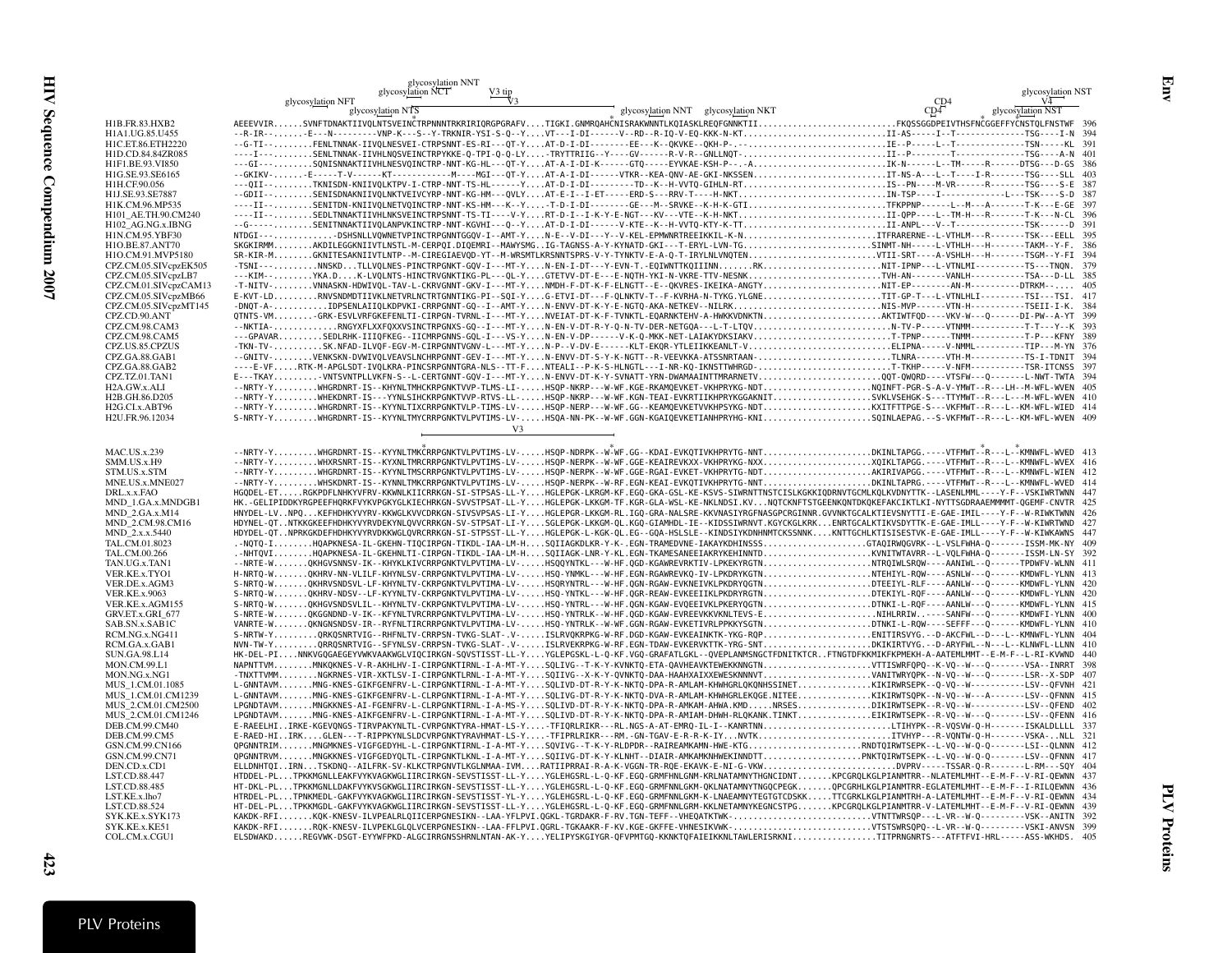|                                        | V <sub>4</sub><br>glycosylation NNT                                                                                                                      | CD4<br>CD4 | CD4 | glycosylation NIT | glycosylation NES<br>V <sub>5</sub>                                                                                                                                                                                                                                                                                                                                                                                                                           |  | gp120 end gp41 start | fusion peptide |      |
|----------------------------------------|----------------------------------------------------------------------------------------------------------------------------------------------------------|------------|-----|-------------------|---------------------------------------------------------------------------------------------------------------------------------------------------------------------------------------------------------------------------------------------------------------------------------------------------------------------------------------------------------------------------------------------------------------------------------------------------------------|--|----------------------|----------------|------|
| H1B.FR.83.HXB2                         |                                                                                                                                                          |            |     |                   | NSTWSTEGSNNTEGSDTITLPCRIKQIINMWQKVGKAMYAPPISGQIRCSSNITGLLLTRDGGNSNNESEIFRPGGGDMRDNWRSELYKYKVVKIEPLGVAPTKAKRRVVQREKRAVGIGALFLGFLGAAGSTMGAAS 534                                                                                                                                                                                                                                                                                                                |  |                      |                |      |
| H1A1.UG.85.U455                        |                                                                                                                                                          |            |     |                   |                                                                                                                                                                                                                                                                                                                                                                                                                                                               |  |                      |                |      |
| H1C.ET.86.ETH2220                      |                                                                                                                                                          |            |     |                   |                                                                                                                                                                                                                                                                                                                                                                                                                                                               |  |                      |                |      |
| H1D.CD.84.84ZR085                      |                                                                                                                                                          |            |     |                   |                                                                                                                                                                                                                                                                                                                                                                                                                                                               |  |                      |                |      |
| H1F1.BE.93.VI850                       |                                                                                                                                                          |            |     |                   |                                                                                                                                                                                                                                                                                                                                                                                                                                                               |  |                      |                |      |
| H1G.SE.93.SE6165                       |                                                                                                                                                          |            |     |                   |                                                                                                                                                                                                                                                                                                                                                                                                                                                               |  |                      |                |      |
| H1H.CF.90.056                          |                                                                                                                                                          |            |     |                   |                                                                                                                                                                                                                                                                                                                                                                                                                                                               |  |                      |                |      |
| H1J.SE.93.SE7887                       |                                                                                                                                                          |            |     |                   |                                                                                                                                                                                                                                                                                                                                                                                                                                                               |  |                      |                |      |
| H1K.CM.96.MP535<br>H101 AE.TH.90.CM240 |                                                                                                                                                          |            |     |                   |                                                                                                                                                                                                                                                                                                                                                                                                                                                               |  |                      |                |      |
| H102 AG.NG.x.IBNG                      |                                                                                                                                                          |            |     |                   |                                                                                                                                                                                                                                                                                                                                                                                                                                                               |  |                      |                |      |
| H1N.CM.95.YBF30                        |                                                                                                                                                          |            |     |                   |                                                                                                                                                                                                                                                                                                                                                                                                                                                               |  |                      |                |      |
| H1O.BE.87.ANT70                        |                                                                                                                                                          |            |     |                   | SCNGT-CSVS-VSQGNNG----KLR-VVRS-IRGQSGL-----K-NLT-M-----MI-QM-NTWNSS-NNVT---I----K-I--T--FN-KVVRV-PFSVA-TRI-RPVIST-TH-------L-M----V-S-----------A 529                                                                                                                                                                                                                                                                                                         |  |                      |                |      |
| H1O.CM.91.MVP5180                      |                                                                                                                                                          |            |     |                   | -C-K-GCQEIKGSN-TNKNG-I--KLR-LVRS-M-GESRI-----P-NLT-H-----MI-QL-QPWNSTGENTL--V---K-I--TK--N----Q-K-FS-----MS-PIINIHTPH-------L-M----V-S----------A 539                                                                                                                                                                                                                                                                                                         |  |                      |                |      |
| CPZ.CM.05.SIVcpzEK505                  |                                                                                                                                                          |            |     |                   | -NTTGN---Q---R--V-L-TR---GI-----K-P-N-L-----II-DYTK-GT-KYTIY-T----TNL--Q--------S---I----G----HT-T-Q---AF.-L--------------------- 505                                                                                                                                                                                                                                                                                                                         |  |                      |                |      |
| CPZ.CM.05.SIVcpzLB7                    |                                                                                                                                                          |            |     |                   |                                                                                                                                                                                                                                                                                                                                                                                                                                                               |  |                      |                |      |
| CPZ.CM.01.SIVcpzCAM13                  |                                                                                                                                                          |            |     |                   |                                                                                                                                                                                                                                                                                                                                                                                                                                                               |  |                      |                |      |
| CPZ.CM.05.SIVcpzMB66                   |                                                                                                                                                          |            |     |                   |                                                                                                                                                                                                                                                                                                                                                                                                                                                               |  |                      |                |      |
| CPZ.CM.05.SIVcpzMT145                  |                                                                                                                                                          |            |     |                   | INKTENMTII----R--V-S-MR---GIF----R-N-T-T-----M--EIHKNREDQGEDQDQNNTYVCLT--N-K-I--------I-E-Q-------SR-YA-EKQHH.-----L-L------------------ 522<br>GNLITNGALIAH------V-H-GI-S-GI-LA-RR-NVS-T-S---IM-.EGOIY-TVKVS-AARVA.-0--A--SR-0--E-X--S----TX--PEIKOHS-0--GI--LF---L-S---------- 527                                                                                                                                                                          |  |                      |                |      |
| CPZ.CD.90.ANT                          |                                                                                                                                                          |            |     |                   |                                                                                                                                                                                                                                                                                                                                                                                                                                                               |  |                      |                |      |
| CPZ.CM.98.CAM3                         |                                                                                                                                                          |            |     |                   | -NNITKGDNTTFF---R--V-S-MR---GI-----R-V-S-T--V--II-ETGH-INNSITNITLY-T--N-V-L--L--H----S---[---S---HT-S-------AF.-L------------------ 526                                                                                                                                                                                                                                                                                                                       |  |                      |                | 532  |
| CPZ.CM.98.CAM5<br>CPZ.US.85.CPZUS      | TCDNQNNCTR-NTNDTNSDNS-L-IS---R--V-S-MR---GI-----R-N-T-I-------EAG-KWENNTITVY-S--E---L--L--NR---S---I----------HT-A-------AF.-L-------------------        |            |     |                   | $\ldots\ldots\texttt{N-DNTI}\ldots\ldots\ldots\ldots\ldots\ldots\texttt{K}\ldots\texttt{K}\ldots\texttt{P}\ldots\texttt{P}\texttt{R}\ldots\texttt{GIF}\ldots\texttt{N}\texttt{L}\ldots\texttt{N}\ldots\texttt{N}\ldots\texttt{N}\ldots\texttt{N}\texttt{D} \texttt{ISSI}\texttt{SAV}\ldots\ldots\texttt{N} \texttt{D} \texttt{ISSI}\texttt{N}\texttt{N}\ldots\texttt{T}\ldots\texttt{T}\texttt{A}\ldots\texttt{R}\ldots\texttt{P}\ldots\texttt{P}\ldots\text$ |  |                      |                | 506  |
| CPZ.GA.88.GAB1                         |                                                                                                                                                          |            |     |                   | -GIII-----R--VSS-MR--RGI-----R-N-T-N---------S-TPVTN-SGNLT---T--N-K-I----------R---S-----R-HT-ARQ.KD-Q---AF.-L---------------------- A 524                                                                                                                                                                                                                                                                                                                    |  |                      |                |      |
| CPZ.GA.88.GAB2                         |                                                                                                                                                          |            |     |                   |                                                                                                                                                                                                                                                                                                                                                                                                                                                               |  |                      |                | -525 |
| CPZ.TZ.01.TAN1                         |                                                                                                                                                          |            |     |                   | .NRTNNTHGTLVA---LR--V-H-GI-S-GV-L--RR-TVK-H------IM-AEKD-NNSYTPQFSAVVE-Y-KV--AR----E-Q--S---RPG--PEIKANH.T-SR-DV---L------S---------- 525                                                                                                                                                                                                                                                                                                                     |  |                      |                |      |
| H2A.GW.x.ALI                           |                                                                                                                                                          |            |     |                   |                                                                                                                                                                                                                                                                                                                                                                                                                                                               |  |                      |                |      |
| H2B.GH.86.D205                         |                                                                                                                                                          |            |     |                   | KTNTTRRNYA--H-R----T-H----NI-L--RE-ELS-N-TV-S-IANINSDN-TTNISVSAEVSELY-L--GD-L-E-T-I-F---DVR-YSSVKP-N--G--MVL------AM---A---T- 535                                                                                                                                                                                                                                                                                                                             |  |                      |                |      |
| H2G.CI.x.ABT96                         |                                                                                                                                                          |            |     |                   | RNMTLLKPQ-RQRRNYV--H-R----T-H----NV-L--RE-DLT-N-TV-S-IANIEENRSNNHTNIIFSAEVAELY-L--GD-L-E-T-I-F---NV--YSSVTPKN--G-.FVL------AM---A--T-- 548                                                                                                                                                                                                                                                                                                                    |  |                      |                |      |
| H2U.FR.96.12034                        |                                                                                                                                                          |            |     |                   | R-MEGQTSR-RHKRNYV--H-R-V--T-H---RNV-L--RE-DLT-N-TV-SMIANI-RI-KNQTNISMSAEVAELY-L--GD-L-E-R-I-F---PV--YSSVTP-N--G-.FVL------AT---A----- 542                                                                                                                                                                                                                                                                                                                     |  |                      |                |      |
|                                        |                                                                                                                                                          |            |     |                   |                                                                                                                                                                                                                                                                                                                                                                                                                                                               |  | gp120 end gp41 start |                |      |
| <b>MAC.US.x.239</b>                    |                                                                                                                                                          |            |     |                   | RN-ANQKPK-QHKRNYV--H-R----T-H----NV-L--RE-DLT-N-TV-S-IANI-WIDGNQTNITMSAEVAELY-L--GD--L-E-T-I-L---DV--YTTGGTS-N--G-.FVL------AT---A----- 547                                                                                                                                                                                                                                                                                                                   |  |                      |                |      |
| SMM.US.x.H9                            | IKNG-RWTSQNQK-RYQKNYV--H-X----T-H----NVXL--RE-DLT-N-TV-S-IAEI-WI-GNKTNITMSAEVAELY-L--GD-L-E-T-I-F---SV--YTTTGAS-N--G-.FVL-------AT---A----- 554          |            |     |                   |                                                                                                                                                                                                                                                                                                                                                                                                                                                               |  |                      |                |      |
| STM.US.x.STM                           |                                                                                                                                                          |            |     |                   | R--SEMRDWNKNKK-QQKRNYV--H-R-V--T-H----NV-L--RQ-DLT-N-TV-SIIANI-WT-NN-TNITASAEVAELY-L--GD-L-E-T-I-L---NV--YTTSTS-T--G-.FVL------AT---A----- 550                                                                                                                                                                                                                                                                                                                |  |                      |                |      |
| MNE.US.x.MNE027                        |                                                                                                                                                          |            |     |                   | KNLTGTTQKPQ-QHKRNYV--H-R----T-H----NV-L--RE-DLT-N-TV-S-IANI-WIDGNQTNITMSAEVAELY-L--GD-L-E-T-I-L---NV--YTTGGTP-N--G-.FVL------AT---A----- 550                                                                                                                                                                                                                                                                                                                  |  |                      |                |      |
| DRL.x.x.FAO                            |                                                                                                                                                          |            |     |                   | RTSNVWYPYAS-H-----DD-AR--RKI-M--V--FNNE---TODV-EMFFEIQKLETEETGDSNYQ-KFIPQDEVQNQFTAVGAH--L--V--I-F---DVH-YNLPGH-Q--GA.VVL-I--L-SL---A-CSVA 583                                                                                                                                                                                                                                                                                                                 |  |                      |                |      |
| MND_1.GA.x.MNDGB1                      | IMRAWNDPNEKKWYPYAS-Q-R--VDD-MQ--RKI-L--T--FNNH---THRV-EMYFEMQKIDSNETKMQ-KFLPPSETSNQFVAYGAH--L---M-I-I---DV--HTLPEHHK---GA.VIL-I--L-SL---A--SV- 566       |            |     |                   |                                                                                                                                                                                                                                                                                                                                                                                                                                                               |  |                      |                |      |
| MND 2.GA.x.M14                         |                                                                                                                                                          |            |     |                   | QNSNVWYPYMS-K-R--VDD-H---RKI-M--V--FNNH---TNDV-EMFFEVQLVEGKRYL-KFLPQDEVQNQFTAVGAH--L--VD-I-F---DVH-YHLPDAKQ--GA.VLL-M--L--L---A--SVA 557                                                                                                                                                                                                                                                                                                                      |  |                      |                |      |
| MND 2.CM.98.CM16<br>MND 2.x.x.5440     |                                                                                                                                                          |            |     |                   | QNSSVWYPWMS-N-R---DD-H----KI-M--V--FNNE----NDV-EMFFEVQKTEEGYI-KFVPQDEVQNRFTAVGAH-QL--VD-I-F---EVA-YHLPEA-Q--GA.VLL-MF-L--L------SVA 557<br>KQSSVWYPYMSRN-R--VGD-H----KI-M--V--FNNE---TNDV-EMFFEVQKTDDDGYI-KFIPQDWIQNQYTAVGAH-L-VD-I-F---DIH-HHLPNT-Q--GA.VLL-M--L--L---A--SVA 579                                                                                                                                                                             |  |                      |                |      |
| TAL.CM.01.8023                         | TYNYTA-KGVLHQEKIGRQEHRYSDRTKFFMS-QLR-M--R-S--E-L--L--RE-HLS-K--V--I-VDINHYKGNDI-SVEPSSQI--A--AAVAR--IE-T-I-F---NIR-YDGPATK----APLAL--I---ST--TA---VA 558 |            |     |                   |                                                                                                                                                                                                                                                                                                                                                                                                                                                               |  |                      |                |      |
| TAL.CM.00.266                          | EYNYTSNQGKLHQGVIGK.KPRSSDRTKFYMS-QLR-M--R-SR-E-L--L--RE-HLQ-K-------VDINHHRGSD-TVEPSSQI--S--AAVSR--E-V-F-Y---NIR-YDGPANKQ---APLAL--I---ST--TA---VA 540   |            |     |                   |                                                                                                                                                                                                                                                                                                                                                                                                                                                               |  |                      |                |      |
| TAN.UG.x.TAN1                          | E-NSGRNVDVEGNNCTTGKDKRCYKRTYV--H-RS-V-D-YTLS-KT----RE-HLE-T-TV-SMMVSL-YNSKERTNVTLTANLENI-AY--GR-LEE---I-F---EIR-Y-GPT-----VPF.VL----------AA---TA 555    |            |     |                   |                                                                                                                                                                                                                                                                                                                                                                                                                                                               |  |                      |                |      |
| VER.KE.x.TYO1                          |                                                                                                                                                          |            |     |                   | KTWDADH-FCSSKK.KGHAPGPCVQRTYVA-H-RSV--D-YTLS-KT----RE-HLQ-R-TV--MTVELNYNSKNRTNVTLSPQIESI-AA--GR--L-E-T-I-F---EVR-YTGGHE-Q--V.PFVL-----------TA----A 557                                                                                                                                                                                                                                                                                                       |  |                      |                |      |
| VER.DE.x.AGM3                          |                                                                                                                                                          |            |     |                   | RTVDPDH-PCNGTKGKGKAPGPCAQRTYVA-H-RSV--D-YTLSRKT----RE-HLQ-T-TV--MSVELNYNSKNRTNVTLSPQIETI-AA--GR-L-E-T-I-F---EVR-YTGGHD-T--V.PFVL----------TA----A 565                                                                                                                                                                                                                                                                                                         |  |                      |                |      |
| <b>VER.KE.x.9063</b>                   |                                                                                                                                                          |            |     |                   | Q-VDANH-QCSNETKKGNAPGPCVQRTYVA-H-RSV--D-YTIS-KV----RE-HLE-T-TV--MTVELNYN-NYRTNVTLSPQIEGI-AA--GR-L-E-T-I-F---NVR-YTGGQD-S--V.PFVL----------TA----A 565                                                                                                                                                                                                                                                                                                         |  |                      |                |      |
| VER.KE.x.AGM155                        |                                                                                                                                                          |            |     |                   | LTVDADH-HCKNNAGKGRSPGPCVQRTYVA-H-RSV--D-YTIS-KT----RE-HLQ-T-TV--MTVELNYN-QNRTNVTLSPQIETI-AA--GR-L-E-T-I-F---EVR-YTGGQE-Q--V.PFVL----------TA----A 560                                                                                                                                                                                                                                                                                                         |  |                      |                |      |
| GRV.ET.x.GRI_677                       |                                                                                                                                                          |            |     |                   | RTEDAEGTNRTCDKGKPGPGPCVQRTYVA-H-R-VV-D-YT-S-KV----RE-HLE-N-SV-A-YVAI-YN-KSGP-NVTLSPQV-SI-AY--GD--L-E-T-I-F---DVR-YTGPT-----VPF.VL----------TA----A 544                                                                                                                                                                                                                                                                                                        |  |                      |                |      |
| SAB.SN.x.SAB1C                         |                                                                                                                                                          |            |     |                   | K-VDPDH--CAKNNTKPCWQRTYV--H-R-VV-D-YTLS-KT----RE-HLE-N-TA-A-YVELNYNSKNRTNVTLSPQIESI-AN--GD-L-E-K-I-F----VR-YTGPE-Q--V.PFVL----------AA----A 549                                                                                                                                                                                                                                                                                                               |  |                      |                |      |
| RCM.NG.x.NG411                         |                                                                                                                                                          |            |     |                   | KTEGNKN-ARQAMFV--IT-MVV-D-YT-SRKV-T--RPDAL--NATV-Y--ADI-YTDNMTTNVTLSAEVG-I-AA--GR----E-M-I-Y---NVR-YETKQ--VP.LVL------S---TA----A 532                                                                                                                                                                                                                                                                                                                         |  |                      |                |      |
| RCM.GA.x.GAB1                          | ETVGTTN-KRKAPFV--IT-M-V-D-YT-SRKV-T--RPDALK--AQVSY--ADI-YI-D--TNITLSAEVG-Y-AA--GR-AIE-R-I-F---EI--YQTKQ--VP.LVL------S---TA----A 538                     |            |     |                   |                                                                                                                                                                                                                                                                                                                                                                                                                                                               |  |                      |                |      |
| SUN.GA.98.L14                          | TTSNKWYPWAN-H--SV-DD-AS---KI-L--T--FNNR---ANRV-EAWF-LERVEDW.KVNGS-I-VVAFQPPTNTLNQFV-TGAH-L-R-R-I-F---DEH-YAPRK----APVAL-A-AL-S---TA--LV- 576             |            |     |                   |                                                                                                                                                                                                                                                                                                                                                                                                                                                               |  |                      |                |      |
| MON.CM.99.L1<br>MON.NG.x.NG1           |                                                                                                                                                          |            |     |                   | -K-DGISPFDVNNKPNTTYHGGW-A-T-R-MVTQ-GY-S-SI-L--RK-HVQ-T----A--I-GELYQNNVTLVPSAQVS-S-----SR----E-D--SM---T-Q--TGVH-----.ITL-MA-----ST--G-----A 537<br>XKNKNETFESTFNVSTNASTAYNGEW-T--LR-LVTQ-GYIS-SX-L--RQ-HVQ-T----A--VDGELYGSTVTLIPSARVS-A-----S-----E-D--S----A-Q--HGLMRE-RA.ITL-MA-----ST--G-----A 549                                                                                                                                                       |  |                      |                |      |
| MUS_1.CM.01.1085                       |                                                                                                                                                          |            |     |                   | TEINESNIHTVTTKYHKDQWMV---R-FV-Q-GY-S-SI-L--RK-LV--E-------IDGAMYRDS-NMTPSANVL-A--M-PK-VQ---E-D--SM---EVQ--P-PHVHA--ISL-IT-----S---G-----A 558                                                                                                                                                                                                                                                                                                                 |  |                      |                |      |
| MUS_1.CM.01.CM1239                     | ITQINESNIHNVTTKYHQDQWMV---R-FVTQ-GY-S-SI-L--RR-HVQ-T--V----IDGAMYKDTVNMTPSANVM-A--M--KN---E-D--SM---EVQ--P-PHVKA--ISL-IT-----S---G-----A 552             |            |     |                   |                                                                                                                                                                                                                                                                                                                                                                                                                                                               |  |                      |                |      |
| MUS_2.CM.01.CM2500                     |                                                                                                                                                          |            |     |                   | TRQIHNSNIDTVTTKYHKDQWMV---R-FVTQ-GYTS-SI-L--RQ-H-Q-T--V----IDGAMYGDTVNRLTPSANVL-A--M--KR----E-D--S----EVQ--P-PHVQA--ITL-IT-----S---G-----A 540                                                                                                                                                                                                                                                                                                                |  |                      |                |      |
| MUS 2.CM.01.CM1246                     |                                                                                                                                                          |            |     |                   | TREINDSNIHTVKTKYRHDQWMV---R-FVTQ-GY-S-SI-L--RK-HVQ-T-HV----IDGAMYGNT-NMTPSANV-TRASRLRDT--E-D--S----EVR--P-PHVKA--ISL-IT-----S---G-----A 551                                                                                                                                                                                                                                                                                                                   |  |                      |                |      |
| DEB.CM.99.CM40                         |                                                                                                                                                          |            |     |                   | QNNTRNSTW--KWLM----N-LV-T-YT--QHI-L--KE-ELK---H-SAFVFDV-HY-GS-TLTPSA-I-AV--AD-F--IIEVK-I-F--SAVR-YEGPESV-H---AGIAF-LVA--ST--AA----- 469                                                                                                                                                                                                                                                                                                                       |  |                      |                |      |
| DEB.CM.99.CM5                          |                                                                                                                                                          |            |     |                   | MNKTNNITW-NNTLM--K-N-LV-T-F---QHV-L--KE-ELK-H-SVSA-VFEVAHYGQNMNITPSS-IKAV--AD----IIEVK-I-M---SIR-YEGPESA-Q---AGIAF-LVA--ST--AA----- 453                                                                                                                                                                                                                                                                                                                       |  |                      |                |      |
| GSN.CM.99.CN166                        |                                                                                                                                                          |            |     |                   | .TIN-S.NIG-ITSKYKGQW-A-K-R-FVTQ-GY-S-SI-L--RQ-H-N-T-------IDGAMYESS-NMTPSA-VA-A-NY--SR---E-D--SM---P---KEHPAV----LSL-IS--T--S---T-----A 546                                                                                                                                                                                                                                                                                                                   |  |                      |                |      |
| GSN.CM.99.CN71                         | ITAVDDTNI--VTSKYKGQWMA---R-FVTQ-GY-SRSI-L--RQ-H-N-T-------IDGAMYGHS-NMTPSA-VA-A-KY--SR----E-D--SL--S-Q--PHPGVHVK---ISL-IS--T--S---A-----A 555            |            |     |                   |                                                                                                                                                                                                                                                                                                                                                                                                                                                               |  |                      |                |      |
| DEN.CD.x.CD1                           |                                                                                                                                                          |            |     |                   | PVNNSNIINNQTYMV-N---LV-T-HT--MDI-L--AE-E-T-T--VS-IIVDT-VHPNRTH-TLTLSA-V-QV--A--ARW-L-ELT-I-L--SVR-YEGPESAESVSR-RREVSLVLGLI---S---TV---VG 541                                                                                                                                                                                                                                                                                                                  |  |                      |                |      |
| LST.CD.88.447                          |                                                                                                                                                          |            |     |                   | KNSDKWYPWAN-H--SV-DD-AS---KI-L--T--FNNR---THRV-EMWFQMEKFEPEENLGGNLSVRFLPPSWETNQFVATGAH--LIRLR-I-F---DVH-YAPSSKQ---APLAL-A--L-S---TA--LV- 573                                                                                                                                                                                                                                                                                                                  |  |                      |                |      |
| LST.CD.88.485                          |                                                                                                                                                          |            |     |                   | KNSDKWYPWAN-H--SV-DD-AT---KI-I--T--FNNR---THRV-EMWFELEKWEPEENLGGNLSVRFLPPSWETNQFVATGAH-LIR-R-I-F---AEHQYAPSSKQ---APLAL-A--L-S---TA--LV- 572<br>KNSDKWYPWAN-H--S--DD-ATI--KI-L--T--FNNR---THRV-EMFFEMEKWEPHEDLGGNLS-KFLPPSWETNQFVA-GS--LI-LN-I-F---DEH-YAPRG-QT--APLAL-A--L-S---TA--LV- 570                                                                                                                                                                    |  |                      |                |      |
| LST.KE.x.lho7<br>LST.CD.88.524         |                                                                                                                                                          |            |     |                   | KNSDKWYPWAN-H--S--DD-AT---KI-L--T--FNNR---THRV-EMWFEMEKWEPHEDLGGNLS-KFLPPSWETNQFVATGAH-LIRLR-I-F---SEH-YAPRG-QT--APLAL-A--L-S---TA--LV- 575                                                                                                                                                                                                                                                                                                                   |  |                      |                |      |
| SYK.KE.x.SYK173                        |                                                                                                                                                          |            |     |                   | GNASKNNYASNLR-S-A-R----D-RY-R-LI-L--TA-H-K-T--V-AV-TDIEYYPGTLNFTPTANVE-V--AD-FN--LIQ-K-I-F---DQR-YELPNT-----APLAL----L-S---TA--G-A 523                                                                                                                                                                                                                                                                                                                        |  |                      |                |      |
| SYK.KE.x.KE51                          | GYANPSNYAKNLY-S-A-R----Y-GY-T-L--L--TE-H-K-T----AV-TDIEYYPNQLNFAPTANVE-V--AD-FN--LIR-K-I-F---SOR-YELPTKQ---APLAL----L-S---TA--S-A 529                    |            |     |                   |                                                                                                                                                                                                                                                                                                                                                                                                                                                               |  |                      |                |      |
|                                        |                                                                                                                                                          |            |     |                   |                                                                                                                                                                                                                                                                                                                                                                                                                                                               |  |                      |                |      |
| COL.CM.x.CGU1                          | PVMN-T-RKLV-S-VTHARIL-G--PG-HLQ-NWEKQPVIAFMGTIEGDNDGNGCAYPAAPNFKHALSTL--GR-L--MRTTTYV--DI--S-NVNWHHG-Q--GIFAFSI-AL-SG--AA--S-- 532                       |            |     |                   |                                                                                                                                                                                                                                                                                                                                                                                                                                                               |  |                      |                |      |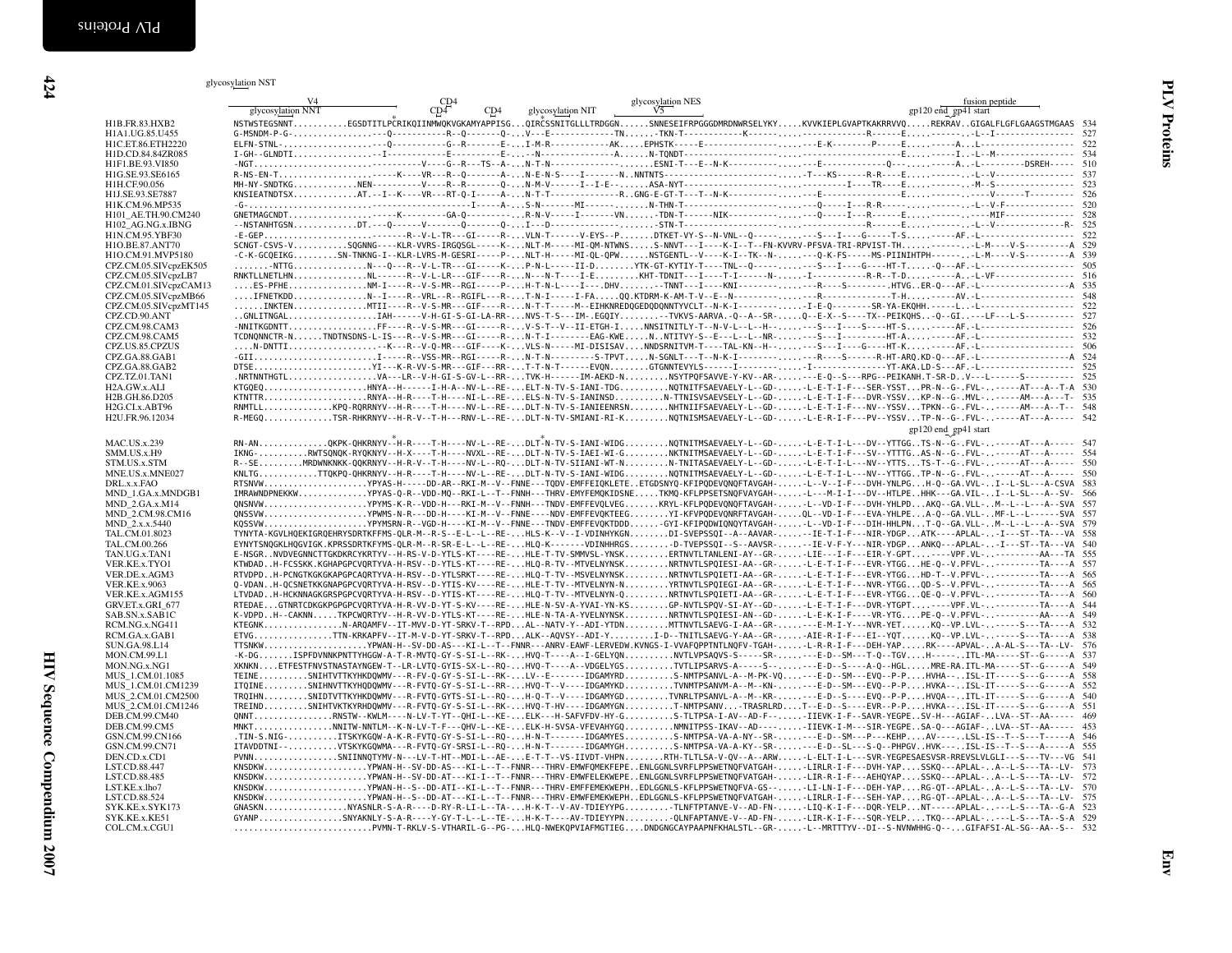|                                            | glycosylation NAS<br>glycosylation NHT<br>glycosylation NYT                                                                                                                                                                                                                                                                          |
|--------------------------------------------|--------------------------------------------------------------------------------------------------------------------------------------------------------------------------------------------------------------------------------------------------------------------------------------------------------------------------------------|
|                                            | immunodominant region glycosylation NKS<br>MTLTVOAROLLSGIVOOONNLL.RAIEAOOHLLOLTVWGIKOLOARILAVERYLKDOOLLGIWGČSGKLIČTTAVPWNASWSNKSLEOIWNHTTWMEWDREINNYTSLIHSLIEESONOOEKNEOELLELDKWAS.LWNWFNITNWLWYIKLFIMIVGGL 692                                                                                                                      |
| <b>H1B.FR.83.HXB2</b><br>H1A1.UG.85.U455   |                                                                                                                                                                                                                                                                                                                                      |
| H1C.ET.86.ETH2220                          |                                                                                                                                                                                                                                                                                                                                      |
| H1D.CD.84.84ZR085                          |                                                                                                                                                                                                                                                                                                                                      |
| H1F1.BE.93.VI850                           |                                                                                                                                                                                                                                                                                                                                      |
| H1G.SE.93.SE6165                           |                                                                                                                                                                                                                                                                                                                                      |
| H1H.CF.90.056                              |                                                                                                                                                                                                                                                                                                                                      |
| H1J.SE.93.SE7887                           |                                                                                                                                                                                                                                                                                                                                      |
| H1K.CM.96.MP535                            |                                                                                                                                                                                                                                                                                                                                      |
| H101 AE.TH.90.CM240                        |                                                                                                                                                                                                                                                                                                                                      |
| H102_AG.NG.x.IBNG                          |                                                                                                                                                                                                                                                                                                                                      |
| H1N.CM.95.YBF30                            |                                                                                                                                                                                                                                                                                                                                      |
| H1O.BE.87.ANT70                            | T--A--THT--K------D---.--Q---Q--R-SX---R--R--L--L-TL-QN----SL---K---V-Y-S-K--RT-IGN-S--DTL--Q---Q-S-IS-T-YEE-QKA-V--Q--KK-----E---.I---LD--K-------IA-I ---A- 685                                                                                                                                                                    |
| H1O.CM.91.MVP5180<br>CPZ.CM.05.SIVcpzEK505 | TA---RTHSV-K-----D---.--Q------R-S----R-S--LQ-L-TLIQN--R-NL---K-----Y-S-K--T---GRYNDDS--DNL--QQ--QH---VS-I-YDE-QAA-D-----VKA-----E-------D--K------IA-I---A- 698                                                                                                                                                                     |
| CPZ.CM.05.SIVcpzLB7                        |                                                                                                                                                                                                                                                                                                                                      |
| CPZ.CM.01.SIVcpzCAM13                      |                                                                                                                                                                                                                                                                                                                                      |
| CPZ.CM.05.SIVcpzMB66                       |                                                                                                                                                                                                                                                                                                                                      |
| CPZ.CM.05.SIVcpzMT145                      |                                                                                                                                                                                                                                                                                                                                      |
| CPZ.CD.90.ANT                              | IA--A-T-N-XH------A---Q---T-------S---V------M---K--R-----SL---AD-VT-H-T----N--V-FTQTC.AKNSSDIQC--ENM--Q----LVQ-S-GQ-YNILQIAHE---R-KK--Y-----S-.-----D--Q------I------AI 694                                                                                                                                                         |
| CPZ.CM.98.CAM3                             |                                                                                                                                                                                                                                                                                                                                      |
| CPZ.CM.98.CAM5                             |                                                                                                                                                                                                                                                                                                                                      |
| CPZ.US.85.CPZUS                            |                                                                                                                                                                                                                                                                                                                                      |
| CPZ.GA.88.GAB1                             | V---------------------K--------SI--V-----L------Q---I-L------AV-Y-T----N--PG.-NSTDD--GNL--QQ--KLVS---GK-FG-L--A-S------RD----Q---.-----D--K------I-L-A---I 683                                                                                                                                                                       |
| CPZ.GA.88.GAB2                             |                                                                                                                                                                                                                                                                                                                                      |
| CPZ.TZ.01.TAN1<br>H2A.GW.x.ALI             | L--SA-S-T--A-------QQ--.DVVKR--EM-R-----T-N----VT-I-K-----AR-NS---AFRQV-H-T---VNNSKPD-DNM--Q--EQQVRYLEAN-SEQL-RA-I-----TY--QK-NS-DV.FT--LDL-A-VK--QYGVY-IV-I 684                                                                                                                                                                     |
| H2B.GH.86.D205                             | L--SA-S-T--A-------QQPV.DVVKR--E--R-----T-N----VT-I-K-----AQ-NS---AFRQV-H-T---PNETTPN--NM--QQ-EKQVHFLDAN-TA-L--A-I------------------------DL-S-IK--H-GLY--A-- 689                                                                                                                                                                    |
| H2G.CI.x.ABT96                             | L--SA-S-T--A-------QQ--.DVVKR--EM-R-----T-N--T-VT-I-K-----AR-NS---AFRQV-H-T---D-LGA--T--PQ--NM--Q--EKQ--FLEDN-TR-L--A-I------MY--QK-NS-DV.FG---DL-S-VK-VY-GLYV-A-V 706                                                                                                                                                               |
| H2U.FR.96.12034                            | L--SA-S-T--A------00--.DVVKR--EM-R-----T-N--T-VT-I-K-----AS-NA---AFROV-H-T---INDTTPN-DNM--0--EEKV-YLEEN-TO-L-AA-I-----MY--OK-NN-DI.FG---DL-S-VK-VY-GLYV-A-I696                                                                                                                                                                       |
|                                            |                                                                                                                                                                                                                                                                                                                                      |
| <b>MAC.US.x.239</b>                        | L---A-S-T--A-------OO--.DVVKR--E--R-----T-N--T-VT-I-K-----AO-NA---AFROV-H-T---PNASTPK--NE--O--E-KVDFLEEN-TA-L--A-I-----MY--OK-NS-DV.FG---DLAS-IK--OYGVY--V-V_701                                                                                                                                                                     |
| SMM.US.x.H9                                | L--SA-S-T--A-------QQ--.DVVKR--E--R-----T-N--T-VT-I-K-----AXXNS---AFRQV-H-X---PNDTTPX--NMX-Q--EKQV-FLEAN-TXXL--A-I---X-MY--QK-NXXDX.XG--XDL-X-IK--QYGVL--L-V 708                                                                                                                                                                     |
| STM.US.x.STM                               | L---A-S-T--T-------QQ--.DVVKR--E--R-----T-N--T-VT-I-K-----AQ-NS---AFRQV-H-T---PNDS-VPD--NM--Q--E-KVDFLEAN-TQ-L--A-V-----MY--QK-NS-DV.FG---DL-S-VR--QYGVYL-I-- 704                                                                                                                                                                    |
| MNE.US.x.MNE027                            | L---A-S-T--A-------QQ--.DVVKR--E--R-----T-N--T-VT-I-K-----AQ-NA---AFRQV-H-T---PNASTPN--NE--Q--E-KVDFLEEN-TA-L--A-I------MY--QK-NS-DV.FG---DLAS-IR--QYGVY--V-V 704                                                                                                                                                                    |
| DRL.x.x.FAO                                | TAM---SQA--T-M-E--KQ--.-LV-Q--E--K--I--V-N----LT-L-E-IG--AM-SL----FAQV-H-N-V-PNESVTPN-TSE-----QKRVDSISNN-TLDLQKAYE-EQ--IF--QK-GDLT-.WA---DF-W-SK---IGFF--MAI 737                                                                                                                                                                     |
| MND 1.GA.x.MNDGB1                          | VA----SQS-VT---E--KQ--.KL--Q-SE--K--I--V-N--T-LTSL-N-I---A--SQ----WAQV-H-S-E-TNTSITPN-TSE--K--ETRTDYLQQN-TEMLKQAYDREQR-TY--QK-GDLT-.WAS--DF-W-VQ-L-WGVFL-L-I 720                                                                                                                                                                     |
| MND 2.GA.x.M14                             | VA----SQA--N---E--KI--.SL-DQHSE--K--I--V-N----LT-L-D-VA--SR-AV----FSQV-H-N---PNESITPN-TSE--L----RVTAI-NNMTIDLQRAYELEQ--MY--QK-GDLT-.WAS--DL-W--K-V-IG-L-IMVV 711                                                                                                                                                                     |
| MND 2.CM.98.CM16                           | VA----SQA--N---E--KV--.SL-DQHSE--K--I--V-N----LT-L-D-VA--AR-SM----FAQV-H-H---PNDSITPN-TSE--L---KRVTAL-DMMTVNLQKAYELEQ--IY--EK-GD-T-.WAS--DF-W--K-V-IGLL--IVI 711                                                                                                                                                                     |
| MND_2.x.x.5440                             | VA----SQT--N---E--KV--.SL-DQHSE--K--I--V-N--V-LT-L-E-VA--SR-SV----FSQV-H-S-K-PNNSIVPN-TSE--L----RV-SIVTMMTIDLQRAYELEQR-IF--QK-GDLNFHGLTG-DL-W--K-V-IGLLV-VVI 734                                                                                                                                                                     |
| TAL.CM.01.8023                             | TA----S-S---------EH--.----H------------N-N--LT-L-K--E--AR-NS---AW-Q--Y-S----KTWTNSTNPD-QNM--Q--EKLVD-ASDT-TV-LQ-A-E---R-VH--QK-ND-D-.--S---LSA-FRWLRIAVIV-AS- 715                                                                                                                                                                   |
| TAL.CM.00.266                              | TA----S-S---------EH--.----H------------N-N--LT-L-K--E--AK-NS---AW-Q--Y-S----KTWSNYTDPQ-QNM--Q--EMKVD-H-G--SQ-LQ-A-E---R-VH--QK-ND-D-.--S---LSA-FRWLRIAVIV-AS- 697                                                                                                                                                                   |
| TAN.UG.x.TAN1                              | TA----SQ---A--L---K---.A-V-Q--QM-K--I--V-N-N--VT-L-K--E--TR-NL---AF-QV-H-T---TFNNTPD-DNM--Q--ESQ-TALEGN-STTLVKAYE-EQ--MDTYQK-GD-T-.W--I-DVSS-F-W--WGFY--I--<br>708                                                                                                                                                                   |
| VER.KE.x.TYO1<br>VER.DE.x.AGM3             | TA----SQH--A--L---K---.A-V----QM-K--I--V-N-N--VT-L-K--E--AR-NS---AW-QV-H-T-E-PWTNRTPD-QNM--L--E-Q-ADLE-N-TRQLVKARE-E---LDAYQK-TS-SD.F-S--DFSK--NIL-MGFLVIV-I 711<br>TA----SOH--A--L---K---.A-V----OM-K--I--V-N-N--VT-L-K--E--AR-NA---AW-OV-H-T---OWNNRTPD--NM--L--E-O-SYLEGN-TTOL--ARA-E---LDAYOK-SS-SD.F-S--DFSK--NIL-IGFLD-L-I 719 |
| <b>VER.KE.x.9063</b>                       | TA----SOH--A--M---K---.A-V----OM-K--I--V-N-N--VT-L-K--E--AR-NV---AW-OV-H-T---OWONMTPN-OMM--L--E-O-GELEGN-TEOLVKARE-E---LDAYOR-TS-SN.F-S--DFSK--NIL-IGFLV-V-I 719                                                                                                                                                                     |
| VER.KE.x.AGM155                            | TA----SQH--A--L---K---.A-VG---QM-K--I--V-N-N--VT-L-K--A--AR-NA---AW-QV-H-T---TWNNTPE--NM--L--EKQ-EGLEGN-TKQL-QARE-E---LDAYQK-SD-S-.F-S--DFSK--NIL-IGFLA-I-V 713                                                                                                                                                                      |
| GRV.ET.x.GRI 677                           | T-----S-H--A--L---K---.A-V-Q--Q--K--I--V-N-N--VT-L-K--E--AR-NS---AW-QV-H-T---KYNNTPK-DNM--L--E-Q--ALEGN-TQ-L--A---ES--LDLYQK--D-SG.F-S--SLST--G-V-IGFLVIVII 697                                                                                                                                                                      |
| SAB.SN.x.SAB1C                             | TA----SQ---A--L---K---.A-V-Q--QM-K--I--V-N-N--VT-L-K--E--AR-N----AFRQV-H-T-L-KYNNTPD-ENM--Q--E-Q-EK-EAN-SRIL-QAHE-EQ--LDSYQK-VS-SD.F-S--DL-K-FGWM-IA--VIA-I 702                                                                                                                                                                      |
| RCM.NG.x.NG411                             | TA----S-H--A--L---KK--.DIV-Q--E--K-----T-N----VT-I-K--A--S--NTF--AWRQV-H-T-E-IY-QTPE--KQ--L--E-N-SRLEGN-SVALQDA-E-H-R-VHD-EK-NS-GD.MLS-L-MDW--K--RIG-F-IL-I 685                                                                                                                                                                      |
| RCM.GA.x.GAB1                              | TA----S-H--A--L---K---.DIVKR--N--K-----T-N----VT-I-K--A--S--NTF--AWRQV-H-V---TFNKTPE-QKES-LQ-E-N-SYLEAN-TIALQ-A-D-H---VH--EK-SN-GD.AFS-L-LDW-MQ---IGFF--I-I 691                                                                                                                                                                      |
| <b>SUN.GA.98.L14</b>                       | TI-----QAV-Q--L---KQ--.VLV-K--E--R--I--V-N----LT-L-E-VQ--S--AS---QW-QV-H-N----YNTTPN-TKD-------QVKM-DDN-TA-LQ-AYVT.-LEN-NKFKQLQEFN.F-S-LDLSQ-FL---YAVL-I-II 728                                                                                                                                                                      |
| <b>MON.CM.99.L1</b>                        | TA----S-S--A------E---.--VT---S--------V-----LT---KFI---T--NA---AN-AV-H-T----N-WAKGHFPE-DNM--QQ-SELVD-D-MT-QQ-L-AA-E--G--QH--MKPGQ-DF.-----D-SK------I--IV-AA- 694                                                                                                                                                                   |
| MON.NG.x.NG1                               | TA----S-S--A------E---.-VT---S----S--------LT---KFI---T--NS---ANRAX-H-Q-L--NTWAKGHFPE-DNM--QQ-SMLVD-D-A--QX-L--A-E--G--AH--MK-GQ-DW.-----D-SK------I--IV-AA-                                                                                                                                                                         |
| MUS 1.CM.01.1085                           | TA----S-S--A------A---.-V--------S--------LT-L-KFI---A-NL---ANRQ--H-R----D-WANHTQPG-ENM--QQ-S-LVD-D-TT-QE-L-LA-R---E-QHK-QK-LE-D-.--E--D-SK------I-C-V-A-- 715                                                                                                                                                                       |
| MUS 1.CM.01.CM1239                         | TA----S-S--A------A---.-V--------S--------LT-L-KFI---A--NL---ANRQ--H-R----T-WANHTLPG-ENM--QQ-SKLVD-D-NT-QG-L-AA-K---E-QHK-QK-LE-D-.--E--D-SK------I-C-V-A-- 709<br>TA----S-S--A------A---.-V-T------S--------LT-L-KFI---A--NL---ANRQ--H-R----N-WANHTQPE-DNM--Q--S-LVD-D-AT-QG-L-LA-K---E-QHK-QK-LE-DA.--E--D-SK--F-V-I-CLV-A-- 697   |
| MUS 2.CM.01.CM2500<br>MUS 2.CM.01.CM1246   | TA----S-S--A------A--- .-V--------S---------LT-L-KFV---AI-NL---ANRQ--H-S---D-WANHTQPG-DNM--QQ-S-LVD-D-AV--G-L-MA-Q---E-QHK-QK-LE-D-.--E--D-SK----V-I-C-V-A-- 708                                                                                                                                                                     |
| DEB.CM.99.CM40                             | TA----S-S---------QE--.K-V--HGQ--T--A--VRN-NT-LT-I-K-----AK-NE---AF-Q--H-T----N-LEDPD-DNM--Q--EMKVA---DEWEGALQRA-E---R-VHA-QS-QD-D-.-----DLSR-F-W-R-VVY-IAA- 623                                                                                                                                                                     |
| DEB.CM.99.CM5                              | TA----S-S---------QE--.K-V--HG---S--A--VRN-NT-LT-I-K-----SK-NE---AF-Q--H-T----HT-G-PD--NM--Q--E-KVA---DEWEGALQRA-E---R-VHA-QS-TD-D-.-----DLSR-F-W-R-VVY-IAA-<br>607                                                                                                                                                                  |
| GSN.CM.99.CN166                            | TA--E-S-S--A--M---E---.-V---S---PS-------T-LSSL-K--R--TI-QA---ANRP--H-I----T-WANGSLPD-ENM--QK-SMLVE-D-YT-QQ-L-QANQ--AS-LN--MK-S--D-.--S--D-SD-QR---I-VIV-AA-<br>-703                                                                                                                                                                 |
| GSN.CM.99.CN71                             | TA----S-S--A------E---.--V----S----S--------LSSL-K--R--TI-QA---ANQP--H-I----D-WAKNSTPD-E-M--Q--SKL-E-D-YT-QQ-L-NANH--S--MND--K-S--D-.--S--D-S-------I---V-AA- 712                                                                                                                                                                    |
| DEN.CD.x.CD1                               | TG-A--S-D--A------QE--.--V-GHSA----S-----N-N--LT-I-K-----A--NE---AW-Q--H-S-E-SNQSIPGLALYQPDFQNM--QQ-ETD-AALFGNVSDALKKA-A---R-VH-VQS-YD-DN.-----DLSK-F-W-R-VVYVIA--<br>701                                                                                                                                                            |
| LST.CD.88.447                              | TI-----QVVIQ--L---KQ--.VLV-K--E--R--I--V-N----LT-I-E-----T--AS---QW-QV-H-N-E--YNITPNWTRD-WIEWDRQVGVLEANISTL-Q-AYTTEL-NRNAFKKLQEFNFWNWLDILSWFQYIK-AV-I-IGIIV-<br>728                                                                                                                                                                  |
| LST.CD.88.485                              | TI-----OVVIO--L---KO--.VLV-K--E--R--I--V-N----LT-I-E-----A--AS---OW-O--H-N-E--YNITPNWTRD-WIEWDR-VGVLEANISTL-O-AYTTEL-NRNAFKKLOEFNFWSWLDILSWFOYIK-AV-I-IGIIV-<br>727                                                                                                                                                                  |
| LST.KE.x.lho7                              | TI-----OAV-0--L---KO--.VLV-K--E--R--I--V-N----LT-L-E-V-H-A--AS---OW-OV-H-N-E-TYNITPNWTKD-WREWESKVAIYDKNITSL-0-AYTTEL-NONKFKKLOEFNFWSWLDISHWFTYVK-AV-I-LVII--                                                                                                                                                                         |
| LST.CD.88.524                              | TI-----QVVIQ--L---KQ--.VLV-K--E--R--I--V-N----LT-I-E-----A--AS---QW-QV-H-N----YNVTPNWTRD-WIEWERQVGSLEANITTL-Q-AYTTEL-NRNNFKKLQ-FNFWSWMDLTTWFQYIK-AV-I-IGIII- 730                                                                                                                                                                     |
| SYK.KE.x.SYK173                            | TA--L-SQT--A------QK--.E-V------G-----V-N-N--LT-L-T--R--AI-SN---AF-Q--H---T-EKACG-N-NFCPKPQ-KNM--HR-EQ-VD-L-DH-DG-LR-A-E---R-VHD-TK-QE-D-.--S--DLSK-FF-L-IGFYVI-A- 684                                                                                                                                                               |
| SYK.KE.x.KE51                              | TA--L-SQT--A------QK--.E-V------G-----V-N-N--LT-L-T--R--AIMSN---AF-Q--H---T-QQACG-N-RCPTPQ-EMM--HT-E-QVD-L-DH-DN-LR-A-E-----VHD-TK-QE-D-.--S--DLSK-FQ-L-IGFFAIAAI 689                                                                                                                                                                |
| COL.CM.x.CGU1                              | VA--I--QS-NGRASASS-RM-LKLV-T-SA--------V-N--V-VATI-G--EE-AK-ASI--ANMQ--R-I----KT-GE-DP-QNM--KQ-HERVR---DI-EADLV-AYDL--E--KK-A--GD-TN.WFSG-GLF-IFK-VLYAAYV---- 688                                                                                                                                                                    |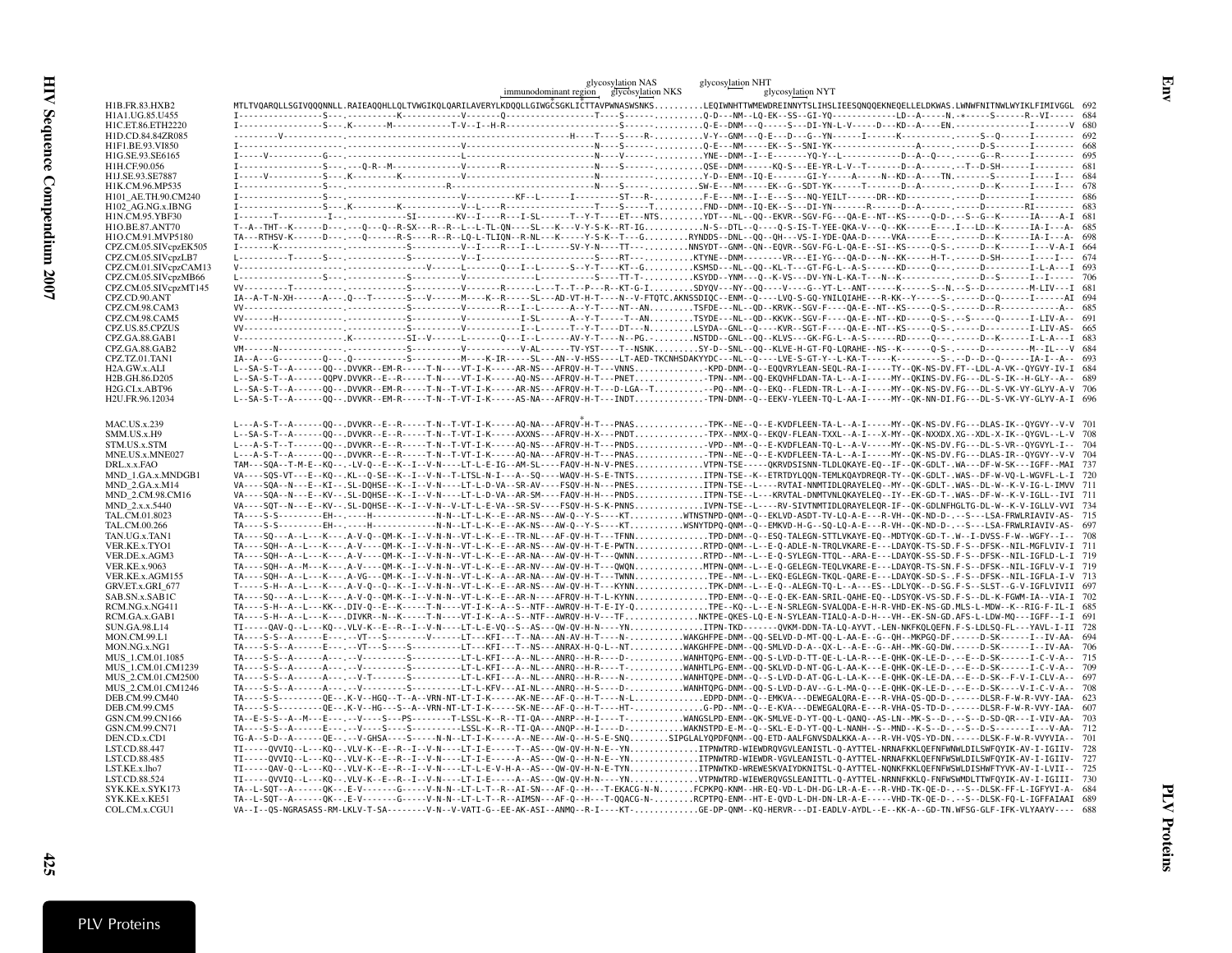|                           | glycosylation NGS<br>glycosylation NAT                                                                                                                                                                                                                                              |     |
|---------------------------|-------------------------------------------------------------------------------------------------------------------------------------------------------------------------------------------------------------------------------------------------------------------------------------|-----|
| H1B.FR.83.HXB2            | VGLRIVFAVLSIVNRVRQGYSPLSFQTHLPTPRGPDRPEGIEEEGGERDRDRSIRLVNGSLALIWDD.LRSLČLFSYHRLRDLLLIVTRIVELLGRRGWEALKYWWNLLQYWSQELKNSAVSLLNATAIAVAEGTDRVIEVV 833                                                                                                                                  |     |
| H1A1.UG.85.U455           | I------T----I------------LA-IE-LG--GR-------QGK------S-F--IA----N----------FA---A-A-----ASSLKGLL---G--L---L--GR---I--IT--D-V-V---GWI-----IG 832                                                                                                                                     |     |
| H1C.ET.86.ETH2220         | I----I--------------------LI-H-----LG---------QG----------F--IF---,-----------------I--AA-T-----RSSLKGLQ----T---LGS-V---GL---K--IN---T---V-G-----F--LI 828                                                                                                                          |     |
| H1D.CD.84.84ZR085         |                                                                                                                                                                                                                                                                                     |     |
| H1F1.BE.93.VI850          |                                                                                                                                                                                                                                                                                     |     |
| H1G.SE.93.SE6165          | I -----------------------LTHHQ-E--------G---QG-G--V---S-F-P----- ---------------SI---A-T-----RSSLKGLL---G---L----L--GR-----I---DTV-----NW-------A 843                                                                                                                               |     |
| H1H.CF.90.056             |                                                                                                                                                                                                                                                                                     | 822 |
| H1J.SE.93.SE7887          | I----I----A--------------LI-N-TEA---G---G---G---C-----F---A------F--A-------FV--AA-T-GT--L---I--LV--W--G------T----T----T----I-I-IA                                                                                                                                                 | 825 |
| H1K.CM.96.MP535           |                                                                                                                                                                                                                                                                                     |     |
| H101_AE.TH.90.CM240       | I ----I ----------------------PSHHQKE---------G---QG----V---S-F---A---. -------------T--AA-T-----HSSLKGL-----G---L--G---L--G---I--I--D-----A-GW--------A                                                                                                                            | 834 |
| H102_AG.NG.x.IBNG         | I---------T-I-------------LTHH0-E-----R---G---0-K---V---S-F---A---.-----------------I--AA-T-----HNCLKGL-L--G----L--IS--V-------IN---TI--V--NW---A--IG                                                                                                                               | 831 |
| H1N.CM.95.YBF30           | --I--ISI-IT-IA----------L--LI--A-------ET-GGV--Q--G--V---S-FS--V-E-.--N-LI-L----T-S---LR-TL----OSLSRGLOLLN-LRTHL-GI-A--GK--RD--I----T---V-------I--LA                                                                                                                               | 829 |
| H1O.BE.87.ANT70           | --V-VIMI--N--KNI----Q---L-IPNHHOEEAGT-GRTGGG---EG-P-W-PSPQ-F-P-LYT-.--TII-WT--L-SN-ASGIQKVISY-RLGLWILGQKIINVCRICAAVT---L---Q---T---DTL-V---NW--GI-AGI                                                                                                                               | 833 |
| H1O.CM.91.MVP5180         | I-I-VIMII-NL-KNI----Q---L-IPV-HRQEAET-GRTG-----G--PKWTA-PP-F-QQLYT-.--TII-WT--L-SN-ISGIR-LIDY--LGLWILGQKTI--CRLCGAVM---L-------TN--DTI-VS--NW--GI-LGL 846                                                                                                                           |     |
| CPZ.CM.05.SIVcpzEK505     | --I--ISIIM-M-A----------L--LI--T-------RT--DA--L-NG--V---S-F---A-E-.F-N-L--L----T-C-S-LR-TL---RONIHKGLQLLN-LRI-L-GIIA--GR---I--IN--DT--V---------I--L- 812                                                                                                                          |     |
| CPZ.CM.05.SIVcpzLB7       | IVC--I----A----------------LS-I---LAQ-G-T------QGT---V--LD-F---A-N-.--D----L----T--V--AR-TL-IV-QYTLKGL-LV----L-LQGI----GK---T--T---DT---------------I--I--I                                                                                                                         | 822 |
| CPZ.CM.01.SIVcpzCAM13     | I----IMS-V-VIR----------LI-AQ-E-GTLGETGG----PGSG--V---T-CWP-----.--N-VIW--RS-TS-AC--W-QL-K--QLLINILLIQ-K-TLLRGII---GR--RT--T---D------G-----I-RA-                                                                                                                                   | 841 |
| CPZ.CM.05.SIVcpzMB66      | I-------L----------------LI-AR-DR----E--G---P-NV------S-F---A-N-.--D----L---------L-TL--V-QTLLKGL---R---IHLRGI----G----T--I---DT-----------I--IA                                                                                                                                    | 854 |
| CPZ.CM.05.SIVcpzMT145     | I----C--IG-LI----K------LI-ANQ---GLGET-KG---NV-G-----S-F-P-V-E-.--N-LS-L--Q---CASLIW-LL-I--QYSLRGVQQIGTL-HQLRGT----TT-I----I---DT----G-----IL-AI 829                                                                                                                                |     |
| CPZ.CD.90.ANT             | -----LLVLV-CLRK-----H-----I--QNQQD-EQ--E-R----RK--I-WRA-QH-FF--L-V-.-T-IIQWI-QIC-TC--NLWAVLQH-CRITFRLCNHLEN--STL-.TIIRTEIIKNIDRL--W-G-K--SILLAL                                                                                                                                     | 835 |
| CPZ.CM.98.CAM3            | --I---G-II-F-AK---------L--LI--T-E----G-T--DV--PGKG------S-F----E-.--N-L--C---------LG-TL-N--QSLNKGLQQLRNFSR-L-GVIT--GR--QT--I---D-------------IL--A                                                                                                                                | 833 |
| CPZ.CM.98.CAM5            | I-F-LIGI-M-VIAK---------L--LI--T-E---RG-T--D---PG-G--T---S-F---V-E-.--N-LI-F----I---S-LW-T-QI--QSINKGLQQLKDFST-LKGV-T--GR-IQI--T---DT-----N----I--F-                                                                                                                                | 839 |
| CPZ.US.85.CPZUS           | --I---GVIF-L-AK---------L--LF--T-E------T--GA-KT-NV--T---S-F---V-E-.--N-LI-L----E----LR-T-OII-ONINKGLQLLN-LRARCGVIA--AR---V--T--DT---------------I--LT 813                                                                                                                          |     |
| CPZ.GA.88.GAB1            | I----IMT-F-V-R---------L-LI-V0-EQG-LGE-D-G---0--S--V---E-C-P-----.-N-GIW--0S-TS-ACN-W-QLKT--HLILHSL-LLR-R-CLLGGII---GK---I--I--D------------I--AF                                                                                                                                   | 831 |
| CPZ.GA.88.GAB2            | I-----IG-VN-IR-S-----------LI-ATG--EV----GGG---Q--G--V---S-F---C---.I-N-TI-L-RL---C-SVLWSLL-Q--QQVLRGL-LLR-L-SQLKGIG---L---RT--I---DT---I---R--TI---A 832                                                                                                                           |     |
| CPZ.TZ.01.TAN1            | -----LMFIVNV-KQ-----T--FS-IPTQAEQD-EQ-G--AGG--G--NI-WTPSPA-FFSIV-E-.--N-LIWI-QTFQNFIW-LWISLQA-KQGIISLAHSLVIVH-TIIVGVRQIIEWSSNTYAS-RVLLIQAIDRL-NFTGWW--LI--G- 848                                                                                                                    |     |
| H <sub>2</sub> A.GW.x.ALI | -A----IY-VOMLS-L-K--R-VFSSPPGYIOOIHIHKDOEO-TRG-T-EDVG-NVGDRLWPWPIAY-HFLI.HLLAR-LIGLYSICRD-LSRISPI-OPIFRSLORALTTIRDWLRLK-AY---GCEWIOEAFRAFARIARETLTNTWRDLWGA-                                                                                                                        | 839 |
| H2B.GH.86.D205            | -V----VYIVOMLA-L-K--R-VFSSPPSY-OOIPIRKDRGO-ANE-T-E-GGNDGDYRSWPWQIEYIHFLL.RQLRN-LIWLYNGCRT-LLKTFQILHQISTNLQPLRLPVAY---GISWFQEALRAAAR--GETL-SAGETLW-AL 836                                                                                                                            |     |
| H2G.CI.x.ABT96            | IV----IY-VQ-LG-L----R-VXSSPPSYVQQIHIRKDQEX-TKE-I--ESGNKGGYRSWPWQIEYIHFLX.RQLGN-LTWLYSNCRA-LSRIXQT-QPLFQRISRTLQAIREHLRL--AYFS-GFRW-QEACTAATR-AQETLTSTWRALWKTL 861                                                                                                                    |     |
| H2U.FR.96.12034           | II----IY-VQLLGSL-K--R-VFSSHPSYVEQIPIQRDQEQ-TKG-I-E-AG-SGGYRSWPWQIRYIHFLI.HQLIR-LTWLYSSCRD-LSRICQS-QPLFQSIRE-LHL-IAY---GW-YF-EAFQAFGK-ARETLSRTGRELW-TL 844                                                                                                                           |     |
|                           |                                                                                                                                                                                                                                                                                     |     |
| <b>MAC.US.x.239</b>       | IL----IYIVQMLAKL----R-VFSSPPSYFQQTHIQQD-AL-TREGK-RDGGEGGGNSSWPWQIEYIHFLI.RQLIR-LTWLFSNCRT-LSRVYQI-QPILQRLSATLQRIREVLRT-LTY---GWSYFHEAVQAVWRSATETL-GAWGDLW-TL                                                                                                                        | 856 |
| SMM.US.x.H9               | I-----IY-VQMLA-L----R-VFSSPPAXVXQIPIXT-QEL-TKEG---DGGX-GGNRSWPXQIEYIHFLI.RQLIR-LTWLFSSCRDWLLRXCQI-QPVLQSLSRTLQRAREVIRV-ITY---GWRY-QEA-XXWWKFXRETL-SAWRDLW-TL 863                                                                                                                    |     |
| STM.US.x.STM              | -M--VAIYIMQLLA-L-K--R-VFSSPPSCRQQIPIHK-QEQ-TKEGT-E-GG--GGINSWPWQIEYTHFLI.RQLVR-LTWLYNNFRACLSRIYQT-HPTFQRISRILQRIREVVRLG-AY---GCIWIQEA-QAAWR-AGETL-SAGRDLW-TL 859                                                                                                                    |     |
| MNE.US.x.MNE027           | IL----IYIVQMLAKL----R-VFSSPPSYFQQTHIRQDQAL-TKEGT--DGG-SGGNSSWPWQIEYIHFLI.RQLIR-LTWLFSNCRT-LSRAYQI-QPIFQRFSTTLQRVREVLRT-LTY---GWSYFQEAVQVAWRSATETL-GAWGDLW-TL                                                                                                                        | 859 |
| DRL.x.x.FAO               | I----LA-LW-T-G-F----R--PYIFKDAYRPETTNYHRQ-DREKG-EQD-GEWNIRSEPSKPGSSKAWS.EETVGTWLKESRGYIWLKNVKAV-EYGWSEQEAGRGIC.TLLQEVAQRIWREGRQLGLSSARAL                                                                                                                                            | 872 |
| MND 1.GA.x.MNDGB1         | I----LL-LWNTIS-F----R-VFSQDCQQNLYRK--DNG---SNSLELGEHNSENLKEESLN.RSLIEDLTSFARE*PIWLWLKNLRAAIEYGFLAVQEAIRSLGS-LVSFAAISWR-GYTGWLQ-NRIFT-CREA-IAA                                                                                                                                       | 859 |
| $MND$ 2.GA.x. $M14$       | I----LACLW-TIG-F----R--PYVLKGDYLRPRNLRQ-DEER-GELNLEEQNIKSESSKKEFGRPWR.PEQIRNWLKESTIYIWLKNLQAVIEYGWQEKAAGARICQVLQSFAQRLWSGGHQL-LSVIRGAA                                                                                                                                              | 845 |
| MND_2.CM.98.CM16          | IV---LACLW-VLGKF----R--PYVFKGDYLRPHNLKQ-GKER--EPDSEKQSTKSDSSKVEFGKPWS.KEQIRDWLKTSRGYVWLKNLQAVIEYGWQEKTAGGKIF-VLQGYAQGLWSRGHQW-LSTAACFR                                                                                                                                              | 845 |
| MND_2.x.x.5440            | I---MLACLW-VLGKF----R--PYVFKGDYLRPHNLK--DREGG-EPDLEKQNIKSESSRQESRKPWK.PEQVR-WLKRST-YIWLKNLQAVIEYGWQEKAAGAALYQVLQGFAQRLWSRGYQL-LSG-RGAA                                                                                                                                              | 868 |
| TAL.CM.01.8023            | IL----MYIINVLKLL----L--P-K-PI-SN-E-GV--EEGT---KP--S-WRTSPQ-FF-I--E-.-N--LSY--QT--N-VWLSWDLLKR-KATTQQAAQATYAYL-IKFT-AVATIQYGFS-IQAAWGDCVT-L-RFTWRW-SG-LAAA                                                                                                                           | 867 |
| TAL.CM.00.266             | IL----MYIVNVLKLL----L--P-K-PI-SN-D-EA-G-DAT---KQGSYKWN-SQA-F-SI--E-.-TG-IRYI-QT-AN-AWLIWDLAKAAKAKSQQVAQATYAFL-LHLT-AAATLQYGFS-IQAAWRDGIT-L-RFTWWW-NG-LAAA                                                                                                                           | 849 |
| TAN.UG.x.TAN1             | ILF-MAWLIWGCIA------F---PQINIR.L-REQ-DNAGG-DKDSSSSRDKSPPSVKESLLPN.RGGIQAEERAWRQHLTNWCLTISSWLLRLVQILRRSLTTLLQLLRQECQYI--GW-QF-EG-ARSFE-L-S-AQSASRTLWNAC                                                                                                                              | 856 |
| VER.KE.x.TYO1             | I---LLYT-YGCIV------V---PQIHIHQV-KG--DNAD-P-EGG-NSRIKLESW*KDSKSRCMQ.-TAWLTRLNTWLYNSCLT--IQLRKAFQY---GLA---TG-QEI-QTL-GVAQNACHQIWLAC                                                                                                                                                 | 840 |
| VER.DE.x.AGM3             | I---LLYT-Y-CIA----------PQIHIHPWKGQ-DNA-GP-EGG-KRKN-SEPWQKESGTAEWK.SNWCKRLTNWCSISSIWLYNSCLT--VHLRSAFQYI--GLG---AA-QEAVV-L-RLAQNAGYQIWLAC<br>I---LLYTIY-CIG---------POIHIHPWKG--GNAG-PEEGGE--ND-SDSWOKGSGTROKR.GSWSKRLTNWLSTFSTWLYNTFLT--IHLRGAWOYI--GLG---TA-OEARL-V-RFAONAGHOIWLAC | 854 |
| <b>VER.KE.x.9063</b>      |                                                                                                                                                                                                                                                                                     | 854 |
| VER.KE.x.AGM155           | I---LLYTLYTCIA---------POIHIHPWKGO-DNAG-PEEGGRTGKSKSTH*OKEFGGRDKR.TSWCROLTNWF-TLSIWLHNSCLT--LKLRSAWOY---GLG---AA-OEAV-HL-SFARNAAHOIWLAC                                                                                                                                             | 847 |
| GRV.ET.x.GRI_677          | L---FAWVLWGCIRNI----N--PQIHIHSSAE--DNGGGQDRGGESSSSKLIRLQEESSTPSRI.NNWWLN-KSCS--IRTWCYNICLT--IFIRTAVGY---GL-Q-QEA-TG-AQ-L-R-AR-AWG-LGAI-                                                                                                                                             | 831 |
| SAB.SN.x.SAB1C            | IVA-VLLVIIG-LRKF-K--A---SLPSSH*QIHIHLDKGQ-DKE--Q-SGGLNSDSRSYTWQREFLRHLCH-LITWLRN.LTSWFSTIFSNLHRCLQDIQQ-TRQLTAH-E-GW----AA-A--TV-VVQ-ATSAS-S-RHAC                                                                                                                                    | 844 |
| RCM.NG.x.NG411            | I----I-LLW-C-SKL-A--T--LSPPPCYHQQIPIRNREEQ-IKEG-K--SGEGGGHKYYNWQRGYFYILI.--PIEILCRRLYQICSNSLSV-YQSLQSIPSRILLHLR-IGAK--DGW--F-GFSSW-AEMARTNAYYTWRGLCA-C                                                                                                                              | 834 |
| RCM.GA.x.GAB1             |                                                                                                                                                                                                                                                                                     | 827 |
| <b>SUN.GA.98.L14</b>      | TAA--LSFIIOOIY-MC---RV--PSAYVEODWLOETC-KPT-KE-EE-T-KERIYINLEOSKKESLPPPWTVD--EP--DSL-VTLLKWLKAWG--LAONIYHLLSFLWHLLTTSFHHGORLWOTLRGWLGSH-IOATSRIR-ACRTSRERVSSSOKARSRTFSLGR                                                                                                            | 896 |
| MON.CM.99.L1              | I----LMFI-GVIS-LG----L--S-IPI-SHA-QPT-D-TGAG--DGSNS--PAYLK-FFTI--E-.--N-V-WT-QI-K-SV-VIY--LQRVSQRLPPLLHIRLLQLWESLRR-LAYCQYGI---QAAVT---D-L-RFTIVW--ALLHAG                                                                                                                           | 846 |
| MON.NG.x.NG1              | ----VLMFI-G-IR--G----L--PQIPTQVPRE-GA--ETG-G---QG-NRXTVYARGFLTIIWT-C.RDLIVWTFQLLRDSG-T-YRSLQRVRSHLIPLLRDLCRQLREASSRL-AY---GL--XQXACTGAID-L-RFTVIW--A-LRLG                                                                                                                           | 858 |
| MUS 1.CM.01.1085          | -LF-L-MF--G-LR---------P-ILIRPQT--EA---T-GD--SGS----V-YLS-FFS-F---.-N-VIW--QT-ISSASTLWWLLQRAVHLIQKGSIRLWFTL-ALI-P-REALQRALAC--HGI---QTASTAV-DQL-TFTWNW-ET-LQAG                                                                                                                      | 874 |
| MUS_1.CM.01.CM1239        | -LF--FMF--G-LR-I--------P-I-TQPEAAEP---T-GGV-SSG-T--V-YL--F-S-F---.-N-VIWF-QT-VSSVSTLRW-LQRAAHLIQKWSVRLWIVI-EQARRCSELLARLLAYI--GI---QAAGTAA-DQL--FTWNW-EPILQIG                                                                                                                      | 868 |
| MUS 2.CM.01.CM2500        | IA---IMFL-G-LRK--------PP-I-TRAE--RT--ET--G--A-GSV--V-YL--F-S------N-IVW--QI--SS-SNLWWLIQ-IVHHLQKWSISLWLRA-ATSTH-LEVLRRLLAY---GL--FQEGVTAAIDGL--WT-NW--A-LQ-S                                                                                                                       | 856 |
| MUS 2.CM.01.CM1246        | IA----MFI-GMLR-I--------P-I-TROSAEO-OOEKTEKGAGRSGRHR--S-FSE-.-HN-MIWT-OI-TSSASNLWWLTORIYHHLTKGLVNPWTLLKSFR---GRFIAHA--GI-K-OAAVSGA-D-L--FTWNW-EPILOFS                                                                                                                               | 856 |
| DEB.CM.99.CM40            | IL---AMFGVN-GSKLCR-----QTL-PKEEEVL-LAEEGGRS-GDG-A-WTA-PR-FFS---E-.-QQ-LTWL-QTF-NCIWLIR-GF---QEGIYRLSFALWQRL-LLG-RFRVLGGY---GWK-F-DTITWAGGELWQWLQGIAEMALQGL                                                                                                                          | 776 |
| DEB.CM.99.CM5             | IL---AMFGVN-GTKLCR-----QTL-PKEVEVLQLG-EGDKS--GVKS-WTTSPR-F-R-----.ISQ-LTWL-QT--NCAWLIR-GF---QETIYRLSFAFWQRL-LLG-H-RVV-GYC--GWK-F-DTIIWAGQEIWEWLQGIAQVA-QGL                                                                                                                          | 760 |
| GSN.CM.99.CN166           | IA----MFI-NMLR-I--------P-ILI-QAVERGP-DAT--GV-AQGKV--V-YLT-FSS-L---.--N-VIWI-QI-AS-AWTLRG-GKF-WEQLQKAIQKAIQKAIQA-QLR-VAARVIAYIS-GI---QAA-TGI-DSL--FTWNW-EA-LHAC 858                                                                                                                 |     |
| GSN.CM.99.CN71            | -A---IMF--NMLR---------P-ILT-QQVER-P-D-TRKD--AQGNV--V-YLT-FSS-L---.---VIWI-QI-AT-VWTLQ--GKF-WEQLQKAFQQA-QLG-VAARAAAYIS-GI---QAAVSGI-DSL-VFTWNW-EPLVQT-                                                                                                                              | 863 |
| DEN.CD.x.CD1              | -I---IMFIINVLS-LCR-----LOIPIR-OKAANOPEEG-GESGDGNRLKWWOYPR-F-SI--E-.-SO-LTW--LT--N-VFLIRTACSRIWDFVH-HSLIL-G-FOYG--ELOTG-RDLGT-AIOOGRATAEV-LAAL 841                                                                                                                                   |     |
| LST.CD.88.447             | RVVSFIVQNIVKMC-GYRVLA-SAYVEQDCKWEKRENQEQPDKEG-IEKDKENIYINLEQYKKESSTPPWNVDWS.EPLQDSLFVTL-KWIKAFGILLLS-VWQFLSWLGHLVILFFQH-QHLR-ACSRRVVENA-KIASWSW-KIRRNRRDISA-HARNLRLGQ                                                                                                               | 892 |
| LST.CD.88.485             | RIVSFIVQNIVKMC-GYRVLA-SAYVEQDYKWEKGENPEQPDKEG-IEKDKEDIYINLEQCKKESSIPPWNVDWS.EPLQDSLFVTL-KWIKAFGILLLS-VWQFLSWLGHLVILFFQH-QHLW-ASSGWMVENA-KIARWSW-KIRRNRRDISA-HARDIRLGQ                                                                                                               | 891 |
| LST.KE.x.lho7             | RV-SFIIONVVKMC-GYRVL--SVYIEQDYKWEKEENQEQPDREE-KGADTETIYINLEQCKKESSRP-WNVDWN.EPLQDSLLVTL-KW-KEGGILLLS-VWQSLSWLWHLLILFFQN-QRLWQTSSRWMVENA-KIQSW-REKCRRNRGQLSSTDRKNIQLGK                                                                                                               | 889 |
| LST.CD.88.524             | RI-SFIIQSVVKMC-GYRVLA-SAYVEQDFKWENGESQEQPDKEG-TEKDRENIYINLEQCKKESFRPPWNVDWN.EPLQDSLFVTL-KW-KAWGILLLT-VWQFLTWLGHIVILSYHH-QHLWQTLSRFLVESA-KTASWIR-KSRRNRGELSKTNGTNIRLGQ                                                                                                               | 894 |
| SYK.KE.x.SYK173           | -L--L-SFSVG-IKNLLG--V-ILONPT0-RKD-GKPAD-EEGSGDREGLNVSTF-RESLR0S.-EAGOOLWRTVCSSFRSLIROLTITW-FIS-GFN---IA-A--GREIRDW--AIWOAIYAAT                                                                                                                                                      | 809 |
| SYK.KE.x.KE51             | -I--VLSFAWG--RNMLG-----LQKPQP--LYHKA-A-P--GIETDTDNYKPSVSTF-REFLRQS.-AEAQKLWNRVSESCRSLIRGL-IAW-FIS-GVT---EA-I--GREV-HQMVAIWQALLAYA 817                                                                                                                                               |     |
| COL.CM.x.CGU1             | I----IMV-IACIRGAFRVKGFQQIGRTNVSSQIRGQDR-WEQPDNA-EIHREQENSSSRFWRLMEEWWSSLL-HCSNGILTVLPQHPPTTSDKRRSA-.-T-RYLLVPRGPSLQIL-TLQ-WLRSA                                                                                                                                                     | 814 |
|                           |                                                                                                                                                                                                                                                                                     |     |
|                           |                                                                                                                                                                                                                                                                                     |     |
|                           |                                                                                                                                                                                                                                                                                     |     |
|                           |                                                                                                                                                                                                                                                                                     |     |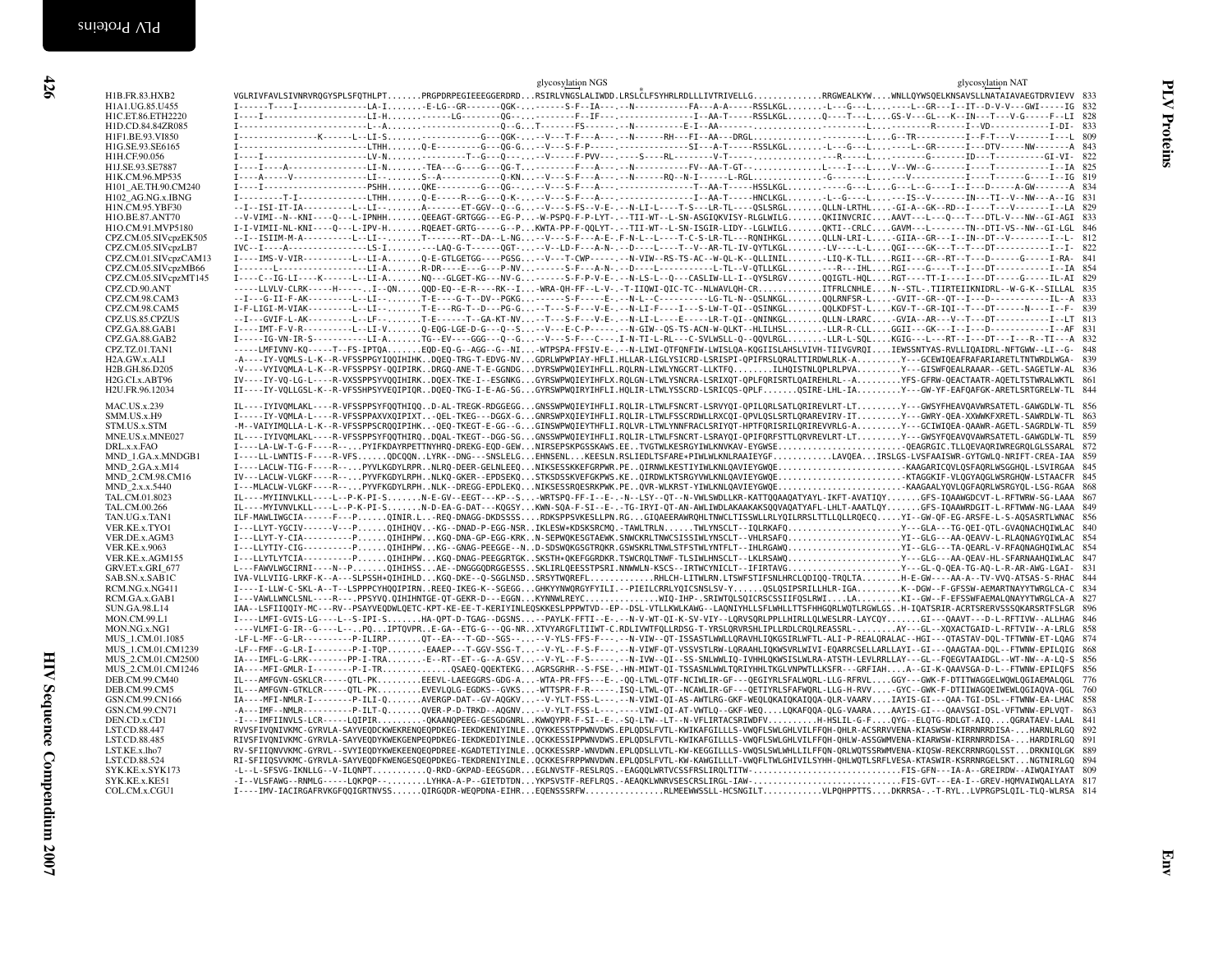|                                            | Env end                                              |            |
|--------------------------------------------|------------------------------------------------------|------------|
| H1B.FR.83.HXB2                             | QGACRAIRHIPRRIRQGLERILL*                             | 856        |
| H1A1.UG.85.U455                            | $-TIG--LN-----------A---$                            | 856        |
| H1C.ET.86.ETH2220                          | $-RIW - FCN - - - - - - - - - AA - 0 -$              | 852        |
| H1D.CD.84.84ZR085                          | RR--K-VL---T--------A---                             | 857        |
| H1F1.BE.93.VI850                           | $-R-G - VLN - - - - - - A - - A - - -$               | 833        |
| H1G.SE.93.SE6165                           | $-R - - - - LN - - T - - - - - - - - A - - -$        | 867        |
| H1H.CF.90.056                              | $-R-W--L--------F--S---$                             | 846        |
| H1J.SE.93.SE7887                           | $-R-F--L---$                                         | 849        |
| H1K.CM.96.MP535                            |                                                      | 843        |
| H101 AE.TH.90.CM240                        | --- W---L------------T---                            | 858        |
| H102_AG.NG.x.IBNG                          | $-RVG - -N - - - - - - - F - - A - - -$              | 855        |
| H1N.CM.95.YBF30                            | $-RIG-G-L$ -------------A-I-                         | 853        |
| H1O.BE.87.ANT70                            | $-RIGTG - N - - - - - - - - - S - - -$               | 857        |
| H1O.CM.91.MVP5180<br>CPZ.CM.05.SIVcpzEK505 | $-RIG-G-L$ -------------A---                         | 870<br>836 |
| CPZ.CM.05.SIVcpzLB7                        | $-RIG-G-L$ ---------F--A---                          | 846        |
| CPZ.CM.01.SIVcpzCAM13                      | $-IVF - I - GN - - - - - - - - - - T - - -$          | 865        |
| CPZ.CM.05.SIVcpzMB66                       | $-$ RFG-G-LN------------A---                         | 878        |
| CPZ.CM.05.SIVcpzMT145                      | TRLG-G-L-------------A---                            | 853        |
| CPZ.CD.90.ANT                              | $-TIV - I - EV - - - - - - - IA - N -$               | 859        |
| CPZ.CM.98.CAM3                             | $-IIIG-G-L$ -------------S---                        | 857        |
| CPZ.CM.98.CAM5                             | $-IVG-G-L$ -------------S---                         | 863        |
| CPZ.US.85.CPZUS                            | RRLFLG-I------------S---                             | 837        |
| CPZ.GA.88.GAB1                             |                                                      | 855        |
| CPZ.GA.88.GAB2                             | $TRIG-G-L$ -------------A--E                         | 856        |
| CPZ.TZ.01.TAN1                             | $VYIA-G--N-$ ---------LA-N-                          | 872        |
| H2A.GW.x.ALI                               | -WVG - R - LAV - - - - - - - A - IA - - -            | 863        |
| H2B.GH.86.D205                             | RR-A---IA----------LT---                             | 860        |
| H2G.CI.x.ABT96                             | $GRVG-G-LA$ ----------LT---                          | 885        |
| H2U.FR.96.12034                            | GRVG-WL-A--------F-LA---                             | 868        |
|                                            | Env end                                              |            |
| <b>MAC.US.x.239</b>                        | RRGG-W-LA----------LT---                             | 880        |
| SMM.US.x.H9                                | GRVG-G-LA-XX-------LT---                             | 887        |
| STM.US.x.STM                               | GRVG-R-GA----------LT---                             | 883        |
| MNE.US.x.MNE027                            | GRVG-W-LA-------E--LT---                             | 883        |
| DRL.x.x.FAO                                | RALAQEVAA - - - - - - - - A - VLFN -                 | 896        |
| MND_1.GA.x.MNDGB1                          | $\ldots$ GTC - W - - L - - - - - SA - - P - N -      | 880        |
| $MND_2.GA.x.M14$                           | $.AIG--GN---A-VL-N-$                                 | 868        |
| MND_2.CM.98.CM16                           | $.AIA-G-IN-----A-VL-N-$                              | 868        |
| MND 2.x.x.5440                             | .AFG-G-WN--------A-AL-N-                             | 891        |
| TAL.CM.01.8023                             | RW-VQ--AA----T-----YC-A-                             | 891        |
| TAL.CM.00.266                              | RW-GE--AA----T-----YCFT-<br>RS-Y---LEH---M--E---WFN- | 873<br>880 |
| TAN.UG.x.TAN1<br>VER.KE.x.TYO1             | RS-Y-N-VNS---V-----E--N-                             | 864        |
| VER.DE.x.AGM3                              | $RS - Y - - INS - - -V - - - - -G - -N -$            | 878        |
| <b>VER.KE.x.9063</b>                       | RSTY-H-ISS---V-----E--N-                             | 878        |
| VER.KE.x.AGM155                            | RS-Y---INS---V-----EV-N-                             | 871        |
| GRV.ET.x.GRI_677                           | RS-Y--VINS---V-----KV-G-                             | 855        |
| SAB.SN.x.SAB1C                             | RSIV--VIAH---M--E---WFN-                             | 868        |
| RCM.NG.x.NG411                             | RDPAGWPATLC------F--F-N-                             | 858        |
| RCM.GA.x.GAB1                              | RDFAGWPAMVC---------LCN-                             | 851        |
| SUN.GA.98.L14                              | KWRPKWN-TRGS--PSETTETT--                             | 920        |
| MON.CM.99.L1                               | $GRLW - - VA - - - - - - - A - IF - N -$             | 870        |
| MON.NG.x.NG1                               | GRLW-GLVAV-------A-IL-N-                             | 882        |
| MUS_1.CM.01.1085                           | RRVW-EFLA----V---A-IL-N-                             | 898        |
| MUS 1.CM.01.CM1239                         | RRVW-EFLA--------A-IL-N-                             | 892        |
| MUS 2.CM.01.CM2500                         | KQL*K-FLA--K-----A-IL-N-                             | 879        |
| MUS_2.CM.01.CM1246                         | -KIW-KFLA--------A-IL-N-                             | 880        |
| DEB.CM.99.CM40                             | VR-GG--LRV-A-----A-L--N-                             | 800        |
| DEB.CM.99.CM5                              | VWGG-NLLA--A-----A-LL-N-                             | 784        |
| GSN.CM.99.CN166                            | RRVW-EFLA--------A-ILFN-                             | 882        |
| GSN.CM.99.CN71                             | GRVW-EFLA--------A-IL-N-<br>TR-A-EVVA----------IV-N- | 887<br>865 |
| DEN.CD.x.CD1<br>LST.CD.88.447              | KKRW-FRFRGRSGFPSETTETA--                             | 916        |
| LST.CD.88.485                              | KKRW-FRFRGRSGFPSETTETA--                             | 915        |
| LST.KE.x.lho7                              | KKRW-LRFGGRSG-SSEATETA--                             | 913        |
| LST.CD.88.524                              | NR.R-WRFRFRSGLPSETTETT--                             | 917        |
| SYK.KE.x.SYK173                            | RRVVE-VAAL---L-----IY-N-                             | 833        |
| SYK.KE.x.KE51                              | RRVAENVAAL - - - L - - - - - IY - N -                | 841        |
| COL.CM.x.CGU1                              | ARGW-RAPEYL-GWIYDRPOGPA-                             | 838        |

Env end gp41 end Env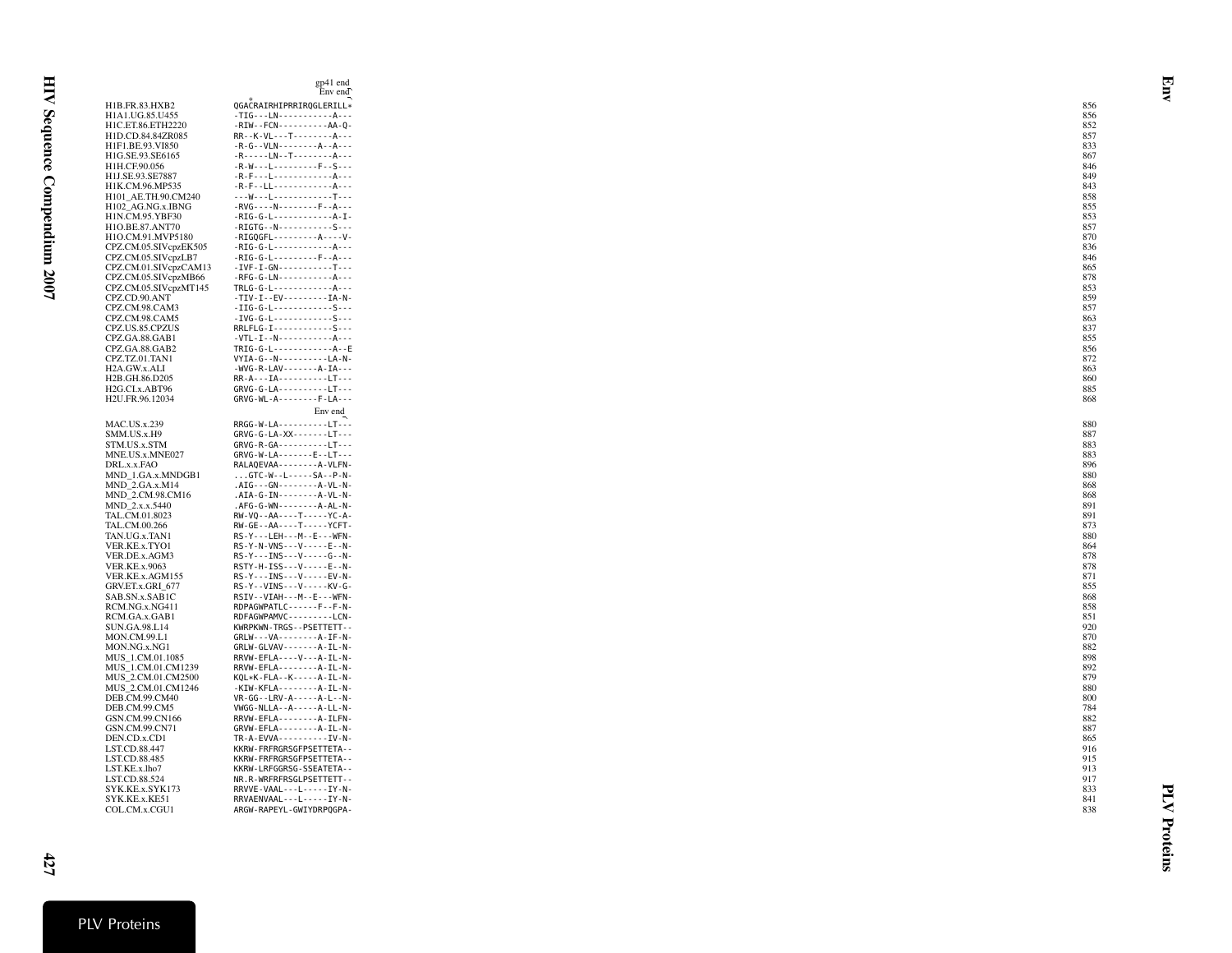<span id="page-33-0"></span>

| H1B.FR.83.HXB2<br>H1A1.UG.85.U455<br>H1C.ET.86.ETH2220<br>H1D.CD.84.84ZR085<br>H1F1.BE.93.VI850 | Nef start<br>MGGKWSKSSVIGWPTVRERMRRAEPAADRVGAASRDLEKHGAITSSNTAATNAACAWLEAQEEEEVGFPVTPQVPLRPMTYKAAVDLSHFLKEKGGLEGLIHSQRRQDILDLWIYHTQGYFPD*QNYTPGPG 131                                                                                                                                                                               | phos<br>acidic cluster poly-P helix phos | HXB2 premature Nef end |
|-------------------------------------------------------------------------------------------------|-------------------------------------------------------------------------------------------------------------------------------------------------------------------------------------------------------------------------------------------------------------------------------------------------------------------------------------|------------------------------------------|------------------------|
|                                                                                                 |                                                                                                                                                                                                                                                                                                                                     |                                          |                        |
|                                                                                                 |                                                                                                                                                                                                                                                                                                                                     |                                          |                        |
|                                                                                                 |                                                                                                                                                                                                                                                                                                                                     |                                          |                        |
|                                                                                                 |                                                                                                                                                                                                                                                                                                                                     |                                          |                        |
|                                                                                                 |                                                                                                                                                                                                                                                                                                                                     |                                          |                        |
| H1G.SE.93.SE6165                                                                                |                                                                                                                                                                                                                                                                                                                                     |                                          |                        |
| H1H.CF.90.056                                                                                   |                                                                                                                                                                                                                                                                                                                                     |                                          |                        |
| H1J.SE.93.SE7887<br>H1K.CM.96.MP535                                                             |                                                                                                                                                                                                                                                                                                                                     |                                          |                        |
| H101_AE.TH.90.CM240                                                                             |                                                                                                                                                                                                                                                                                                                                     |                                          |                        |
| H102 AG.NG.x.IBNG                                                                               |                                                                                                                                                                                                                                                                                                                                     |                                          |                        |
| H1N.CM.95.YBF30                                                                                 |                                                                                                                                                                                                                                                                                                                                     |                                          |                        |
| H1O.BE.87.ANT70                                                                                 | --NALR-GKFE--AA-------TRTFPES--C-PG--QI--E-AAR-G-P--H-PQN---L-F--SHQ-------A-----------------------Y-HK-AE-----V-N---F---W-------- 138                                                                                                                                                                                              |                                          |                        |
| H1O.CM.91.MVP5180                                                                               |                                                                                                                                                                                                                                                                                                                                     |                                          |                        |
| CPZ.CM.05.SIVcpzEK505                                                                           | --KV-----LV---Q-ID----QQDP-EG---V-Q--ANR----IR--KEN-Q-L----E-K--A----C-----------E-F---F--R-----------VW-TK--E-----V-----I---W--------- 132                                                                                                                                                                                         |                                          |                        |
| CPZ.CM.05.SIVcpzLB7                                                                             |                                                                                                                                                                                                                                                                                                                                     |                                          |                        |
| CPZ.CM.05.SIVcpzMB66                                                                            |                                                                                                                                                                                                                                                                                                                                     |                                          |                        |
| CPZ.CM.05.SIVcpzMT145                                                                           |                                                                                                                                                                                                                                                                                                                                     |                                          |                        |
| CPZ.CD.90.ANT                                                                                   | --SA---IKWV-A-QAI-KIH-TNP-DI-PCGNE-ASR--L---TI.G-EKDVITYSEDHT--.GT----R----H----E-L----X----------DX--XXLK-AA---M-MFN---I---W----EE-- 130                                                                                                                                                                                           |                                          |                        |
| CPZ.CM.98.CAM3                                                                                  |                                                                                                                                                                                                                                                                                                                                     |                                          |                        |
| CPZ.CM.98.CAM5<br>CPZ.GA.88.GAB1                                                                |                                                                                                                                                                                                                                                                                                                                     |                                          |                        |
| CPZ.GA.88.GAB2                                                                                  |                                                                                                                                                                                                                                                                                                                                     |                                          |                        |
| CPZ.TZ.01.TAN1                                                                                  | --NIFGRWP-ARKAI-DLHNTSSEP--Q--Q-NK-GL-TNTL.G-S-DVLEYS-DHT--E.-----R-A--M----E-L-I---W-------D--FF-PK-AA---T-M-N---V---W-------- 128                                                                                                                                                                                                 |                                          |                        |
| CPZ.US.85.CPZUS                                                                                 |                                                                                                                                                                                                                                                                                                                                     |                                          |                        |
| H2A.GW.x.ALI                                                                                    | --ASG--KRSGPLQGL---LLQTPGETCGGQCSGSGGGYSQSQG-SGRGQKLPSCEGQRYQQGDFMNTPWRTPATEREKELYKQQNMDDVDLDDDDSL--VS---R-Q--T----L---M--LI--R-----MFY-E--HR---IYLEKEE-II--W----H--- 165                                                                                                                                                           |                                          |                        |
| H2B.CI.x.EHO                                                                                    | --SAG--KQSKQQ-GL---LL-ARRGPRGESSGERQERSLQYPG-SDKGLNSPSCDGQKTLGAEGGGKQDSD-DD-DN---VR-R-G------F-L---M-------E---IFY-E--HK---TYLENEE-IVSGW----H--- 146                                                                                                                                                                                |                                          |                        |
| H2G.CI.x.ABT96                                                                                  | --SAG--KRAPQQLGL-K-LLQARGEPYGKLWEGLEEGYSQY-EESGKGLSSLSCEGQQYTQGQFMNTPWRNPATERAKLAYRXQNNDDVDSDDND.L--V--Y-K----V-S--L-I-M---I------IYYY-E--HR---IYMEKE--II--W----A--- 164                                                                                                                                                            |                                          |                        |
| H2U.FR.96.12034                                                                                 | ---SI--KHSKRSGKL---LLAARGENYGRLWGGLEDGFELYQG-SGKDLSSRFCEAQGQGYSEGEFMNTPWRTPATGKDKLQYKQQNMDDVDE-DND.L--VA-R-R-A--T----L---M---I-----D-IFY----HR---IYLENEE-II--W----S--- 166                                                                                                                                                          |                                          |                        |
|                                                                                                 | Nef start R17Y mutation                                                                                                                                                                                                                                                                                                             | premature stop in Mac239                 | max HIV-1 similarity   |
| MAC.US.x.239                                                                                    | ---AI-MRRSRPSGDL-Q-LL-ARGETYGRLLGEVEDGYSQSPG-LDKGLSSLSCEGQKY-QGQYMNTPWRNPAEEREKLAYRKQNMDDIDE*DDD.L--VS-R-K----T-S--L-I-M---I--------IYY-A--HR---IYLEKEE-II--W-D--S--- 163                                                                                                                                                           |                                          |                        |
| SMM.US.x.PGM53                                                                                  | --AAG--KQSRQRGGLG-KLLQARGETHGKLWEGLEDGYSQS-GELGRDWNLHSFEGQGYSEGQFMNTPWRNPAREREKLKYRQQNMDDVDDDDD-.LI-VS-H-K---A-S--L-I-M---I-------IYY-E--HR---IYLEKEE-IT--W----S--- 164                                                                                                                                                             |                                          |                        |
| STM.US.x.STM                                                                                    | --ASG--KQRKQHGEL---LL-ARGETYGKLLEGLGEGSGPSQGASDKGLNSHSCEPQRY-EGQFMNTPWKNPAAESAKLEYRQQNMDDVDE-DDN.L--VA-H-R---E----L-I-----I-S-----IYY-E--HR---MYLEKEE-IV--W----A--- 164                                                                                                                                                             |                                          |                        |
| MNE.US.x.MNE027                                                                                 | ---AT--KRSKSPGDL-Q-LL-ARGETYGRLWEGLEDGYSQSLG-SDKSLSLLSCEGQKY-QGQFMNTPWKNPAGEREKLAYRKQNMDDIDE-DDG.L--V--R-R----A----L---M---I--------IYY-E--HK---IYLEKEE-IV--W-D--S--- 164                                                                                                                                                           |                                          |                        |
| DRL.x.x.FAO                                                                                     | ---QN--KREEAYARFYK-L--GYGAKGGNLDYHQLEPSEPLLRKWQPFPGGLDK-.QR-SSTSSLDTTHMQAAAAEKDVTLPTEEEQPSE----E.----C--R---EP---DL--F--------K-IWW-L--ET----YAQNEW-FIKGW-S--K--- 162                                                                                                                                                               |                                          |                        |
| MND 1.GA.x.MNDGB1                                                                               | --SSQ--KRSEA-VRYSSAL-QLVGGPVTPDGYKQIESSQGAEKQSLL-GRAYGTYSEGLDKVQNDPLTKDEKLDLTQQDP----E.----CR--S--VPS--DLI-F---I------G-IYY-R--EE----YAENEW-FE-GW-Q--T--- 153                                                                                                                                                                       |                                          |                        |
| MND 2.x.x.5440                                                                                  | ----S--QREQHYIKYYKAL--GYGAEGTNLDYQVLE-QQ.PLA--SGTS-AASDKVLRPYSTERDLRHQQDVTLPSEKEQPSD--------Y-TQ-VPEA---DLI-M------------IWW-K--EE----YAQNEW-LI-NW----K--- 154                                                                                                                                                                      |                                          |                        |
| MND_2.GA.x.M14                                                                                  |                                                                                                                                                                                                                                                                                                                                     |                                          |                        |
| MND 2.CM.98.CM16                                                                                | ----S--QQEEKYLKYYKA---GYGAEGTNGDYQQLHASE.PLL--L-TSQ-EFDREQK-SSTD----T---Y--C-V-EP---DL--MP------------------------YAQNEW-FI-TW-S--D--- 134                                                                                                                                                                                          |                                          |                        |
| TAL.CM.01.8023                                                                                  | --SVK--LLGETASQRLQGSPGAGRLVYWRLRDGQCRQLQRS-GERGKGLNIALLDAG.WQASDA-WMGKALSEGEVWYEKEQEENDMEL-----R-----CN--LGI-F-F-------K-IFYNN--HA--N-YAHNEW-IL--W-S--E--- 156<br>--SVK--LLGETASQRLQGSHGGGRMVYWRLRDGQVKRSQLSPGARGKDLNIALLDEE.WQATGADYMGKALTQGEVWYEKEQEENDMEL-----R-K----TC---LGI-F-F--------K-IFYNK--HA--N-YAHNEW-IL--W----E--- 156 |                                          |                        |
| TAL.CM.00.266<br>TAN.UG.x.TAN1                                                                  | ---SN--REOO-LLRLWRAL-KAPVVRYGMLADPLIGOSSNIOEECDKNWNG-STRRGKSTPEGRKLAADDTWDDWEPEEEE----R-R---0---L---F-----------------IYW-PK-EO--N-YALNEW-IID-W-A-S---- 149                                                                                                                                                                         |                                          |                        |
| TAN.FR.x.B87_14                                                                                 | ---SN--KEQE-LLKMWRL--KAPVVRYDMLADPLIGTSSSIQEECDKNWSG-LTKGKGKMTPEGRKLTNDDTFDEWDDESEE-----R-----Q----L--F--------------IYW-P--EQ--N-YALNEW-IID-W-V-S---- 150                                                                                                                                                                          |                                          |                        |
| VER.DE.x.AGM3                                                                                   | --LGN--PQHKKQLSLWHALHKTRATRYGLLADPLIGQSSTLQEECDKALK-SLIRKRNGKMTPEGRKLQEGDKWDEWSDEEDE-----R-R---Q---L---F---------D-IYY-D--NQ--N-YALNEW-IID-WNAWSE--- 151                                                                                                                                                                            |                                          |                        |
| <b>VER.KE.x.9063</b>                                                                            | --LGN--PQHKKHVSLWHALHKTQVTKYGLLADPLIGTSS-VQEEYDKGLRKSLIRKRNGNMTPDGRRLQEGDEWDEWSDDEDE----K-R---Q----L---F---------D-IYY-E--NR--N-YALNEW-IID-WNAWST--- 151                                                                                                                                                                            |                                          |                        |
| VER.KE.x.AGM155                                                                                 | --LGS--PQHKKQL-IWRALHATRHTRYGLLADPLIGQSSTLQEECDKGLRKSLIRKRNGNMTPEGRRLQDGDQWDEWSDEEDE-----R-R----QI---L---F---------D-IYY-D--NK--N-YALNEW-IID-WNAWSK--- 151                                                                                                                                                                          |                                          |                        |
| VER.KE.x.TYO1                                                                                   | --SON--PAHKKYSKLWOALHKTHVTRYGLLADPLIGTSSTVQEECDKALRKSLIRKONGNMTEEERRLQEGDTWEEWSDDEEE----R-R---Q----L---F---------D-IYY-D--NK--N-YALNEW-IID-WNAWSK--- 151                                                                                                                                                                            |                                          |                        |
| GRV.ET.x.GRI 677                                                                                | --SSN--ROQQ-LLKLWRGL-GKPGADWVLLSDPLIGQSSTVQEECGKALKKSW-KGKMTPDGRRLQEGDTFDEWDDDEEE----Q-R---Q----L---F----S----D-IYY-E--EK--N-YALNEW-IID-W-A-S---- 148                                                                                                                                                                               |                                          |                        |
| SAB.SN.x.SAB1C                                                                                  | ----S--QQQRHSLWLWSKL-QAPVIQYDMLADPLLGQSSHIQEEC-KSLRDGLIRQGDSSRTEEGVKMKHQGRQPSWYDEDEE-----R-CL---A---L-I-FG-------------IYY-E--KK----YALNEW-IVDGW----D--- 152                                                                                                                                                                        |                                          |                        |
| RCM.NG.x.NG411                                                                                  |                                                                                                                                                                                                                                                                                                                                     |                                          |                        |
| RCM.GA.x.GAB1                                                                                   | ----S--N-AA-LLRW-FK-LTTPGEGYVRWHETLLDGQPWCAE-SGRASRDFVIRGGITAETQASIDDIDWYEDTDDTL-----K--------S--L-I-M----------------YVW-I---R---MYLENEH-II--W-------- 147                                                                                                                                                                         |                                          |                        |
| SUN.GA.98.L14                                                                                   |                                                                                                                                                                                                                                                                                                                                     |                                          |                        |
| SUN.GA.x.SOL 36                                                                                 |                                                                                                                                                                                                                                                                                                                                     |                                          |                        |
| BLU.KE.x.KE31                                                                                   | --STS--NQQCRSESPYGTRWWRRAKQYTPLPDELLKPSRPSHG-FDKAWRSTLTEPVDPHGPDRDWEHSGGQKWSPGDVVHDEGDTGL----C--I----L---L---L------N----Q-INYDA--DE--H-YLKNEH-VIDRINYT.G--- 155<br>--S-X-XQPAQEPLMPSHGSQSSGQTRSFAWEDDYGEDSWLSPDASDRGRRFSLTEGRNHRSNRRPTTVVDDADEDQDLP-C--R-M----DP-W-IMM-----------DK-FYCXDXHQK-EQYA-VMW-LV-GWLQF-X--- 146           |                                          |                        |
| MON.NG.x.NG1<br>MON.CM.99.L1                                                                    | --S-N--QQSPLSS-PLLGSQSSGRMRYFMLEDDYGEQSWLSPDASDRERKYSLTEGRNGKQRRQPLDDDDDDDG-C--R-R----DP-W-LMM----Y-------GEMFYCED-HRKIEQYA-LEW-LI-GWLQ--E--- 142                                                                                                                                                                                   |                                          |                        |
| MUS 1.CM.01.1085                                                                                | --S-S--QPAQQSLISSPPSPGTGRKQYFKLVEEYGENSWLSPDASGRGRRYSLTEGA-KRPVIHERTC--R-R--I-DP---LM--M------------MFV-TE-LQK-ET-A-VEW-II-GWLM--D--- 135                                                                                                                                                                                           |                                          |                        |
| MUS 1.CM.01.CM1239                                                                              | --S-N--QQEQQPL-SSPSSPGTGQSPYFRLVDEYGENSWLSPDASDRGRKYSLTEGSNERPLIHERSC--R-R----DP---MMI----Y---------MFYCEE-HQK-ETYT-VDW-IV-GWLQF-E--- 135                                                                                                                                                                                           |                                          |                        |
| MUS 2.CM.01.CM2500                                                                              |                                                                                                                                                                                                                                                                                                                                     |                                          |                        |
| MUS 2.CM.01.CM1246                                                                              | --S-N--PQSQERS-PLRSSHGTGPNRYFSLVKKYGENSWLSPDAS-RGRKYSLTENKGRRQIIFIECSC--R-K--I-DVN--LMI----Y--K-R----MFVCID-LQK-ETYA-VKSKIV-RSLI--D--- 135                                                                                                                                                                                          |                                          |                        |
| DEB.CM.99.CM40                                                                                  | ----N--IPSR-QVGSFGSGS-GLLRWRYRDLSEQEEQFSECLLESDREQSSSSTEFWGSPRREIKCTNKQQQDLDQTEA-----R---SI-DP---LMI-Y----------DVFY-A--HA--E-HAQNEW-II-GWLQ--K--- 147                                                                                                                                                                              |                                          |                        |
| DEB.CM.99.CM5                                                                                   | ----N--TPSF-QGKKSGSGSKGLLRWRYKDLSGEAETFSPFLQESDKEQSCYSTEEPLY.ADPHREIKCTQRAQECYD--HGI--A-R-R--I-EP---LMI-Y--Y--------DIFY-A--HA--EIHAH-EW-II-GWLK--E--- 149                                                                                                                                                                          |                                          |                        |
| GSN.CM.99.CN166                                                                                 |                                                                                                                                                                                                                                                                                                                                     |                                          |                        |
| GSN.CM.99.CN71                                                                                  |                                                                                                                                                                                                                                                                                                                                     |                                          |                        |
| DEN.CD.x.CD1                                                                                    | --S-N--QASGI-GLAPSNKEGRQRKWYWRLLPEQQEKWWPSPD-SDRALKLSSTRLLEHDEDEETFVDAEEIIQSSPALDPQHPRIHQYVVDHDD-EE-----R-RR--HAP---DMI-M-----------QDIFY-P--HA----YAQNEH-FITGW-T--D--- 166                                                                                                                                                         |                                          |                        |
| LST.CD.88.447                                                                                   |                                                                                                                                                                                                                                                                                                                                     |                                          |                        |
| LST.CD.88.485                                                                                   | --NIFG-PAAD-WWKTL-RLR-GAGTRSEGTEETYQQLMRETSDWDKRKDGDSDS-GE-----R--R--CSP---TLI-----I--------------------C-YCENEW-LIG-FMT--D--- 125                                                                                                                                                                                                  |                                          |                        |
| LST.CD.88.524                                                                                   | --NAFGRPAAD-WWKTL-RFR-GSGRNAEGTEDSYRALIEKTSNWAKRRDGDSDS-EE-----K--R--CSP---TLI-----I--------YW--------I-YCENEW-LIG-FM---D--- 125                                                                                                                                                                                                    |                                          |                        |
| LST.KE.x.lho7                                                                                   | --SVK-RMQQSA-EDRL-TGWWKRRGKYTPFPDALLRASLPS-G-FDKAWRSTLTEPIDPHGPDRDWGHSGGQKWSPGDMVYD-GDTGL-----C--T----L--L-I----LI----L-J-MFDS--DE--H-YLKNEH-VIDRINYT.S--- 155                                                                                                                                                                      |                                          |                        |
| SYK.KE.x.KE44<br>SYK.KE.x.SYK173                                                                | --STS---QQLRSEGKYAIGW-LFGKQYTPLPDELSRPLQPC-G-FDKAWRSTLTEPIDPHGPDRDWGHSGGQKFSPGDIVQD-GDTGL-----C--T---TL---L-I----I-N----Q-MNYCEK-DE--H-YLQNEH-II.-RI---S--- 155                                                                                                                                                                     |                                          |                        |
| SYK.KE.x.KE51                                                                                   | --SQS--KQPSR-DEKWRTRWWPFGKPYSPMPDELLRMSQPYHEDFDRGWRSTLTEPILDPKRDFDSGGKKWAAGDICHD-GD-DL-----L----L---L--1----1-R---Q-MFFC-K-HE--Q-YLKNEH-VID-.IT--S--- 152                                                                                                                                                                           |                                          |                        |
| COL.CM.x.CGU1                                                                                   | --SLL-CLNIRQQ-QT-GGVLGRLFGIYWYPGVQAFRFLRHF-G-YDL-RVAGVERLNICEDGYMTVPKVLPNCPCPLCYRHPDVYYHNPEP-DV-DV-.AGCY.-MSRL-V-QA-I-LL--I-C----------I-RTPE-D-LIEQYA-IEW-CLKGWLE-EDEL- 166                                                                                                                                                        |                                          |                        |